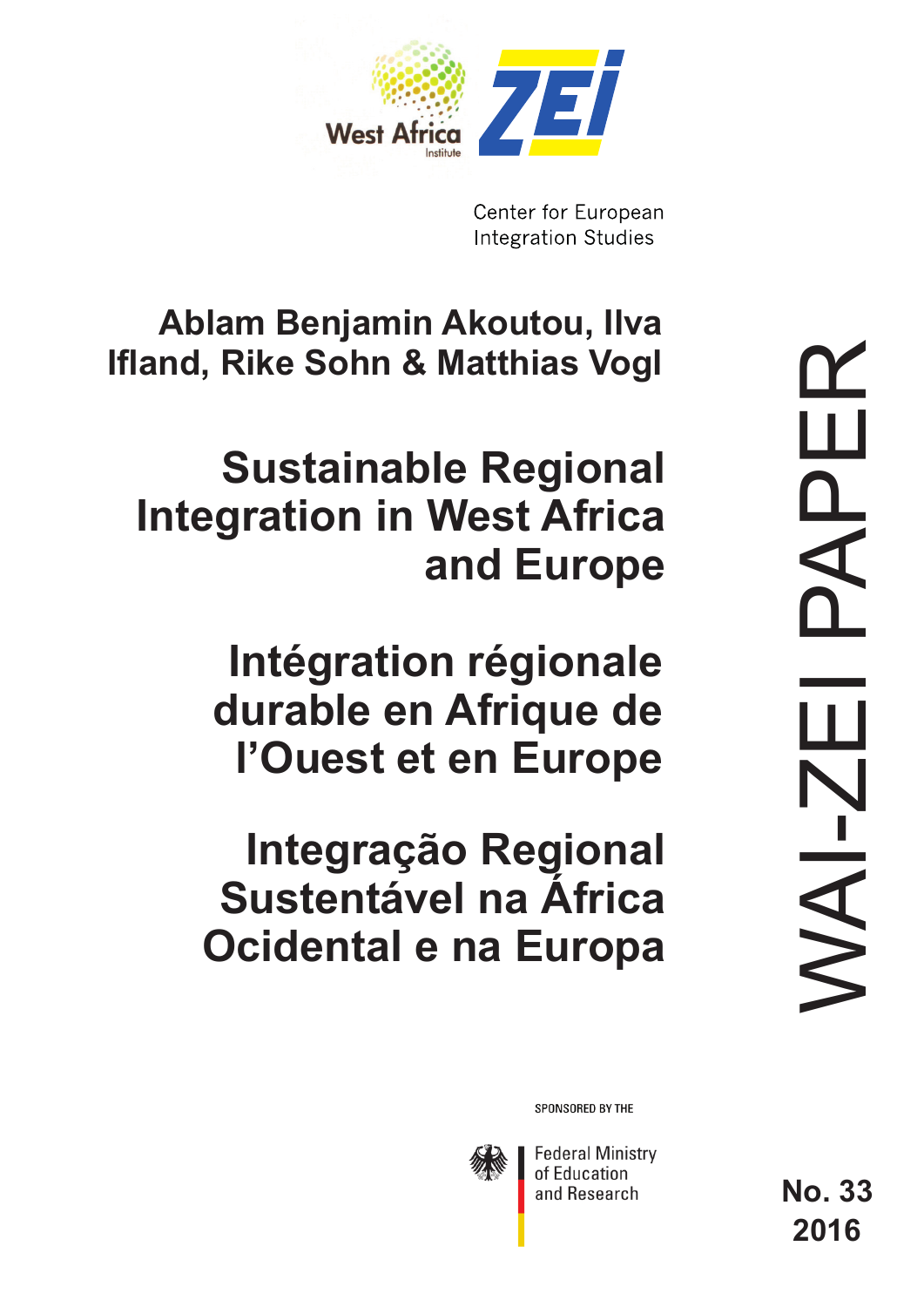Ablam Benjamin Akoutou was Project Coordinator at WAI for the WAI-ZEI cooperation project from 2013-2016.

Ilva Ifland was Research Fellow at ZEI and Project Coordinator for the WAI-ZEI cooperation project in 2016.

Rike Sohn was Research Fellow at ZEI and Project Coordinator for the WAI-ZEI cooperation project from 2013-2016.

Matthias Vogl was Resarch Fellow at ZEI and Project Coordinator for the WAI-ZEI cooperation project from 2010-2015.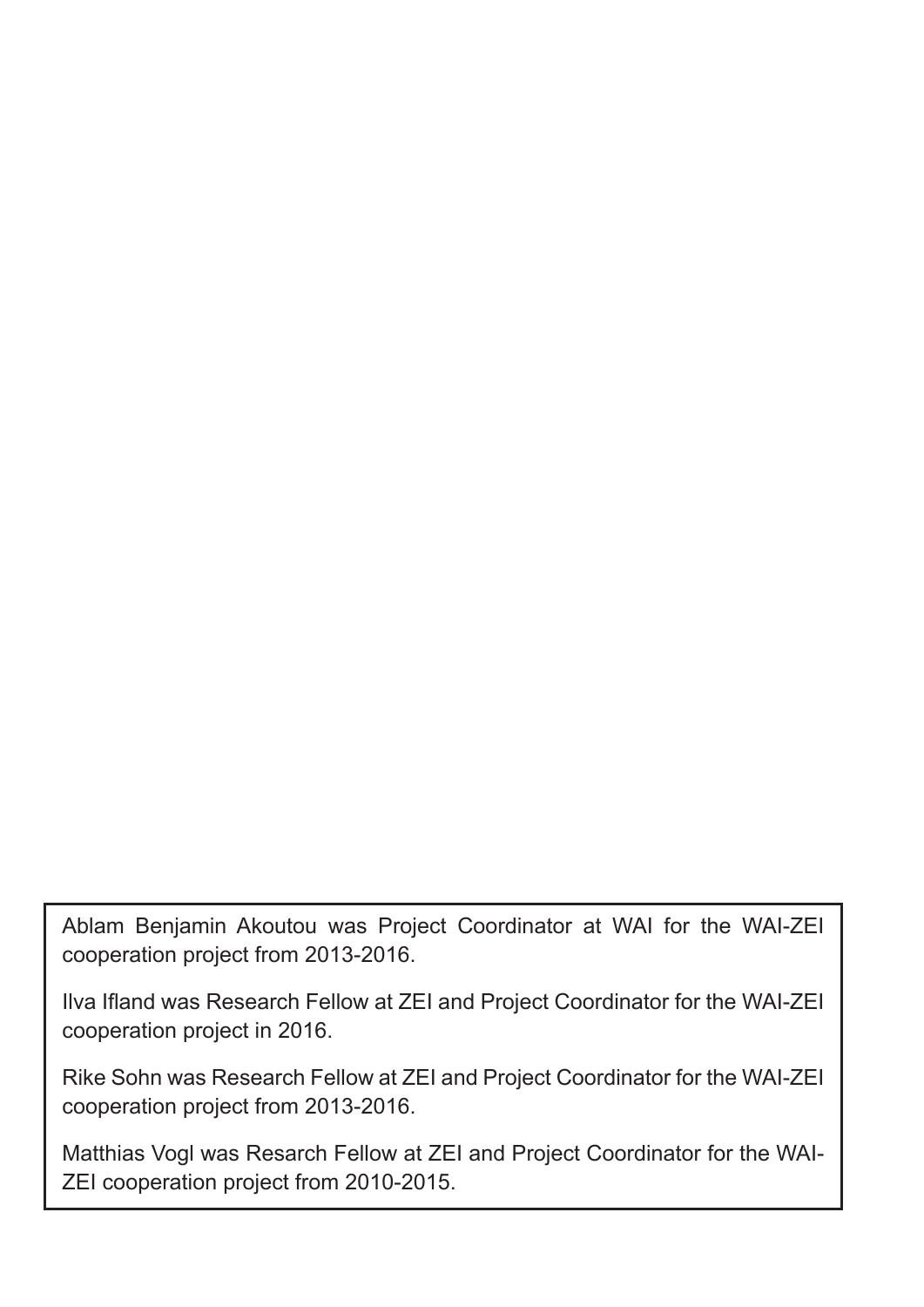*Ablam Benjamin Akoutou, Ilva Ifland, Rike Sohn and Matthias Vogl*

# *Sustainable Regional Integration in West Africa and Europe*

*Project Report on the Research Cooperation between the West Africa Institute (WAI) and the Center for European Integration Studies (ZEI)*

*December 2012 – July 2016*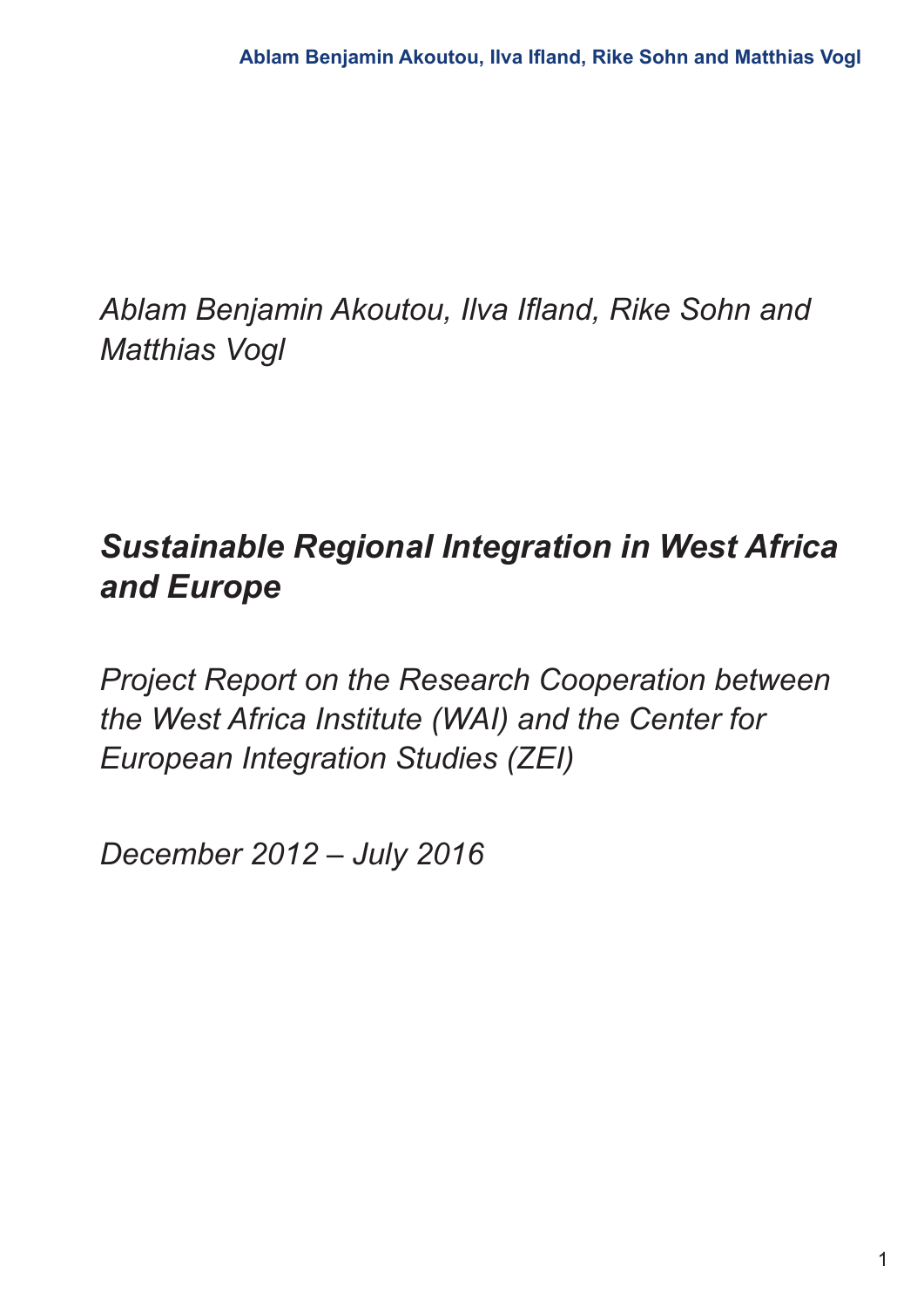# *Historical and political foundations of the WAI-ZEI research cooperation*

### *The Transformation in EU-Africa relations*

After the end of the East-West conflict, relations between Europe and Africa gradually underwent a fundamental shift. Specifically, since the start of the new millennium, Africa has gone from being a projection screen for post-colonial needs and a proxy territory during the Cold War to a respected political partner of Europe. This process of change was influenced by several factors. First, there was a new awareness in Europe of Africa's hitherto unrecognized potential and the interdependencies of both continents, which in turn boosted interest in common solution strategies. Second, Africa itself developed enormous self-confidence, primarily due to the increasing number of alternative political partners, especially among the "emerging powers". Slogans such as "Africa Rising", "African Renaissance" and "Pan-Africanism" reflected this vividly. The increasing regional integration can also be seen in institutions across the entire continent. Beginning with the use of West African peacekeeping forces during the conflicts in Liberia and Sierra Leone in the early 1990s up to the transformation of the Organization for African Unity (OAE/OAU), which was established in 1963, into the African Union (AU) in 2000, the organizations' regional and continental integration have become an increasingly important factor of political influence in dealing with security and socio-economic challenges. Finally, based on these developments, new forms of bi-regional and bi-continental cooperation between Europe and Africa have emerged.

In 2007, a new, comprehensive EU-Africa partnership and a common EU-Africa strategy were adopted. It aspires to overcome the giver-taker relationship that has existed for decades and replace it with a "partnership of equals". This longterm process is managed and implemented by the regional organizations on both sides, that is the EU and the AU, and the so-called "Regional Economic Communities" (RECs) in Africa. Meanwhile, these developments are also reflected in science.

Researchers from many different disciplines are closely following the phenomenon of regional integration in Africa. However, despite its geographic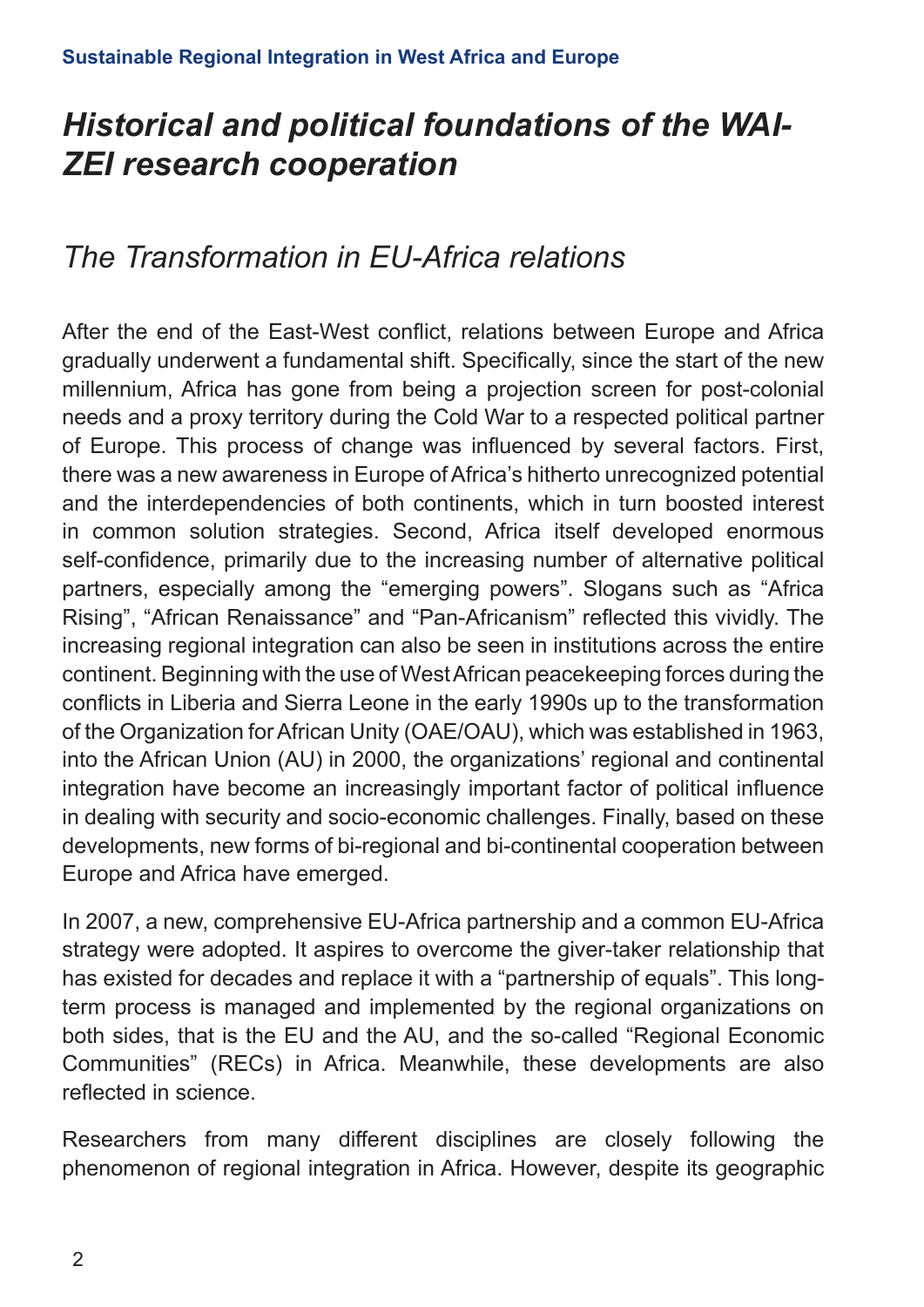proximity to Europe, for a long time the leading regional organization for West Africa, the "Economic Community of West African States" (ECOWAS), received relatively little attention. For too long, a systematic, comparative and critical but constructive examination of the regional integration process in West Africa and the resulting bi-regional cooperation structures was lacking.

Given the increasing importance of regional integration beyond Europe and in light of its mandate to analyze unresolved problems of European integration and Europe's role in the world, the Center for European Integration Studies (ZEI) established a research project on the topic of "comparative regional integration" in 2005. In the following years, the research cooperation between ZEI and the West Africa Institute (WAI) emerged from this internationally funded research project. Related to with this were issues of regional integration in West Africa. The background and development of this research cooperation are described below.

### *West African integration agenda and the establishment of the West Africa Institute (WAI)*

The West African integration community, ECOWAS, was established on May 28, 1975 and celebrated its 40th anniversary in 2015. It was founded with the goal of promoting cooperation and integration in order to create a West African economic community. It also aimed to help improve the working and living conditions of the West African people, ensure economic growth, strengthen good relations between the member states, and contribute to the advancement and development of the African continent.

At the same time, this was supposed to strengthen its bargaining power with external actors. In the first fifteen years, with the exception of some political statements, the situation was stable for the most part. It was not until 1989, with the civil wars in Liberia and Sierra Leone, that the member states were motivated to act together. It was in this context that the Economic Community of West African States Cease-fire Monitoring Group (ECOMOG) was established. With this, the integration agenda gained momentum over time, in terms of both its economic and societal dimensions, i.e. the establishment of a customs union, a common market, simplified travel due to a common passport, the discussion of a common currency, and finally the goal of an "ECOWAS of the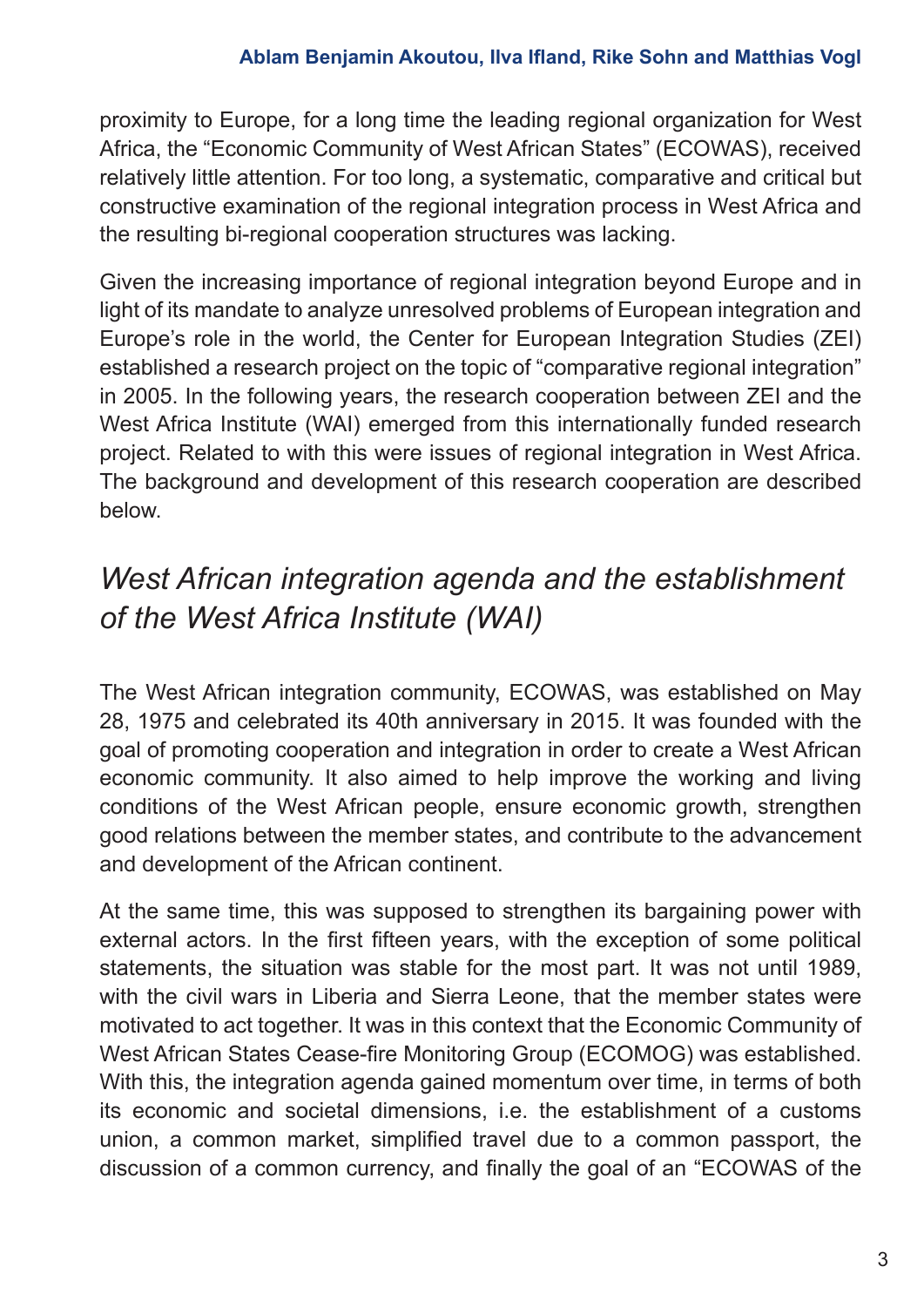People" by 2020. Despite the advancement of the integration agenda, at the same time, West Africa has been constantly plagued by increasing poverty, rampant diseases, infrastructural deficits and armed conflicts. Under these circumstances, the political leaders were interested in creating structures to analyze social revolution processes and the obstacles to sustainable regional integration, and to propose feasible solutions.

Already in the early 1990s, when regional cooperation arrangements were popping up in many places, there were initiatives for structured socio-scientific work on the subject of regional integration in West Africa (see articles on "new regionalism", for example). In 2005, the UNESCO program "Management of Social Transformations" (MOST) organized a workshop in Mindelo, Cape Verde on the topic of "Nation-States in the face of the challenges of regional integration", in which numerous scientists and politicians from West Africa participated. This exchange clearly showed that there was still a need for a think tank that would conduct scientific research with the goal of aligning political decisions with scientific studies and thereby accelerate the process of regional integration in West Africa. At the initiative of a few West African scientists, the ECOWAS Commission President at that time, Mohamed Ibn Chambas, and the government of Cape Verde, a project initiated to overcome these shortcomings finally made it on the region's political agenda. Against this backdrop, the heads of state and government of ECOWAS at a summit in December 2008, and likewise in June 2009, the Council of Ministers of the West African Economic and Monetary Union (UEMOA), decided to establish the West Africa Institute (WAI – French/Portuguese: IAO) as the first regional research institute of its kind on the entire African continent. WAI has the mandate to provide the foundations for science-based decision-making at the regional level and to advise political decision-makers, to contribute to the training of new leaders who think in terms of regional integration, and to promote dialogue between those working in research, politics and civil society. ECOWAS, UEMOA, the government of Cape Verde (where the institute is physically based), UNESCO, and the private sector Ecobank are the five main supporters of WAI. In 2009, a comprehensive feasibility study was conducted by UNESCO, which found the establishment of WAI to be positive. In 2010, a law passed by the Cape Verde Parliament allowed the establishment of such an institute in Praia, the capital city of Cape Verde. Finally, in 2011, WAI took up its practical work with the goal of providing science-based support and more effective structuring of the regional integration process in West Africa.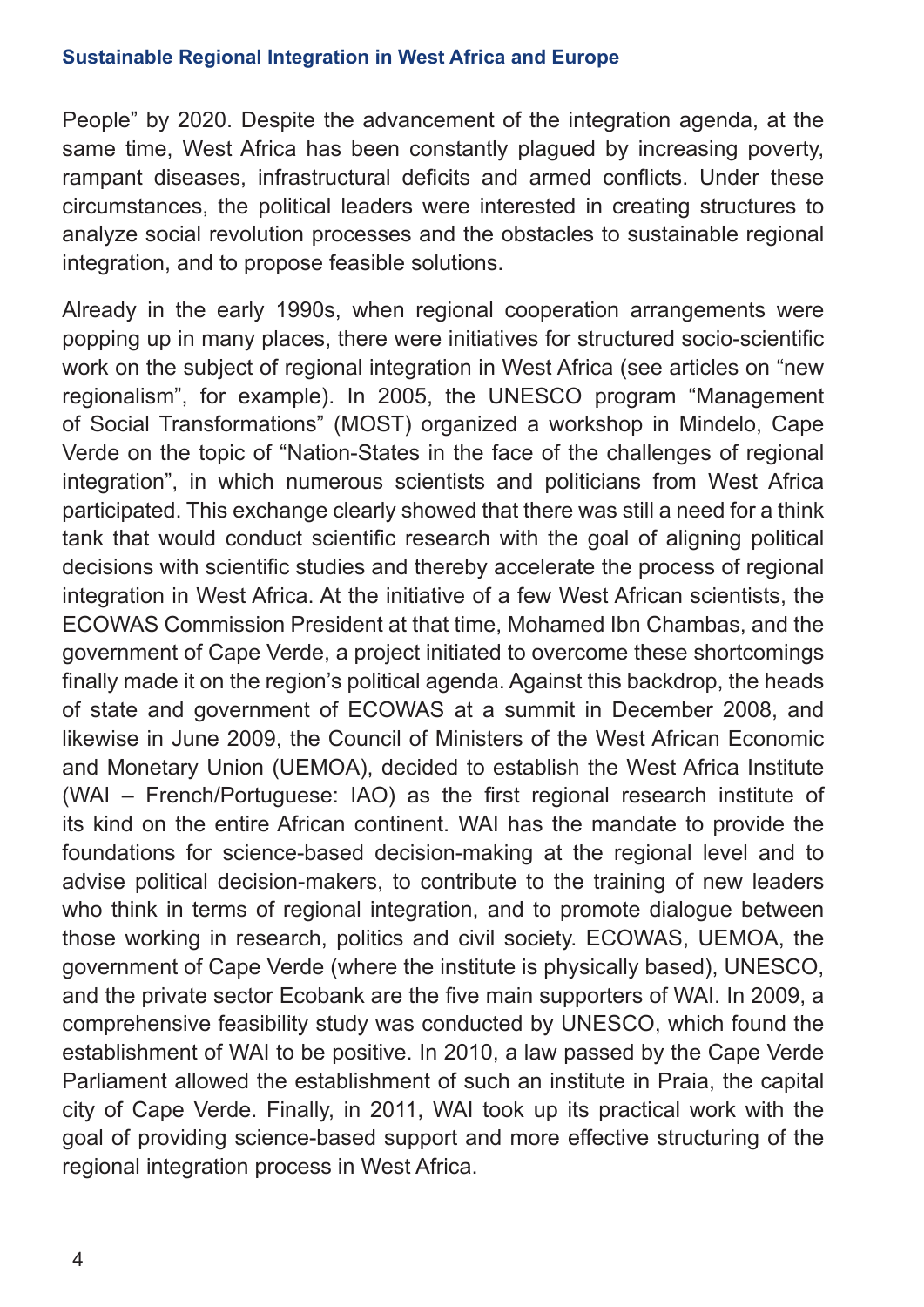# *The practical development of the WAI-ZEI research cooperation from 2012 to 2016*

Based on these positive developments, the German Federal Ministry of Education and Research (BMBF) decided to sponsor a long-term WAI-ZEI research project on "Sustainable Regional Integration in West Africa and Europe" in 2012-2016, with a grant of almost 1.5 million euros. That made the WAI-ZEI cooperation the BMBF's largest investment – both in terms of money and time -- in Africa in the area of the humanities and social sciences until that time.

During the main phase of the WAI-ZEI cooperation from 2012 to 2016, the joint research activities were intensified and WAI was supported and advised in its continued institutional development.

In 2012, Prof. Dr. John Igue was in charge of managing the academic cooperation for WAI; since January 2013, it has been the responsibility of WAI Director, Prof. Dr. Djénéba Traoré, who was appointed at that time. Prof. Traoré was previously president of the University of Literature and Social Sciences of Bamako in Mali. At ZEI, the project was consistently and responsibly supervised by ZEI Director Prof. Kühnhardt.

Rike Sohn (Germany) at ZEI and Ama Konadu Oppong (Ghana) at WAI worked as scientific coordinators in the economic field of research of "Economic Integration and Regional Trade". Matthias Vogl (Germany) at ZEI and Die Maty Fall (Senegal) at WAI coordinated the political science field of research "Regional Integration and Policy Formulation Processes". Ama Konadu Oppong and Die Maty Fall left WAI in August 2012 and were replaced by Daniel Yeboah (Ghana) and Ablam Benjamin Akoutou (Togo). Ablam Benjamin Akoutou had already worked on the WAI-ZEI research project as a student assistant during its initial phase, while he was studying in Bonn. Daniel Yeboah participated in the ZEI's Summer Academy in 2010. Both at WAI and at ZEI, the scientific coordinators have been supported by assistants. In September 2013, the project was able to hire two additional scientific coordinators in Praia und Bonn, as requested. They are dedicated to providing conceptual, technical and administrative support to the field of research «Institutional Capacity Development for Regional Integration". In particular, this involves preparation of the planned master's degree program in African regional integration in cooperation with the University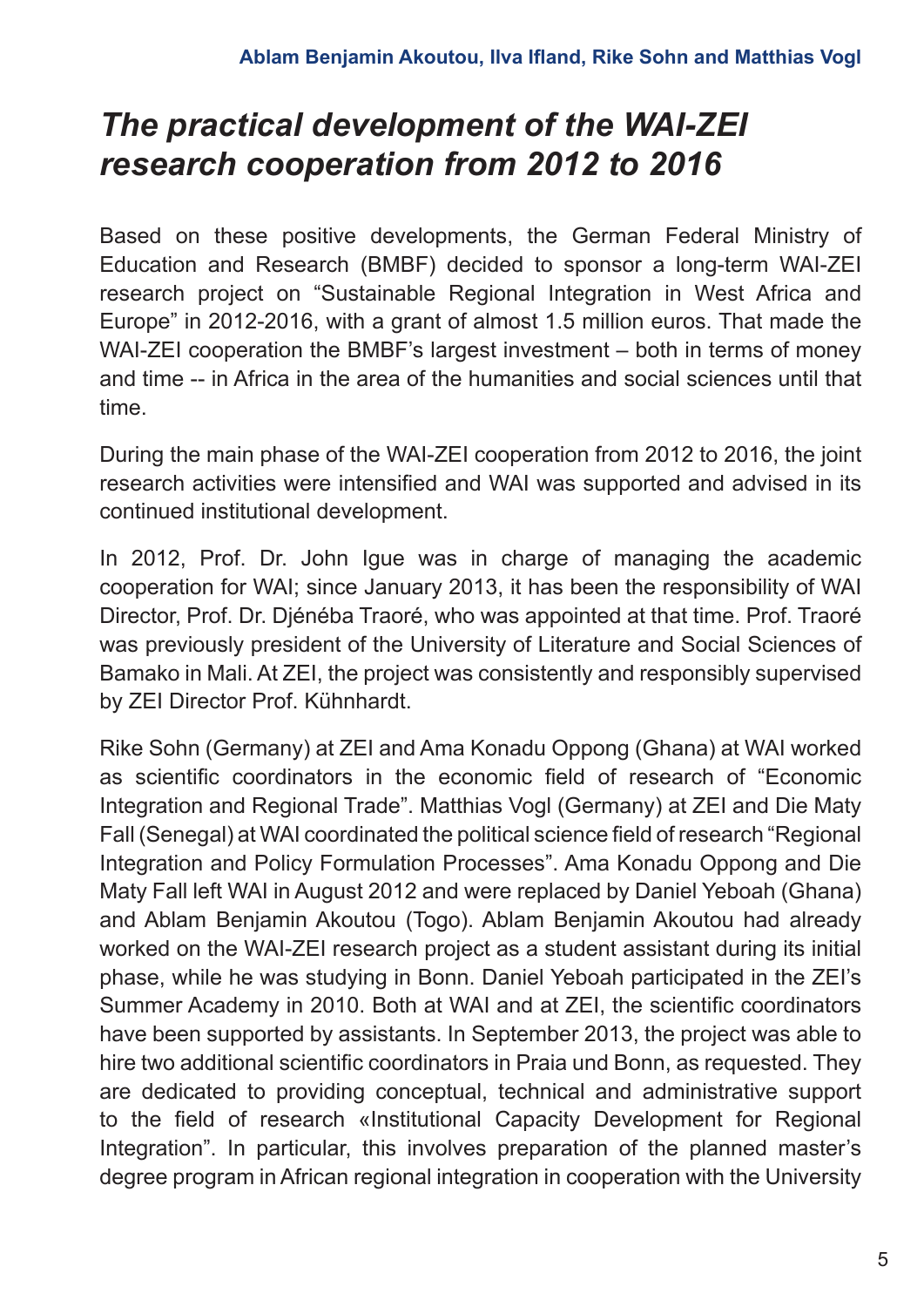of Cape Verde. In close cooperation with the directors of WAI and ZEI, both scientific coordinators - Fatima Fortes (Cape Verde) at WAI and Sally Brammer at ZEI - intensified the successful advancement of this field with their scientific skills.

A significant objective of the main phase of the research project was the creation of a set of scientific publications, which were to be realized jointly based on intensive discussions by African and European scientists. An important instrument for cooperation – both for the continuity of the scientific exchange and as an instrument for strengthening the network-based involvement of WAI in West Africa and among its European partners – were the regular working group meetings (twice a year). There, renowned scientists from both continents discussed specific topics in the context of the three research areas, using the previously mentioned prompt book. Based on the research papers prepared for this meeting, the project's joint publication program was set up and implemented through regular publications. The workshops also allowed intensive and open discussion and, at the same time, networking between the research and science communities in both continents, which had previously had little or no contact. Other components of the cooperation included regular exchange of scientific coordinators and administrative staff from ZEI and WAI, project-related support in building the WAI library, a related literature database, an expert list, the development of monitoring components and finally the production of a qualified West African labor force in the area of regional integration, and the development of its own degree program in African regional integration based in Praia. With that, the priorities of the initial phase were continued in a focused and expanded form.

The first meeting of the study groups took place on October 1-2, 2012 at WAI in Praia. Extensive preparation and planning were done in advance by the scientific coordinators in Bonn and Praia. This included the identification of renowned European and West African scientists; the coordination of their scientific research contributions, which were presented during the meeting; the preparation of information materials and research profiles, and the actual conducting and moderation of the meeting. In addition, there was all the logistical planning. As specified in the work plan, the preparation work for the African participants was done by the WAI scientific coordinators, and for the European participants, by the ZEI scientific coordinators. During the meeting, intensive sessions were held in the research areas "Regional Integration and Policy Formulation Processes" (1) and "Economic Integration and Regional Trade" (2). The focus was on the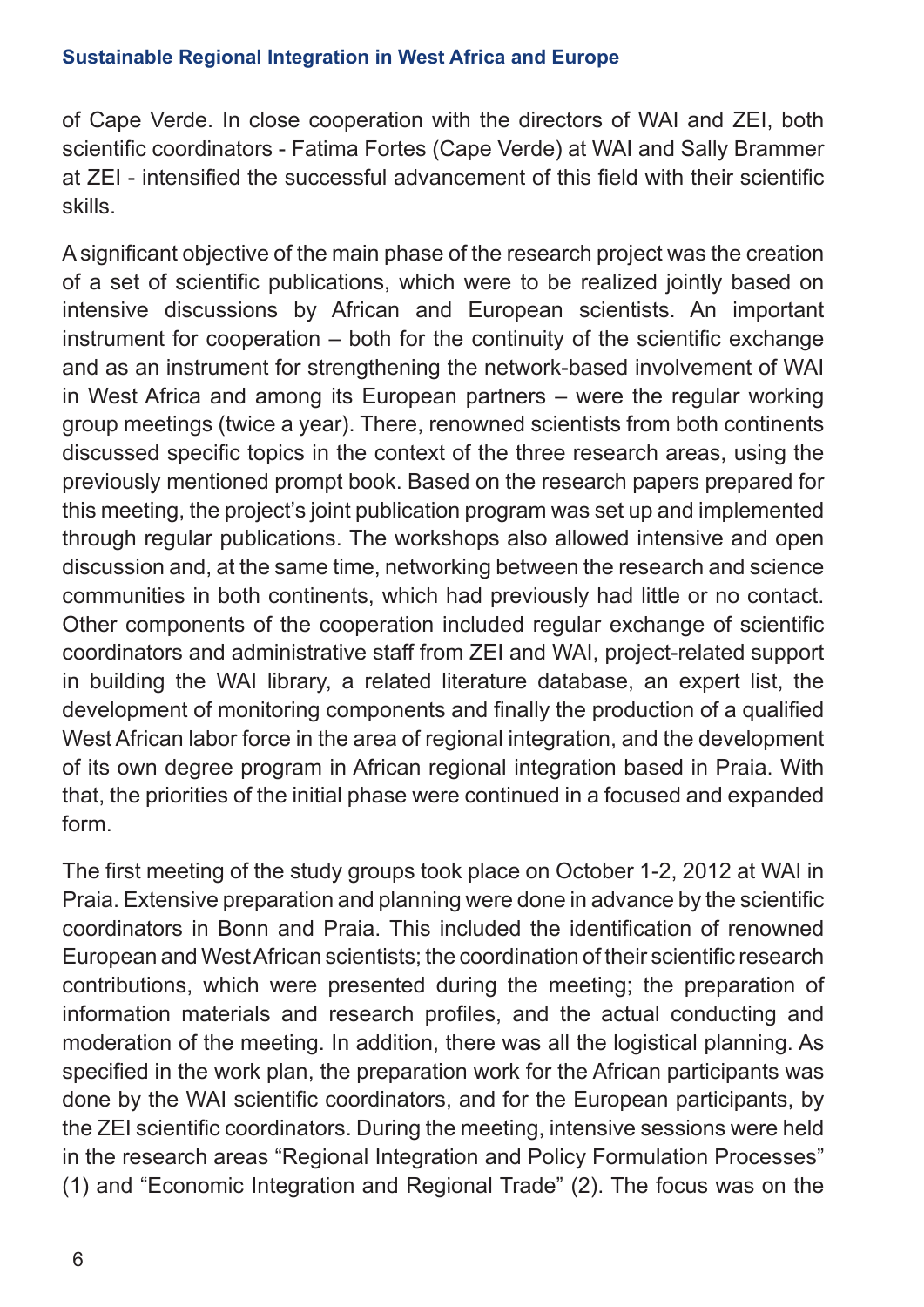#### **Ablam Benjamin Akoutou, Ilva Ifland, Rike Sohn and Matthias Vogl**

following sub-topics: (1) "Policy Formulation Theory" and "Policy Formulation of Regional and National Institutions – Comparative Aspects". (2) "Intra-West African Trade" and "External Influence on Economic Integration and Regional Trade in West Africa". On the one hand, it was discussed which theories of policy formulation should be used to noticeably and effectively illustrate the problems and challenges of regional integration in Europe, but primarily in West Africa. On the hand, the question of which practical deficits currently exist was posed. At the beginning of the meeting, the participants were greeted by the State Secretary in the Foreign Ministry of Cabo Verde, José Luis Rocha. In addition to the regular sessions, there was a "brainstorming" session on the topic of monitoring instruments for regional integration in West Africa, which resulted in interesting information on the possibilities and feasibility of monitoring initiatives based on the participants' experience. This information was able to be used later in the project. The meeting was concluded with a panel discussion at the Jean Piaget University in Praia on the topic: "Europe and Africa in the face of crises". The panel included: ZEI Director Prof. Ludger Kühnhardt, Prof. Dr. Volker Nitsch from TU Darmstadt, Prof. Watabouna Ouattara from the University of Abidjan and Prof. Gervasio Semedo from the University of Tours. The discussion was moderated by Pierre Sané, a member of the scientific advisory board of WAI and a former Deputy General Secretary of UNESCO.

After the conference, the participating scientists were invited to accept the title of "WAI Fellow", that is, scientists who are loosely associated with WAI in the context of the project. The title was widely accepted. This strengthened both WAI's expert network and its institutional reputation. After the meeting, extensive documentation was prepared. In addition to the actual preparation, implementation and follow-up work involved with the meeting, the presence of the ZEI delegation was used to set the basic agenda for the next time. This procedure was also repeated at the following meetings.

In this project phase, WAI was also intensively consulted about the design of its website. It was also proposed that the WAI library be moved into the National Library in Praia for practical reasons, as well as to improve the institute's integration in the cultural and academic landscape of Cape Verde. An initial concept for a bibliographic WAI database was also jointly drawn up. It will be linked to the existing database system of the National Library of Cape Verde. All of these steps were taken in close, direct coordination between the partners in the two research institutes.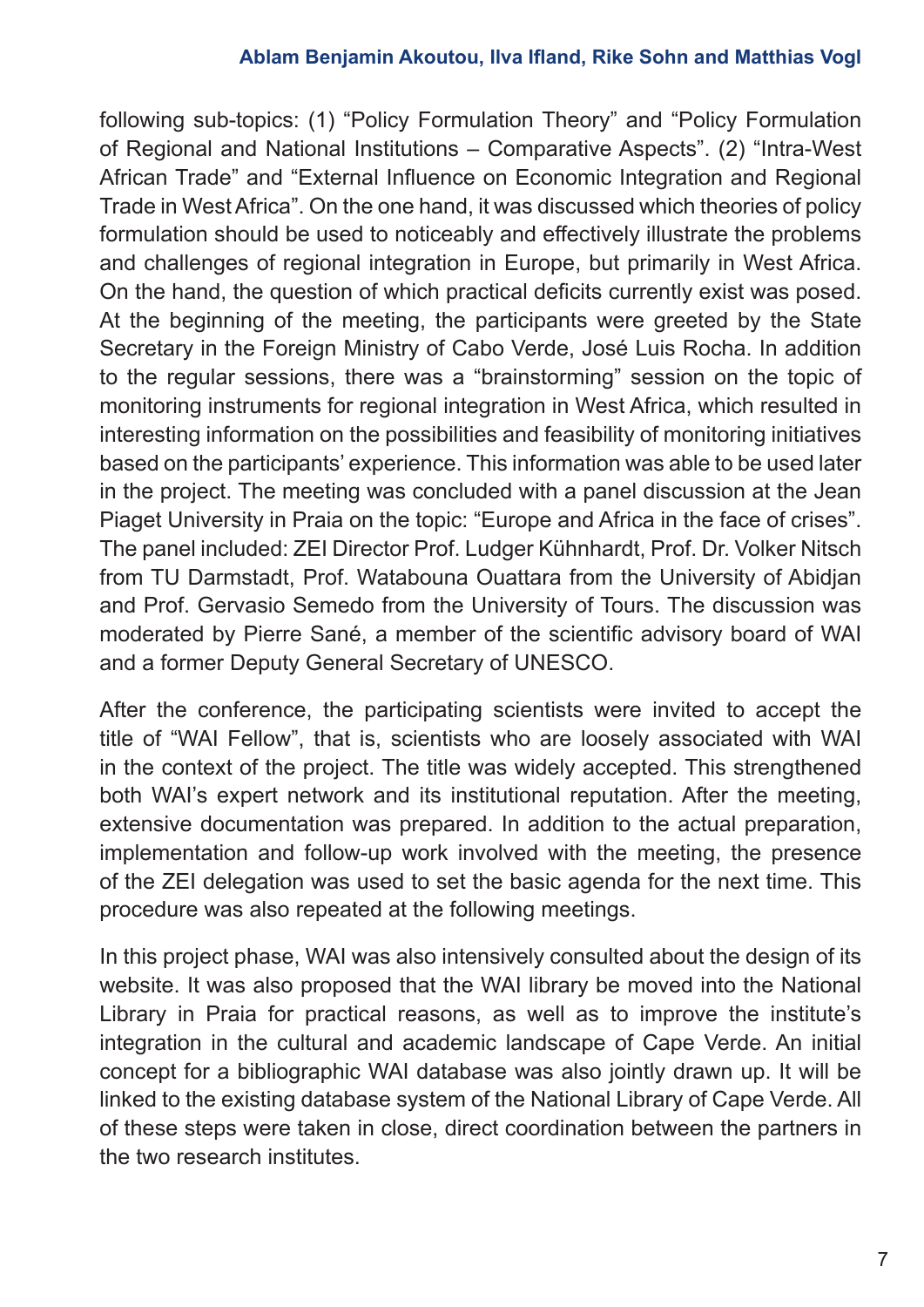Following the meeting in Praia, the revision and publication of the research contributions were coordinated and a new issue of the "Regional Integration Observer" (RIO) was finalized. RIO was integrated into the project by ZEI at the start of the main phase and from then on it was dedicated both to reporting on current developments in the area of regional integration in West Africa and Europe and to providing news on the project.

The second study group meeting took place during the main phase at ZEI in Bonn from March 11-13, 2013. There, various sub-topics within the fields of research were discussed, in accordance with the research guides (prompt book). Each study group brought together three European and three West African scientists. These scientists were asked beforehand to prepare academic articles, which would form the basis for lectures to be given during the meeting. These contributions were later included in the project's publication program. In the first field of research "Regional Integration and Policy Formulation Processes", the topics "Policy formulation of regional and national institutions – Comparative aspects" and "The phenomenon of differentiated or flexible integration in regional integration settings" are addressed. It was determined that it is not enough to improve the institutions' functioning at the regional level or to consolidate the cooperation mechanisms between ECOWAS and UEMOA. The main obstacles for sustainable regional integration lie in the lack of political stability and the inadequate governance competence within ECOWAS and UEMOA member states, which subsequently have a negative effect on the economic exchange. Nevertheless, it has been convincingly argued that the regional organizations in many regards could – from the regional level -- make a significant contribution in bringing about political stability and governance competence within the member states, problems that are no longer of a strictly national nature but almost always also have a regional dimension. Differentiated integration has been identified as a mechanism for strengthening cooperation between countries that are willing to take action. Up to now, it has only played a minor role in the research on the integration process in West Africa. In the second field of research "Economic Integration and Regional Trade", the model of a West African monetary union is at the center of the debate. "Monetary integration: the choice of the right policy" and "The European experience of a common currency: lessons learned" were the sub-topics that were addressed. In this context, the positions go between a plea for the Anglophone countries to adapt to the CFA franc zone,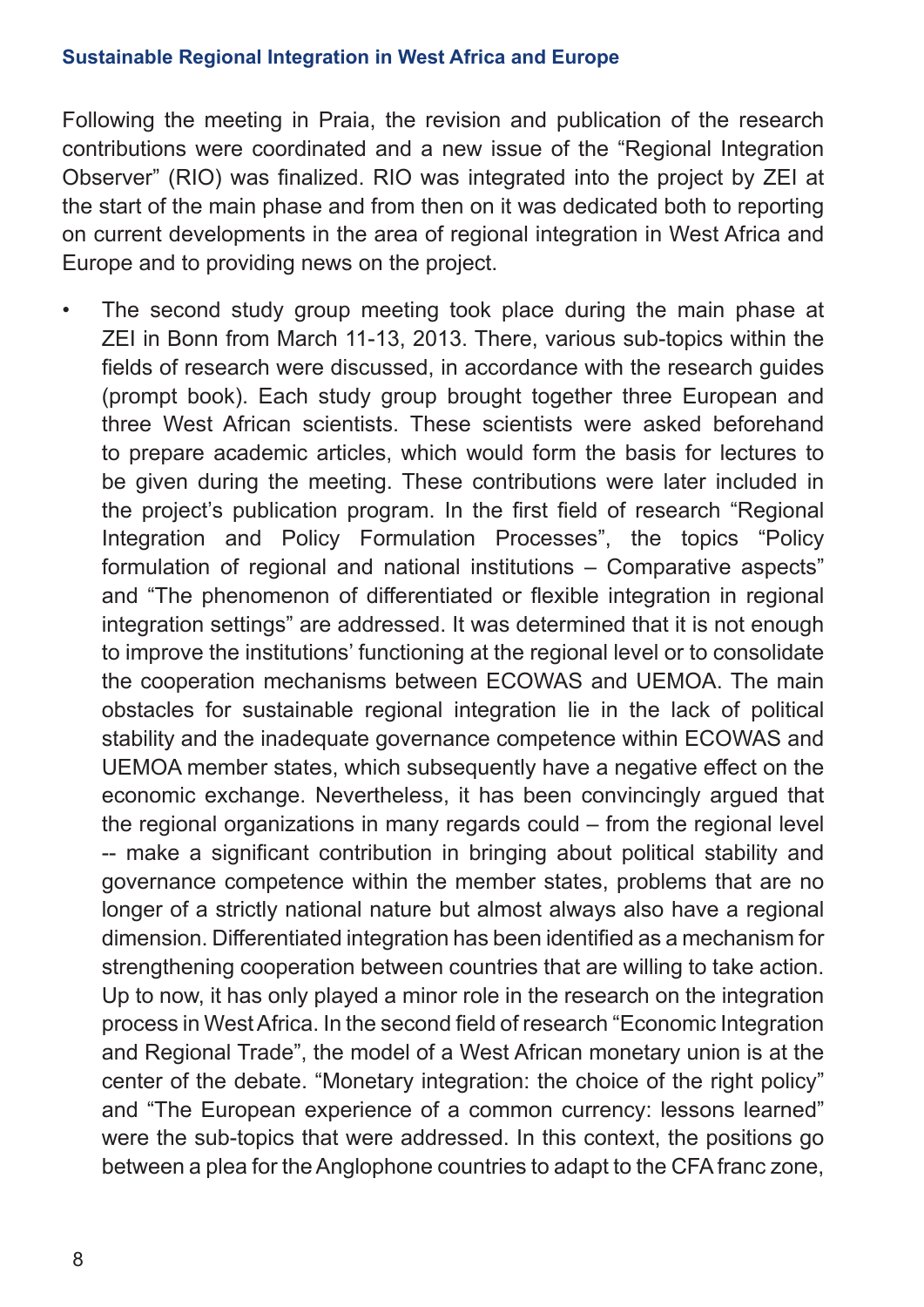the gradual convergence of an Anglophone and francophone monetary zone and their consolidation into a new currency called an "Eco", and a third model, which envisions the creation of a new common currency for West Africa in a sort of "big bang". Overall in the discussion only a gradual implementation of a joint monetary zone in West Africa was considered possible, which for stability reasons would also be connected to Europe. The results of the discussions within the study groups were presented and discussed with the participation of all of the African and European scientists. In light of recent events, the study group meeting concluded with a roundtable discussion on Mali, in cooperation with Deutsche Welle (DW). In addition to the Director of WAI who is originally from Mali, the speakers included Prof. Traoré and a representative of the German Armed Forces, who described their deployment there. Outside the study group meeting, Prof. Traoré gave interviews on the crisis in Mali for Deutsche Welle, the Bonner Generalanzeiger and the Frankfurter Allgemeine Zeitung. This increased the project's public visibility. The study group meeting also allowed WAI and ZEI to expand their networks. Meanwhile, all of the participating scientists were invited to be WAI Fellows. They are listed as such on the WAI website.

In May 2013, ZEI Administrator Ralf Meyer stayed for a week at WAI to share administrative and technical tips in project management with other employees there and to discuss them with WAI Administrator Renato Frederico. The particular strength of the ZEI-WAI research cooperation was reconfirmed. It is attributed to the fact that it took place at different levels of work participating in an international research project, in communication with their partner and with regular sharing of their experiences.

• The interim conference of the WAI-ZEI research cooperation took place at the Ministry for Foreign Affairs (MIREX) in Praia from October 21-22, 2013. It was the conclusion of the first part of the main phase. For the direct preparation of this meeting, the scientific ZEI Project coordinators Matthias Vogl and Rike Sohn, arranged a work trip to WAI in Praia, to support their colleagues there, Daniel Yeboah and Ablam Benjamin Akoutou, in the implementation of the workshops and the setup of the new established WAI library. At the interim conference, entitled "Science meets Practice", scientists and high-ranking practitioners took stock of the achievements and challenges of regional integration in West Africa and discussed the future of European-West African relations. These topics were selected with various anniversaries in mind (20 years ECOWAS Revised Treaty in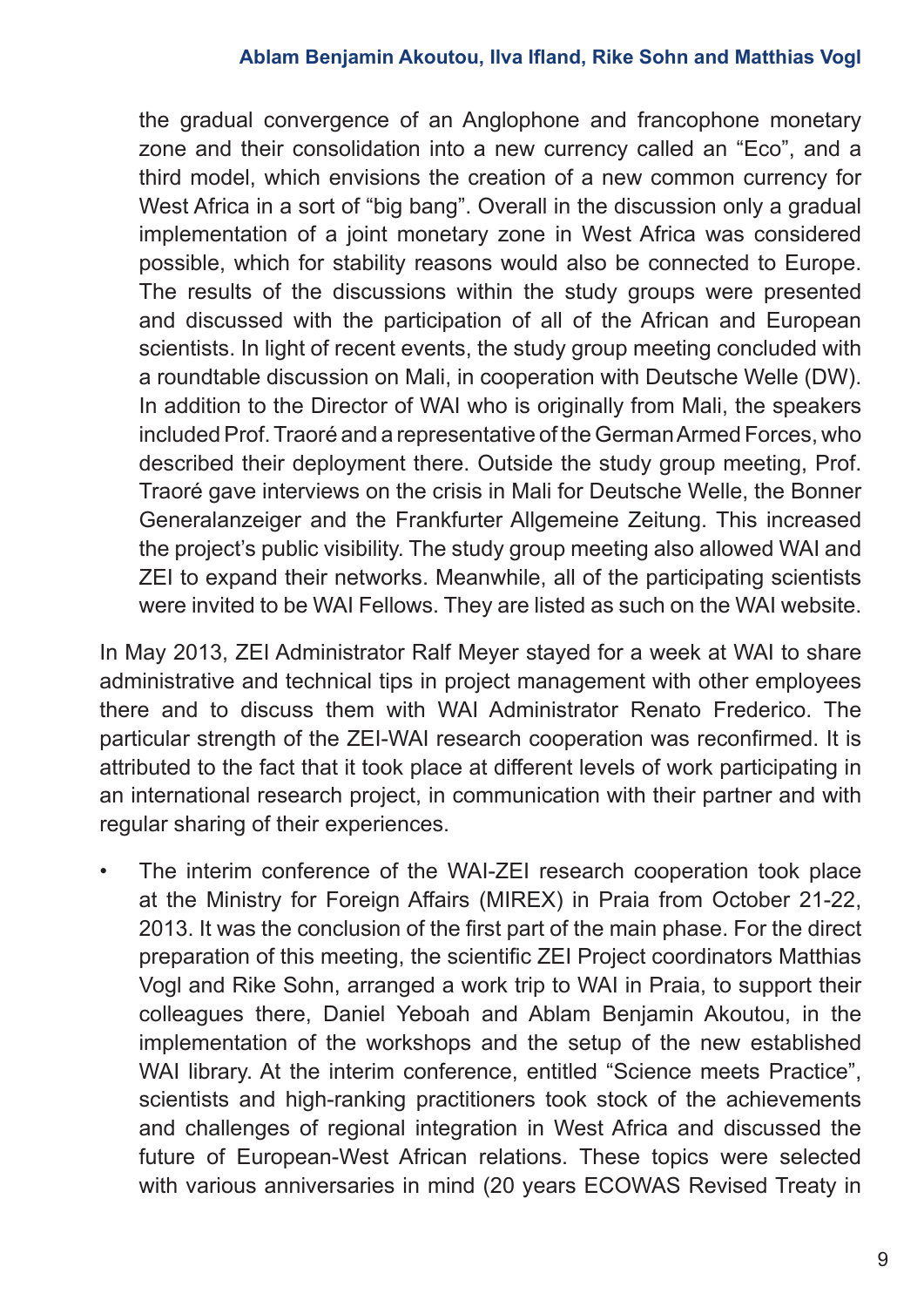2013; 20 years West African Economic and Monetary Union (UEMOA) in 2014; 40 years ECOWAS in 2015). The interim conference was opened by Essien Abel Essien, Director of the Strategic Planning Unit of the ECOWAS Commission in Abuja, Nigeria: "We still have a long way to go to achieve a more effective structure for regional integration in West Africa but the process itself is irreversible. Everyone should recognize that. "There was broad consensus between participants and guests that the enforceability of regional legal norms is improving and the people of West Africa must become even more aware of their economic and human rights. In the economic area, the ECOWAS Rice Initiative was discussed as a positive example of a regional political approach that is working; the problems with free exchange of goods and humans across borders was also discussed. The possible effects of a common customs policy and its effects on the negotiation of an economic treaty with the EU were also topics of discussion. The role of security as a requirement for development, the value added of a common regional agricultural policy and the challenges of a West African energy policy were also discussed. The conference itself was an example of an honest exchange of opinions and positions aimed at improving mutual understanding. It was also an occasion to exchange thoughts on other current problems, such as the consequences of migration and brain drain. To conclude the conference, the participants visited the newly established WAI library in the National Library of Cape Verde. Following the study group meeting, the research papers discussed there were revised and published.

In June 2013, the integration of the WAI library in the National Library of Cape Verde in Praia as part of the cooperation agreement with the Director of the National Library, Dr. Joachim Morais, was also regulated in a binding manner. With the help of a Cape Verdean IT specialist, a bibliographic database was designed. It is aligned with the system at the National Library of Cape Verde. After the training of the scientific coordinators of WAI, the first over 300 books on the subject of regional integration in Africa were integrated in the bibliographic database of the National Library by October 2013. The bibliographic database is available to the public via the WAI's website and the National Library's website so that study group participants and guest scientists, master students and interested local citizens and students can conduct research using the literature acquired through the project and can also personally read it in the National Library. The database administration is handled by the scientific coordinators of WAI and their assistants.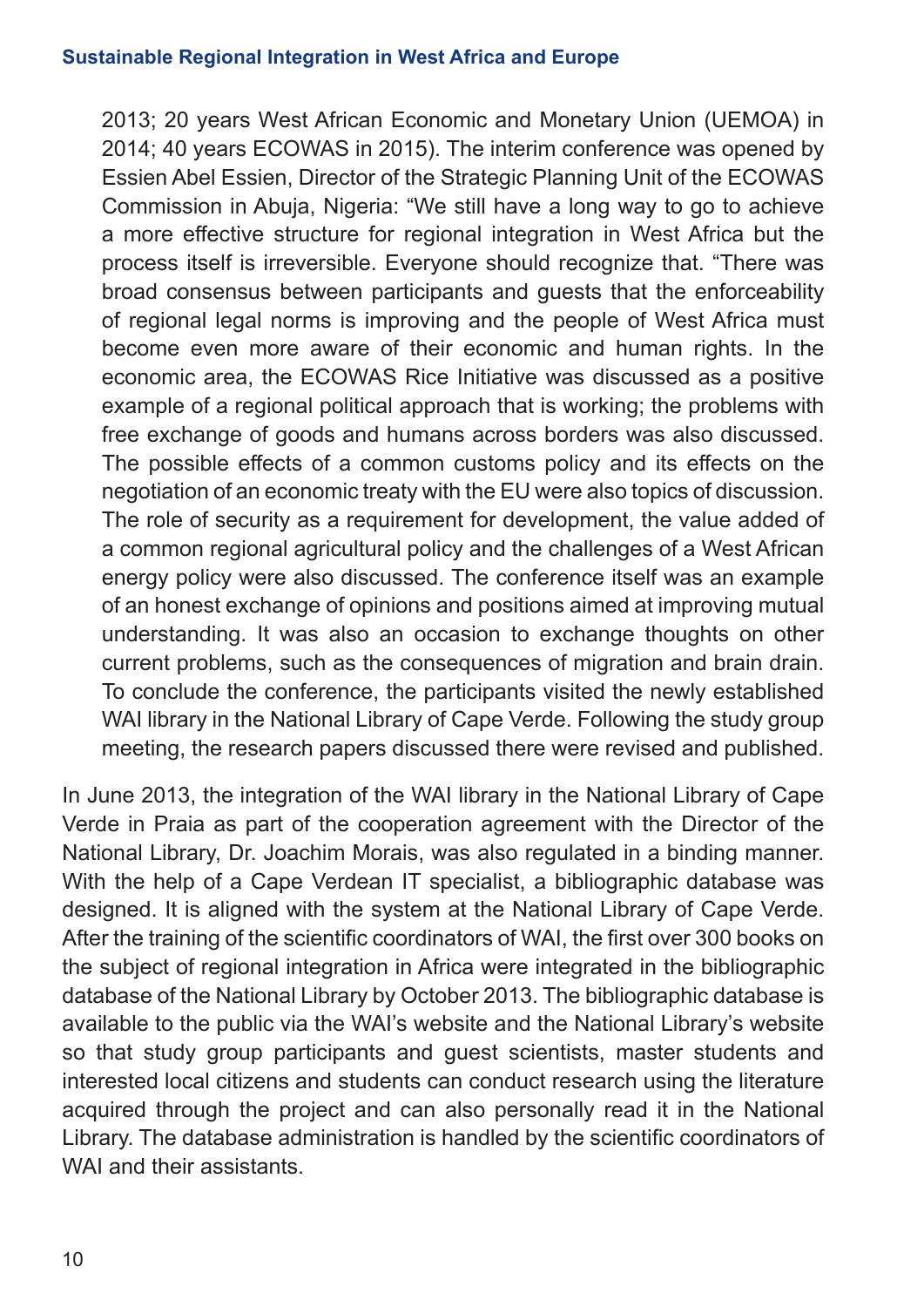#### **Ablam Benjamin Akoutou, Ilva Ifland, Rike Sohn and Matthias Vogl**

In terms of databases, the system is constantly expanded by WAI Fellows to strengthen the expert network of WAI and ZEI. In addition, ZEI supported WAI in developing an MS Outlook-based contact database as the basis for a WAI newsletter. The newsletter was first sent in December 2013 to over 1000 addresses from the WAI network; in the future, it will inform readers twice a year of the institute's work.

Also in 2013, the conceptual, technical and administrative work began on the project's third area of focus, "Institutional Capacity Development for Regional Integration". Its long-term goal was the establishment of a West African master's degree program in African regional integration with the participation of WAI and in cooperation with the University of Cape Verde (UNI-CV). To this end, during and following the interim conference in Praia in October 2013, work sessions were held with Manuel Roberto, Advisor to the Ministry of Education, Science and Innovation of Cape Verde and Professor Paulino Lima Fortes, then president of UNI-CV. It was agreed that a curriculum would be prepared by July 2014 and, based on that, the work plan (with administrative timeframes, budget and target group) would be discussed to achieve accreditation of the master program.

In fall 2013, with the help of a scholarship, the first West African students finally began their master's degree studies in "European Studies – Governance and Regulation" at ZEI. This educational component, spread over three years, formed another important dimension of the ZEI-WAI cooperation. As specialists in regional integration, the scholarship winners, highly qualified graduates with work experience, should be able to make a personal contribution in the future to the strengthening of capacities in West Africa in this area and in a wide range of contexts.

• The WAI-ZEI research cooperation not only aims to expand WAI's African network and promote its scientific and politically relevant visibility in West Africa, but also to expand the circle of European cooperation partners. At the interim conference, ZEI's contacts to the University of Avignon were strengthened until finally the fourth study group meeting was held there from March 27-28, 2014. With that, the European dimension of the project was emphasized even more. Shortly before the 4th EU-Africa Summit in Brussels, the very well established and dedicated workshop of scientists and practitioners from both regions offered not only the possibility of developing new perspectives and practical solutions for the partnership but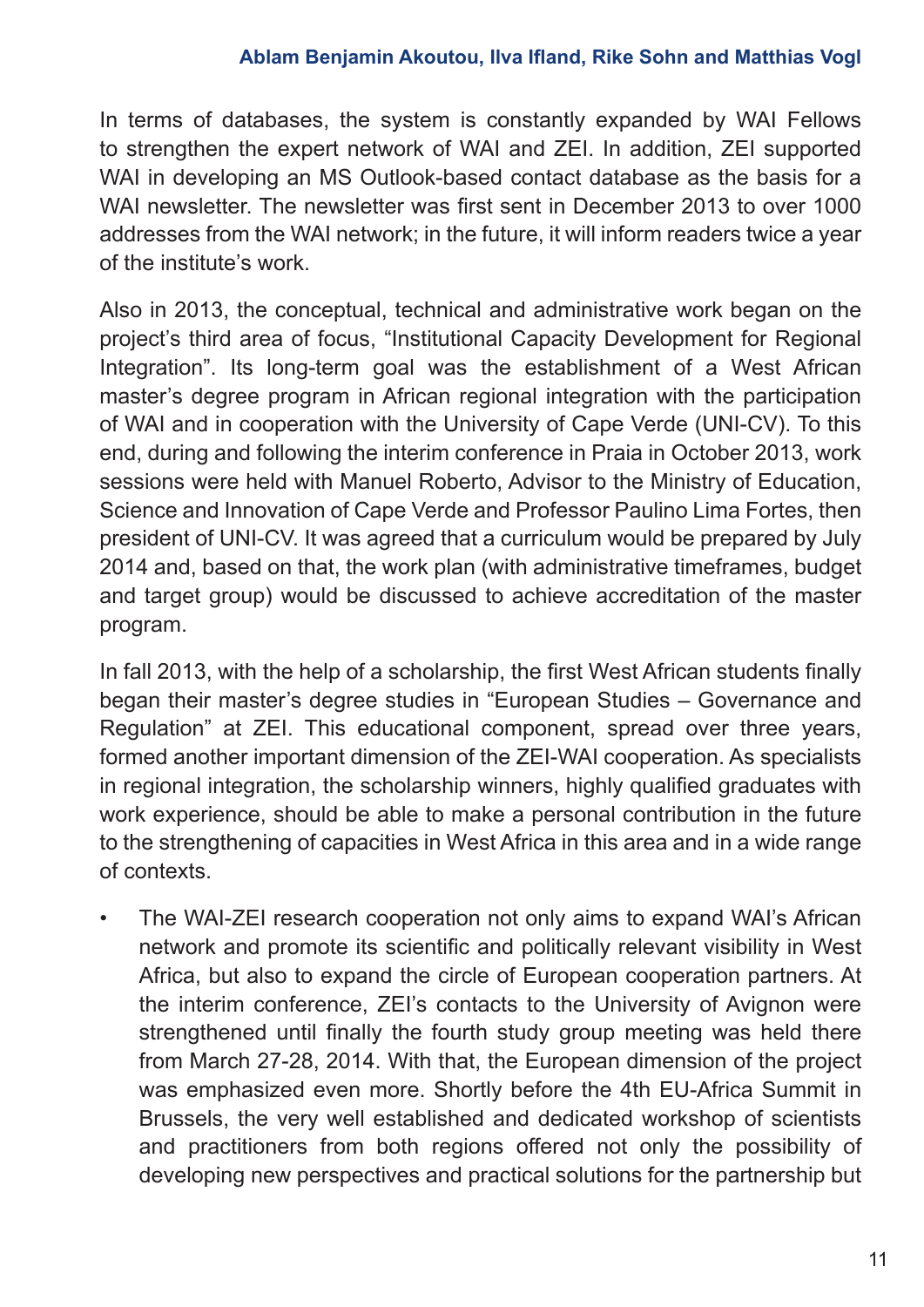also to discover up to then unexploited possibilities to add value to their regional integration efforts. Topics of discussion within the research group "Economic Integration and Regional Trade" were the costs and benefits of trade liberalization in the service sector (accounting for 60% of the global GDP). Adequate technicians and geographic modes (unilateral, bilateral, regional, bi-regional, multinational and multilateral) for their negotiation, and the need to standardize sectoral data for scientists and science-based, political decisions were debated. Among the participants (which included the head of the regulation department of UEMOA, Mr. Amadou Dieng, the head of the economic department of ECOWAS, Felix N'Zué and the ZEI Director Prof. Dr. Christian Koenig, who specializes in European regulation issues), there was the consensus that the sequencing of the regulation policy plays an important role since domestic production otherwise runs the risk of being replaced by foreign suppliers. In the research area "Regional Integration and Policy Formulation Processes", the challenges of regional energy policy and the promotion of science, research and innovation were discussed. The use of fiscal measures also played a role as one aspect. A lack of awareness among the member states of ECOWAS for already existing documents, such as the "ECOWAS Energy Protocol" was identified as a major obstacle. The general opinion was that it not only encouraged differences between countries but the cost of energy transport across borders was also increased and investors were scared off. Against this backdrop, an intensive information campaign was required. Based on European experience, the use of individual aid measures in line with local needs, such as for the promotion of technology, were considered. However, they were warned against exporting the same European model of fiscal measures in the energy sector. The bi-regional energy relations between Europe and West Africa were presented as a network of interdependencies. Particularly under the cloud of the Crimean crisis, there was a call to redefine bi-regional relations in this policy area, which would contribute at least in the medium term to a diversification of the European energy supply. Also criticized was the inadequate regional coordination in West Africa in the area of science, research and innovation. As in other policy fields, despite extensive plans, there is a lack of adequate implementation of goals. With this background, an approach was needed that integrated science, research and innovation as equal elements in the economic policy of the African countries and regions. A panel discussion on the future of the "EU Africa Partnership" in preparation for the summit that took place one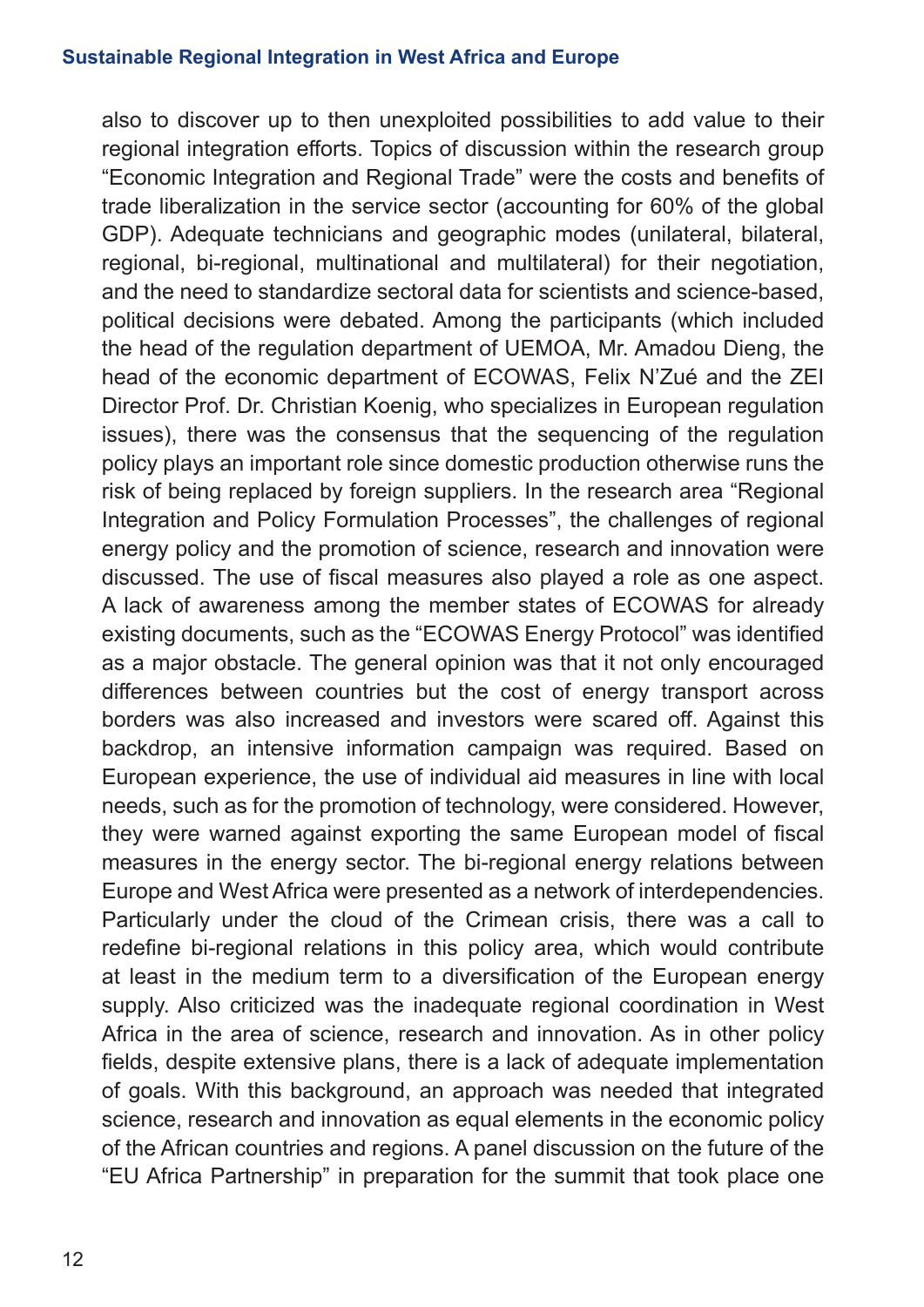week later in Brussels rounded out the workshop. The panel participants emphasized Africa's transformation into a continent of opportunity, however they noted failures by both sides to define their own and their common interests. There was a call for the partnership to be viewed as a "learning community".

Based on the always high-quality research contributions of the participants in the study group meeting, the project's joint publication program developed rapidly. As part of the "WAI-ZEI Paper" series, ten research contributions were published by mid-2014, including an extensive anthology on the topic of regional trade and monetary integration, which is available in the ECOWAS languages of English, French and Portuguese. Additional paper topics included the analysis of regional institutions and policy formulation processes, a comparative look at regional integration approaches in Asia, Europe and West Africa, the development of European-African relations, intra-regional trade and the context between political stability and monetary sustainability in West Africa. The directors of WAI and ZEI also each made a scientific contribution to this series. WAI-ZEI Paper No. 10, which was written jointly by the four scientific project coordinators, focused – on the basis of the discussions during the interim conference in October 2013 in Praia – explicitly on the future of the Common EU-Africa Strategy from 2007 and contained practical recommendations for actual projects with a focus on improved education and research structures. The "WAI-ZEI Papers" were regularly forwarded through WAI's contact network using the newly established WAI newsletter and through the ZEI newsletter to the continually growing circle of stakeholders in both regions. A unique design was created for the WAI-ZEI Papers. All of the publications – like the websites of both institutes and the WAI Library in the National Library of Cape Verde – bear the logo of the BMBF as the sponsor institution.

Due to the field research of Prof. Kühnhardt, the innovative cooperation of ZEI with the West Africa Institute has also received attention in other regions of Africa. Along with other university institutions, the Centro de Estudos sobre o Direito da Integração Regional da SADC (CEDIR) of the Universidade Eduardo Mondlane in Maputo (Mozambique) formed a relationship with ZEI. After initial discussions with ZEI Director Kühnhardt in Maputo, a delegation from the CEDIR visited in ZEI in May 2014. At that time, the possibility of allowing the CEDIR to participate in the innovative work of the West Africa Institute was discussed.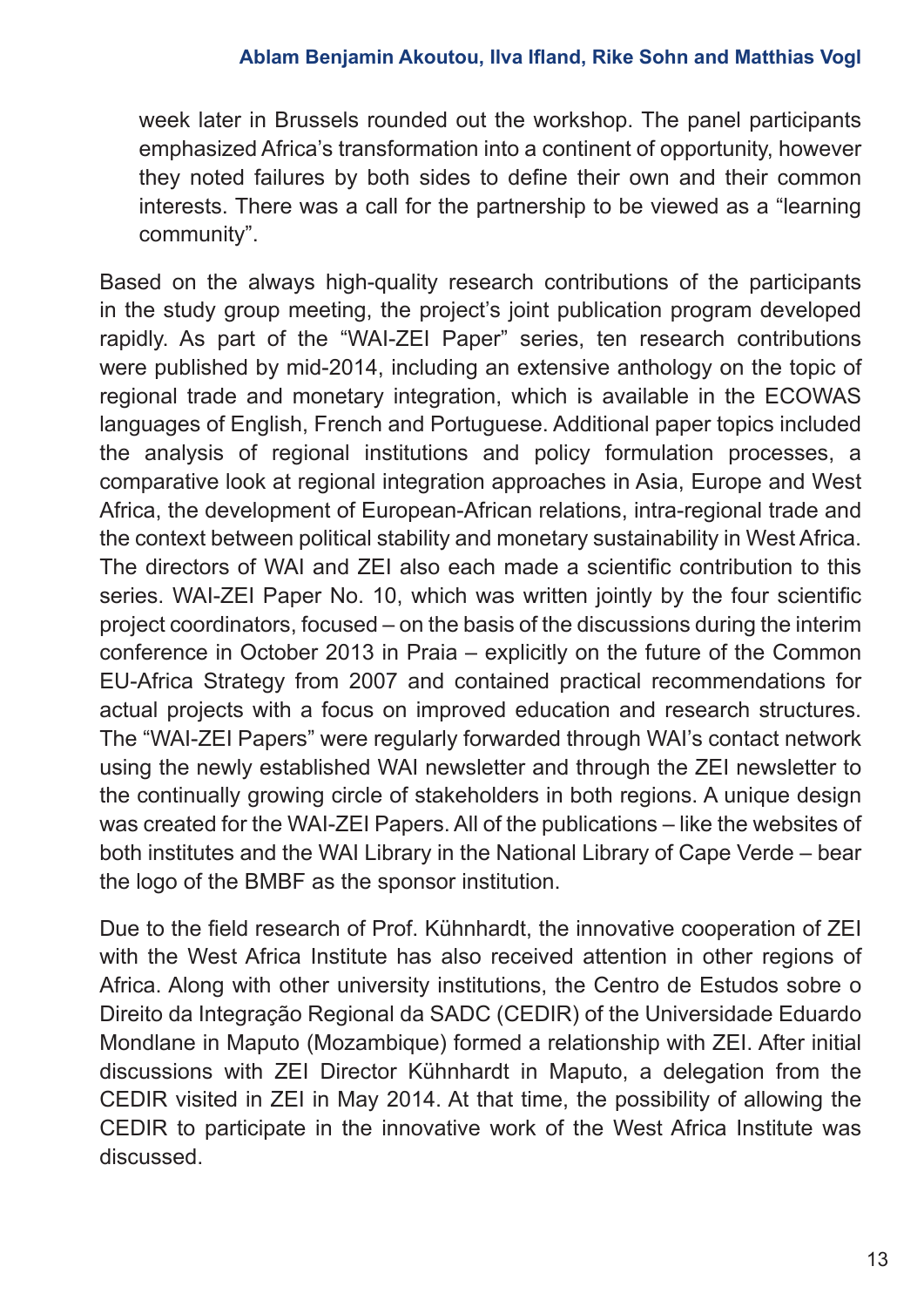• The partners of CEDIR were ultimately also included in other measures as part of the WAI-ZEI Project in 2014. Two scientists from the CEDIR participated in the fifth study group meeting in Praia in September 2014. Discussions about migration and civil society as development factors in the regional context characterized this workshop. In light of the Ebola crisis, which caused some participants to miss the conference due to border closings, there were lectures on the potential and problems posed by migration and civil society involvement of renowned scientists and practitioners from both regions. For the first time, researchers were connected by video link. Thus, possibilities for using modern communication methods in the area of education and research in West Africa were also demonstrated; they can also be used to overcome existing infrastructure deficits. The WAI-ZEI workshop presentations in the economic research area were dedicated to the effects of intra-regional migration on the regional labor markets in West Africa. Due to the lack of data, it was recommended that a migration information system be introduced. The experts likewise emphasized that it is necessary to overcome language barriers through targeted, early training. Also, there was the feeling that those responsible for border management in West Africa needed to be seen not as control agents but primarily as security service providers for citizens as part of the free movement of persons in the ECOWAS zone. For this, however, a profound shift in awareness would be necessary. In another unit, the potential and the effects of international remittances of migrants and members of the diaspora to their home countries were discussed. In order to better be able to take advantage of the potential of these remittances as a source for poverty reduction and investments, the African Union recently established the African Institute for Remittances (AIR), which also shared its experiences in the conference. Prof. Dr. Matthias Lücke of the Kiel Institute for the World Economy emphasized in his lecture how important it is to make migration easier in a targeted manner, and to make international education, pension and health systems compatible so that illegal migration and "brain drain" can be prevented. To simplify the return of migrants to their homelands (circular migration), the local conditions must be improved. In the research area of political science, ZEI Director Prof. Ludger Kühnhardt initially took an historical look back 100 years to the end of World War I and the lessons learned from that catastrophe and its effects on the development of a regional consciousness. At the same time, he emphasized that, considering the global conflicts, these lessons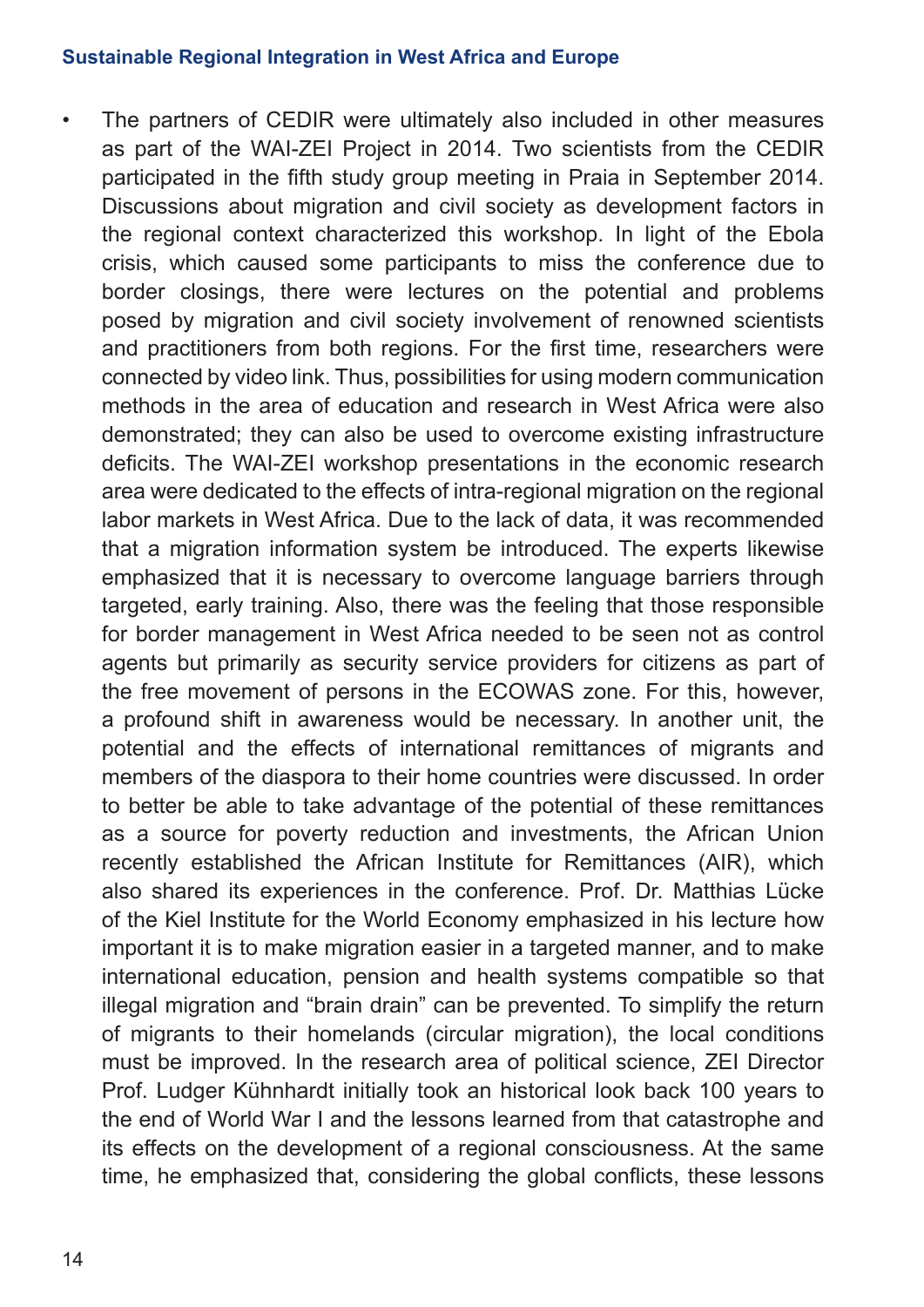#### **Ablam Benjamin Akoutou, Ilva Ifland, Rike Sohn and Matthias Vogl**

are constantly under pressure and therefore a true commitment to the regional idea under democratic principles is needed. The fact that civil society and cultural factors can also play a significant role was clear in the following contributions. Nana Afadzinu of the West African Civil Society Institute (WACSI) in Ghana pointed out that civil society stakeholders, from student groups to unions, have always been important driving factors in the West African integration process. This is also true for the involvement of NGOs and women's organizations in the area of peace and security. At the same time, she noted that the real political influence of these transnational actors is ultimately limited by capacity and organizational deficiencies and therefore a lot of potential remains unused. Prof. Dr. Stefan Fröhlich of the University of Erlangen-Nürnberg noted in his lecture that even in Europe the role of civil society did not become more prominent until the turning point ("Wende") in 1989/90. The often critical or even negative attitude toward European integration that endures today can also be traced to the perception that there is a great distance between EU institutions and European civil society. This is reflected in the rejection of the European Constitution, for example. Against the backdrop, the experts say that even Europe can learn from the "bottom-up" development of civil society involvement in West Africa since the 1990s. Prof. Dr. Abderrahmane Ngaidé of the Cheikh Anta Diop University in Dakar, Senegal, also addressed the significance of cultural diversity for regional integration in West Africa. From his perspective, the historic experience of the region with their kingdoms and varied forms of governance prove that the perceived ethnic fracture lines do not represent an obstacle to the regional integration process, but can be positively used on the path toward an "ECOWAS of the People". Finally, Prof. Manuel Guilherme Junior, Director of the Centre of Studies on Regional Integration and SADC Law in Maputo, Mozambique, introduced a comparative perspective. In his presentation on the integration challenges in southern Africa, it was clear that while the ECOWAS group has been a customs union since 2015, this has been a failure so far in the region of the Southern African Development Community (SADC) primarily in the multiple membership of its member states. Against this backdrop, there is now an attempt to form a trilateral free trade agreement, which is to include not only the SADC, but also the members of the Common Market of Eastern and Southern Africa (COMESA) and the East African Community (EAC).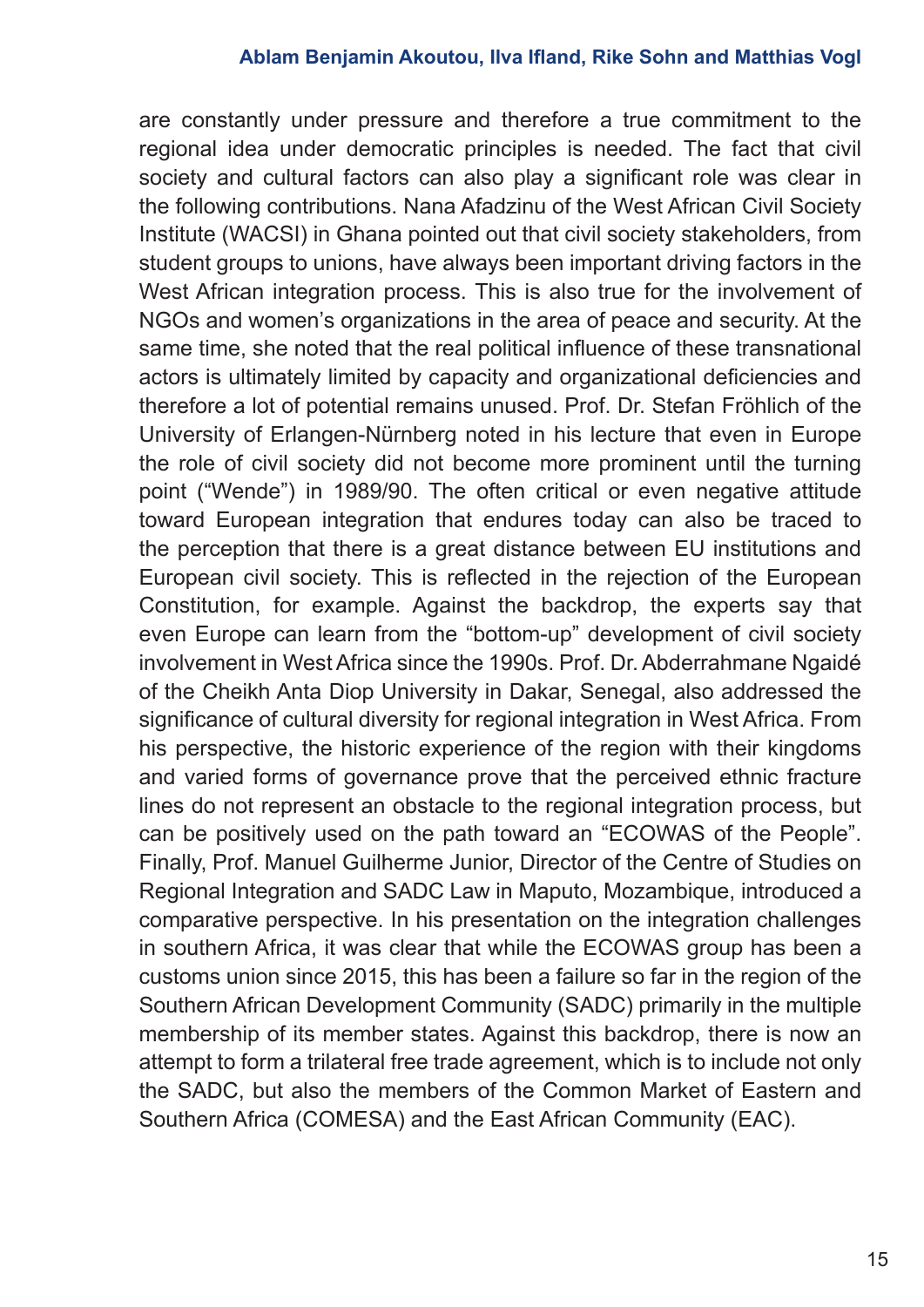Beyond the meetings of the study groups, WAI and UNI-CV, together with ZEI, had already in July 2014 met the requirements for the establishment of a master's degree program in African regional integration in Praia by signing a cooperation agreement between both sponsor institutions. The president of UNI-CV also used an expert commission that was supposed to help with the process of further developing the degree program. In November 2014, the University Council of UNI-CV through its ruling finally gave its approval for the official establishment of the program and subsequently started the accreditation process at the Ministry of Higher Education in Cape Verde.

Over the course of 2014, with the WAI-ZEI Fellowships, another component was integrated in the project. This three-month research stay should give WAI the option to explore new thematic and institutional cooperation possibilities. The first fellowship was carried out in cooperation with the ECOWAS Centre for Renewable Energy and Energy Efficiency in Praia. The content here focused on the legal and economic hurdles of a sustainable policy for renewable energy and energy efficiency as part of a West African climate policy. The results of the related expert workshops and the scientific analysis of the fellowship holder, John Yeboah, were published at the end of 2014 as part of the WAI publication series and previously lectured during the fifth study group. The second fellowship was dedicated to the importance of education and higher education in the regional integration process in West Africa and vice versa. In this context, a workshop with selected experts was held in September 2014 in Praia. Fellowship holder Charles Edward Minega of CEDIR in Maputo, presented the findings of his three-month work in Praia in an article for the WAI-ZEI Paper series. The fellowships provided the basis for further institutional cooperation, especially between WAI and ECREEE or between WAI and CEDIR.

An intensive dialog at the study group meeting resulted in additional ideas for further cooperation. Against this backdrop, at the end of 2014, the funding was secured for a symposium on "The Regional Dynamics of Peace and Security in West Africa" was held by WAI and ZEI together with partners from England (Centre for European and International Studies Research, University of Portsmouth) and Canada (Centre for Peace and Humanitarian Missions Studies, University of Quebec in Montreal) as part of the project.

After a general discussion during the first study group meeting in Praia 2012 on the opportunities and problems of monitoring instruments for the regional integration in West Africa, the decision was first made to develop a questionnaire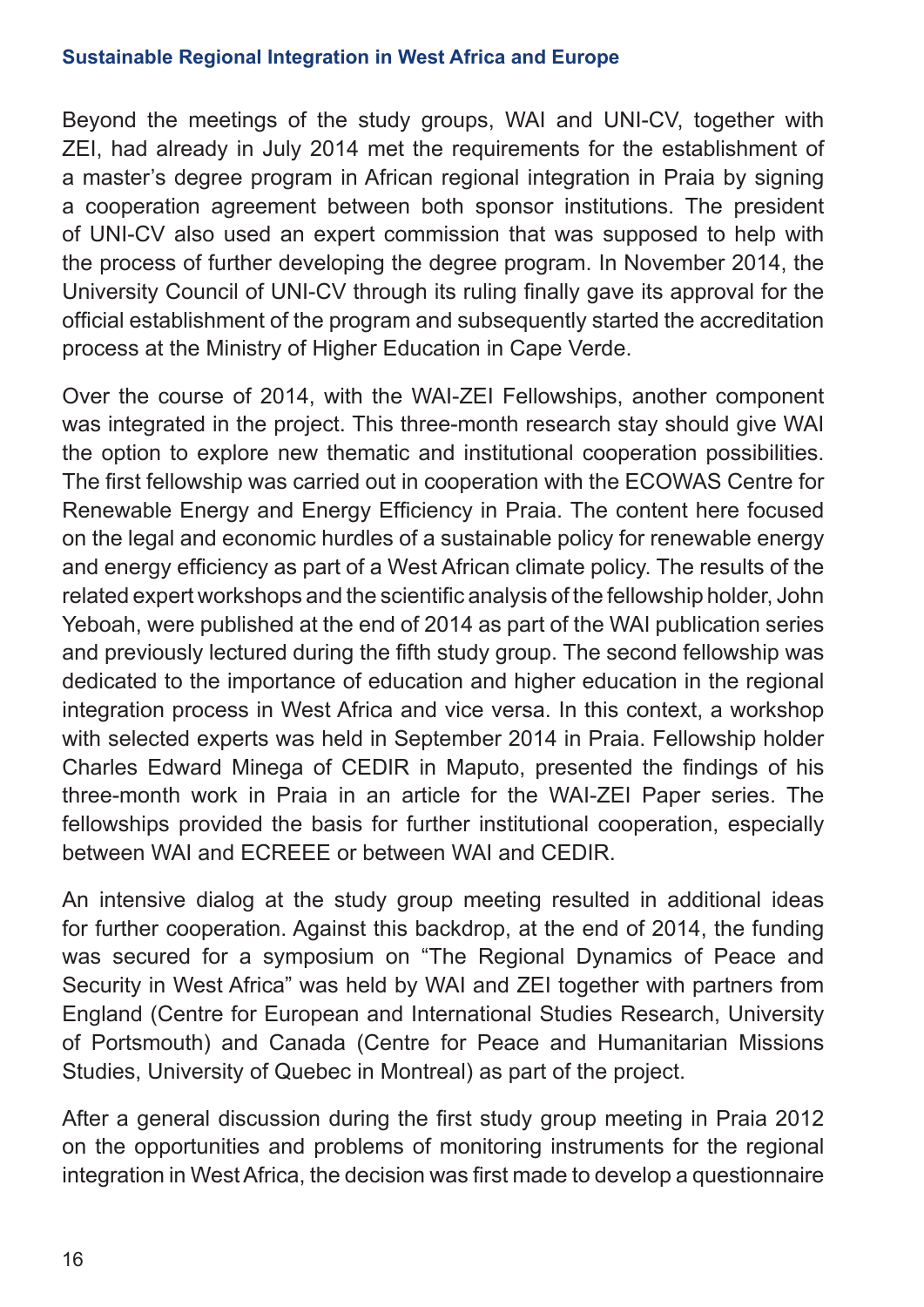#### **Ablam Benjamin Akoutou, Ilva Ifland, Rike Sohn and Matthias Vogl**

on the challenges, lessons learned and suggestions for improvement for the regional integration process in West Africa. A draft of this questionnaire was discussed with the participants of the study group meeting in Bonn in March 2013. Suggestions for improvement were then incorporated. The questionnaire was then sent to the director of the ECOWAS National Units (comparable with a Europe department in a ministry of a member country of the EU) in the responsible ministries of the 15 ECOWAS member states. Data collection, especially at the political level, is often difficult to organize in Africa. Therefore, it can be considered a success that ten of fifteen questionnaires were answered and returned. The overall analysis yielded the result that, in the opinion of the higher-level officers in the national ministries, the main challenges and the greatest need for support at the regional level is seen in three areas: first, in the improvement of a wide range of types of international infrastructure in the region; second, in the intensification of intra-regional trade; and third, in the effective resolution of existing conflicts and the prevention of future disputes. The majority of those surveyed called for further intensification of the regional integration process. Europe is a source of inspiration but is not considered an ideal model. Being self-critical, the deficiencies in the implementation of regional decisions in West Africa became apparent. Better coordination of national and regional actors and better integration of civil society representatives.

Later in the project in 2014, the monitoring component was refocused. Especially during the study group meeting in Avignon, it became obvious in the discussions that it should be a fundamental concern that different information on the regional integration process in West Africa is bundled together and made available to the public. Therefore, an extensive range of information was established on the WAI website, from access to the official documents of ECOWAS and useful links on the subject of regional integration, to an overview of the constitutions of the ECOWAS members and a list of 28 different monitoring indices with data aggregated specially for the ECOWAS countries. This has made the WAI website an important knowledge interface was for anyone interested in regional integration.

Based on the successful cooperation with the West Africa Institute, BMBF and its project sponsor, the International Bureau, encouraged ZEI to, be open in the future to other research projects that could contribute to the promotion of transformation in Africa. After the last working group meeting in 2014, participants considered how they could further expand the successful network activities of the WAI-ZEI project, both geographically and in terms of content. The result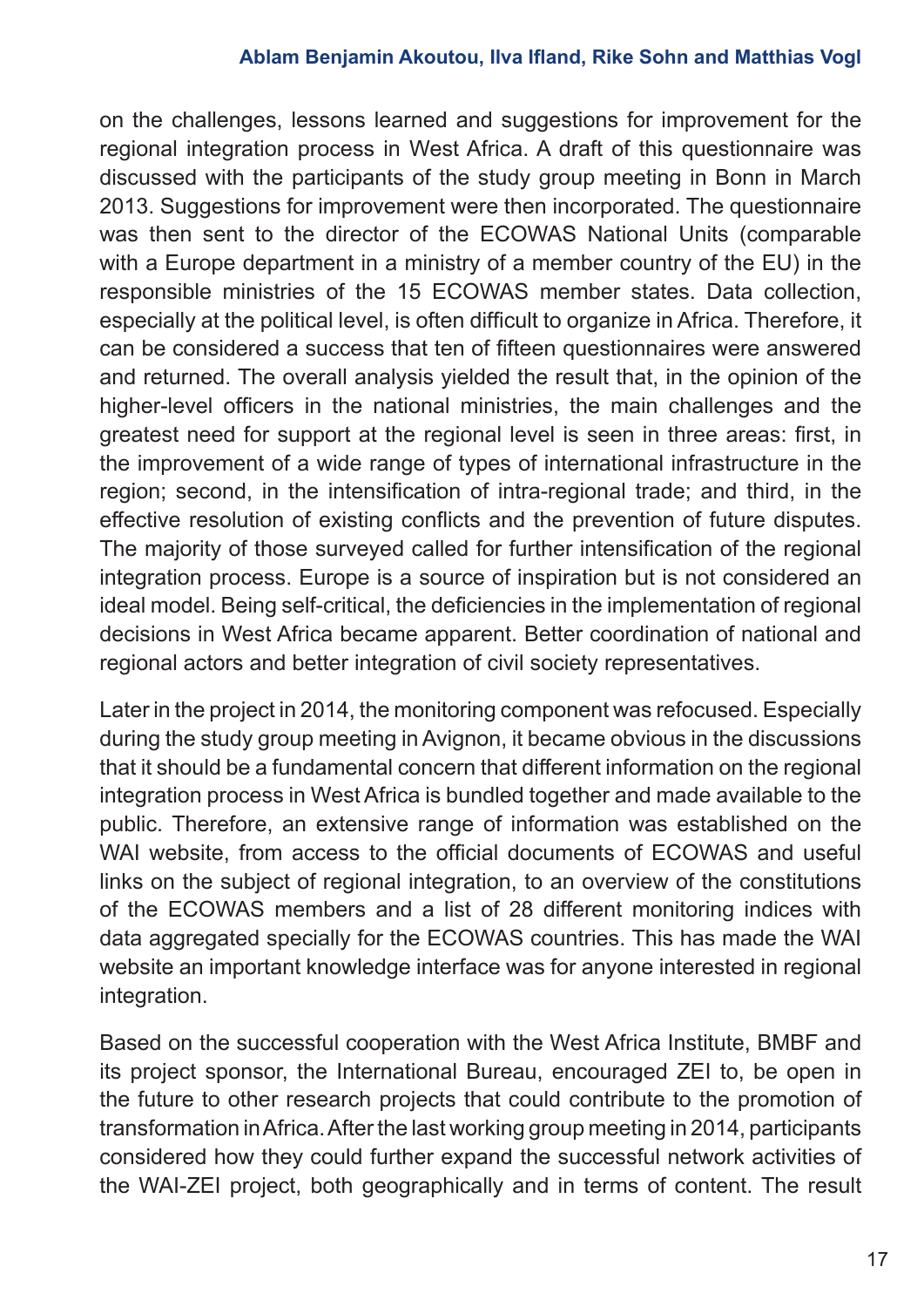of these considerations was the idea to establish an Africa-wide academic professional association for the area of regional integration research. These professional associations exist around the world in a wide range of disciplines. However, until then, there was neither a general association in the area of regional integration research, nor one with a special focus on Africa. Against this backdrop, researchers on the subject came together from all regions of Africa for the sixth study group meeting in Praia in March 2015.

• During the sixth study group meeting at UNI-CV from March 25-26, 2015, the representatives of the different regions discussed the advantages, goals, priorities and instruments that such a professional association can use to connect the regional integration research on the continent in a structured manner. At the conclusion of the meeting, all of the participants agreed that this productive discussion process should be actively continued. For this purpose, the "Praia Call for Action" was adopted and signed by all participants. In this document, WAI and ZEI were asked to write up the formal principles for the establishment of the African Regional Integration Studies Association (ARISA) and to present them for further discussion at the next meeting in Bonn in November 2015. These founding documents included, in particular, provisional bylaws and an action plan, which should at the same time contain a roadmap with milestones. Following the study group meeting, the coordinators began to prepare these documents. The meeting was also another important step toward achieving sustainability in the cooperation of ZEI with the West Africa Institute (WAI), due to the progress made in developing the master's degree program. In the interim, WAI and ZEI drew up a curriculum and an implementation strategy as part of a WAI-ZEI Paper. The directors of ZEI and WAI, Prof. Dr. Ludger Kühnhardt and Prof. Dr. Djénéba Traoré, and the president of UNI-CV, Prof. Dr. Judite Nascimento, submitted this WAI-ZEI Paper at an official gathering on March 25, 2015 to the Minister of Higher Education, Science and Innovation of Cape Verde, Dr. António Leão de Aguiar Correia e Silva. With that, the project was placed in the hands of WAI and UNI-CV for further implementation. The University of Cape Verde had the master's program confirmed by all of the academic committees during the first half of 2015. Education Minister Correia e Silva assured that the Ministry would use all means available to it to ensure that the master's program would begin on schedule in the academic year 2016/2017. The training program is a central building block in the internationalization strategy of its country. For WAI, the cooperation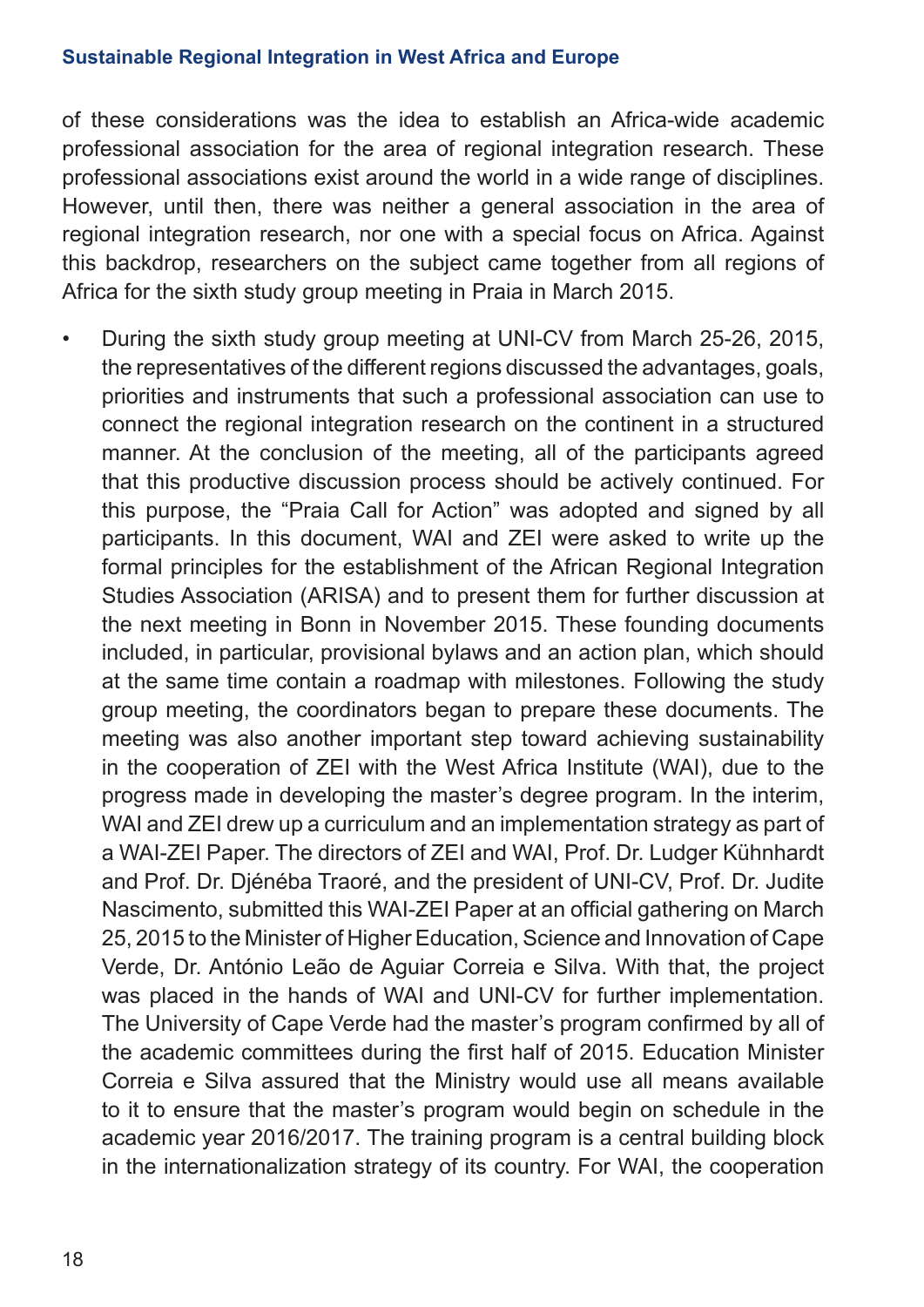with UNI-CV is another pillar of its commitment to the host country and in its activity as a research institute focused on regional integration in Africa. By June 2015, the accreditation of the master's program by the Cape Verdean Ministry of Education had concluded and the period for fundraising for the scholarship competition was started by WAI and UNI-CV.

At the same time, WAI and ZEI continued to pursue additional projects that grew out of the cooperation.

• From April 28-30, 2015, the symposium on the topic "The Regional Dynamics of Peace and Security in West Africa" took place at the Kofi Annan International Peacekeeping Training Centre (KAIPTC) in Accra, Ghana. The symposium brought together both academics and practitioners from Africa, Europe and North America to discuss the current security situation in West Africa. Included among others were the Vice-President of the ECOWAS Commission, S.E. Dr. Toga Gayewea McIntosh, the Political Director of the ECOWAS Commission, Aderemi Adjibewa, and representatives from the UN. At the center of the debate was, among other things, the situation in Mali, the problems in the implementation of the UN Mission MINUSMA, the maritime security in the Gulf of Guinea, France's role in West Africa, and the interaction of the different African organizations in conflict resolution. It was clear that the expert knowledge on the causes and dynamics of conflict and on the conduct of the parties involved could contribute to more effective crisis management. At the symposium, the idea of a new research network was also discussed. It would make this expert knowledge available for decision-makers and scientists and prepare and distribute it in special event formats. To make the results of the symposium visible, the plan is to set up a website, which should be designed by the end of 2015 by the University of Portsmouth, working as a project partner. Following the symposium, the network was first further developed through a regular email distribution list. In 2015, the second issue of RIO was also compiled and it presented some of the results of the meeting.

WAI-ZEI project staff initiated or completed additional fundamental research work: ZEI Director Prof. Kühnhardt accepted work in early 2015 on a comprehensive publication on the future of the AKP-EU partnership. The Cotonou Agreement, which is currently the legal basis for the relationship, expires in 2020. With regard to the trade relationships but also the political relationships, there is the question of whether to break up the nearly 80-country AKP group, or keep it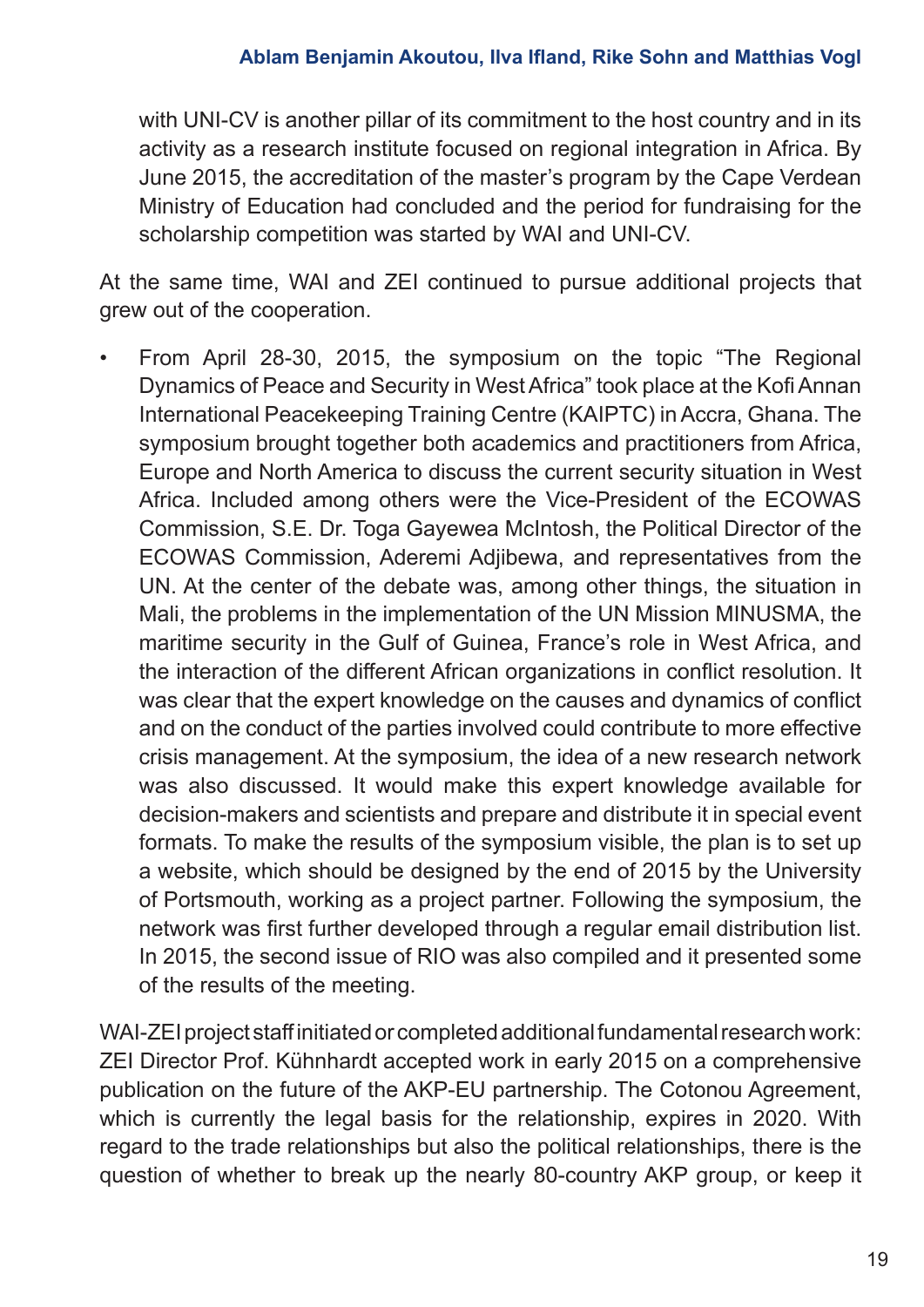together. The upcoming important agenda settings will be supported by Prof. Kühnhardt from a scientific perspective through research analysis and policy recommendations in the processing phase.

In the summer of 2015, WAI-ZEI coordinator Matthias Vogl published his dissertation on European security policy in Africa (Matthias Vogl: Europäische Sicherheitspolitik in Afrika im Wandel - Von Machtpolitik zum "aufgeklärten Eigeninteresse"? [Translation: European Security Policy in Africa in Transformation – From Power Politics to "Enlightened Self-Interest"?], Baden-Baden, Nomos 2015). The general opinion was that the appraisal of the advances that have already been made in this area since the end of the Cold War may not distract from the problems with setting priorities jointly, the extent of the involvement of the member states, and the institutional cohesion at the Brussels level. Therefore, the recommendation was made to more intensively debate and flesh out the concept of a policy of "enlightened self-interest" in order to better navigate the narrow intersection between interest-driven policies and value-driven policies. In October 2015, WAI-ZEI coordinator Rike Sohn also completed a research stay in the OECD Sahel Club in Paris and worked there on a publication of the positions of the West African states in preparation for the World Climate Conference 2015.

During her stay in Bonn at the time of the 7th study group meeting, WAI Director Prof. Dr. Djénéba Traoré went to Hamburg upon the invitation of the Director of the Institute for International Relations at the University of the German Federal Armed Forces, Prof. Dr. Michael Staack. There she gave a lecture at the Institute of Theology and Peace on the topic «The Malian Crisis». Meanwhile, WAI Coordinator Ablam Benjamin Akoutou published his master's thesis on the problem of migration between Africa and Europe in German and presented his results in a lecture at the University of the German Federal Armed Forces in Hamburg. He also once again contributed an article for the Regional Integration Observer on this subject.

Preparations for the next study group meeting in November of this year continued throughout 2015. During this meeting, progress was made on the plans for ARISA.

• The seventh study group meeting on November 10-11, 2015 was all about making progress with the plans for development of ARISA. After an introductory lecture by the representative of the International Bureau of the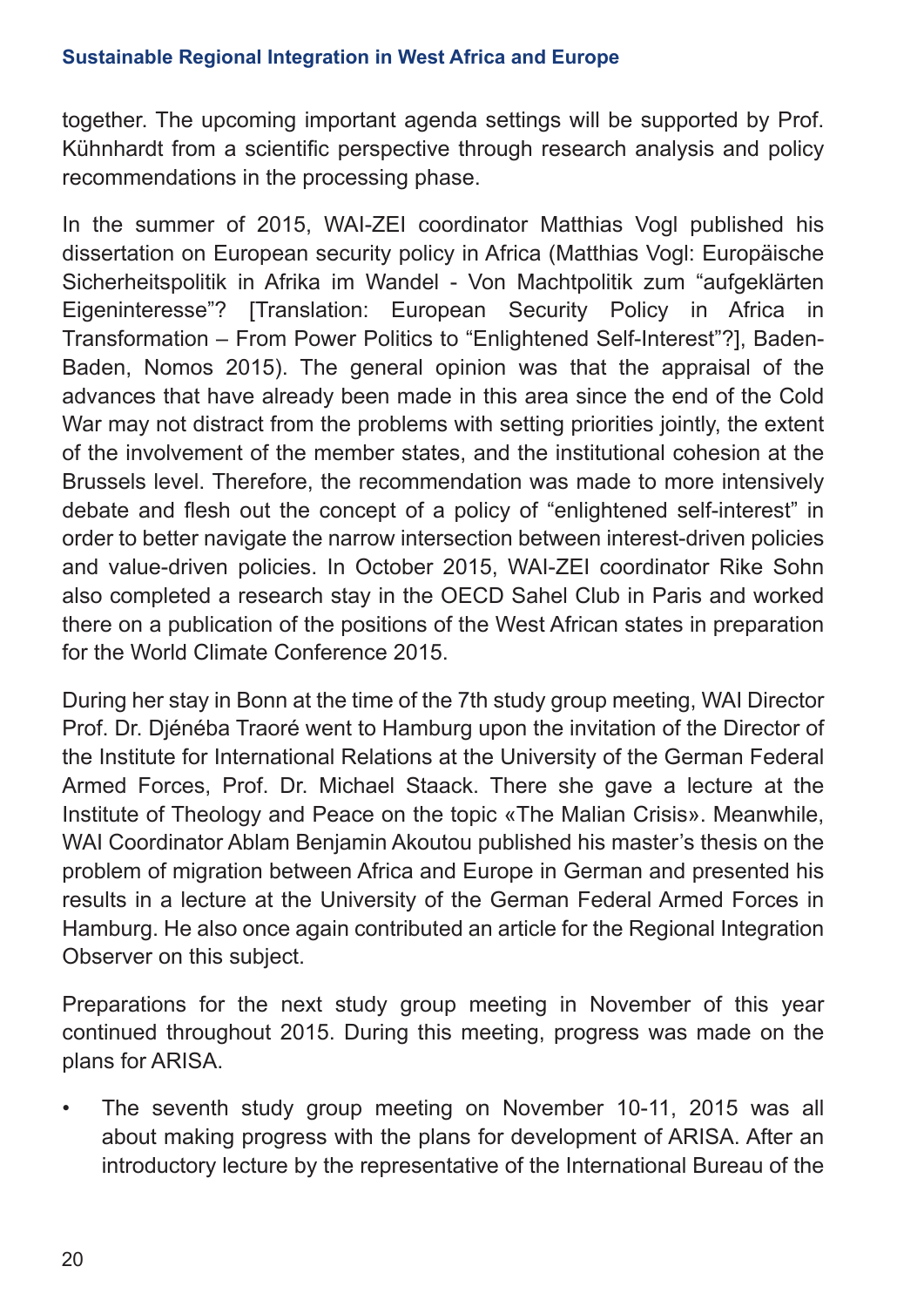BMBF, Dr. Anja Köhler, on the objectives and implementation of the BMBF's Africa Strategy, Dr. René N´Guettia Kouassi, the Director for Economic Issues of the AU Commission, presented the AU's research priorities. They include a wide range of topics from the self-financing of the AU, to the field of the "blue economy", to the prevention of economic losses through illicit financial flows. He praised and supported the ARISA initiative for the fact that ARISA presents another opportunity to accelerate the implementation of the African integration agenda. Therefore, as an institutional partner, the AU will play an important role in realizing the objectives of ARISA. The intensive discussions during the meeting subsequently focused on the first preliminary strategy plan of ARISA, the articles of association, and a concrete timetable for the next steps. All parties emphasized that the project could benefit from synergies with existing projects. Dr. Kouassi of the AU suggested integrating the AU's existing "African Integration and Development Review" as a core brand in ARISA. This would not only ensure that existing initiatives would be used but also that there would be a close relationship with the AU, in which ARISA's role as a think tank can be reflected. The founding documents prepared by WAI and ZEI were met with positive feedback by all parties and have been further developed in detail. The first general meeting ultimately unanimously elected Prof. Dr. Gervasio Semedo of the University of Tours as the first chairman of the Interim Executive Committee of the African Regional Integration Studies Association. As a member of the African diaspora, Prof. Semedo expressed great faith in the establishment of ARISA, to support the regional integration in Africa, to explain current trends, and to propose solutions for the existing deficits. The other participants from the different African RECs were designated as additional members of an initial Interim Executive Committee. At the same time, they also formed the so-called "Inaugural Assembly". In a final document signed by all those present, ARISA was officially established in Praia, Cape Verde in April 2016. It was also planned to add a discussion, in the context of ARISA, on the topic of "Migration – The Human Factor" to the official part of the meeting in Praia. To this end, Executive Committee members are to write scientific articles on various aspects of African-European migration. The articles will first appear in 2016 as a special edition of the ARISA-related "African Integration and Development Review" and/or as an "ARISA Paper".

• Following the study group meeting, in the first half of 2016, the coordinators worked constantly to update the WAI Library and information system on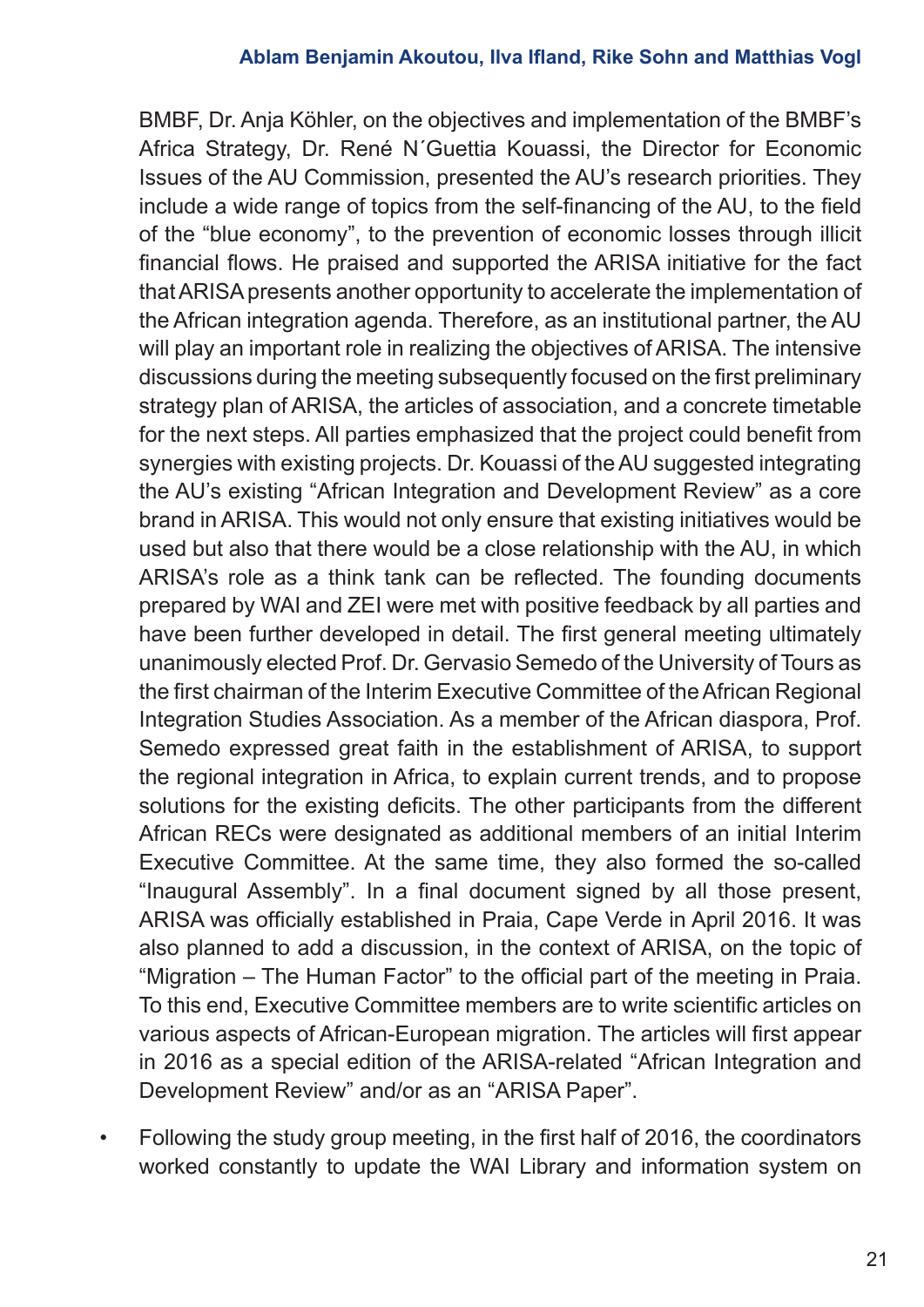WAI's website and on the completion of the WAI-ZEI publications. The eighth and last study group meeting took place in Praia at the end of the project on April 18-19, 2016. At that time, the successful work of the WAI-ZEI cooperation was commended by the political leaders of Cape Verde and the BMBF was thanked for all the of support given from 2012 to 2016. Prime Minister Neves underscored the importance of cooperation between the West Africa Institute (WAI) and the Centre for European Integration Research (ZEI). He also welcomed the initiatives of both institutes to formally establish the Pan-African research network "African Regional Integration Studies Association" (ARISA) in Praia (see below).

Faced with the current migration situation, the last study group meeting for the WAI-ZEI project was devoted to the discussion of social, political, legal and economic aspects of migration in and between individual regions. As was agreed in Bonn, the scientific contributions of the newly selected ARISA Executive Committee

*(Prof. Dr. Kocra Lossina Assoua, Farafina Institute, Bayreuth; Solomon Gebreyohans Gebru, Mekelle University, Ethiopia; Manuel Guilherme Júnior, CEDIR, Eduardo Mondlane University, Maputo, Mozambique; Prof. Dr. Emmanuel Kam Yogo, University of Douala, Cameroon; Prof. Dr. Wanyama Masinde, IRID, Catholic University of Eastern Africa, Nairobi, Kenya; Dr. Salomon Nsabimana, Institut de Développement Economique, Burundi; Prof. Dr. Gervasio Semedo, University of Tours, France; Dr. René N'Guettia Kouassi, Director of Economic Affairs, African Union Commission; Prof. Dr. Djénéba Traoré, WAI Director; und Prof. Dr. Ludger Kühnhardt, ZEI Director)*

were dedicated to the different aspects of bi-regional migration, such as their influence on regional development; the development potential and efficient regulation of remittances from the diaspora; paths to efficient integration using the example of Mali; legal aspects; optimal time control of migration policy. Given the numerous tragic deaths, not only in the Mediterranean, the participants called upon the African and European governments to find common sustainable political solutions to the migration problem. This could be critical for regional integration in both continents going forward. The Cape Verde government appeared to be interested in common solutions since the country has already had, and will continue to have, an above-average percentage of migrants.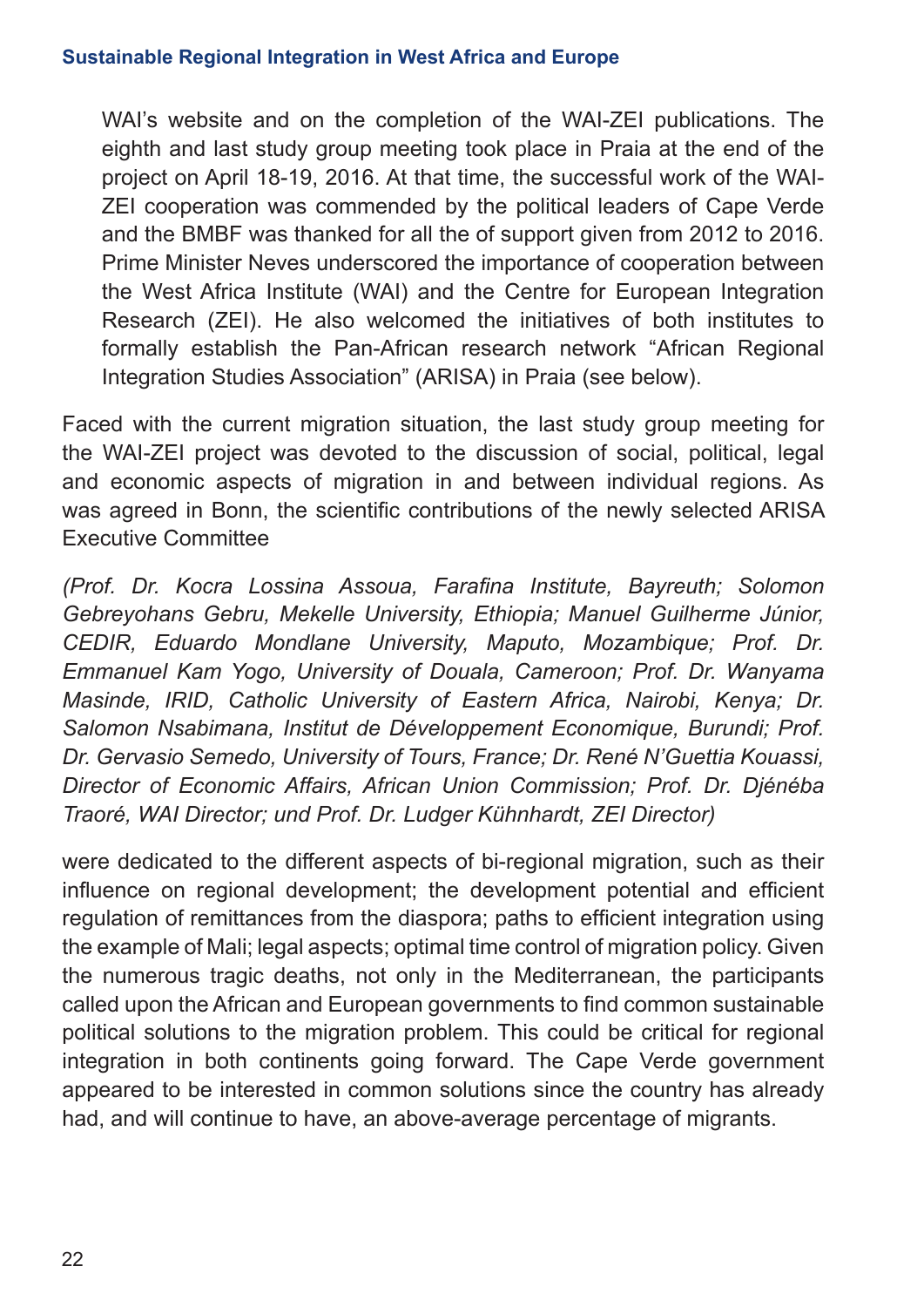#### **Ablam Benjamin Akoutou, Ilva Ifland, Rike Sohn and Matthias Vogl**

Prof. Dr. Judite Nascimento and the coordinator of the master's program in African Regional Integration (MARI), Ms. Sara Spínola, presented the current status of the program. The great resonance and the enormous interest of the participants from the science and policy communities, are further proof of the scientific relevance and political necessity of these types of training programs on the African continent. There is also an offer for strategic and financial support for the master's program by the West African Development Bank (Banque ouestafricaine de développement – BOAD) and potential support from the African Development Bank - ADB) is being negotiated. This support and the outstanding cooperation between the local partners, WAI and UNI-CV, and with national and regional political decision-makers from the political and economic arenas, represent an ideal basis for the successful start of the master's program.

The lasting result of the multi-year WAI-ZEI cooperation, the Pan-African research network, the African Regional Integration Studies Association (ARISA) was officially established as a professional association for regional integration research in Africa on April 19, 2016. Based on previous reflections among the regional researchers from both regions of the world, ARISA scientists from all of the African regional integration communities and a high-ranked representative of the African Union and the two directors from WAI and ZEI are included. The innovative ARISA network wants to close gaps in research and knowledge about regional integration research in Africa, in which politics, science and practical experience are interconnected. At the beginning of the project, the WAI-ZEI cooperation had not achieved all of its objectives but with ARISA laid the foundation for sharing the experiences of the WAI-ZEI cooperation with all of Africa and for professionalizing scientific structures to study the phenomenon of regional integration in a wide variety of areas.

# *Results*

### *Project-related in the context of WAI-ZEI-BMBF*

In the WAI-ZEI cooperation, WAI's structure, content and concept development process was supported and the institute was developed into a "beacon" of academic work on the regional integration process in West Africa across borders and beyond infrastructure deficits. This combination of research cooperation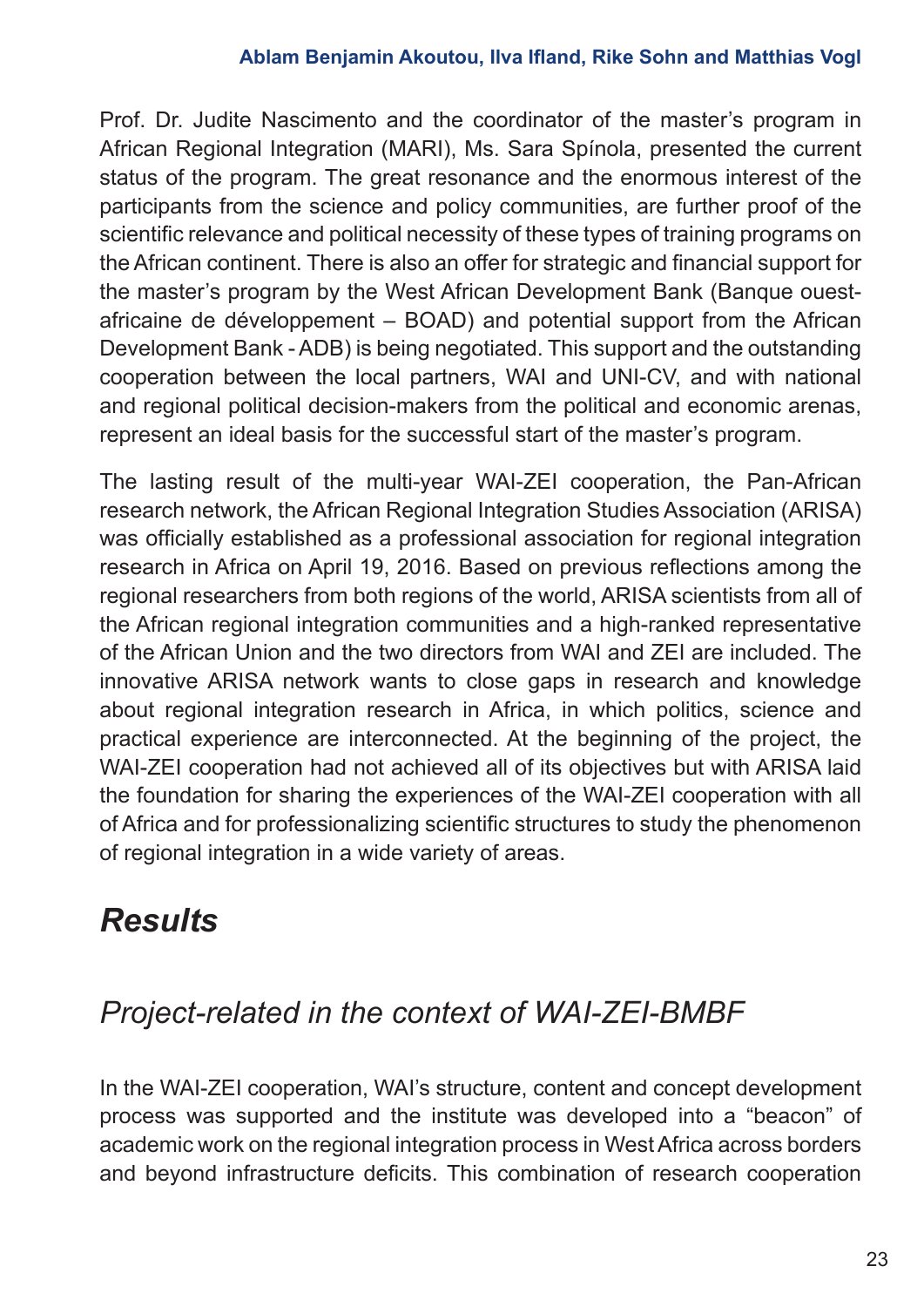and simultaneous promotion of thoughts of "ownership" is in line with the objectives of the internationalization strategy from 2008 and the BMBF's Africa strategy from 2014. WAI was supported in research project management and was able to gradually develop its own work structures. This includes its own publication series, monitoring tools on WAI's website, its own library and its own training program in cooperation with the University of Cape Verde (UNI-CV). WAI also has its own newsletter, which reports several times a year on new developments in the region and at the institute and a community of over a thousand representatives from politics, science, civil society and media.

Due to the public events during the workshop in Praia and the establishment of the specialized WAI section in the National Library of Cape Verde, awareness of the regional integration process and WAI's work in Cape Verde was increased. In the course of the project, there were also increasing inquiries from students and African or European scientists, who wanted to do an internship or a guest stay at WAI. This development reflects the institute's increased name recognition. At the end of the project, over 700 (printed and electronic) books and articles were registered in the library catalog.

As part of the project, WAI also developed its own system of associated WAI Fellows. These fellows with their expertise are available to WAI as consultants and to publish works in the WAI or WAI-ZEI publication series. In this context, WAI was also able to develop new partnerships, such as with the University of Avignon, the University of Portsmouth, the ECOWAS Centre for Renewable Energy and Energy Efficiency (ECREEE) and the Eduardo Mondlane University in Maputo, Mozambique, from which new project approaches are then grown.

The WAI-ZEI cooperation was an essential pillar in the further development of WAI in the years since it was founded. It also represented an anchor of stability in terms of the relationships of WAI to ECOWAS countries. During the course of the project, attempts were made over and over again to include ECOWAS in events, publications, etc. Based on this and through the enormous commitment of the WAI Director, WAI was able to start a process, which in the mediumterm was to lead to its transformation into an ECOWAS agency. This has made WAI more sustainable both structurally and financially. It has remained to up now closely associated with the political processes at the regional level in West Africa. A major success along the way was the agreement signed by the two institutions in 2016 which further strengthened their cooperation and made WAI's effectiveness for the next ten years even more sustainable, both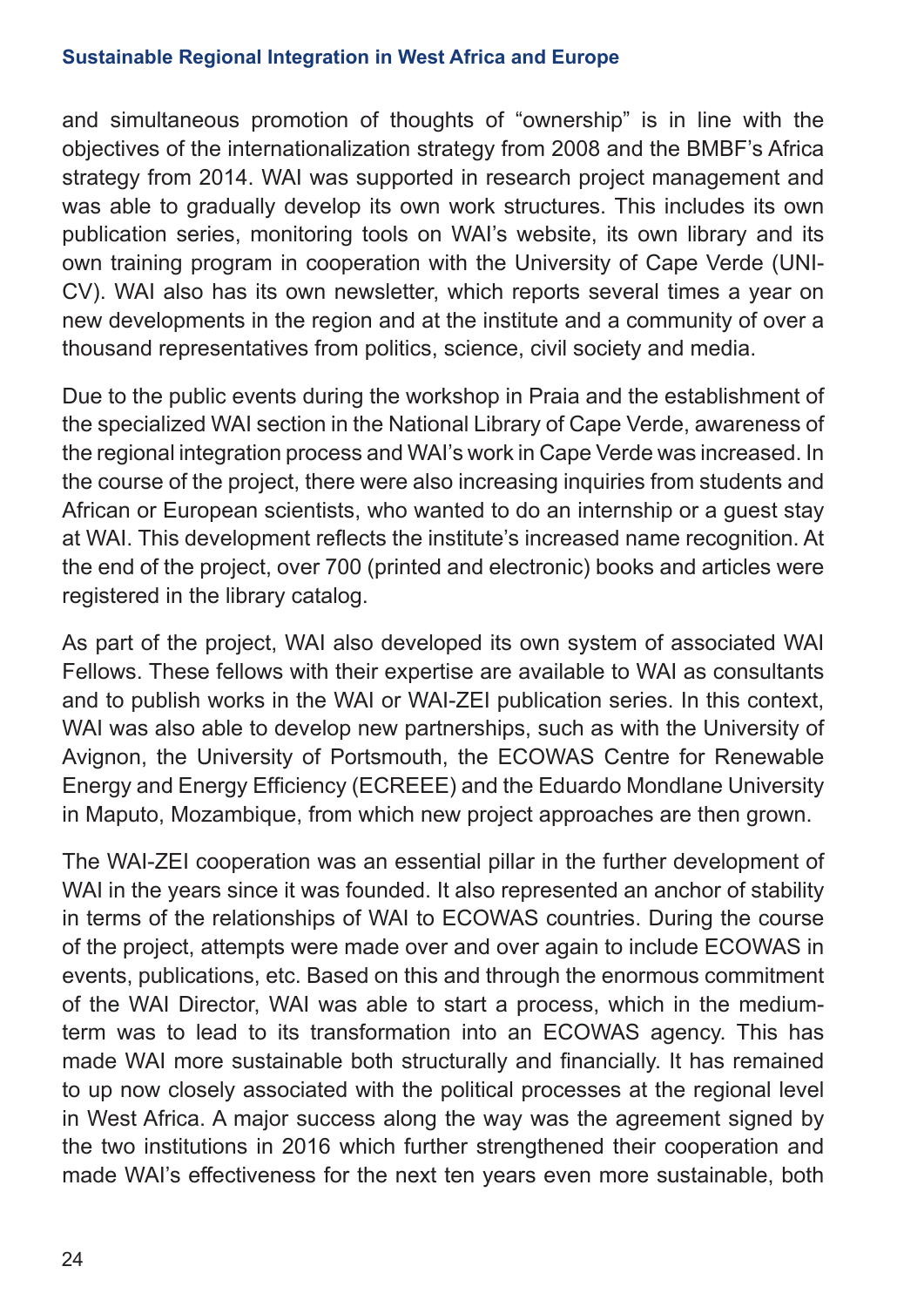politically and financially. With WAI's Master's of African Regional Integration (MARI) in cooperation with the University of Cape Verde, another building block for WAI's future was created.

Beyond these formal matters, WAI and ZEI have jointly benefited from the connection to European and African research communities and research cultures as part of the project. The bi-regional or bi-continental approach is more relevant than ever. During the study group meeting, there were substantive discussions between the scientists involved and significant obstacles to sustainable, regional integration in West Africa were defined. These were retained in the project publications and made available to the general public.

Through the cooperation with WAI, ZEI not only expanded its activities in the area of regional integration research, expanded its network and contributed relevant publications, but also a made a practical contribution to the development of scientific and research structures in West Africa. In accordance with its mandate to work on unresolved problems of European integration and Europe's role in the world, ZEI's involvement in West Africa reflected the increasing relevance of regional integration processes outside of Europe. Strengthening the integration process in West Africa and searching for causes and solutions for undesirable developments represented an important task, especially given the effects of conflicts, poverty, climate change, etc. on West Africa and subsequently also on Europe. Furthermore, due to the crises that the EU had to live through in recent years, education and research in particular continue to be a field in which Europe's foreign policy could benefit from its own experience.

### *Politically relevant in the bi-continental context*

The results of the eight study group meetings flowed into numerous publications in the WAI-ZEI Paper Series and the Regional Integration Observer (RIO). The research results were forwarded to relevant stakeholders in the ECOWAS member states and also throughout the ZEI network. The visits by ECOWAS or WAEMU officials or commissioners to WAI and during the study group meetings opened opportunities for dialogue. Parties involved in the sustainable shaping of the regional integration process in West Africa could be advised. The same applies for the regular conversations between the WAI and ZEI directors and the decision-makers from their respective region. Guests at the study group meeting included the Director of the Strategic Planning Unit of ECOWAS and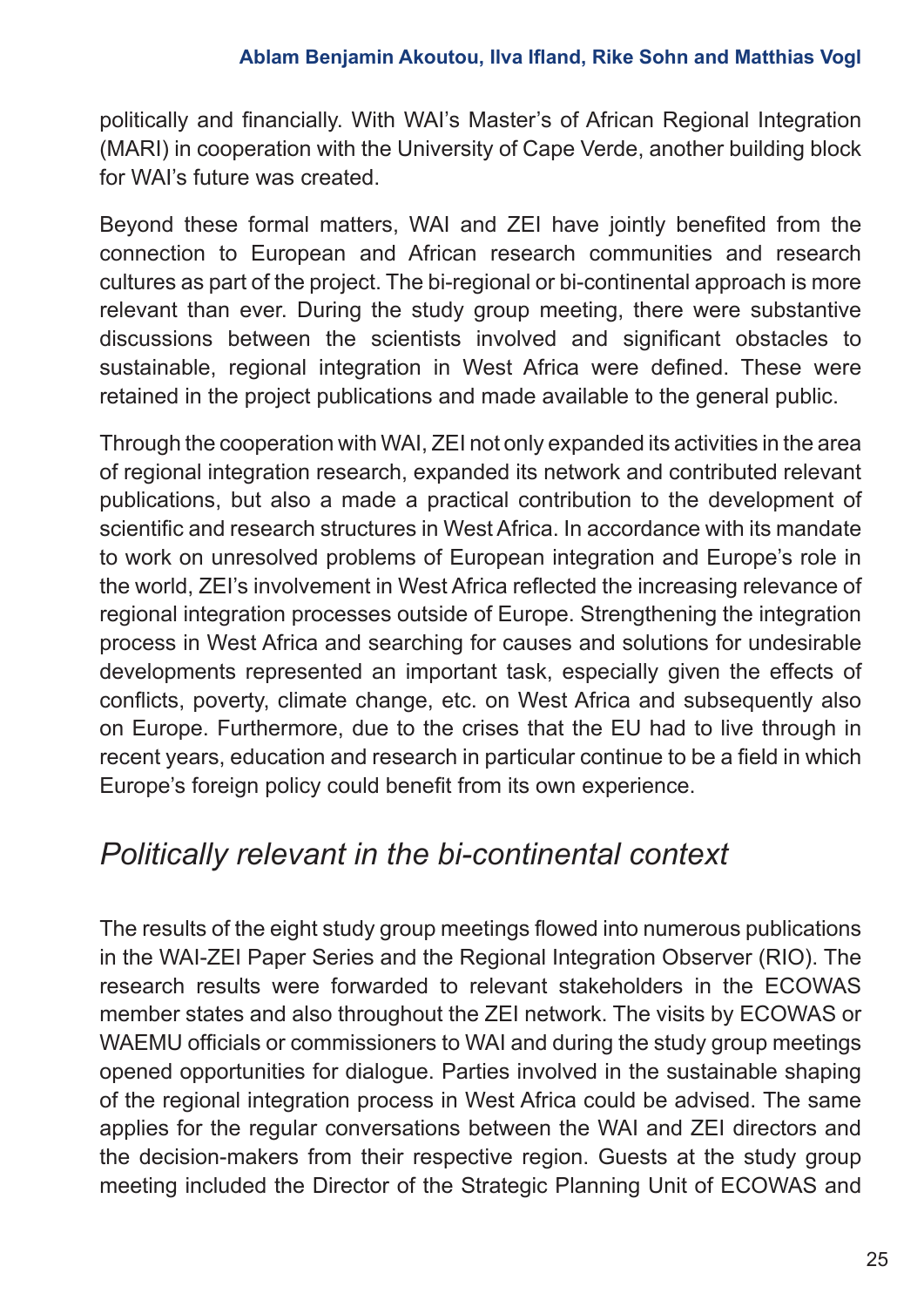the General Director of UEMOA for Competition Policy, Mr. Amadou Dieng. The ECOWAS President, several ECOWAS commissioners and ministers from the member countries have also personally visited WAI. At these occasions, people gain better understanding of the work of WAI and the WAI-ZEI cooperation.

In the first half of the project, the WAI-ZEI cooperation worked intensively on economic and monetary issues in the West African integration process. The WAI-ZEI Papers published in this context have been well received among the interested community. WAI Fellows have also been actively involved in political processes in West Africa, such as the design of the common customs policy, which has been in effect since 2015 gilt. The essential value added of the WAI-ZEI cooperation ultimately lies in pointing out obstacles to sustainable regional integration in West Africa, making suggestions for improvement, and bringing them as close to decision-makers as possible.

In addition, the master's program in African regional integration, which was developed at WAI, is politically relevant since it will be training the future "movers and shakers" in the area of regional integration in West Africa. After their training, these leaders of tomorrow will already be acquainted with concepts and practical methods that will allow them in their later professional lives to make a contribution to a more effective structuring of the regional integration process in West Africa.

The founding of the African Regional Integration Studies Association (ARISA) at the end of the WAI-ZEI project can be called another both project-related and politically relevant success. ARISA wants to better engage African and international research in the topic of regional integration in Africa. The professional association fills not only a structural, continental gap in the science but, following the example of the WAI-ZEI cooperation, also connects research and politics, by working closely with the AU and RECs. The latter are in turn supported in their work by the research of the ARISA members. ARISA supplements existing structures such as the Pan-African University (PAU) and advances the integration agenda with scientific methods in an inclusive and transparent manner. With an interactive website, a newsletter, the publication of a trade journal and a paper series, beginning in 2016, it will gradually begin offering a comprehensive range of services for members and interested parties. Last but not least, it is a platform for initiating new joint research projects among ARISA members.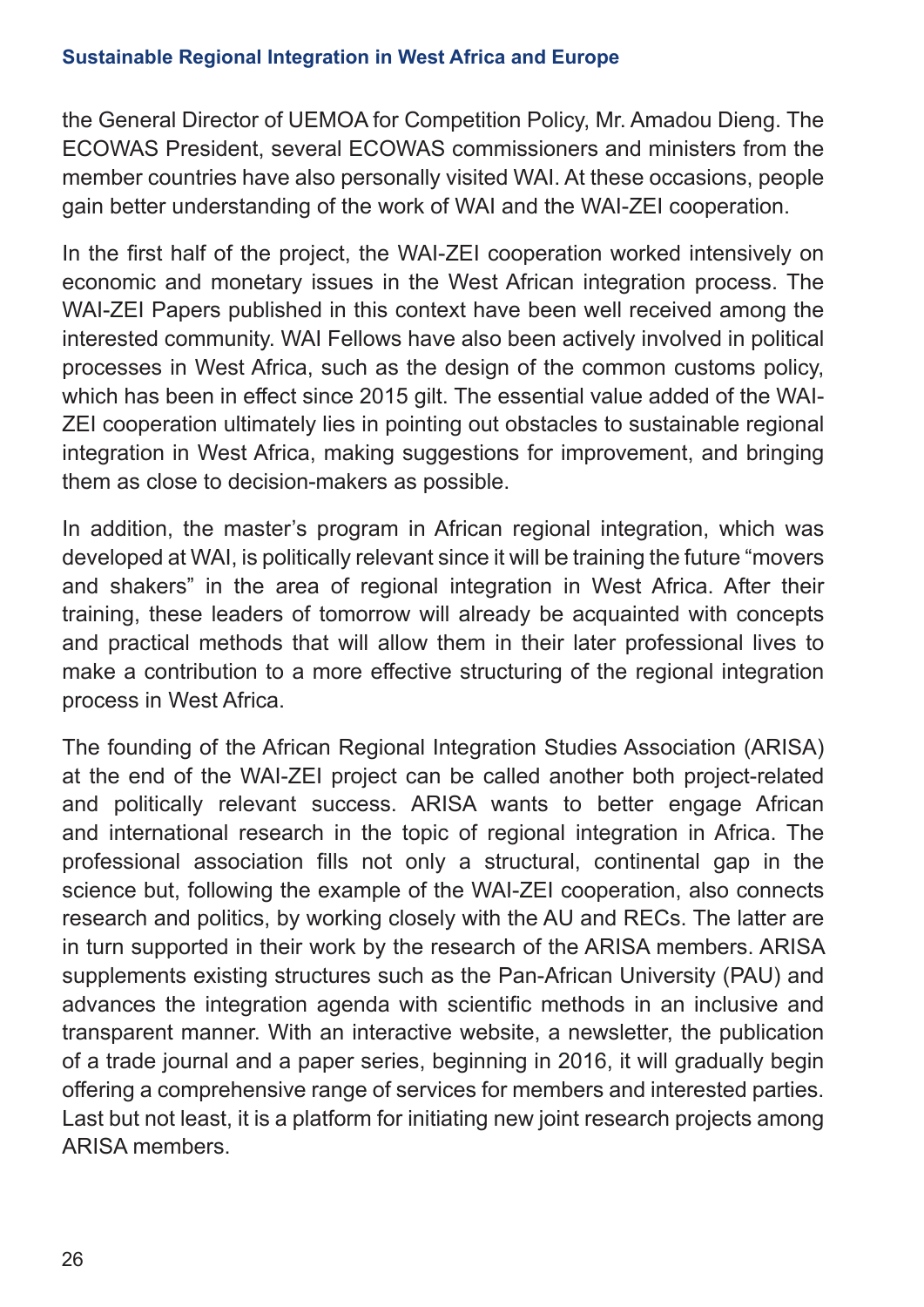# *Chronology*

October 2012:

First study group meeting in Praia. Participation of 12 African and European scientists and experts. Staff exchange. Two-week stay of scientific coordinator at ZEI, Matthias Vogl, at WAI for preparation, implementation and follow-up of the conference.

March 2013:

Second study group meeting in Bonn. Participation of 12 African and European scientists and experts. Staff exchange. Two-week stay of scientific coordinators of WAI, Ama Konadu Oppong and Die Maty Fall, at ZEI to help with the preparation, implementation and follow-up of the conference.

May/June 2013:

Staff exchange. One-week stay of ZEI Administrator Ralf Meyer at WAI: Transfer of administrative skills for project management

October 2013:

Third study group meeting, simultaneous WAI-ZEI Interim Conference (Science meets Practice) in Praia. Participation of 12 African and European scientists, institutional representatives of the ECOWAS Commission and the ECOWAS parliament. Staff exchange. Two-week stay of the ZEI scientific coordinators, Rike Sohn and Matthias Vogl, at WAI for preparation, implementation and follow-up of the conference.

March 2014:

Fourth study group meeting in Avignon. Meeting jointly held with partners from the University of Avignon. Staff exchange. One-week stay of the WAI scientific coordinators, Daniel Yeboah and Ablam Benjamin Akoutou, and ZEI scientific coordinators, Rike Sohn and Matthias Vogl, at the University of Avignon to help with the preparation, implementation and follow-up of the conference.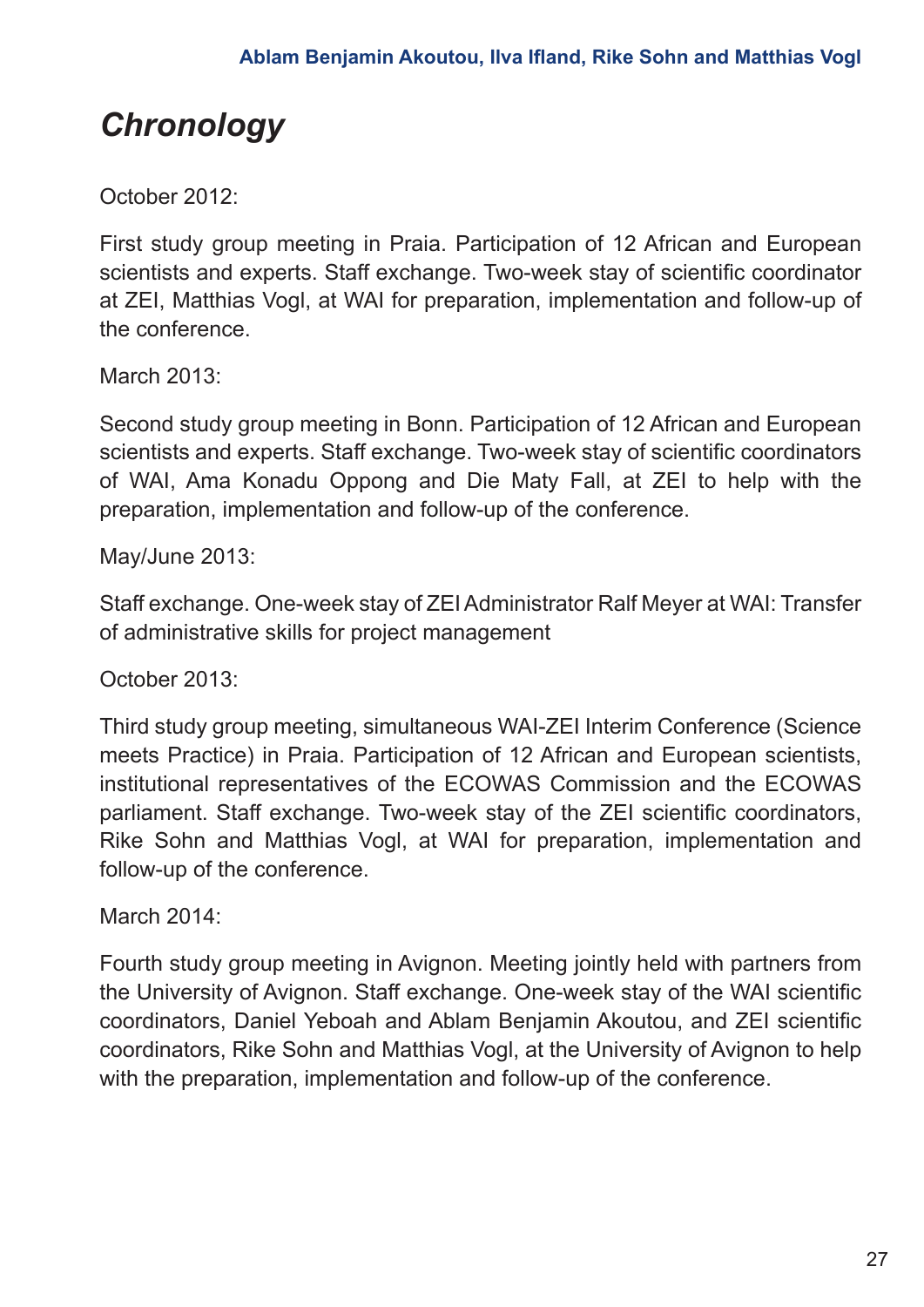July 2014:

UNI-CV and WAI sign a "Collaboration Protocol" as a formal basis for the introduction of a new Master's program in African Regional Integration. At the same time, the president of UNI-CV is appointing a commission to support the development of the degree program on the part of the University.

September 2014:

Fifth study group meeting in Praia. Two-week stay of the coordinators in Praia for the preparation, implementation and follow-up of the meeting. Scientists from West Africa and Europe discuss the challenges in the areas of migration and civil society.

November 2014:

The university council of UNI-CV officially confirms the establishment of the new degree program.

March 2015:

Sixth study group meeting in Praia. Start of the discussion on the founding of ARISA. Reception with the Education Minister of Cape Verde and official presentation of the master's degree concept.

April 2015:

Symposium on peace and security by ZEI, WAI, University of Portsmouth and University of Montreal at the Kofi Annan International Peacekeeping Training Centre (KAIPTC) in Accra, Ghana. Subsequent establishment of the West Africa Peace and Security Network (WAPSN). Stay of the scientific coordinators, Ablam Benjamin Akoutou (WAI) and Matthias Vogl (ZEI) in Accra for the preparation and implementation of the conference.

April 2015:

Sara Spínola begins her work as a coordinator for the firm establishment of the Master's program in African regional integration.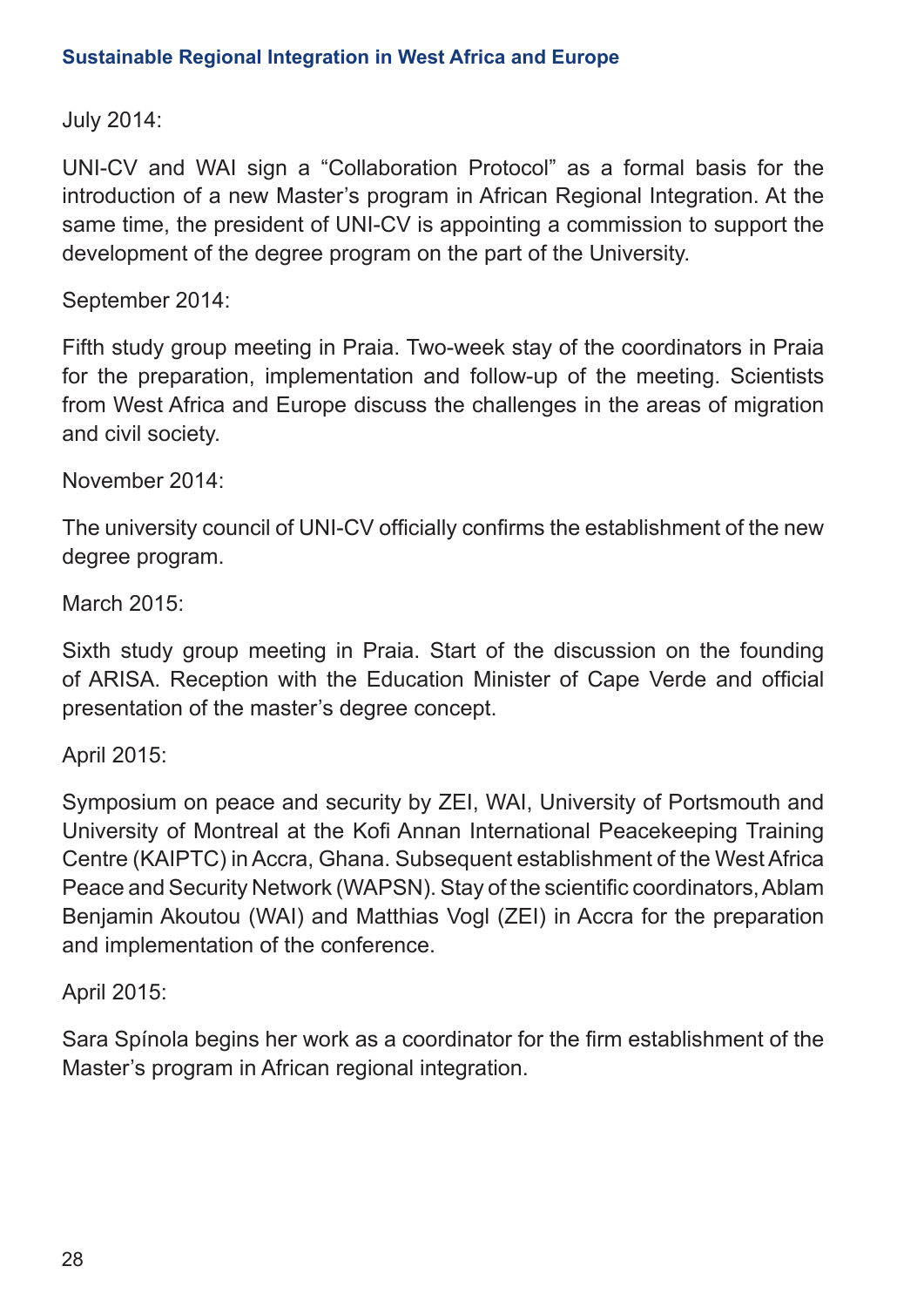June 2015:

Accreditation of the Master's program in African regional integration in Cabo Verde. Start of the fundraising period.

November 2015:

Seventh study group meeting in Bonn. Intensive continuation of the discussion on the founding of ARISA. Constitution of the inaugural meeting. Stay of the WAI scientific coordinator, Ablam Benjamin Akoutou at ZEI to provide support for the preparation, implementation and follow-up of the conference.

April 2016:

Eighth study group meeting in Praia: Establishment of ARISA. Stay of the ZEI scientific coordinators, Rike Sohn and Ilva Ifland, at WAI to provide support for preparation, implementation and follow-up of the conference.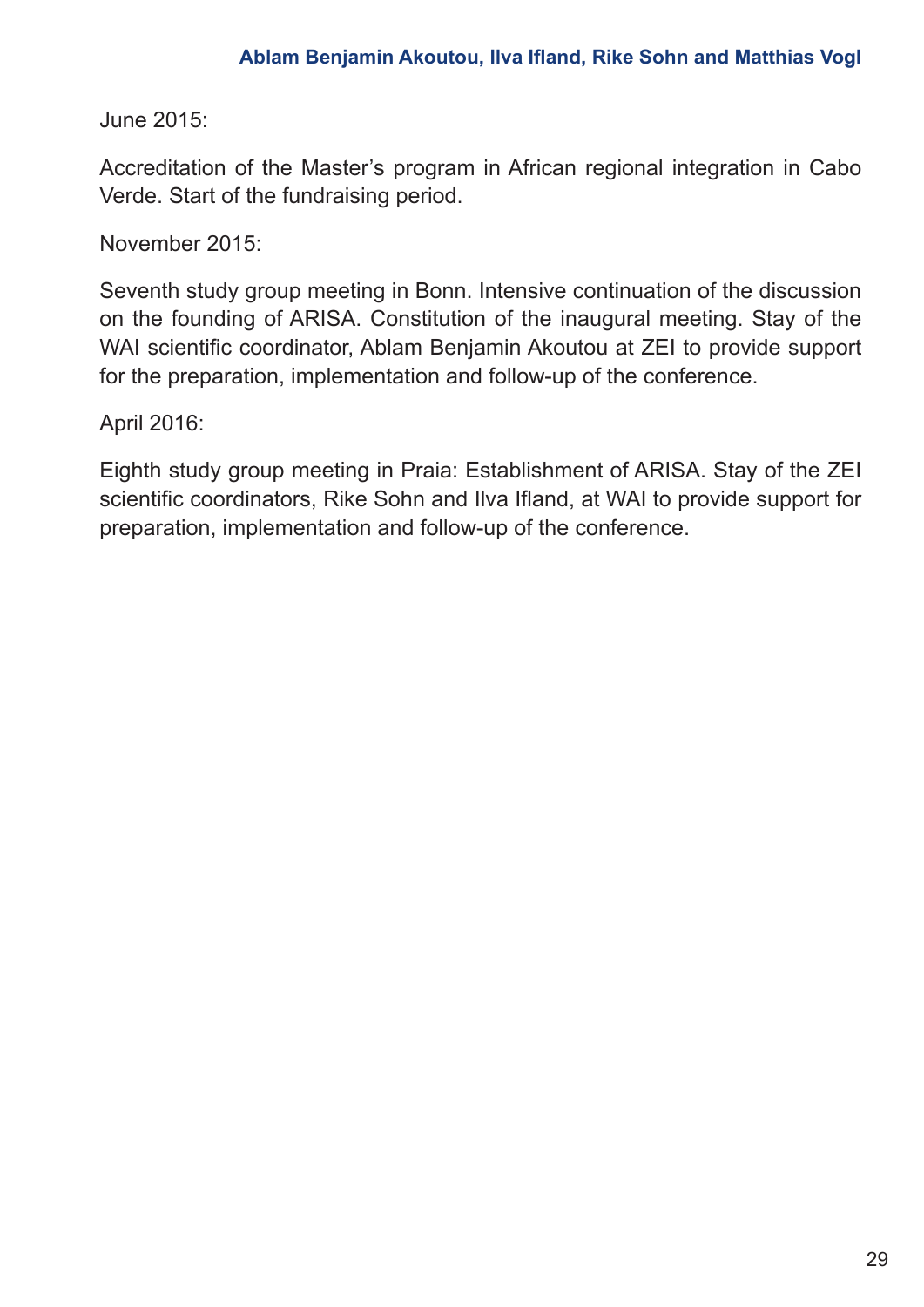Ablam Benjamin Akoutou était coordinateur du projet de coopération IAO-ZEI à l'Institut de l'Afrique de l'Ouest (IAO) de 2013 à 2016.

Ilva Ifland était collaboratrice scientifique au ZEI et Coordinatrice du projet de coopération IAO-ZEI en 2016.

Rike Sohn était collaboratrice scientifique au ZEI et Coordinatrice du projet de coopération IAO-ZEI de 2013 à 2016.

Matthias Vogl était collaborateur scientifique au ZEI et Coordinateur du projet de coopération IAO-ZEI de 2010 à 2015.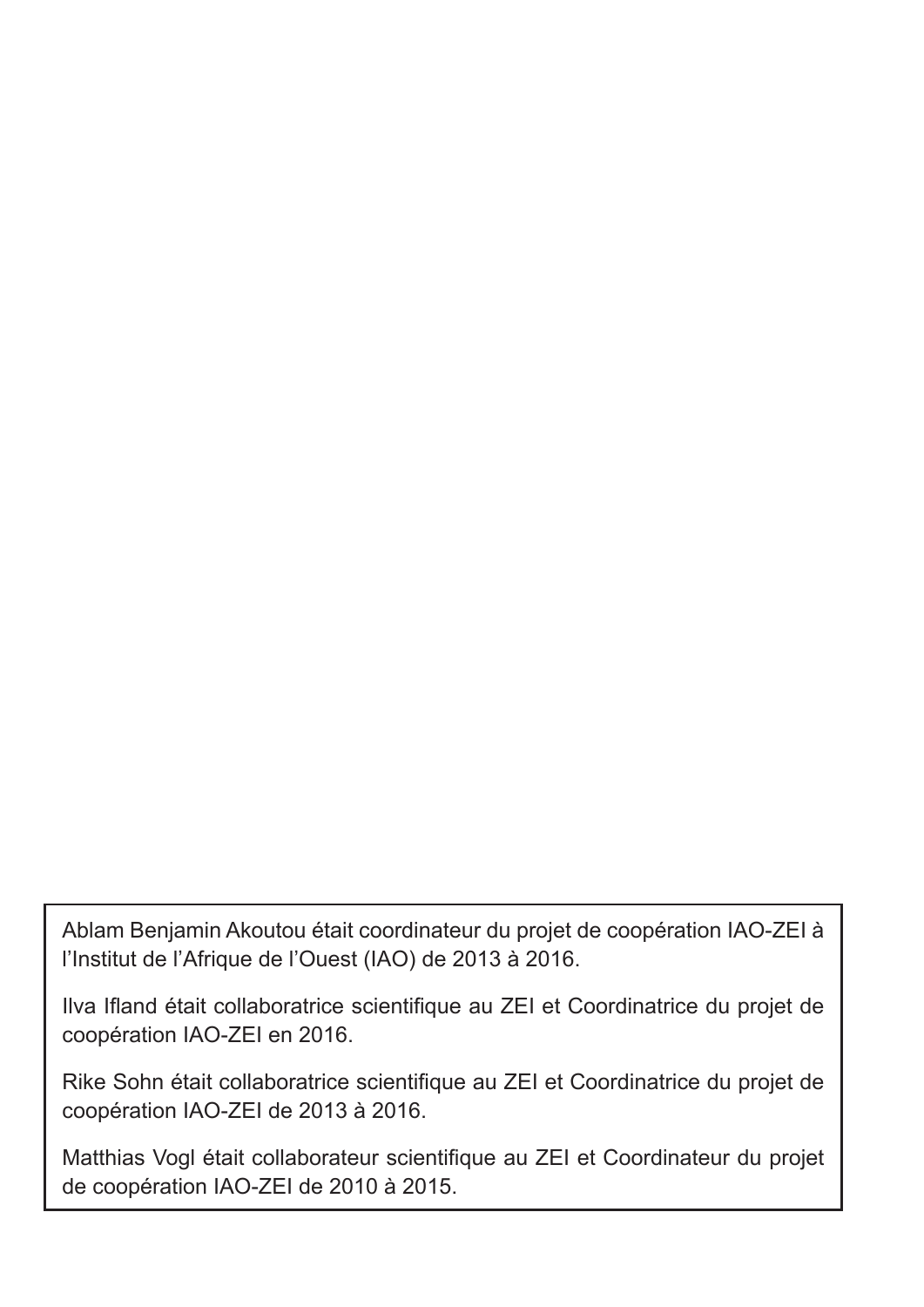*Ablam Benjamin Akoutou, Ilva Ifland, Rike Sohn et Matthias Vogl*

# *Intégration régionale durable en Afrique de l'Ouest et en Europe*

*Rapport de projet sur la coopération en matière de recherche entre l'Institut de l'Afrique de l'Ouest (IAO) et le Centre de recherche sur l'Intégration Européenne (ZEI)*

*Décembre 2012 – juillet 2016*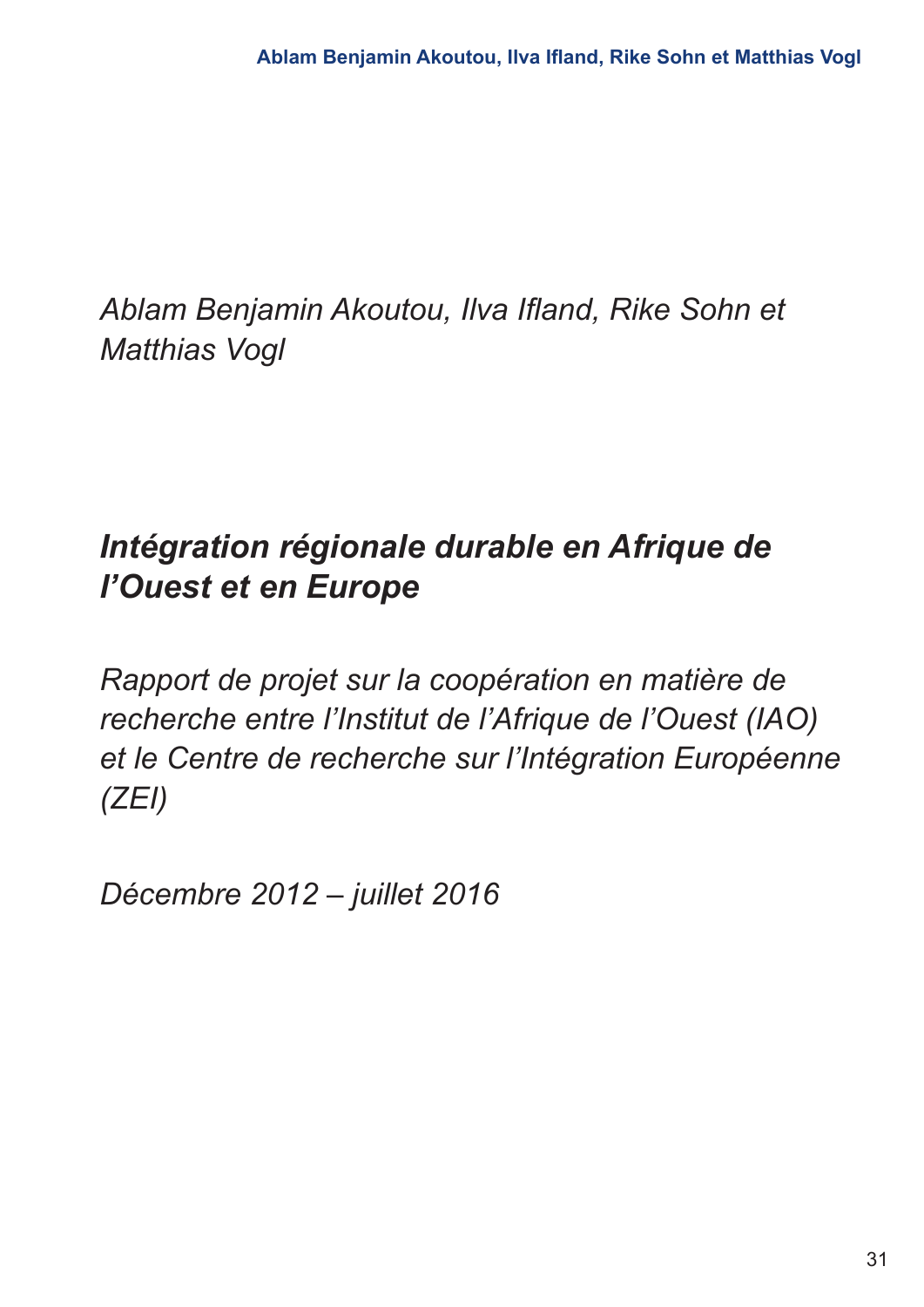### *Bases politico-historiques de la coopération en matière de recherche de l'IAO et du ZEI*

### *La transformation des relations entre l'UE et l'Afrique*

Après la fin du conflit est-ouest, les relations entre l'Europe et l'Afrique ont été graduellement soumises à un changement fondamental. L'Afrique s'est vue évoluer – et ce, en particulier depuis le début du nouveau millénaire – d'une zone de projection des besoins postcoloniaux et d'un territoire de remplacement durant la guerre froide vers un partenaire politique respecté de l'Europe. Ce processus de changement a été influencé par plusieurs facteurs. Premièrement, une nouvelle prise de conscience du côté européen s'est développée progressivement pour les potentiels jusque-là sous-estimés de l'Afrique ainsi que pour les interdépendances des deux continents, ce qui a favorisé, d'autre part, l'intérêt pour des stratégies communes. Deuxièmement, l'Afrique a énormément gagné en assurance, en particulier grâce au nombre croissant des différents partenaires politiques surtout issus du cercle des *pouvoirs émergeants*. Des slogans tels qu'*Africa Rising*, *African Renaissance* ou bien *panafricanisme* reflétaient clairement cette tendance. On a pu également constater un approfondissement du processus d'intégration régionale sur le plan institutionnel au niveau de l'ensemble du continent. À commencer par l'intervention des forces de maintien de la paix ouest-africaines durant les conflits au Liberia et en Sierra Leone au début des années 1990 jusqu'à la transformation de l'Organisation de l'Union Africaine (OUA) fondée en 1963, devenue alors «l'Union Africaine» (UA) en l'an 2000, les organisations d'intégration régionales ou plutôt continentales sont devenues un facteur d'influence politique de plus en plus important en ce qui concerne la gestion de défis socio-économiques et en matière de politique de sécurité. Enfin troisièmement, de nouvelles formes de collaborations birégionales ou plutôt bicontinentales se sont aussi cristallisées entre l'Europe et l'Afrique sur la base de ces développements.

C'est ainsi qu'en 2007, un nouveau partenariat global UE-Afrique ainsi qu'une stratégie UE-Afrique commune ont été conclus. Celle-ci a l'ambition de surmonter le rapport donateur-bénéficiaire caractéristique pendant plusieurs décennies et de le remplacer par une «rencontre d'égal à égal». Ce processus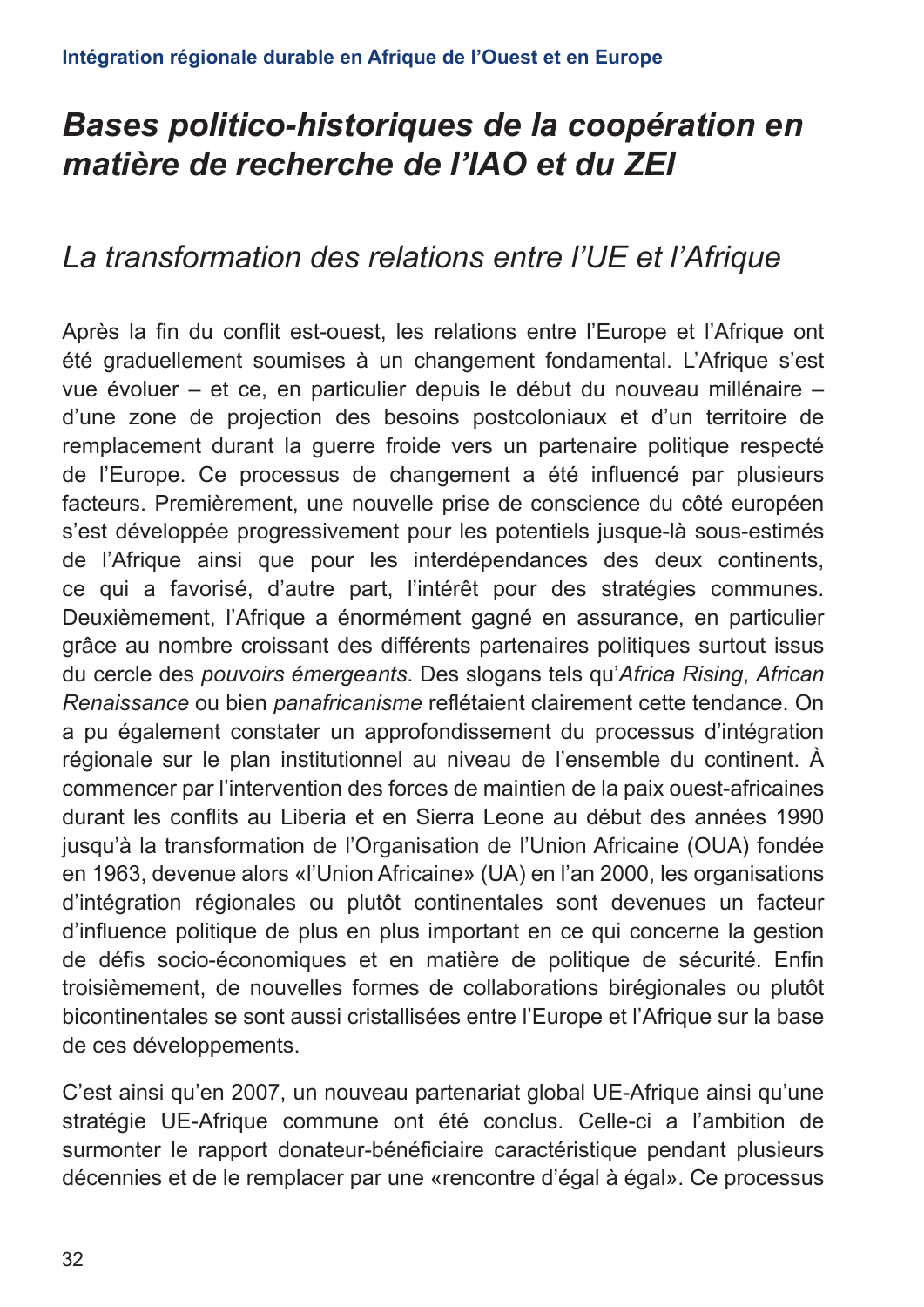#### **Ablam Benjamin Akoutou, Ilva Ifland, Rike Sohn et Matthias Vogl**

prévu à long terme sera dirigé et mis en place par des organisations régionales des deux côtés, c'est à dire par l'UE et par l'UA ainsi que par ce qu'on appelle les «Communautés Économiques Régionales» (CER) en Afrique. Les développements esquissés se sont entre temps également reflétés au niveau de la science.

Les chercheurs issus de différents domaines traitent de manière accrue le phénomène de l'intégration régionale en Afrique. Cependant, malgré sa position géographique proche de l'Europe, la Communauté économique des États de l'Afrique de l'Ouest (CEDEAO), organisation régionale déterminante pour l'Afrique de l'Ouest, n'a reçu pendant longtemps que relativement peu d'attention. Non seulement une étude systématique, comparative, critique et constructive du processus d'intégration régionale en Afrique de l'Ouest faisait défaut depuis trop longtemps, mais également les structures birégionales qui en résultaient.

Étant donnée la signification grandissante de l'intégration régionale au-delà de l'Europe et à la lumière de sa mission d'analyse des problèmes non résolus de l'intégration européenne ainsi que du rôle de l'Europe dans le monde, le Centre de recherche sur l'Intégration Européenne (ZEI) a mis en place un projet de recherche sur le thème de «l'intégration régionale comparée». Il a résulté de ce projet de recherche mondial au cours des années suivantes la coopération en matière de recherche du ZEI avec l'Institut de l'Afrique de l'Ouest (IAO). Les questions portant sur l'intégration régionale en Afrique de l'Ouest étaient liées à ce projet. La toile de fond et le déroulement de cette coopération en matière de recherche sont exposés ci-après.

### *Programme ouest-africain pour l'intégration et naissance de «l'Institut de l'Afrique de l'Ouest» (IAO)*

Fondée le 28 mai 1975, la communauté ouest-africaine d'intégration CEDEAO (Communauté Économique des États de l'Afrique de l'Ouest) a fêté en 2015 ses 40 ans d'existence. Elle a été établie avec pour objectif de promouvoir la coopération et l'intégration afin de créer une communauté économique ouestafricaine. Elle devait par ailleurs contribuer à une amélioration des conditions de travail et de vie de la population d'Afrique de l'Ouest, garantir une croissance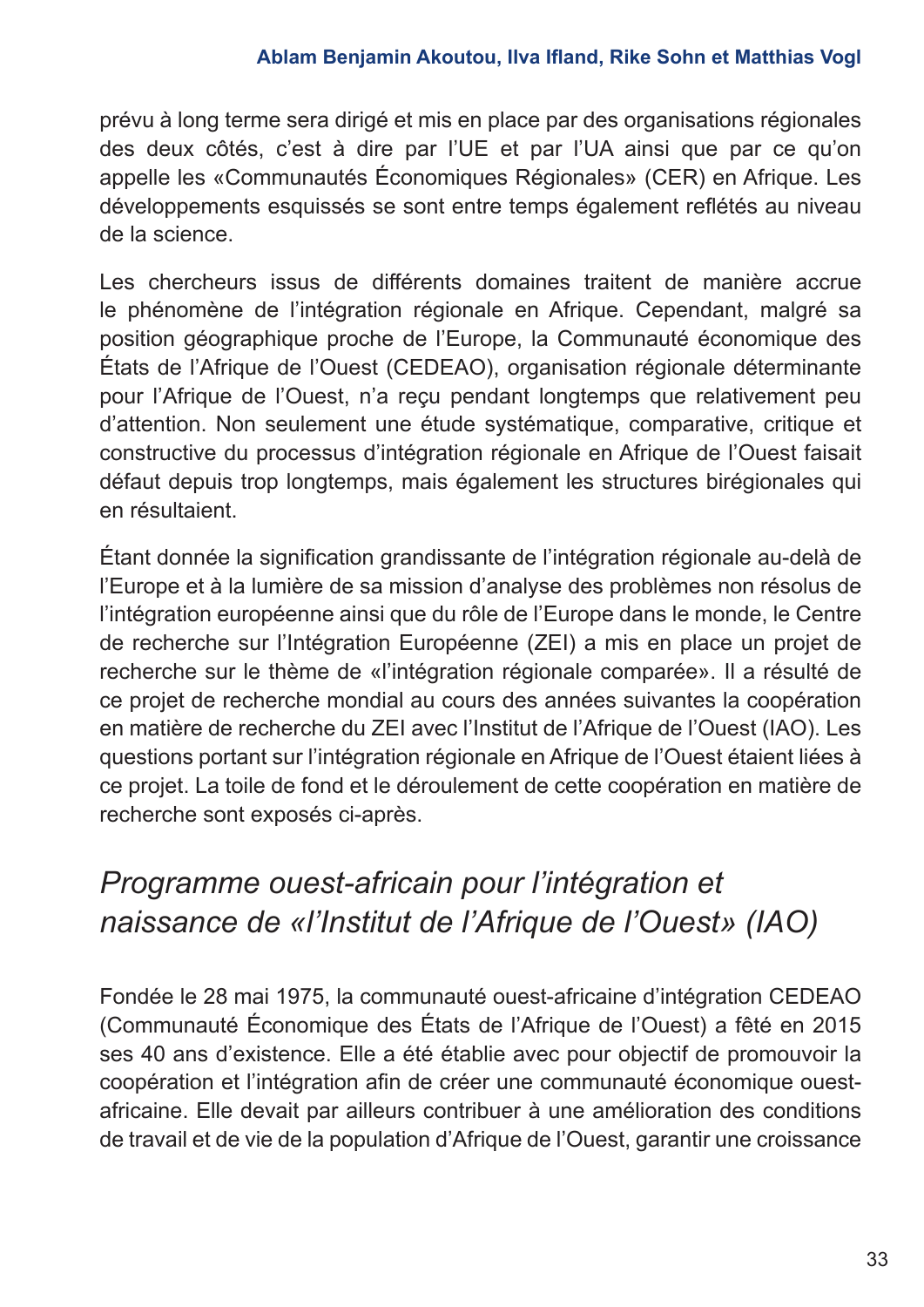#### **Intégration régionale durable en Afrique de l'Ouest et en Europe**

économique, renforcer les bonnes relations entre les états membres et favoriser le progrès et le développement du continent africain.

De cette façon, le pouvoir de négociation face aux acteurs externes devait être en même temps affermi. Tandis que les quinze premières années, mises à part les déclarations d'intention politiques, la situation était en grande partie au point mort, ce sont les guerres civiles au Liberia et en Sierra Leone en 1989 qui ont incité les états membres à une action commune. C'est dans ce contexte qu'a été fondée l'ECOMOG (Economic Community of West African States Cease-fire Monitoring Group - Brigade de surveillance du cessez-le-feu de la CEDEAO). Sur cette base, le programme pour l'intégration s'est aussi intensifié au cours des années en ce qui concerne sa dimension économique et sociale, c'est à dire en ce qui concerne la mise en place d'une union douanière, d'un marché commun, d'un trafic touristique facilité par un passeport commun, de la discussion d'une monnaie commune et enfin de l'objectif d'une «CEDEAO des peuples» d'ici à 2020. Malgré le développement du programme pour l'intégration, l'Afrique de l'Ouest a également subi en permanence le fardeau d'une pauvreté croissante, des épidémies, des lacunes d'infrastructure ainsi que des conflits armés. Dans ces conditions, la création de structures pour l'analyse des obstacles à une intégration régionale durable et à des processus de mutation sociale ainsi que pour l'élaboration de propositions de solutions réalisables présentait un intérêt pour les dirigeants politiques.

Dès le début des années 1990, avec en arrière-plan les accords de coopération qui étaient créés en de nombreux endroits, il existait des initiatives pour une recherche sociale structurée sur le thème de l'intégration régionale en Afrique de l'Ouest (cf. en autres les contributions sur le «New Regionalism» – «Nouveau régionalisme»). En 2005, le «Programme pour la Gestion des transformations sociales» de l'UNESCO (MOST) organisait un atelier à Mindelo, en République de Cabo Verde, sur le thème de «Les États-nations face à l'intégration régionale en Afrique de l'Ouest» auquel ont participé de nombreux scientifiques et politiciens d'Afrique de l'Ouest. Cet échange a clairement démontré qu'un laboratoire d'idées qui effectuerait des recherches avec pour objectif d'orienter des décisions politiques sur des études scientifiques et, ainsi, d'accélérer le processus d'intégration régionale en Afrique de l'Ouest continuait à faire défaut. À l'initiative de Mohamed Ibn Chambas, président de la commission à l'époque de la CEDEAO, de quelques personnalités ouest-africaines issues de la science et du gouvernement de la République de Cabo Verde, un projet a finalement été instauré sur l'agenda politique de la région afin de combler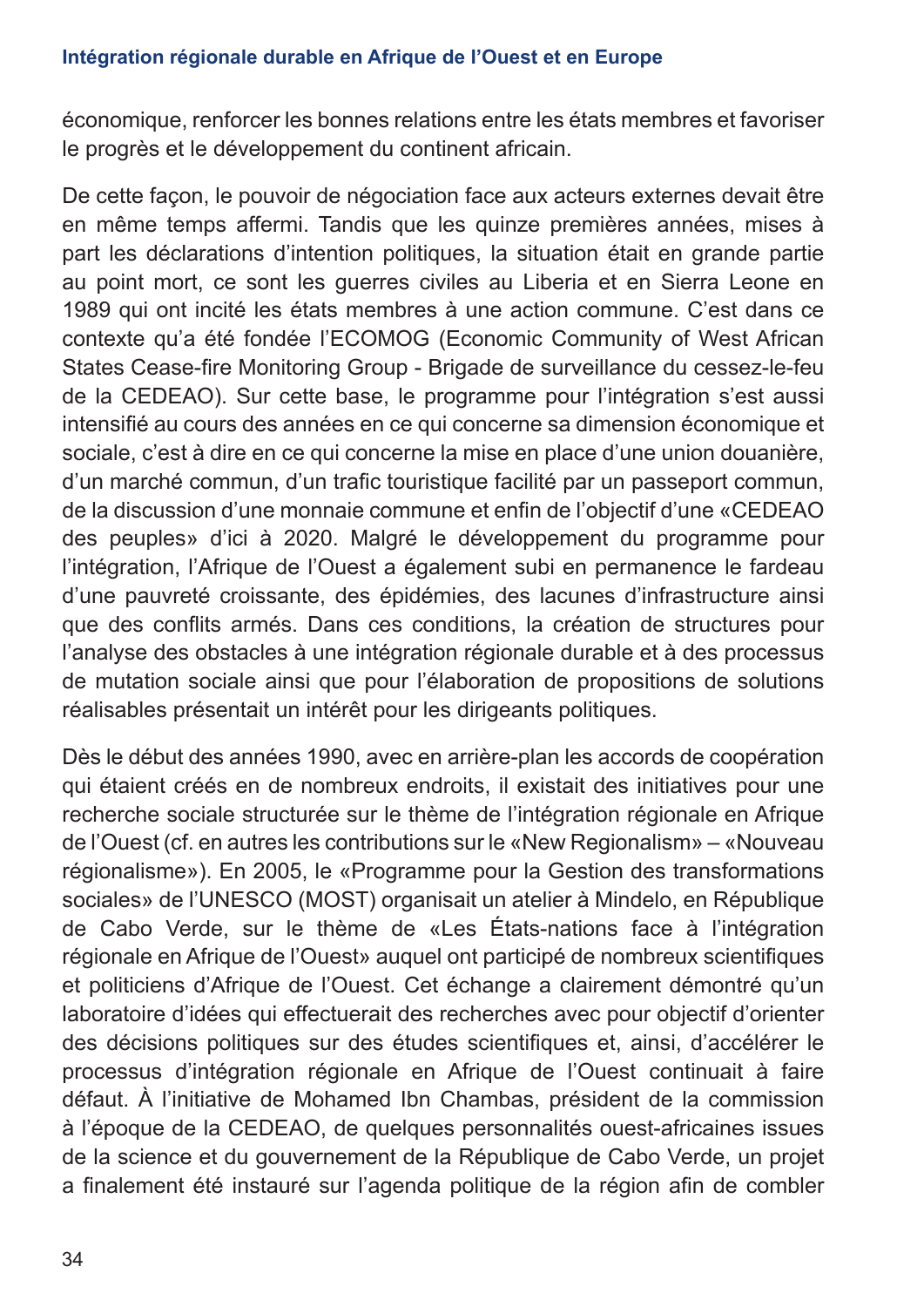#### **Ablam Benjamin Akoutou, Ilva Ifland, Rike Sohn et Matthias Vogl**

ces lacunes. C'est dans ce contexte que les chefs d'état et de gouvernement de la CEDEAO ainsi que le conseil des ministres de l'Union économique et monétaire ouest-africaine (UEMOA) décidèrent, en décembre 2008 lors d'un sommet et ensuite en juin 2009, de la création du "West Africa Institute" / «Institut de l'Afrique de l'Ouest» (WAI – IAO en français et portugais) en tant que premier institut régional de recherche du genre sur tout le continent africain. L'IAO a pour mission de fournir les bases d'une prise de décision fondée sur les connaissances au niveau régional et de conseiller des décideurs politiques, de contribuer à la formation de nouveaux cadres agissant dans des dimensions inclusives et régionales, ainsi que de promouvoir le dialogue entre la recherche, la politique et la société civile. Outre la CEDEAO et l'UEMOA, les cinq autorités contributrices de l'IAO sont : le gouvernement de la République de Cabo Verde où l'institut a installé ses bureaux, l'UNESCO ainsi que la banque privée Ecobank. En 2009, l'UNESCO a réalisé une vaste étude de faisabilité, celle-ci a porté un avis positif sur l'organisation de l'IAO. En 2010, une loi promulguée par le parlement caboverdien a permis en pratique l'installation d'un tel institut à Praia, la capitale de la République de Cabo Verde. C'est finalement en 2011 que l'IAO a entamé son travail pratique avec pour objectif un soutien fondé sur les connaissances et la conception plus efficace des processus d'intégration régionale en Afrique de l'Ouest.

## *Le développement pratique de la coopération en matière de recherche de l'IAO-ZEI de 2012 à 2016*

Se basant sur ce développement positif, le Ministère fédéral de l'Éducation et la Recherche (BMBF) a décidé de promouvoir une coopération en matière de recherche à long terme avec la IAO-ZEI sur le thème de : «Intégration régionale durable en Afrique de l'Ouest et en Europe» entre 2012 et 2016 avec un montant de près de 1,5 millions d'euros. La coopération IAO-ZEI a été, à ce jour, la plus intense en Afrique de la part du BMBF autant sur le plan financier que dans la durée pour le domaine des sciences humaines et sociales.

Dans le cadre de la phase principale de la coopération en matière de recherche IAO-ZEI de 2012 à 2016, les activités communes de recherche ont été approfondies et l'IAO a été conseillé pour la suite de son processus de son développement institutionnel.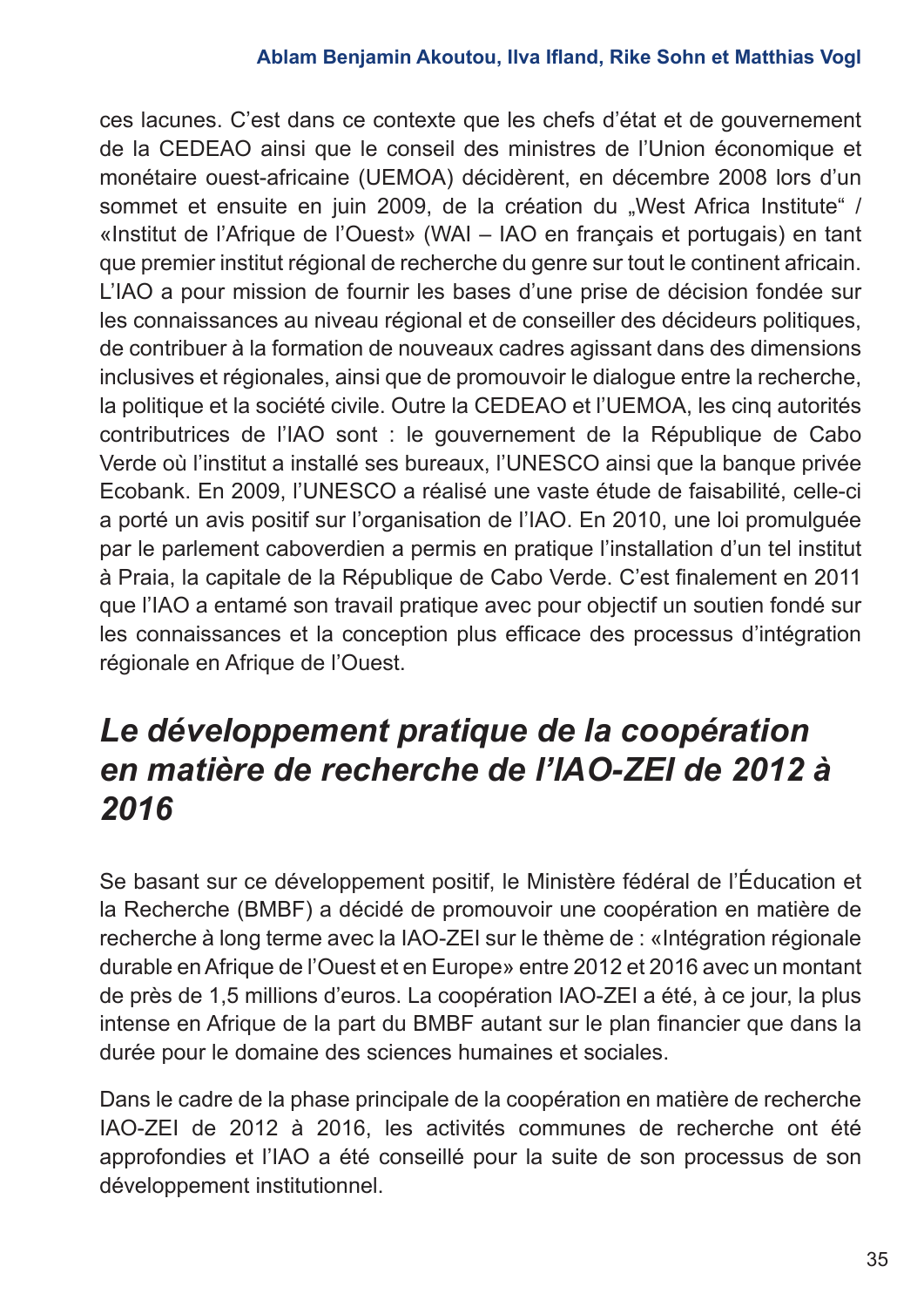#### **Intégration régionale durable en Afrique de l'Ouest et en Europe**

Du côté de l'IAO, la direction académique de coopération était assurée par Prof. Dr. John Igue en 2012 et à partir de janvier 2013, par Prof. Dr. Djénéba Traoré qui venait d'obtenir le poste de directrice de l'IAO. Prof. Traoré était auparavant rectrice de l'université de Bamako au Mali en Littérature et Sciences sociales. Prof. Kühnhardt, directeur du ZEI a été le responsable tout au long du projet du côté du ZEI.

Rike Sohn (Allemagne) au ZEI et Ama Konadu Oppong (Ghana) à l'IAO ont eu pour fonction la coordination scientifique dans le domaine de la recherche économique «Economic Integration and Regional Trade» (Intégration économique et commerce régional). Matthias Vogl (Allemagne) au ZEI et Die Maty Fall (Sénégal) à l'IAO ont coordonné le domaine de recherche en sciences politiques «Regional Integration and Policy Formulation Processes» (Intégration régionale et processus de formulation de politique). Ama Konadu Oppong et Die Maty Fall ont quitté l'IAO en août 2012 et ont été remplacées par Daniel Yeboah (Ghana) et Ablam Benjamin Akoutou (Togo). Durant ses études à Bonn, Ablam Benjamin Akoutou avait déjà collaboré en tant qu'assistant-étudiant au projet de recherche IAO-ZEI dans le cadre de la phase de lancement. Daniel Yeboah avait participé à l'académie d'été du ZEI en 2010. Les coordinateurs scientifiques ont été soutenus par des assistants aussi bien à l'IAO qu'au ZEI. Conformément à la demande, deux coordinateurs supplémentaires ont été engagés à Praia et à Bonn en septembre 2013. Ceux-ci devaient se consacrer sur le plan conceptuel, technique et administratif au domaine de recherche «Institutional Capacity Development for Regional Integration» (Développement de capacité institutionnelle pour l'intégration régionale). Ceci concernait notamment la préparation de la filière universitaire de Master prévue en coopération avec l'université de Cabo Verde dans le domaine de l'intégration régionale. En étroite collaboration avec la direction de l'IAO et du ZEI, Fatima Fortes (Cabo Verde) à l'IAO et Sally Brammer au ZEI – toutes deux coordinatrices scientifiques – sont venues renforcer, grâce à leurs compétences scientifiques, la réussite du développement de ce domaine de travail.

L'objectif essentiel de la phase principale du projet de recherche était l'élaboration d'une série de publications scientifiques qui, étant basées sur d'intenses débats, devaient être réalisées en collaboration par des scientifiques africains et européens. Des réunions de groupes de travail avaient lieu régulièrement (deux fois par an) et étaient un instrument important de coopération – que ce soit pour la continuité de l'échange scientifique ou bien en tant qu'instrument pour le renforcement de l'ancrage en réseau de l'IAO en Afrique de l'Ouest et parmi les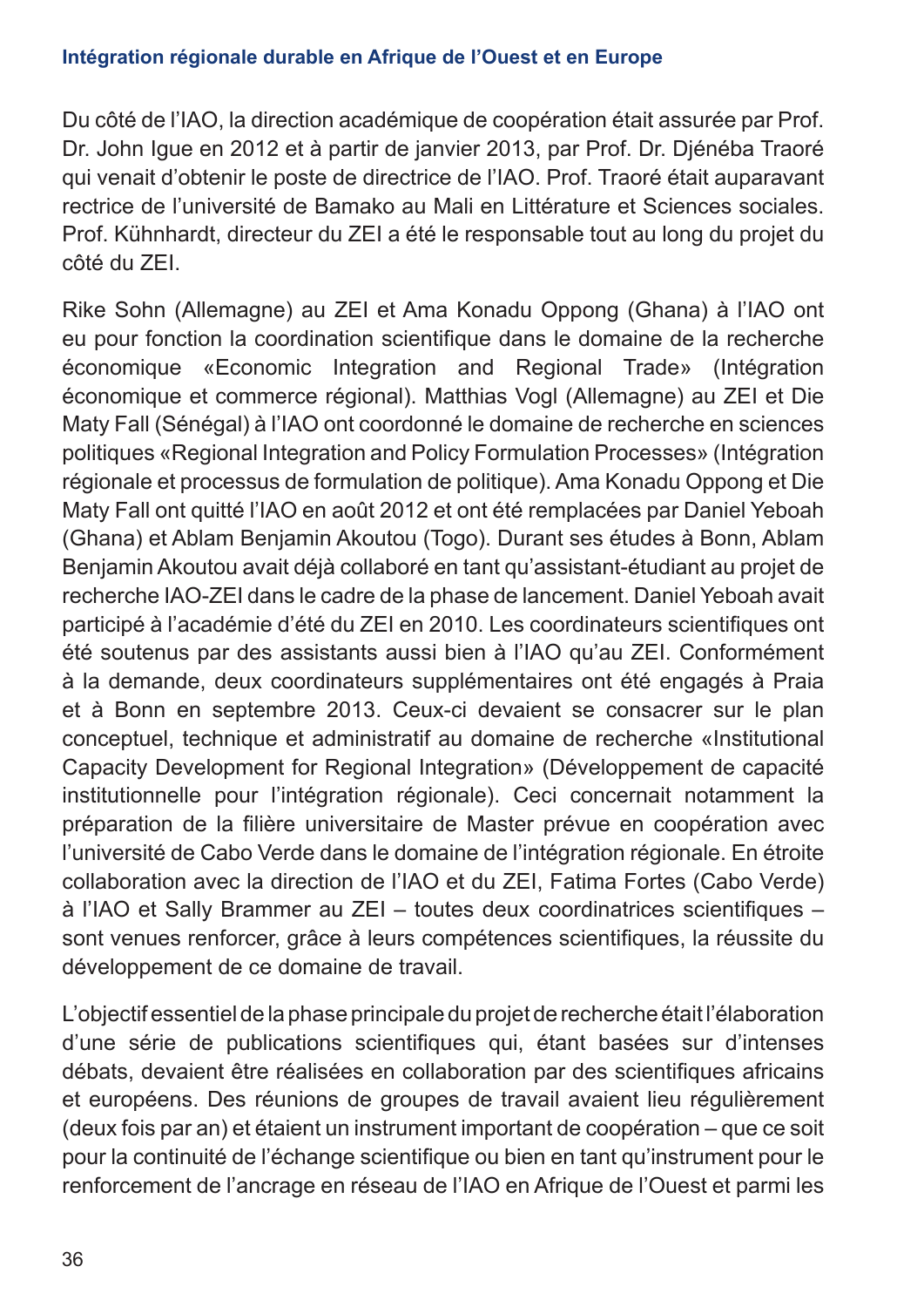partenaires européens. En se basant sur le manuel déjà évoqué auparavant, des scientifiques reconnus venus des deux continents y ont discuté des thèmes dans le contexte des trois domaines de recherche. Un programme commun de publications du projet a été conçu sur la base des documents de recherche préparés pour ces réunions et mis en œuvre en étant publié régulièrement. Les ateliers ont permis à la fois une discussion aussi bien intense qu'ouverte du point de vue du contenu et la création d'un réseau entre des communautés de chercheurs non connectés jusqu'à ce jour et des cultures scientifiques sur les deux continents. Il existait également des composantes supplémentaires à la coopération, comme un échange régulier des coordinateurs scientifiques et des collaborateurs administratifs du ZEI et de l'IAO, le soutien lié au projet pour la création de la bibliothèque de l'IAO, à laquelle est rattachée une base de donnée bibliographique, une liste d'experts, le développement de composantes de suivi, enfin ainsi que la promotion de capacités qualifiées ouest-africaines dans le domaine de l'intégration régionale et l'élaboration d'un propre cursus d'étude en intégration régionale africaine avec Praia comme siège. Les priorités de la phase de lancement ont pu ainsi être poursuivies sous une forme ciblée et élargie.

• La première réunion du Groupe d'Étude a eu lieu les 1er et 2 octobre 2012 à l'IAO à Praia. De vastes travaux de préparation et de planification ont été réalisés au préalable par les coordinateurs scientifiques à Bonn et Praia tels que l'identification de scientifiques européens et ouest-africains renommés ; la coordination de leur contributions de recherches scientifiques présentées au cours de la rencontre ; l'établissement de matériel d'information et de profils de chercheurs ainsi que le déroulement concret et l'animation de la rencontre. À cela s'est ajoutée la planification logistique complète. Comme il était prévu dans le plan de travail, les travaux de préparation pour les participants africains ont été réalisés par les coordinateurs scientifiques de l'IAO et ceux pour les participants européens par les coordinateurs scientifiques du ZEI. Lors de la rencontre, des séances de travail intenses ont été effectués dans les domaines de recherche «Regional Integration and Policy Formulation Processes» (Intégration régionale et processus de formulation politique) (1) et «Economic Integration and Regional Trade» (Intégration économique et commerce régional) (2). Les sous-thèmes suivants en étaient alors le point central : (1) «Policy Formulation Theory» (Théorie de formulation politique) et «Policy Formulation of Regional and National Institutions – Comparative Aspects» (Formulation politique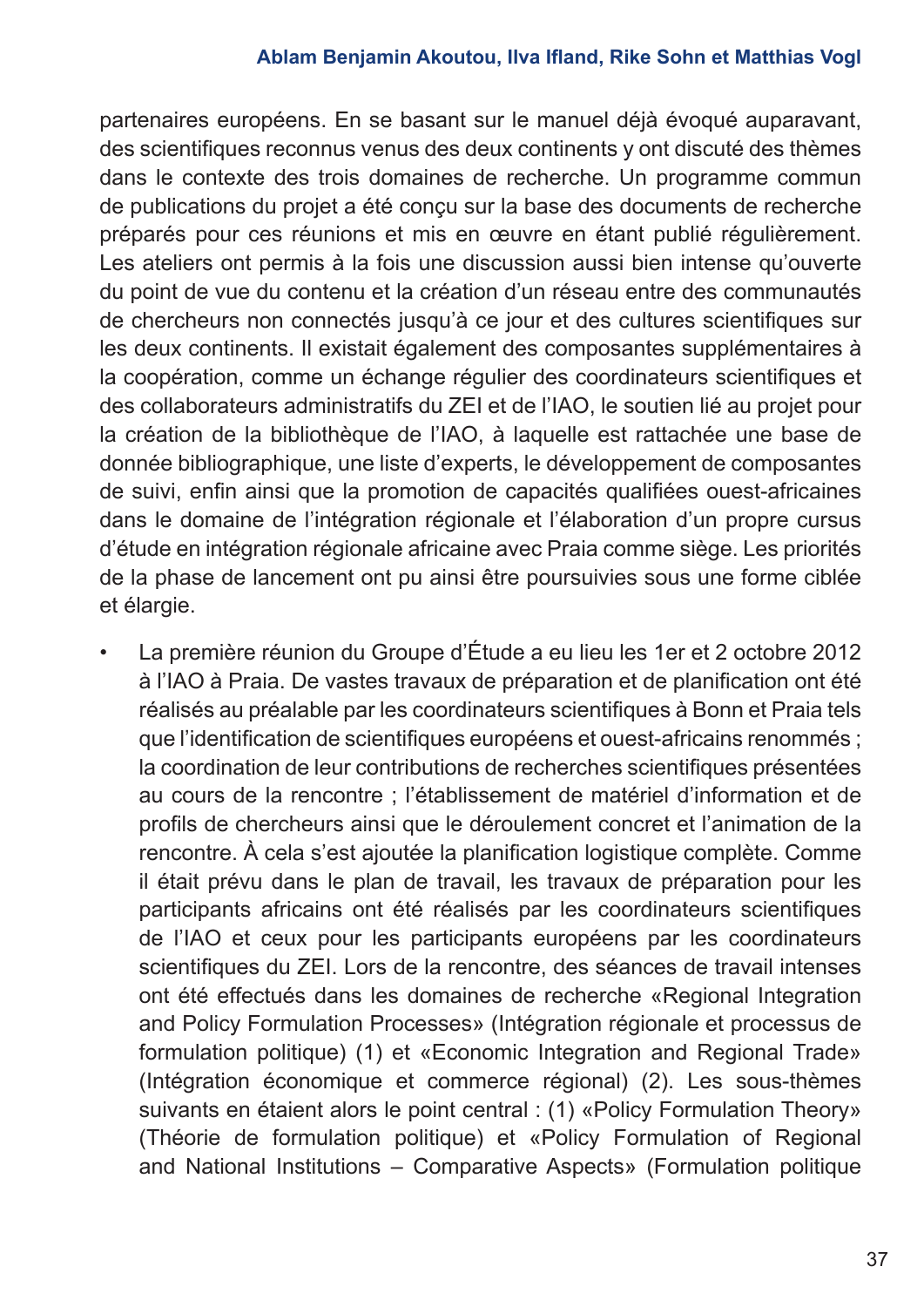d'institutions régionales et nationales – aspects comparatifs). (2) «Intra West African Trade» (Commerce intra-ouest-africain) et «External Influence on Economic Integration and Regional Trade in West Africa» (Influence externe sur l'intégration économique et le commerce régional en Afrique de l'Ouest). Le débat a porté d'une part sur les théories de la formulation politiques auxquelles il fallait faire appel afin d'illustrer de manière perceptible et efficace les problèmes et les défis de l'intégration régionale en Europe, mais surtout en Afrique de l'Ouest. D'autre part la question a été posée de savoir quels étaient les déficits pratiques qui existaient jusquelà. Les participants ont été accueillis au début de la réunion par José Luis Rocha, secrétaire d'État au Ministère des Affaires étrangères de Cabo Verde. Outre les séances de travail, un «brainstorming» a eu lieu l'aprèsmidi sur le thème des instruments de suivi pour l'intégration régionale en Afrique de l'Ouest, celui-ci donnant des éclaircissements intéressants sur les possibilités et la faisabilité des intentions de suivi sur la base des expériences des participants et sur la possibilité de son utilisation pour la poursuite du projet. La rencontre a pris fin par une table ronde à l'université Jean Piaget à Praia sur le thème : «L'Europe et l'Afrique face aux crises». Le panel de débats était composé par le directeur du ZEI Prof. Ludger Kühnhardt, Prof. Dr. Volker Nitsch de l'IUT de Darmstadt, Prof. Watabouna Ouattara de l'université d'Abidjan et Prof. Gervasio Semedo de l'université de Tours. Le débat a été animé par Pierre Sané, membre du Conseil Scientifique de l'IAO et ancien secrétaire général adjoint de l'UNESCO.

Après la conférence, les scientifiques participants ont été invités à prendre le titre de «IAO Fellows», c'est à dire de scientifiques affiliés à l'IAO dans le cadre du projet, invitation acceptée avec plaisir par une large majorité. Ceci a permis de renforcer non seulement le réseau d'experts de l'IAO, mais aussi sa réputation institutionnelle. Une importante documentation a été réalisée à la suite de la réunion. Outre la préparation concrète, la réalisation et le suivi de la réunion, le séjour de travail de la délégation du ZEI a également servi à poser des jalons conceptuels pour la suite. Cette méthode a également été renouvelée lors des réunions suivantes.

Par ailleurs, lors de cette phase du projet, l'IAO a été activement conseillé pour la conception de sa page internet. De plus, pour des raisons pratiques ainsi que pour une meilleure intégration de l'institut dans le paysage culturel et académique de Cabo Verde, il a été proposé de transférer la bibliothèque de l'IAO dans la bibliothèque nationale de Praia. Un premier concept pour une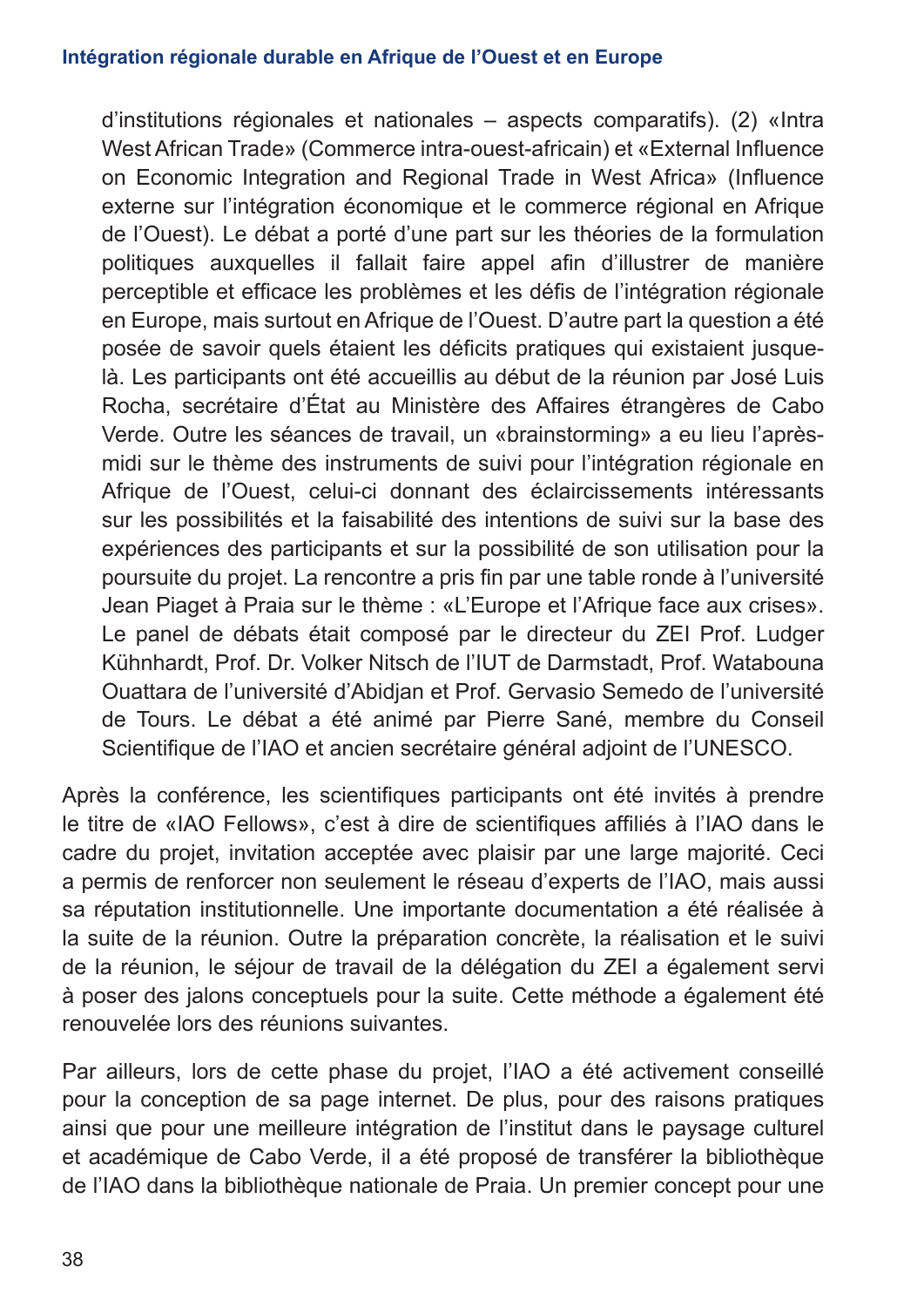base de données bibliographique de l'IAO a été élaboré en commun, celle-ci devant être reliée au système de base de données existant de la bibliothèque nationale de Cabo Verde. Toutes ces étapes ont fait l'objet d'une concertation étroite et directe entre les partenaires des deux instituts de recherche.

Après la rencontre à Praia, la révision et la publication des contributions à la recherche ont été coordonnées, une nouvelle édition de «l'Observateur de l'Intégration régionale» (RIO) a également été réalisée. Le RIO avait été intégré dans le cadre du projet au début de la phase principale par le ZEI et se consacrait depuis lors d'une part aux développements actuels dans le domaine de l'intégration régionale en Afrique de l'Ouest et en Europe et rendait compte, d'autre part, des nouvelles du projet.

• Du 11 au 13 mars 2013, la deuxième réunion du Groupe d'Étude a eu lieu dans le cadre de la phase principale au ZEI à Bonn. Différents sousthèmes dans les domaines de recherche ont été évoqués selon le guide de recherche («manuel»). Chaque groupe d'études était respectivement composé de trois scientifiques européens et de trois scientifiques ouestafricains. Il avait été demandé auparavant à ces scientifiques de préparer des articles académiques sur la base desquels des conférences spécialisées ont été données. Les contributions ont été incluses dans le programme de publication au cours de la coopération. Dans le premier domaine de recherche «Regional Integration and Policy Formulation Processes», les thèmes «Policy formulation of regional and national institutions – Comparative aspects» (Formulation politique d'institutions régionales et nationales – aspects comparatifs) et «The phenomenon of differentiated or flexible integration in regional integration settings» (Le phénomène d'une intégration différenciée ou flexible dans les paramètres d'intégration régionale) ont été traités. Il a été constaté que cela ne suffit pas d'améliorer le fonctionnement des institutions au niveau régional ou de consolider les mécanismes de coopération entre la CEDEAO et l'UEMOA. Des obstacles pour une intégration régionale durable se situent principalement dans le manque de stabilité politique et les lacunes au niveau de la capacité de gouvernance au sein des états membres de la CEDEAO et de l'UEMOA, ceci ayant des répercussions négatives sur l'échange économique. Toutefois, l'argument convaincant a été avancé selon lequel les organisations régionales pouvaient fournir une contribution importante sur de nombreux points afin d'agir depuis le niveau régional sur la stabilité politique et la capacité de gouvernance au sein des états membres, d'autant plus que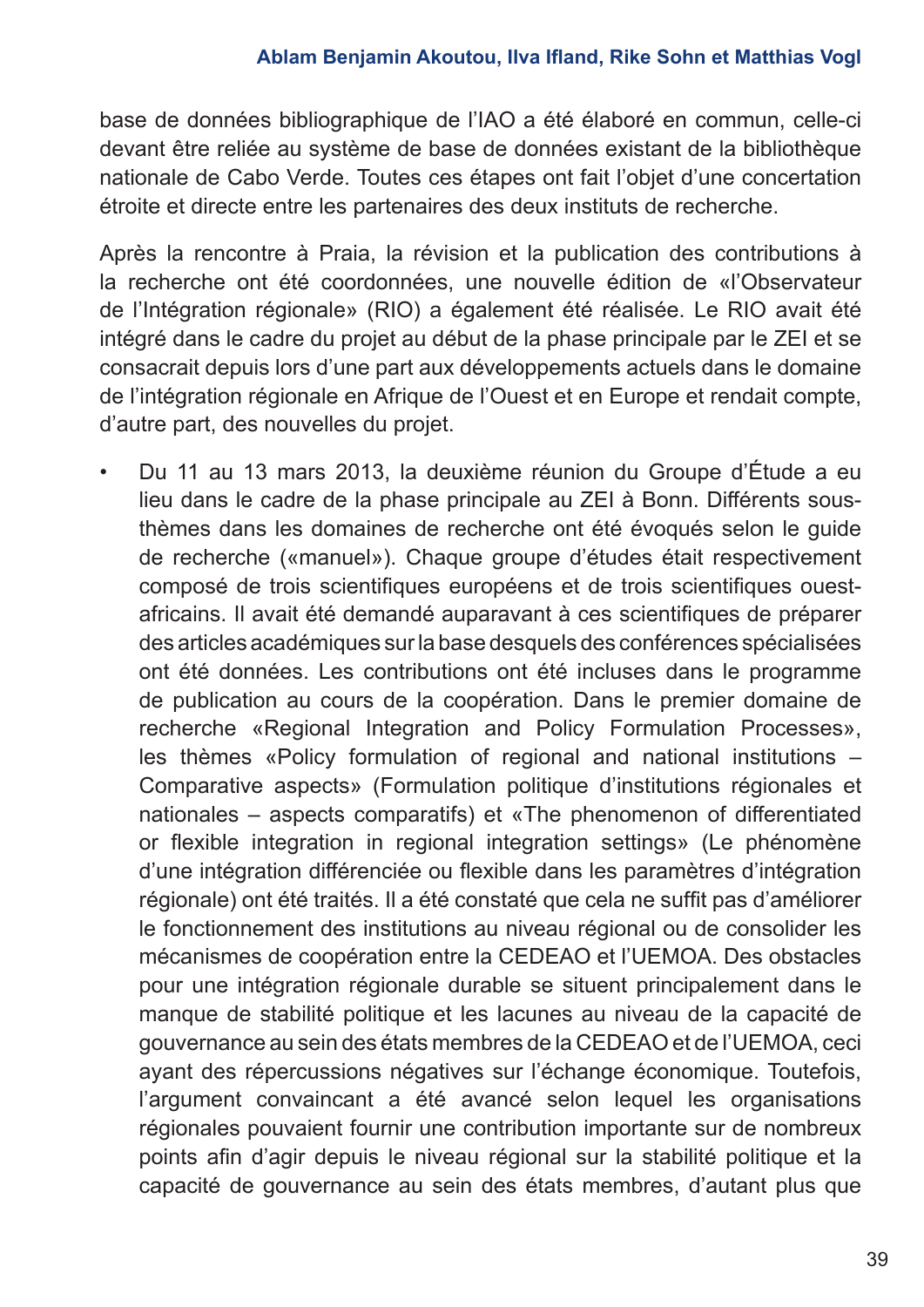les problèmes ne sont pas seulement de nature nationale, mais qu'ils ont aussi presque toujours une dimension régionale. L'intégration différenciée a été identifiée comme étant un mécanisme pour l'approfondissement de la coopération entre les états disposés à agir, celle-ci ne jouait jusque-là qu'un rôle subordonné dans la recherche sur le processus d'intégration en Afrique de l'Ouest. Dans le second domaine de recherche «Economic Integration and Regional Trade» (Intégration économique et commerce régional), le modèle d'une union monétaire ouest-africaine était au centre du débat. Les sous-sujets traités étaient les suivants : «Monetary integration: the choice of the right policy» (Intégration monétaire : le choix de la bonne politique) et «The European experience of a common currency: lessons learned» (L'expérience européenne d'une monnaie commune : leçon apprise). Dans ce contexte, les positions évoluent entre un plaidoyer pour une adaptation des états anglophones à la zone Franc-CFA, un rapprochement progressif d'une zone monétaire anglophone et francophone et de leur union en une nouvelle monnaie sous le nom d'Eco, ainsi qu'un troisième modèle, qui prévoirait, par une sorte de «big bang», la création d'une nouvelle monnaie commune pour l'Afrique de l'Ouest. D'une manière générale, seule une mise en place progressive d'une zone monétaire commune en Afrique de l'Ouest est apparue comme étant possible, celle-ci serait également liée à l'Europe pour des raisons de stabilité. Les résultats des discussions au sein du groupe d'étude ont été mutuellement présentés et débattus avec la participation de tous les scientifiques africains et européens. Pour cette occasion, une conférence-débat a clôturé la réunion du Groupe d'Étude en coopération avec la radio allemande Deutsche Welle sur le thème du Mali. Les intervenants étaient Prof. Traoré, directrice de l'IAO originaire du Mali ainsi qu'un représentant de l'Armée Fédérale d'Allemagne qui a expliqué son engagement sur place. En marge de la réunion du Groupe d'Étude, Prof. Traoré a donné des interviews à la radio Deutsche Welle, aux journaux Bonner Generalanzeiger et à la Frankfurter Allgemeine Zeitung sur la crise au Mali. Cela a contribué à une meilleure visibilité du projet auprès du public. Dans le contexte de la réunion du Groupe d'étude, le réseau de l'IAO et du ZEI a également pu être élargi. Tous les scientifiques participants ont été nommés entre-temps IAO Fellows et sont répertoriés en tant que tels sur le site internet de l'IAO.

En mai 2013, Ralf Meyer, administrateur du ZEI a passé une semaine à l'IAO afin de transmettre des connaissances administratives lors de la mise en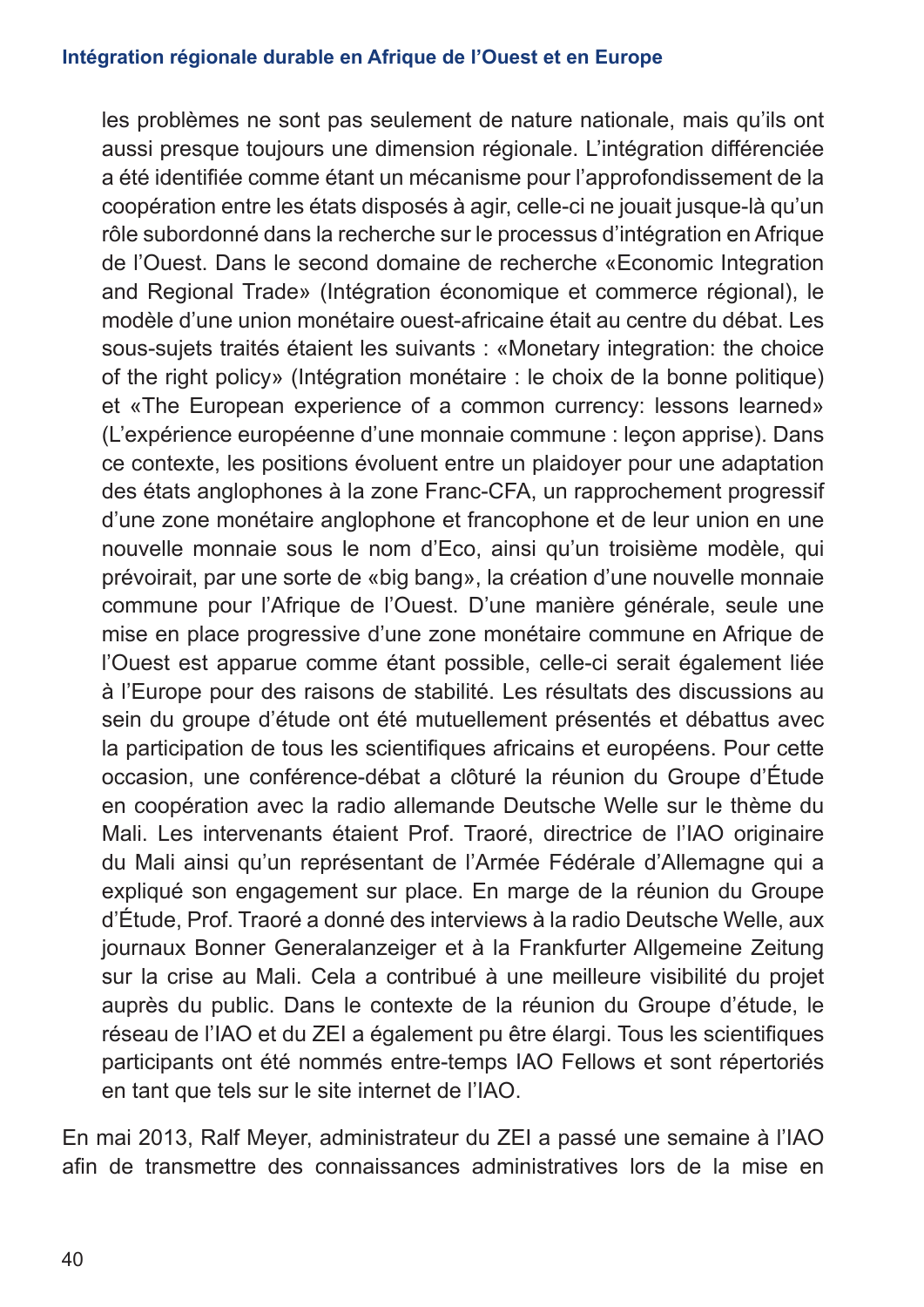œuvre du projet dans le cadre de l'échange de collaborateurs et afin de discuter avec Renato Frederico, l'administrateur de l'IAO. La force toute particulière de la coopération en matière de recherche entre l'IAO et le ZEI s'en est trouvée confirmée, elle avait été en effet créée sur le principe d'avoir constamment lieu dans des domaines d'activité différents participant à un projet de recherche international dans le cadre d'un dialogue entre partenaires et lors d'échanges d'expérience réguliers.

La conférence intermédiaire de la coopération en matière de recherche IAO-ZEI s'est tenue les 21 et 22 octobre 2013 au Ministère des Affaires étrangères (MIREX) à Praia. Elle clôturait la première partie de la phase principale. Pour la préparation directe de la réunion, Matthias Vogl et Rike Sohn, coordinateurs scientifiques du projet au ZEI, ont effectué un séjour de travail à l'IAO à Praia afin d'aider leurs collègues sur place Daniel Yeboah et Ablam Benjamin Akoutou pour la mise en œuvre de l'atelier et l'organisation de la bibliothèque de l'IAO nouvellement établie. Lors de la conférence intermédiaire, les scientifiques et les praticiens de haut niveau ont dressé un bilan des réalisations et des défis de l'intégration régionale en Afrique de l'Ouest sous le titre de «La Science face à la pratique» et ont discuté de l'avenir des relations entre l'Europe et l'Afrique de l'Ouest. Ces thèmes ont été tout particulièrement choisis sur le fond des divers anniversaires (20 ans du traité révisé de la CEDEAO en 2013 ; 20 ans de l'Union Économique et Monétaire ouest-africaine (UEMOA) en 2014 ; 40 ans de la CEDEAO en 2015). Essien Abel Essien, directeur de la Planification Stratégique, a ouvert la conférence intermédiaire de la commission CEDEAO à Abuja, Nigéria : «Nous avons encore un chemin important à faire pour une conception encore plus efficace de l'intégration régionale en Afrique de l'Ouest, mais le processus en lui-même est irréversible. Chacun se doit de le reconnaître.» Il y avait un large consensus entre les participants et les invités sur le fait que les modalités d'application des normes juridiques devaient être améliorées et que la population ouest-africaine devait être encore plus sensibilisée à ses droits économiques et aux droits de l'Homme. Dans le domaine économique, la "ECOWAS Rice Initiative" (Initiative pour le riz de la CEDEAO) en tant qu'exemple positif d'une approche politique régionale qui fonctionne a été évoquée au même titre que les problèmes apparaissant lors d'un libre échange de marchandises et de personnes au-delà des frontières. Les effets possibles d'un tarif douanier extérieur commun et de ses incidences sur la négociation sur un traité économique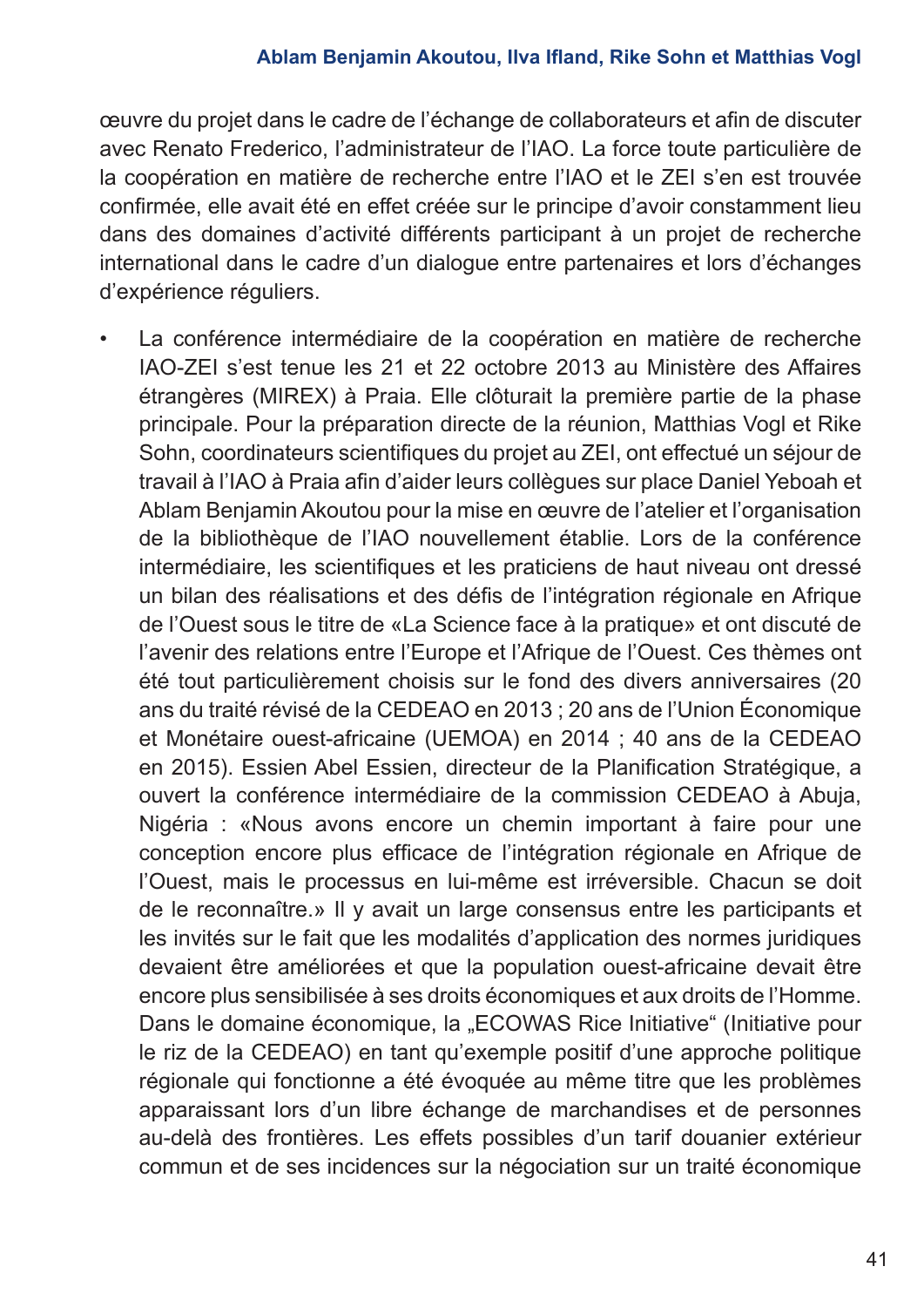avec l'UE ont également été abordés. Par ailleurs, les débats ont porté aussi sur le rôle de la sécurité comme condition au développement, sur la valeur ajoutée d'une politique agricole régionale commune et sur les défis d'une politique énergétique ouest-africaine. La conférence elle-même était exemplaire en tant qu'échange honnête d'opinions et de positions pour améliorer la compréhension mutuelle. Elle a également été l'occasion de débattre d'autres problèmes actuels tels que des conséquences de la migration et de la fuite des cerveaux. La conférence s'est conclue par une visite des participants de la bibliothèque de l'IAO nouvellement établie dans la bibliothèque nationale de Cabo Verde. À la suite des réunions des Groupes d'Étude, les documents de recherche discutés sur place ont été révisés et publiés.

Dans la carte d'une convention de coopération avec Dr. Joachim Morais, directeur de la bibliothèque nationale, l'intégration de la bibliothèque de l'IAO dans la bibliothèque nationale de Cabo Verde à Praia a été définitivement réglementée en juin 2013. Grâce à l'aide d'un spécialiste informatique caboverdien, une base de données bibliographiques a été élaborée, celleci s'oriente au système de la bibliothèque nationale caboverdienne. Après la formation des coordinateurs scientifiques de l'IAO et jusqu'en octobre 2013, les 300 premiers livres sur le sujet intégration régionale en Afrique ont été intégrés dans la base de données bibliographiques de la bibliothèque nationale. La base de données bibliographiques est libre d'accès depuis la page internet de l'IAO et aussi depuis celle de la bibliothèque nationale, les participants aux groupes d'étude ainsi que les scientifiques invités, les étudiants en Master, les habitants locaux intéressés et les étudiants ont ainsi la possibilité d'effectuer des recherches dans les documents rassemblés dans le cadre du projet et de venir également les consulter eux-mêmes dans la bibliothèque nationale. La gestion de la base de données est prise en charge par les coordinateurs scientifiques de l'IAO et par leurs assistants.

Dans le domaine de la base de données, le système a été enrichi en permanence par les IAO Fellows afin de renforcer le réseau des experts de l'IAO et du ZEI. En outre, le ZEI a soutenu l'IAO lors de l'élaboration d'une base de données de contacts sous MS-Outlook, celle-ci devant servir de base pour une newsletter de l'IAO. Cette dernière a été envoyée à plus de 1000 adresses du réseau de l'IAO pour la première fois en décembre 2013 et doit, à l'avenir, apporter des informations deux fois par an sur le travail de l'institut.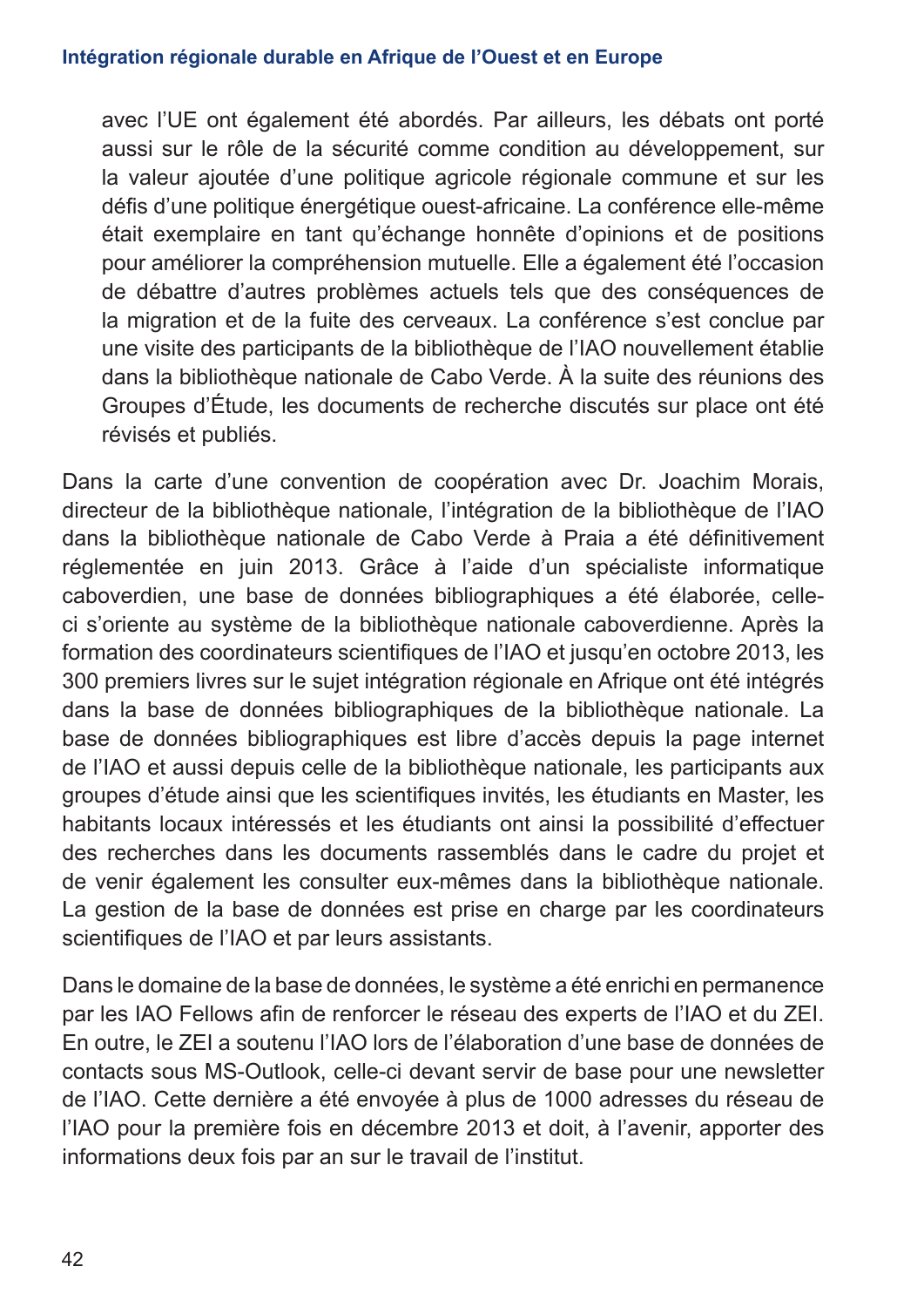#### **Ablam Benjamin Akoutou, Ilva Ifland, Rike Sohn et Matthias Vogl**

En 2013, les tâches conceptuelles, techniques et administratives de la troisième priorité thématique du projet «Institutional Capacity Development for Regional Integration» ont commencé (Développement de capacité institutionnelle pour l'intégration régionale). Son objectif à long terme était l'établissement d'un Master en Intégration Régionale Africaine avec la participation de l'IAO et en coopération avec l'université de Cabo Verde (UNI-CV). Pendant et après de la conférence intermédiaire à Praia en octobre 2013, des séances de travail ont eu lieu avec Manuel Roberto, conseiller du Ministère de l'Éducation, des Sciences et de l'Innovation de Cabo Verde et avec Professeur Paulino Lima Fortes, à l'époque recteur de l'UNI-CV. Il a été convenu de mettre en place conjointement jusqu'en 2014 un cursus et de discuter sur cette base du plan de travail avec délai administratif, budget et groupe cible pour l'accréditation du programme de Master.

À l'automne 2013, les premiers étudiants ouest-africains ont pu commencer, grâce à une bourse d'étude, leur Master en «European Studies – Governance and Regulation» (Études européennes – Gouvernance et régulation» au ZEI. Cet élément de formation, réparti sur trois ans, représentait une dimension supplémentaire de la coopération ZEI et IAO. Les boursiers, des diplômés hautement qualifiés disposant d'une expérience professionnelle, devait à l'avenir, en tant qu'experts en intégration régionale, apporter une contribution personnelle pour la consolidation des capacités en Afrique de l'Ouest dans ce domaine et dans les contextes les plus variés.

La promotion du réseau africain de l'IAO et de sa visibilité scientifique et d'intérêt politique en Afrique de l'Ouest a toujours fait partie des attentes de la coopération en recherche de l'IAO-ZEI, au même titre que l'élargissement du cercle des partenaires européens de coopération. Dans le contexte de la conférence intermédiaire, le ZEI avait intensifié ses contacts avec l'université d'Avignon où eut lieu finalement la quatrième réunion du Groupe d'Étude du 27 au 28 mars 2014. La dimension européenne du projet a pu ainsi être mise davantage en exergue. Juste avant le 4e sommet UE-Afrique tenu à Bruxelles, des ateliers approfondis et engagés ont permis à des scientifiques et des praticiens des deux régions non seulement de développer de nouvelles perspectives et des solutions pratiques pour le partenariat, mais aussi de découvrir les opportunités inusitées jusqu'à présent de création de valeur pour leurs efforts d'intégration régionale. Les points de discussion dans le groupe de recherche «Intégration économique et commerce régional» étaient les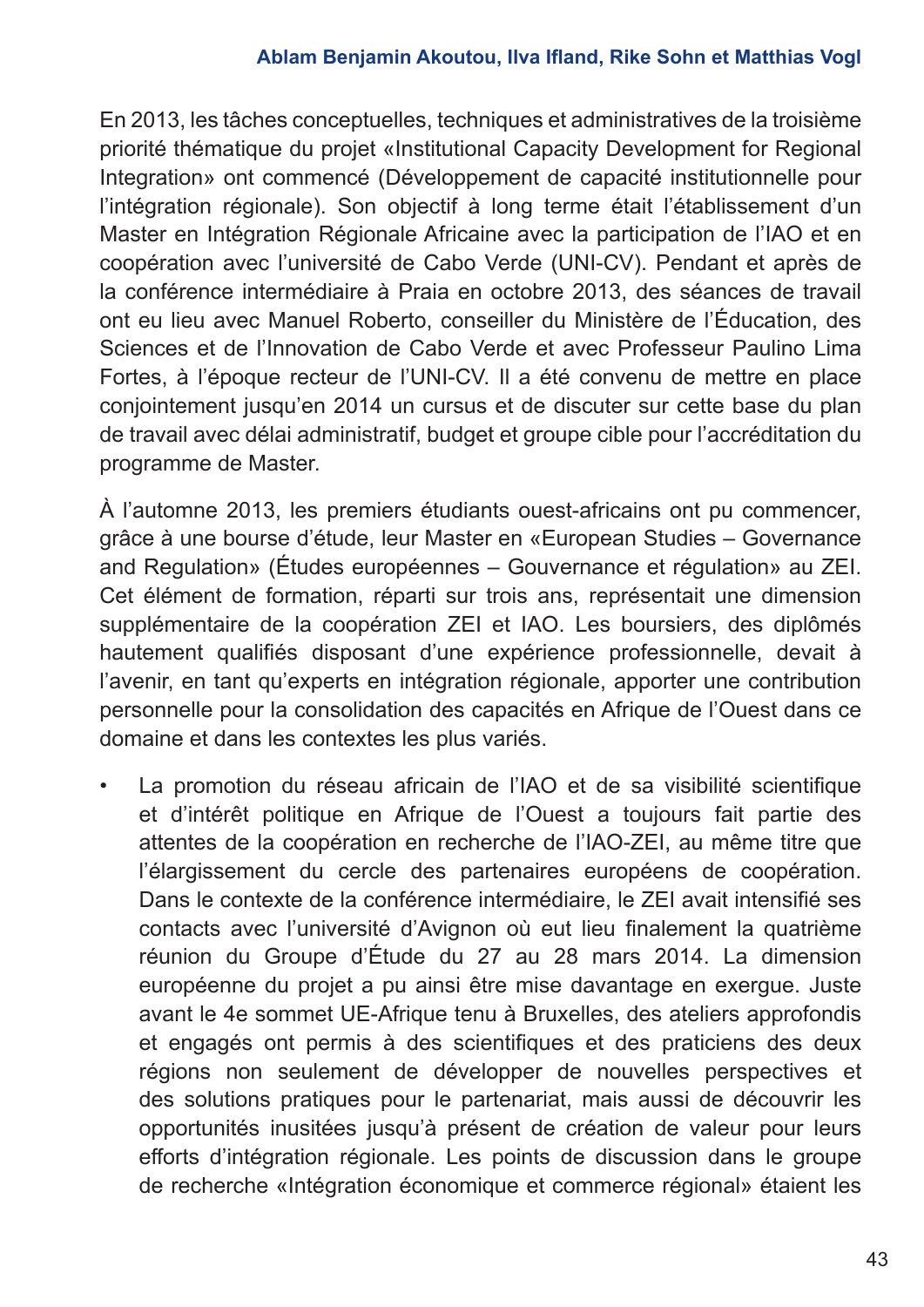#### **Intégration régionale durable en Afrique de l'Ouest et en Europe**

coûts et les avantages de la libéralisation du commerce dans le secteur des prestations (sur lequel retombe tout de même 60% du P.I.B. global). Les techniques appropriées et les modes géographiques (unilatéraux, bilatéraux régionaux, birégionaux, multinationaux et multilatéraux) pour leurs négociations, ainsi que la nécessité d'harmonisation des données sectorielles pour les scientifiques et les décisions politiques fondées sur les connaissances faisaient également partie du débat. Les participants (parmi eux : le directeur du département de régulation de l'UEMOA, monsieur Amadou Dieng, le directeur du département économique de la CEDEAO, monsieur Felix N'Zué et le directeur de ZEI, spécialiste des questions de régulation européenne, Prof. Dr. Christian Koenig) se sont accordés à dire que le séquençage de la politique de régulation joue un rôle important car sinon, la production nationale encourrait le risque d'être remplacée par des fournisseurs étrangers. Dans le domaine de recherche «Intégration régionale et processus de formulation politique», les défis dans le secteur de la politique énergétique régionale et de la promotion de la science, de la recherche et de l'innovation ont été discutés. Les mesures fiscales en tant qu'aspect y ont aussi joué un rôle. Un manque de conscience au sein des états membres de la CEDEAO pour les documents déjà existants, comme par exemple pour le «protocole énergétique CEDEAO», a été identifié comme un des principaux obstacles. Cela favoriserait, selon eux, non seulement les différences intergouvernementales, mais cela augmenterait aussi les coûts du transport transfrontalier d'énergie et effraierait les investisseurs. Dans ce contexte, une importante campagne d'information a été exigée. Sur la base des expériences européennes, l'application de mesures d'aides individuelles, orientées sur les besoins locaux a été envisagée, comme par exemple pour la promotion de la technologie. Toutefois, il a été mis en garde contre le fait d'exporter point par point le modèle de mesures fiscales du secteur énergétique. Les relations énergétiques birégionales entre l'Europe et l'Afrique de l'Ouest ont été présentées comme étant un dense réseau d'interdépendances. C'est justement face à l'impression laissée par la crise de la Crimée qu'il a été plaidé en faveur d'une redéfinition des relations birégionales dans ce domaine politique, cette redéfinition pouvant contribuer, tout du moins à moyen terme, à une diversification de l'approvisionnement en énergie en Europe. La coordination régionale médiocre en Afrique de l'Ouest dans le domaine de la science, de la recherche et de l'innovation a été par ailleurs critiquée. Tout comme dans d'autres domaines politiques, une mise en place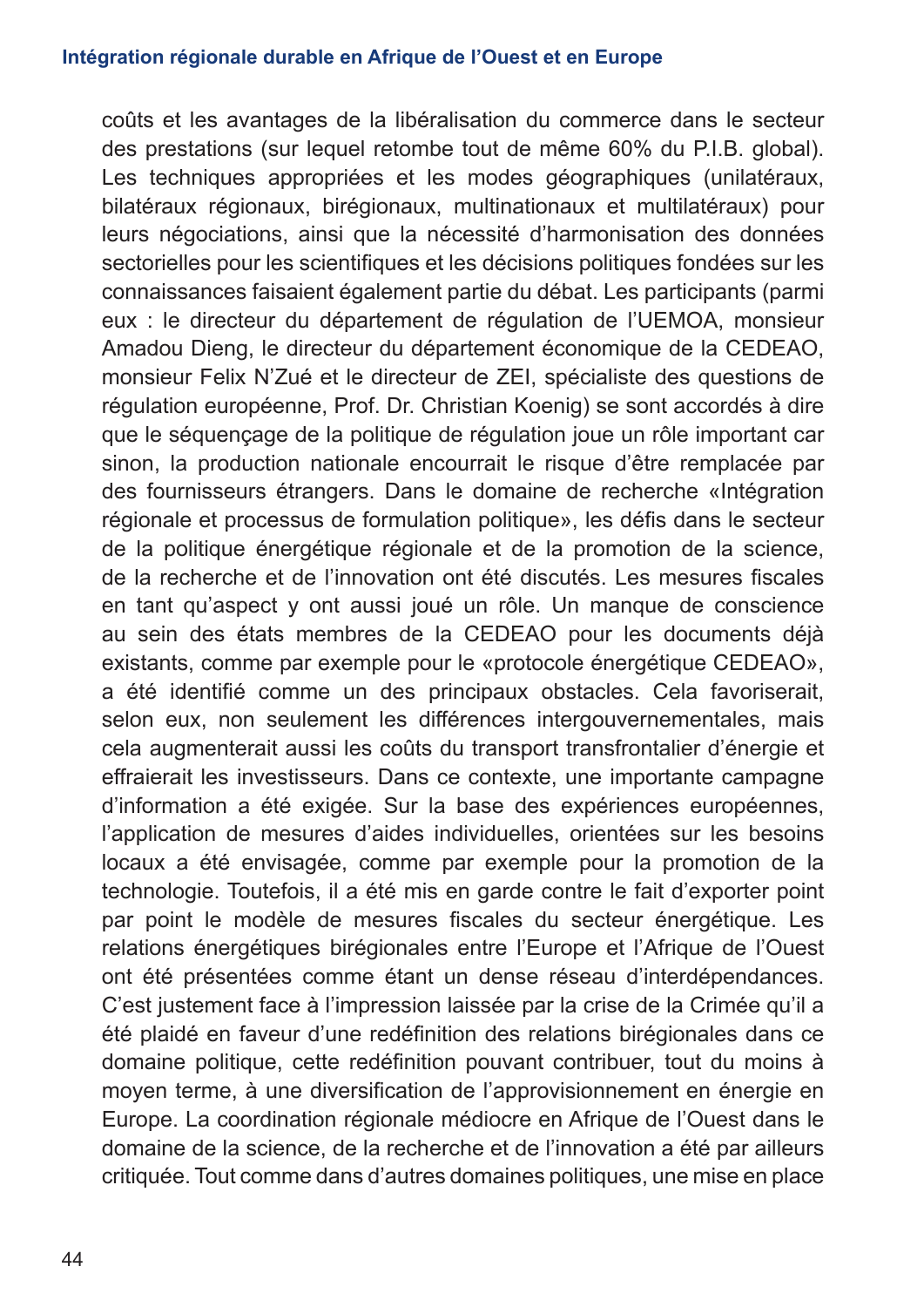des objectifs est absente ici aussi, et ce malgré de vastes plans. Dans ce contexte, il a été exigé une approche qui intégrerait la science, la recherche et l'innovation comme des éléments égaux dans la politique d'économie des pays et régions d'Afrique. L'atelier a été clôturé par une table ronde sur l'avenir du «partenariat UE-Afrique» dans l'optique du sommet ayant lieu une semaine plus tard à Bruxelles. Les participants au panel de débats ont souligné la transformation de l'Afrique vers un continent des chances tout en évoquant toutefois des déficiences dans la définition d'intérêts propres et d'intérêts communs. Il en est ressorti un plaidoyer pour le partenariat en tant que «communauté d'apprentissage».

Le programme commun de publications du projet a été retravaillé avec dynamisme grâce aux contributions à la recherche, toujours aussi exigeantes sur le plan qualitatif, elles étaient fournies par les participants des rencontres des groupes d'études. Dans le cadre de la série «IAO-ZEI papiers», dix contributions à la recherche ont été publiés jusqu'au milieu de l'année 2014, dont un recueil d'articles complet sur le thème du commerce régional et l'intégration monétaire, disponible dans les langues de la CEDEAO, anglais, français et portugais. Les autres papiers traitaient de thèmes comme par exemple : l'analyse d'institutions régionales et des processus de formulation politique ; une vision comparative sur les approches d'intégration régionale en Asie, en Europe et en Afrique de l'Ouest ; le développement des relations africano-européennes ; le commerce intrarégional ; le rapport entre la stabilité politique et la durabilité monétaire en Afrique de l'Ouest. Les directeurs de l'IAO et du ZEI ont également apporté dans ce cadre une contribution scientifique chacun. Le IAO-ZEI papier n°10, rédigé conjointement par les quatre coordinateurs scientifiques de projet traitait explicitement – en se basant sur les discussions qui avaient eu lieu durant la conférence intermédiaire d'octobre 2013 à Praia – de l'avenir de la stratégie pour l'UE et l'Afrique commune datant de 2007, et comportait des recommandations pratiques pour des projets concrets mettant l'accent sur de meilleures structures d'enseignement et de recherche. Les IAO-ZEI papiers ont été régulièrement transmis via le réseau de contacts de l'IAO à l'aide de la newsletter de l'IAO nouvellement créée, ainsi que via la newsletter du ZEI au cercle des *stakeholder* (parties prenantes) dans les deux régions, cercle qui s'élargit continuellement. Un design a été conçu spécialement pour les «IAO-ZEI papiers». Toutes les publications – tout comme les pages internet des deux instituts et de la bibliothèque de l'IAO dans la bibliothèque nationale de Cabo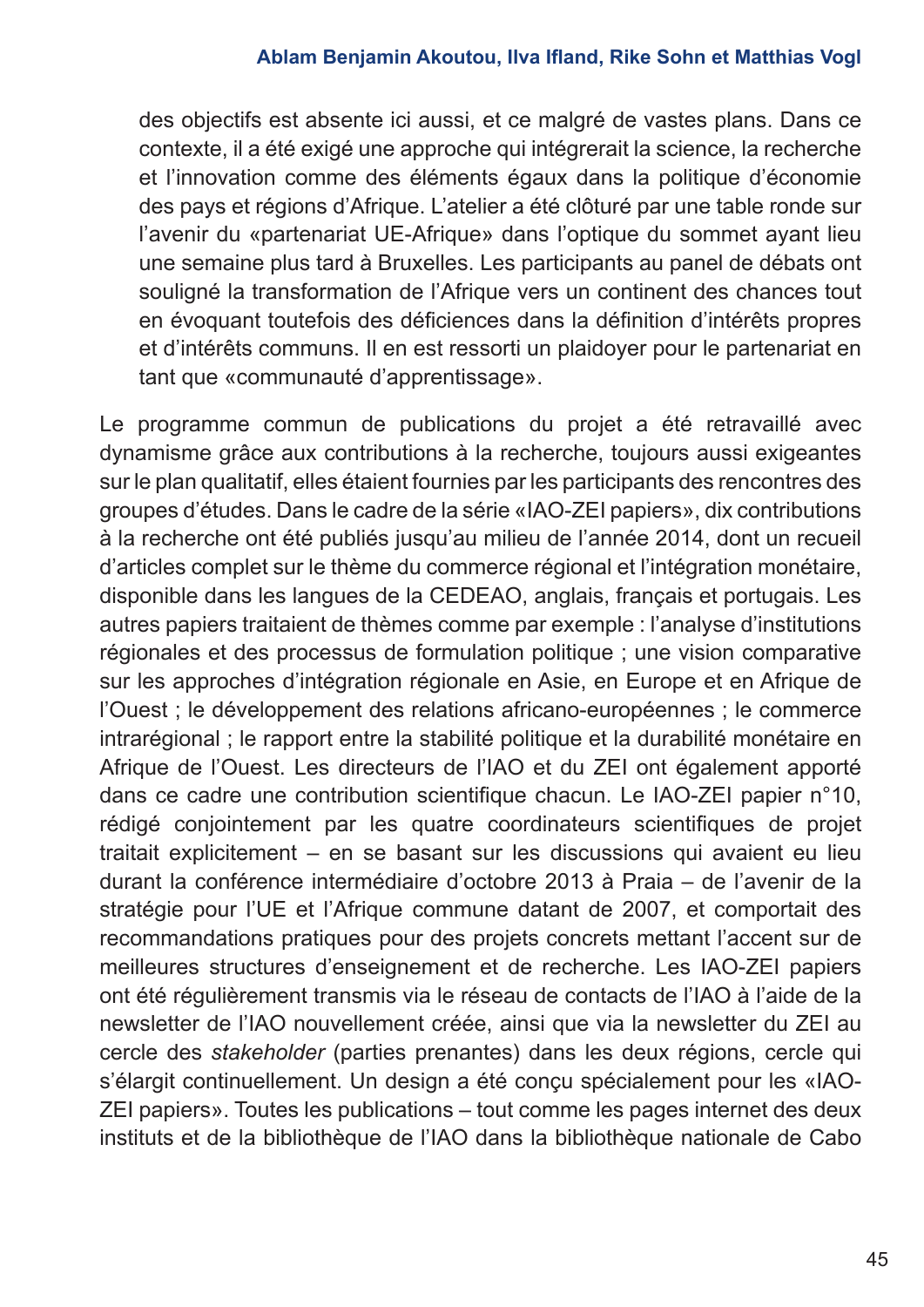Verde – affichent le logo du BMBF (Ministère fédéral de l'Éducation et de la Recherche) comme instance de soutien.

Grâce à l'étude sur le terrain de Prof. Kühnhardt, la coopération novatrice du ZEI avec l'Institut de l'Afrique de l'Ouest a également bénéficié d'une certaine attention dans d'autres régions d'Afrique. En plus d'autres institutions universitaires, le «Centro de Estudos sobre o Direito da Integração Regional da SADC» (CEDIR) (Centre d'études sur le droit de l'intégration régionale dans le SADC) de l'université Eduardo Mondlane à Maputo (Mozambique) est entrée en contact avec le ZEI. Après les premiers entretiens du directeur du ZEI Prof. Kühnhardt à Maputo, une délégation du CEDIR s'est rendue en mai 2014 au ZEI. Pour cette occasion, les possibilités ont été évoquées de faire participer le CEDIR au travail novateur de l'Institut de l'Afrique de l'Ouest.

• Les partenaires du CEDIR ont finalement été inclus dans d'autres mesures dans le cadre du projet IAO-ZEI de 2014. C'est ainsi que deux scientifiques du CEDIR ont participé à la cinquième rencontre du groupe d'étude en septembre 2014 à Praia. Les discussions sur la migration et la société civile en tant que facteurs de développement dans un contexte régional ont été les thèmes dominants de cet atelier. Sous le signe de la crise de l'Ébola – qui a empêché certains participants de venir à la conférence car les frontières étaient fermées –, les débats de scientifiques renommés et de praticiens ont porté sur les potentiels et les problèmes dans le domaine de la migration et de l'engagement des sociétés civiles. Pour la première fois, des chercheurs ont pu participer par vidéo-conférence. La possibilité de l'utilisation de méthodes modernes de communication dans le domaine de l'enseignement et de la recherche en Afrique de l'Ouest ont ainsi fait leurs preuves, méthodes qui ont permis de surmonter des faiblesses d'infrastructures existantes. Les présentations de l'atelier IAO-ZEI dans le domaine de recherche économique ont été consacrées aux incidences de la migration intrarégionale sur les marchés régionaux du travail en Afrique de l'Ouest. En raison du manque de données, il a été conseillé d'introduire un système d'information sur la migration. Les experts ont également souligné la nécessité de surmonter les obstacles linguistiques par des formations précoces et ciblées. Par ailleurs, il est ressorti des débats que les responsables ne devaient pas comprendre la gestion des frontières en Afrique de l'Ouest comme un contrôle, mais plutôt et surtout comme une prestation de sécurité pour les citoyens dans le cadre de la libre circulation des personnes dans la zone CEDEAO. Pour ce faire, un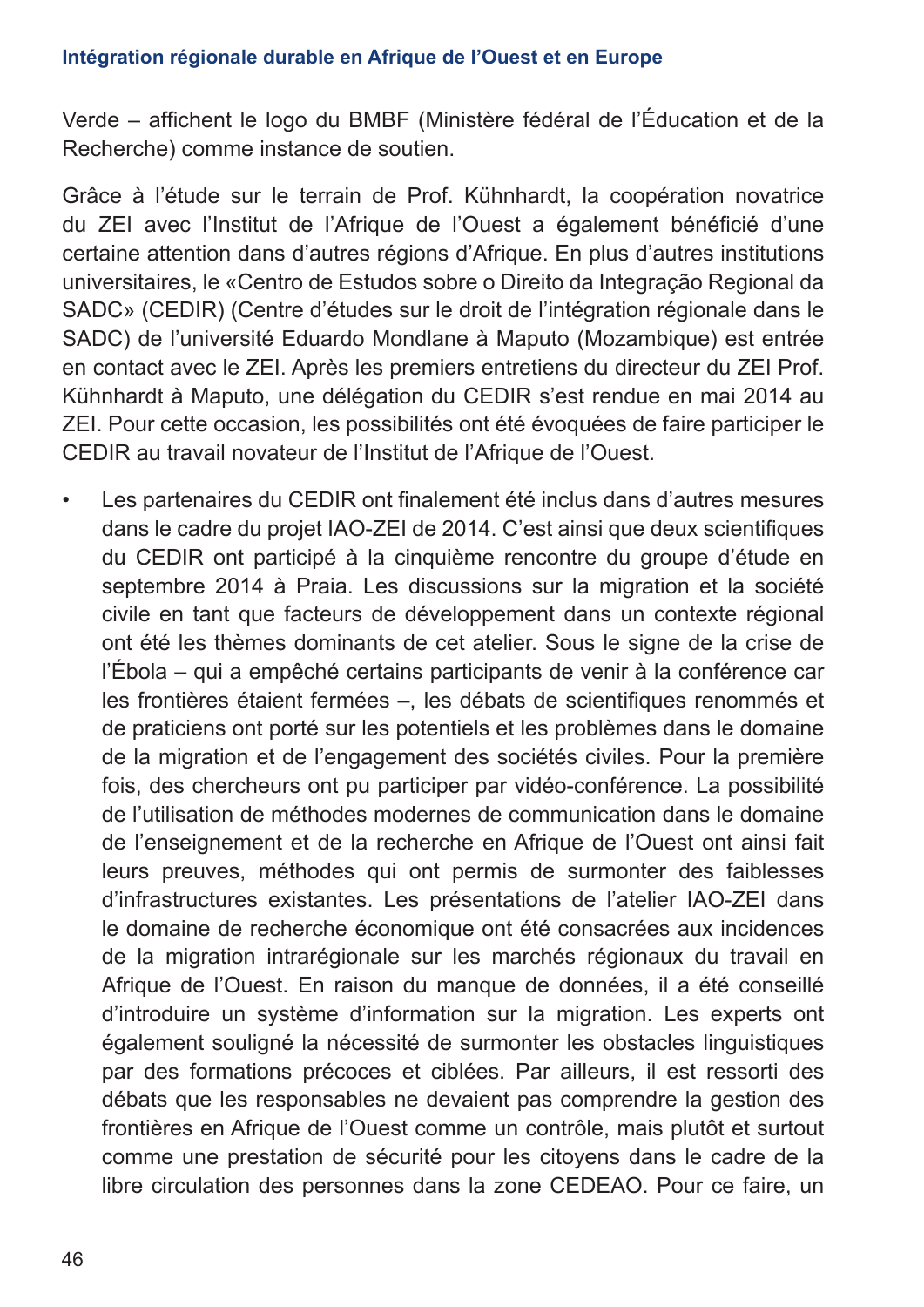changement profond de mentalité est toutefois nécessaire. Dans le cadre d'une unité de travail supplémentaire, les potentiels et les incidences des virements internationaux de la part des migrants et des membres de la diaspora vers leurs pays d'origine ont été évoqués. Afin de mieux utiliser le potentiel de ces virements comme source de réduction de la pauvreté et pour des investissements, l'Union Africaine a créé récemment un institut pour les envois de fonds («African Institute for Remittances», AIR / Institut africain sur les envois de fonds) dont les expériences collectées jusqu'à présent ont aussi été apportées à la conférence. Prof. Dr. Matthias Lücke de l'Institut de Kiel pour l'Économie mondiale (Kieler Institut für Weltwirtschaft) a souligné lors de sa présentation l'importance d'un allégement ciblé de la migration ainsi que d'une conception compatible au niveau international des systèmes d'enseignement, de retraite et de santé, la migration illégale et la «fuite des cerveaux» pouvant être par là même évitées. Afin de faciliter le retour des migrants dans leurs pays d'origine (migration circulaire), les conditions doivent être de surcroît améliorées sur place. Dans les domaines de recherche en sciences politiques, Prof. Ludger Kühnhardt, directeur du ZEI, a d'abord abordé par une rétrospective historique, un siècle après la première guerre mondiale, les enseignements de cette prime catastrophe et de ses répercussions sur le développement d'une conscience régionale. En même temps, il a mis l'accent sur le fait qu'étant donnés les conflits mondiaux, ces enseignements étaient régulièrement mis sous pression et qu'une implication convaincante était nécessaire pour une idée régionale dans un cadre démocratique. Il est clairement apparu dans les contributions qui suivirent, que la société civile ainsi que les facteurs culturels pouvaient apporter une contribution importante dans ce sens. Nana Afadzinu de "Institut de la société civile d'Afrique de l'Ouest" (WACSI - West African Civil Society Institute) au Ghana, a souligné que les acteurs de la société civile, des associations d'étudiants jusqu'aux syndicats, étaient depuis toujours des facteurs importants de motivation du processus d'intégration ouestafricain. Cela est justement valable aussi pour l'engagement des ONG et les organisations féminines dans le domaine de la paix et de la sécurité. Parallèlement, elle a porté un regard autocritique sur le fait que l'influence politique réelle de ces acteurs transnationaux était, finalement, limitée à cause de lacunes dans l'organisation et dans leurs capacités et qu'ainsi de nombreux potentiels restaient inutilisés. Prof. Dr. Stefan Fröhlich de l'université Erlangen-Nürnberg a fait observer dans sa présentation qu'en Europe aussi, le rôle de la société civile n'était devenu plus prédominant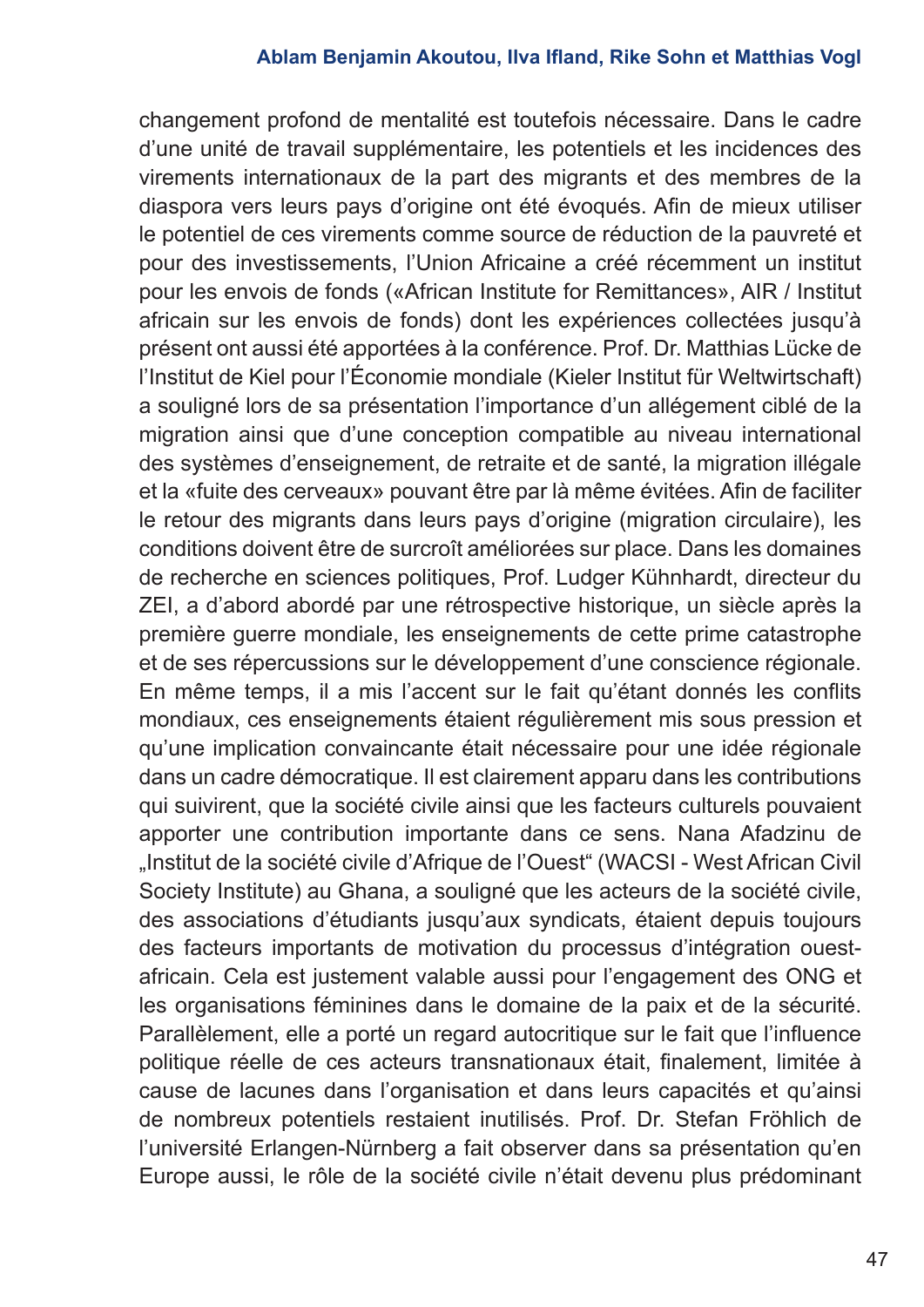qu'après le tournant historique de 1989/90. Son attitude souvent critique, voire négative vis à vis de l'intégration européenne s'explique aussi par le fait qu'une grande distance est perçue entre les institutions de l'UE et la société civile européenne. Cela s'est reflété par exemple dans le rejet de la Constitution Européenne. Dans ce contexte, l'Europe aussi pourrait, d'après les experts, apprendre du développement ascendant de l'engagement des sociétés civiles en Afrique de l'Ouest depuis les années 1990. Prof. Dr. Abderrahmane Ngaidé de l'université Cheick Anta Diop à Dakar, Sénégal, a abordé en outre la signification de la diversité culturelle pour l'intégration régionale en Afrique de l'Ouest. De son point de vue, les expériences historiques de la région avec leurs royaumes et leurs formes variées de gouvernance prouvent bien que les fractures ethniques perçues ne représentent aucun obstacle dans le processus d'intégration régionale, mais qu'elles peuvent trouver une utilisation positive sur le chemin d'un «CEDEAO des peuples». Pour conclure, Prof. Manuel Guilherme Junior, directeur du Centre of Studies on Regional Integration and SADC Law (Centre d'Études sur l'Intégration Régionale et le Droit de la SADC / CDAA Communauté de développement d'Afrique australe) à Maputo, Mozambique, a apporté une perspective comparative. Dans sa présentation sur les défis d'une intégration au sud de l'Afrique, il a démontré que, tandis que le groupement CEDEAO était une union douanière depuis 2015, cette dernière avait échoué dans la région de la Communauté de développement d'Afrique australe (CDAA) surtout en raison de l'affiliation multiple de ses états membres. Dans ce contexte, l'objectif est la création d'un accord de libre-échange trilatéral qui inclurait non seulement la CDAA, mais aussi les membres du» Marché commun de l'Afrique orientale et australe» (Common Market of Eastern and Southern Africa - COMESA) et de la «Communauté d'Afrique de l'Est» (East African Community - EAC).

Au-delà des rencontres des groupes d'étude, l'IAO et l'UNI-CV avaient créé conjointement avec le ZEI dès juillet 2014 les conditions pour l'organisation d'un Master en Intégration Régionale Africaine à Praia grâce à la signature d'un contrat de coopération entre les deux institutions contributrices. La rectrice de l'UNI-CV a de plus institué une commission d'expertise qui devait accompagner la suite du processus d'élaboration du cursus universitaire. En novembre 2014, le conseil de l'UNI-CV a donné son accord par un décret pour l'établissement officiel du programme, suivi par le début du processus d'accréditations du Ministère de l'Enseignement supérieur de Cabo Verde.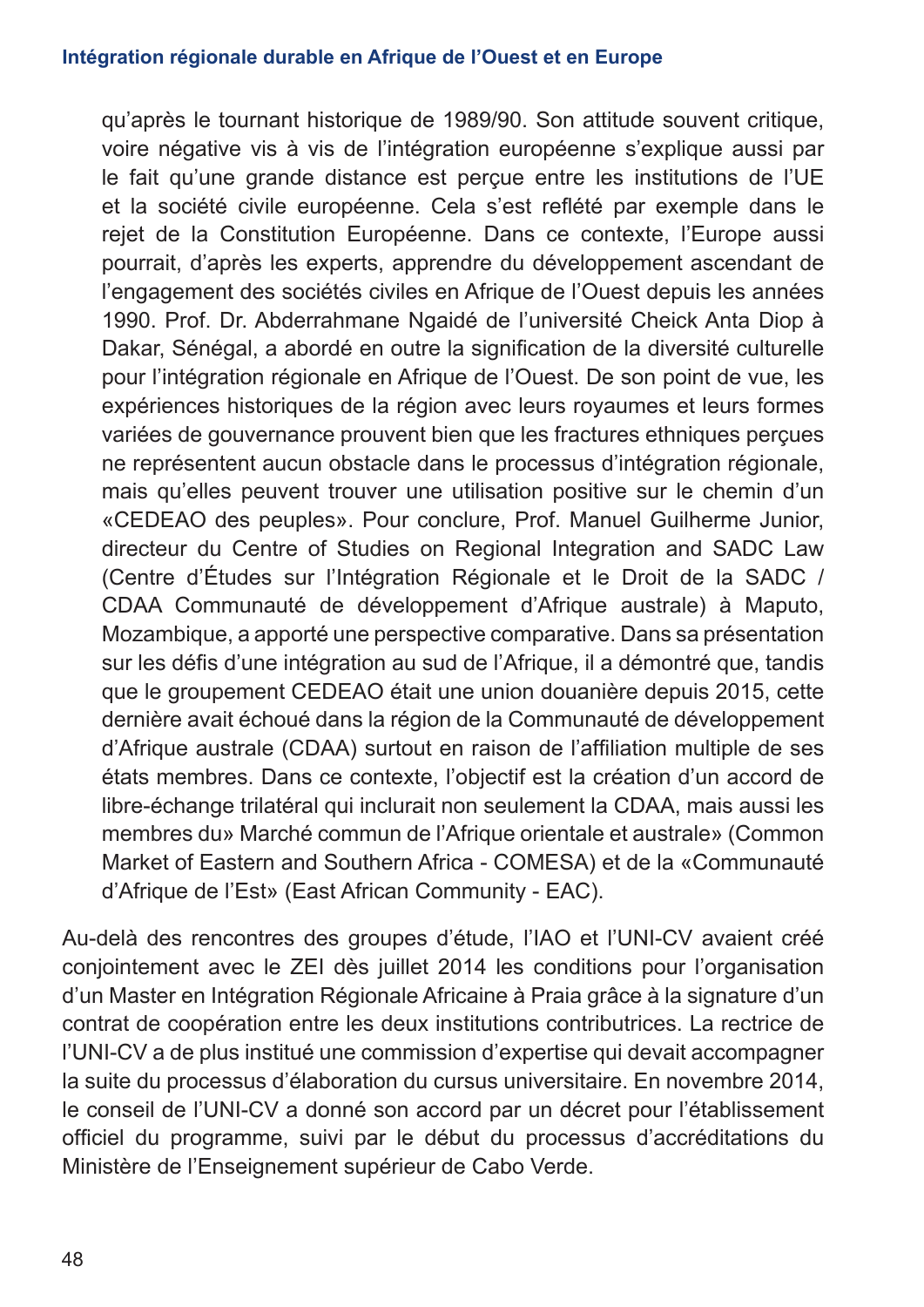Au cours de l'année 2014, avec les bourses IAO-ZEI, de nouvelles composantes ont été intégrées au cadre du projet. Ces séjours de recherche d'une durée de trois mois devaient offrir l'opportunité à l'IAO d'élaborer de nouvelles possibilités thématiques et institutionnelles de coopération. La première bourse en collaboration avec «l'ECOWAS Centre for Renewable Energy and Energy Efficiency» ECREEE (Centre pour l'énergie renouvelable et l'efficacité énergétique de la CEDEAO) à Praia a été mise à exécution. Le contenu en était les obstacles juridiques et économiques à une politique durable pour des énergies renouvelables et l'efficacité énergétique dans le cadre d'une politique climatique en Afrique de l'Ouest. Les résultats des ateliers d'experts qui en faisaient partie et de l'analyse scientifique du responsable de la bourse, John Yeboah, ont été publiés fin 2014 dans le cadre d'une série de publications de l'IAO et avaient été présentées auparavant lors de la cinquième réunion du Groupe d'Étude. La deuxième bourse a été consacrée à la signification de l'éducation et de l'enseignement supérieur pour le processus d'intégration régionale en Afrique de l'Ouest et vice versa. C'est dans ce contexte qu'a également eu lieu à Praia en septembre 2014 un atelier avec des experts sélectionnés avec soin. Les résultats de ces travaux réalisés sur une durée de trois mois à Praia ont été présentés par le responsable de la bourse, Charles Edward Minega du CEDIR à Maputo dans une contribution pour la série «IAO-ZEI papier». Les bourses ont fourni la base pour une collaboration institutionnelle ultérieure, en particulier entre l'IAO et l'ECREEE ou plutôt entre le CEDIR et l'IAO.

D'autres idées de coopérations sont nées du dialogue approfondi lors des réunions de Groupe d'Étude. C'est dans ce contexte que dans le cadre du projet, le financement a pu être assuré fin 2014 pour le symposium «The Regional Dynamics of Peace and Security in West Africa» (Les dynamiques régionales de paix et de sécurité en Afrique de l'Ouest) organisé par l'IAO et le ZEI en association avec des partenaires d'Angleterre (Centre for European and International Studies Research, University of Portsmouth) et du Canada (Observatoire sur les missions de paix et opérations humanitaires, Université du Québec à Montréal).

Après une discussion de fond lors de la première réunion du Groupe d'Étude à Praia en 2012 sur les chances et problèmes des instruments de suivi pour l'intégration régionale en Afrique de l'Ouest, il a été décidé de développer en premier lieu un questionnaire sur les défis, les enseignements et les suggestions d'amélioration pour le processus d'intégration régional en Afrique de l'Ouest. Une discussion a eu lieu sur une ébauche de ce questionnaire avec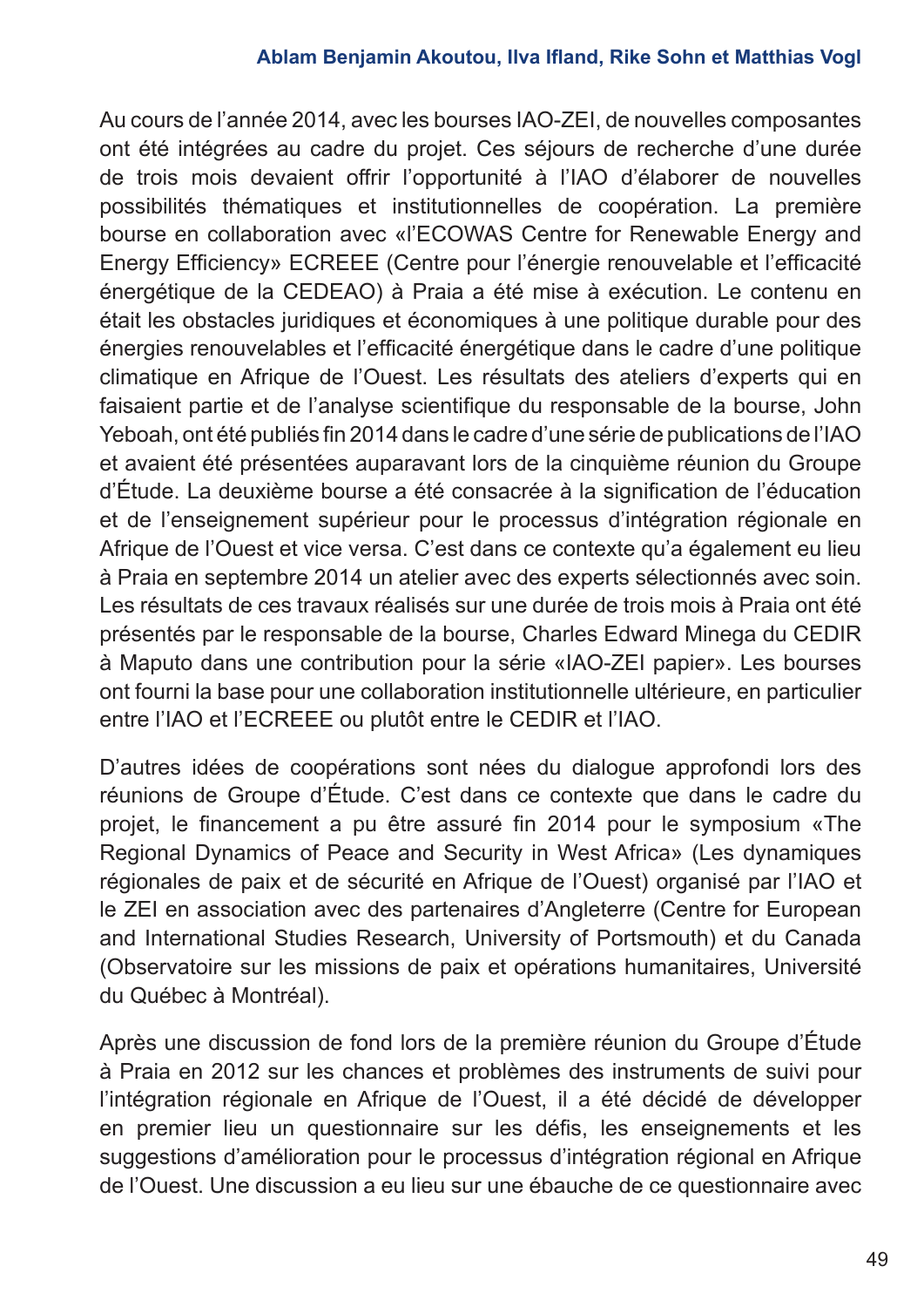#### **Intégration régionale durable en Afrique de l'Ouest et en Europe**

les participants de la réunion du Groupe d'Étude à Bonn en mars 2013. Les suggestions d'améliorations ont été ajoutées plus tard. Le questionnaire a ensuite été envoyé aux directeurs des «Unités nationales CEDEAO» (comparables avec un département européen dans un ministère d'un pays membre de l'UE) dans les ministères compétents des 15 états membres de la CEDEAO. La collecte de données, surtout au niveau politique, s'avère difficile en Afrique. Le fait que dix questionnaires sur quinze aient été remplis et renvoyés peut donc être déjà considéré comme un succès. L'évaluation globale a conclu que les responsables politiques dans les ministères nationaux jugent que les défis principaux et les plus grands besoins peuvent être divisés sur trois niveaux : Premièrement dans l'amélioration de différentes sortes d'infrastructures transfrontalières dans la région, deuxièmement dans l'intensification du commerce intrarégional et troisièmement dans une solution efficace des conflits actuels et dans la prévention d'affrontements futurs. La majorité des personnes interrogées a plaidé pour une poursuite de l'approfondissement du processus d'intégration régionale. L'Europe étant vue comme source d'inspiration et non comme modèle idéal. Il a été porté un regard autocritique sur les lacunes dans les mises en place nationales des décisions régionales en Afrique de l'Ouest. Une meilleure coordination des acteurs nationaux et régionaux a été exigée ainsi que le renforcement de l'intégration des représentants de la société civile.

La suite du projet a consisté à reconcentrer les composantes de suivi pour l'année 2014. Durant la réunion du Groupe d'Étude à Avignon, il est clairement ressorti lors des débats qu'il devait être primordial de rassembler en un point les différentes informations sur le processus d'intégration régionale en Afrique de l'Ouest et de le mettre à disposition du public. Un large éventail d'informations a donc été établi sur le site internet de l'IAO, en commençant par l'accès aux documents officiels de la CEDEAO, puis avec les liens utiles sur le thème d'intégration régionale, une vue d'ensemble sur les Constitutions des membres de la CEDEAO jusqu'à une liste des 28 indices de suivi différents avec les données spécialement collectées pour les pays CEDEAO. Le site internet de l'IAO est ainsi devenu une importante interface de connaissances pour toutes les personnes intéressées.

Dans ce contexte, le BMBF et son porteur de projet, l'Internationales Büro (le Bureau International du Ministère fédéral de l'Éducation et de la Recherche) ont conforté le ZEI dans sa décision de s'ouvrir à l'avenir sur d'autres projets en matière de recherche en se basant sur la coopération réussie avec l'Institut de l'Afrique de l'Ouest, projets pouvant apporter des contributions pour la promotion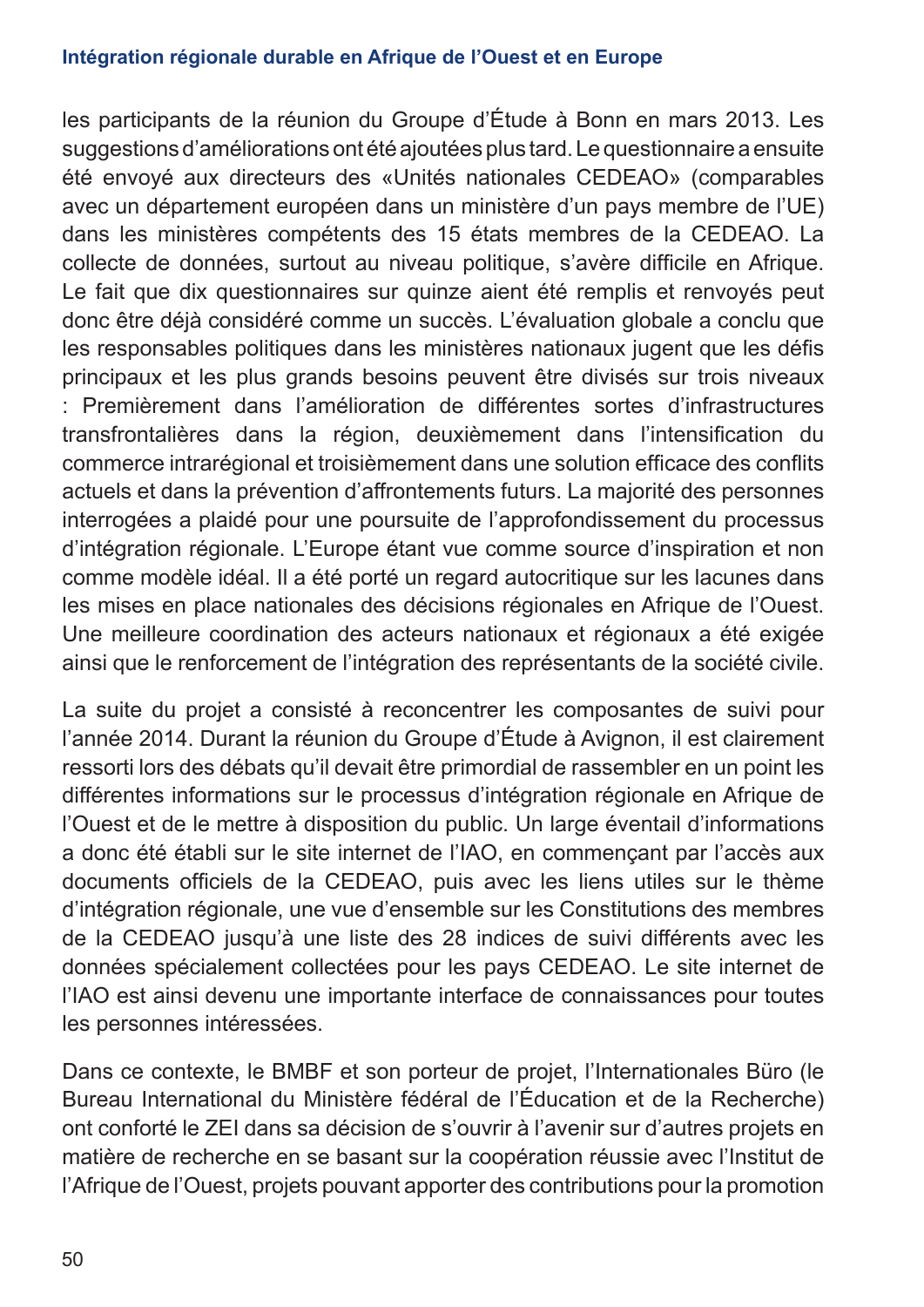#### **Ablam Benjamin Akoutou, Ilva Ifland, Rike Sohn et Matthias Vogl**

de la transformation en Afrique. Sur cette base, des réflexions ont été engagées après la dernière réunion de Groupe de Travail en 2014 sur la manière de poursuivre le renforcement des activités de réseaux dans le cadre du projet IAO-ZEI sur le plan du contenu et géographique. Ces réflexions ont abouti à l'idée de fonder une association professionnelle académique sur tout le territoire africain pour le domaine de la recherche en intégration. Ces associations professionnelles existent déjà au niveau mondial dans des disciplines les plus variées. Toutefois, il n'y avait jusqu'à présent aucune association similaire dans la recherche en intégration régionale en général, ni avec un rapport spécial avec l'Afrique en particulier. C'est dans ce contexte que les chercheurs du domaine de spécialisation venus de toutes les régions d'Afrique se sont réunis lors de la sixième réunion du Groupe d'Étude en mars 2015.

• Durant cette sixième réunion du Groupe d'Étude qui a eu lieu les 25 et 26 mars 2015 à l'UNI-CV, les représentants des différentes régions ont discuté des avantages, des objectifs, des priorités et des instruments qui pouvaient être utilisés par une telle association professionnelle afin de relier la recherche en intégration régionale sur le continent sous une forme structurée. En clôture de rencontre, tous les participants étaient d'avis que ce processus fructueux de discussion devait être activement poursuivi. L'action «Praia Call for Action» a été adoptée dans ce but et signée par tous les participants. Dans ce document, l'IAO et le ZEI ont été invités à élaborer les bases formelles pour la création d'une «Association pour les Études d'Intégration Régionale Africaine» (ARISA) et de le présenter lors de la prochaine rencontre à Bonn en novembre 2015 pour le soumettre à d'autres débats. Ces documents constitutifs étaient notamment composés d'un statut provisoire ainsi que d'un plan d'action, ce dernier devait contenir en même temps une feuille de route avec des étapes. Après la réunion du Groupe d'étude, les coordinateurs ont commencé à élaborer ces documents. La réunion constituait également une autre étape importante pour atteindre la durabilité de la coopération du ZEI avec l'Institut de l'Afrique de l'Ouest (IAO) en raison des progrès réalisé lors de l'organisation du Master. Entre temps, l'IAO et le ZEI avaient conjointement élaboré un programme d'études et une stratégie de mise en œuvre dans le cadre d'un IAO-ZEI papier. Lors d'une rencontre officielle le 25 mars 2015, les directeurs du ZEI et de l'IAO, Prof. Dr. Ludger Kühnhardt et Prof. Dr. Djénéba Traoré, ainsi que la rectrice de l'UNI-CV, Prof. Dr. Judite Nascimento ont remis cet IAO-ZEI papier à Dr. António Leão de Aguiar Correia e Silva, Ministre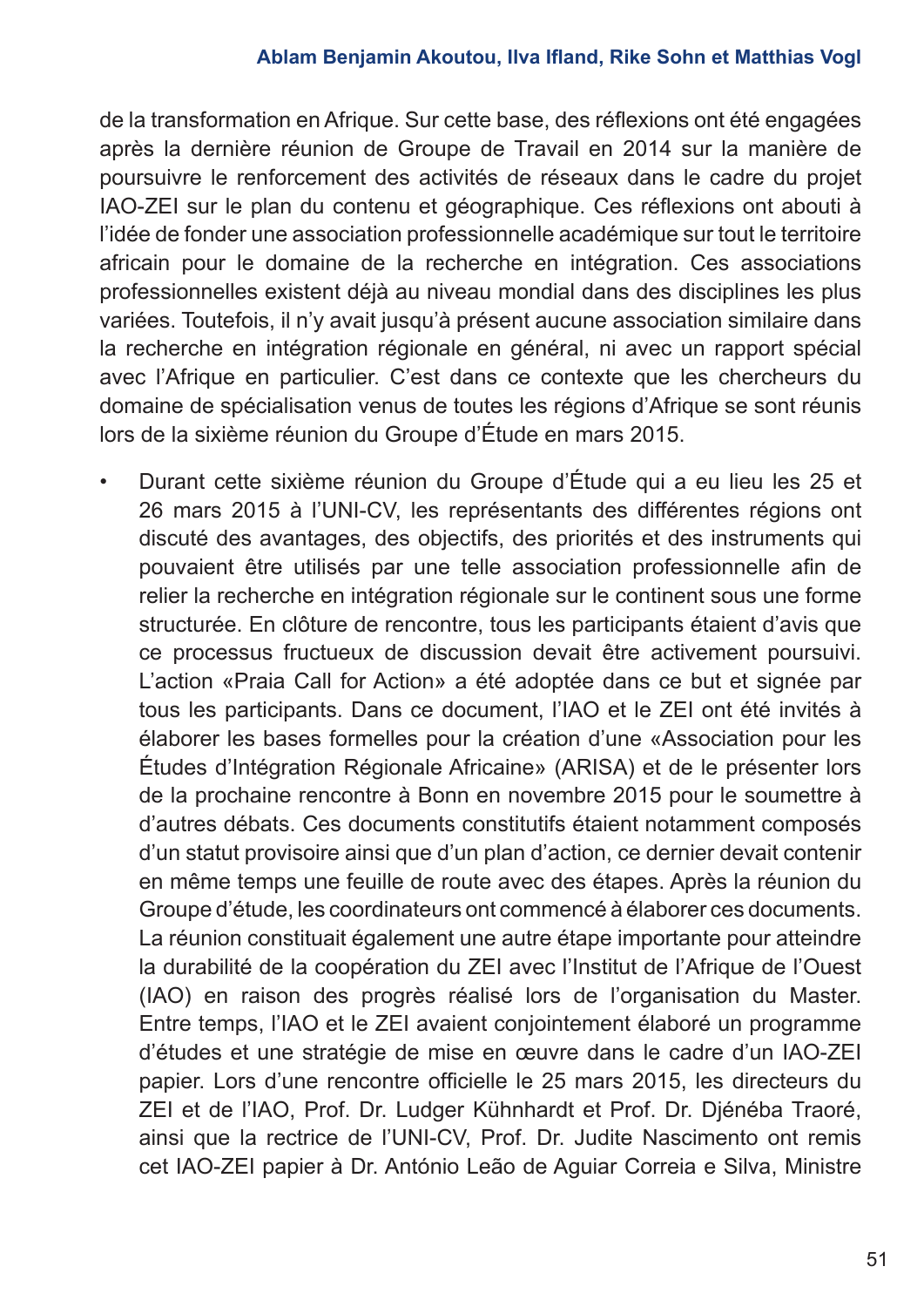de l'Enseignement supérieur, de la Science et de l'Innovation de Cabo Verde. Le projet a ainsi été confié à l'IAO et à l'UNI-CV pour la poursuite de sa mise en place. L'université de Cabo Verde a encore fait confirmer le programme de Master au cours du premier semestre 2015 par toutes les commissions académiques. Le Ministre de l'éducation Correia e Silva a assuré que le ministère utiliserait tous les moyens à sa disposition pour garantir le début du programme de Master comme prévu dans le plan du projet pour l'année scolaire 2016/2017. Le programme d'enseignement étant un élément central dans la stratégie d'internationalisation de son pays. Pour l'IAO, la coopération avec l'UNI-CV est un autre pilier dans l'ancrage dans le pays d'accueil et dans son activité en tant qu'institut de recherche orienté vers l'intégration régionale en Afrique. Jusqu'en juin 2015, l'accréditation du Master par le ministère de l'éducation caboverdien était finalisée et la période de collecte de fonds par l'IAO et l'UNI-CV avait débuté pour l'acquisition de fonds pour les bourses d'études.

Parallèlement, l'IAO et le ZEI ont poursuivi les projets supplémentaires qui étaient nés de la coopération.

• Du 28 au 30 avril 2015, le symposium sur le thème «Les dynamiques régionales de paix et de sécurité en Afrique de l'Ouest» a donc finalement eu lieu au Centre International Kofi Annan de Formation au Maintien de la Paix (KAIPTC) à Accra, Ghana. Le symposium a réuni aussi bien des universitaires que des praticiens d'Afrique, d'Europe et d'Amérique du Nord pour débattre de la situation sécuritaire actuelle en Afrique de l'Ouest. Parmi eux se trouvait le vice-président de la Commission CEDEAO, S.E. Dr. Toga Gayewea McIntosh, le directeur politique de la Commission CEDEAO, Aderemi Adjibewa et des représentants des Nations Unies. Les sujets au cœur des débats étaient la situation au Mali, les problèmes lors de la mise en place de la mission de l'ONU MINUSMA, la sécurité maritime dans le Golfe de Guinée, le rôle de la France en Afrique de l'Ouest et l'interaction des différentes organisations africaines pour la résolution des conflits. Il est clairement apparu que l'expertise sur les causes et les dynamiques des conflits ainsi que sur le comportement des belligérants peuvent contribuer à une gestion de crise plus efficace. C'est dans ce contexte que l'idée d'un nouveau réseau de recherche a été évoquée dans le cadre du symposium, réseau qui mettrait à la disposition des décideurs et des scientifiques cette expertise et qui pourrait être élaborée sous des formats spécifiques d'événements. Afin de rendre visibles les résultats du symposium, l'objectif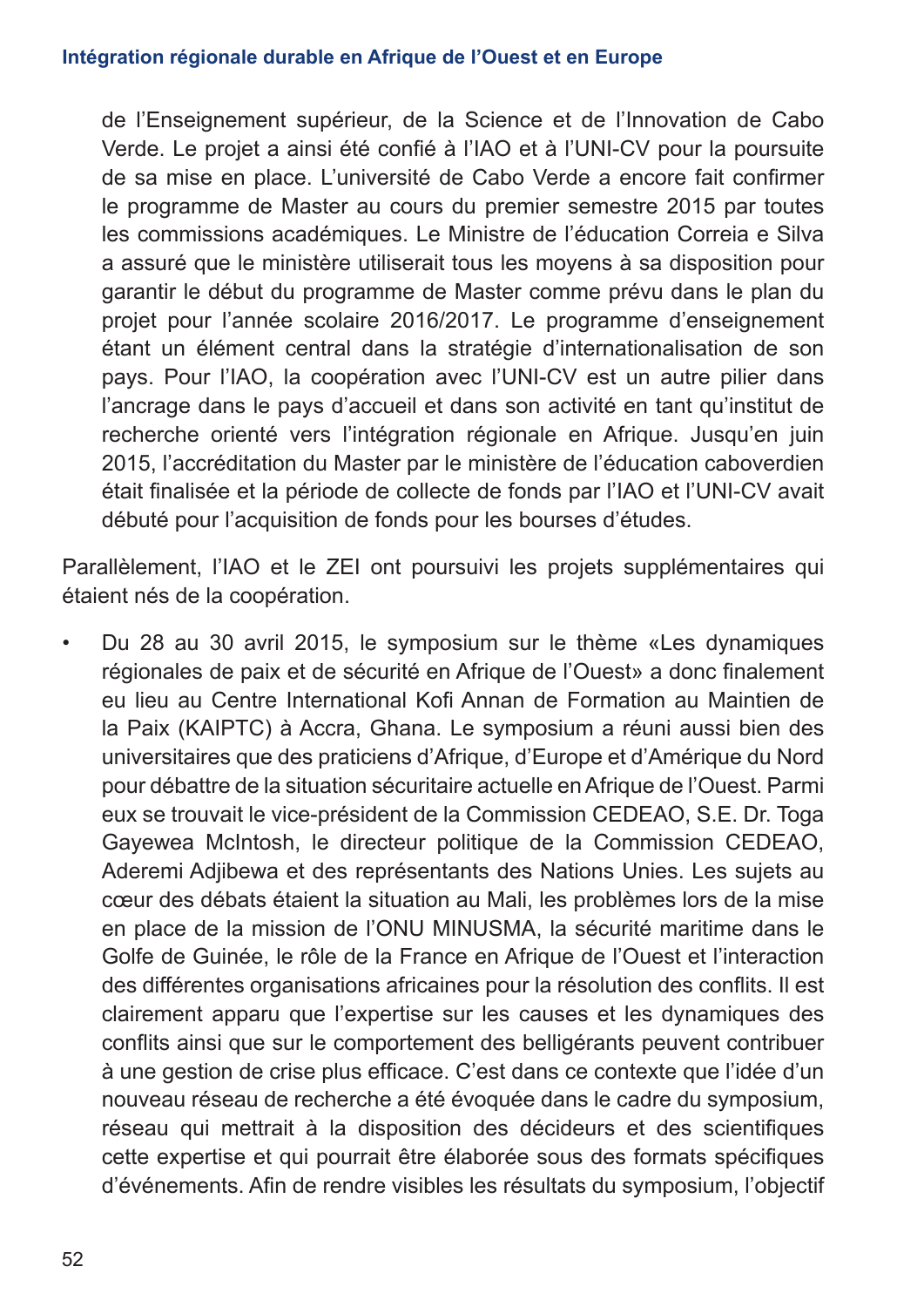était la création d'une page internet par l'université de Portsmouth en tant que partenaire au projet d'ici la fin de l'année 2015. Après le symposium, le réseau a continué à être développé d'abord via une liste de diffusion d'emails. La deuxième édition du RIO en 2015 a de plus permis de présenter quelques résultats de la rencontre.

Les collaborateurs du projet IAO-ZEI ont été à l'initiative ou ont achevé des travaux fondamentaux de recherche : Prof. Kühnhardt, directeur du ZEI a inclus au printemps 2015 des travaux dans une publication complète sur l'avenir du partenariat ACP-UE (États d'Afrique, des Caraïbes et du Pacifique). En 2020, l'accord de Cotonou prendra fin en tant que base juridique actuelle des relations. En vue des relations commerciales, mais aussi des relations politiques, une des questions qui se pose est la séparation ou le maintien de près de 80 pays qui font partie du groupe ACP. Les prises importantes décisions à venir seront accompagnées du point de vue scientifique par l'analyse de recherche et par les recommandations politiques réalisées durant la phase d'élaboration de Prof. Kühnhardt.

Matthias Vogl, coordinateur IAO-ZEI, a publié durant l'été 2015 sa thèse sur la politique de sécurité européenne en Afrique (Matthias Vogl: Europäische Sicherheitspolitik in Afrika im Wandel - Von Machtpolitik zum «aufgeklärten Eigeninteresse?», Baden-Baden, Nomos 2015). Il en ressort que la reconnaissance des développements réalisés dans ce domaine depuis la fin de la guerre froide ne doit pas cacher les problèmes concernant les priorités communes, l'étendue de l'engagement des états membres et la cohérence institutionnelle au niveau de Bruxelles. Il a donc été recommandé de débattre et d'élaborer plus activement le concept d'une politique de «l'intérêt personnel éclairé» afin de mieux maîtriser l'étroite frontière entre la politique intéressée et la politique des valeurs. Rike Sohn, coordinatrice IAO-ZEI, a effectué un séjour de recherche au Club du Sahel de l'OCDE à Paris où elle a travaillé à la rédaction d'une publication traitant des positions des états ouest-africains en amont de la conférence mondiale sur le climat de 2015.

Durant son séjour à Bonn à l'occasion de la 7e réunion du Groupe d'étude, Prof. Dr. Djénéba Traoré, directrice de l'IAO, s'est rendue à Hambourg sur l'invitation du directeur de l'Institut pour les Relations internationales de l'Université de l'Armée de la République fédérale, Prof. Dr. Michael Staack. Elle y a tenu une conférence à l'Institut de Théologie et de Paix une conférence sur le thème «La crise malienne». Ablam Benjamin Akoutou, coordinateur à l'IAO a entre-temps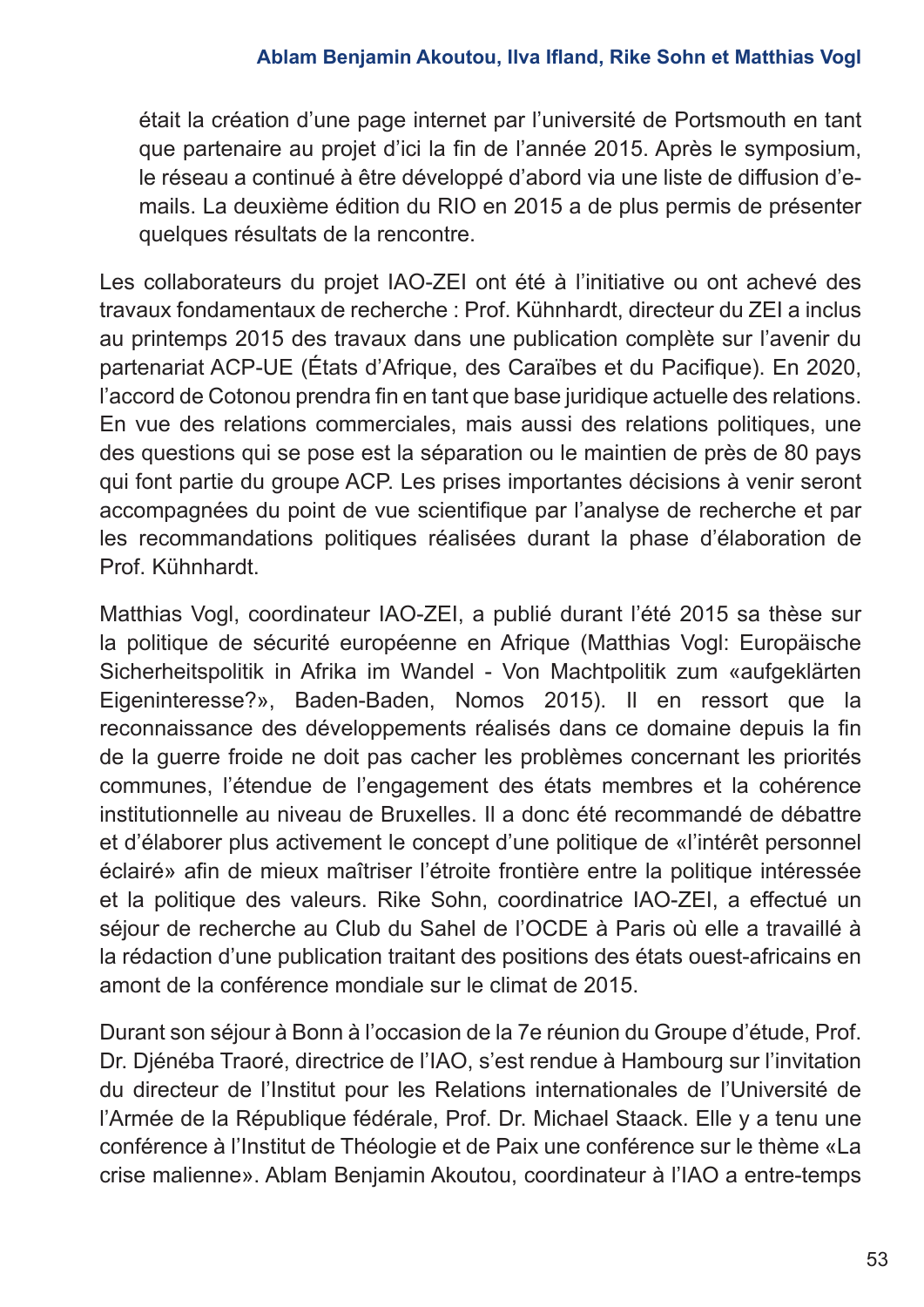#### **Intégration régionale durable en Afrique de l'Ouest et en Europe**

publié son mémoire de Master sur la problématique migratoire entre l'Afrique et l'Europe en langue allemande et a présenté ses résultats lors d'une conférence à l'Université de l'Armée de la République fédérale à Hambourg. Par ailleurs, il a contribué une fois de plus à cette thématique avec la rédaction d'un article pour l'Observateur de l'Intégration régionale.

Les travaux de préparation pour la prochaine réunion du Groupe d'étude se sont poursuivis au cours de l'année 2015. Durant cette rencontre, les plans pour la création de l'ARISA ont pu être développés.

• Par conséquent, la septième réunion du Groupe d'Étude des 10 et 11 novembre 2015 s'est entièrement déroulée sous le signe du développement de la planification pour l'élaboration de l'ARISA. Après une conférence d'ouverture de la représentante du Bureau International, Dr. Anja Köhler, sur les objectifs et la mise en œuvre de la stratégie pour l'Afrique du BMBF, Dr René N´Guettia Kouassi, directeur pour les questions économiques auprès de la Commission UA, a présenté les priorités de recherche de l'UA. Les thèmes les plus variés en font partie, depuis l'autofinancement de l'UA, en passant par le domaine de ce qu'on appelle «l'économie bleue», jusqu'à la prévention des pertes économiques par des flux financiers illégaux. Il a félicité et soutenu l'initiative ARISA, également en raison du fait qu'ARISA offre une possibilité supplémentaire pour l'accélération du programme africain pour l'intégration. L'UA jouera par conséquent un rôle important en tant que partenaire institutionnel lors de la réalisation des objectifs de l'ARISA. Les discussions approfondies durant la réunion se sont concentrées par la suite sur le premier plan stratégique provisoire de l'ARISA, les statuts et un planning concret pour les étapes suivantes. Toutes les parties ont mis l'accent sur le fait que les synergies pouvaient être utilisées avec le projet existant. Dr. Kouassi de l'UA a proposé dans ce contexte d'intégrer la revue existante «African Integration and Development Review» de l'UA (Revue sur l'intégration et le développement en Afrique) comme marque phare dans l'ARISA. De cette manière, non seulement les initiatives existantes pourraient être utilisées, mais il serait également possible de garantir une relation étroite avec l'UA, dans laquelle, le rôle de l'ARISA pourrait se refléter comme un laboratoire d'idées. Les documents constitutifs préparés par l'IAO et le ZEI ont suscité de nombreuses réactions positives de toutes parts et ont été développés en détail. L'assemblée constitutive a finalement élu à l'unanimité Prof. Dr. Gervasio Semedo de l'université de Tours comme premier Président du comité exécutif intérimaire de l'Association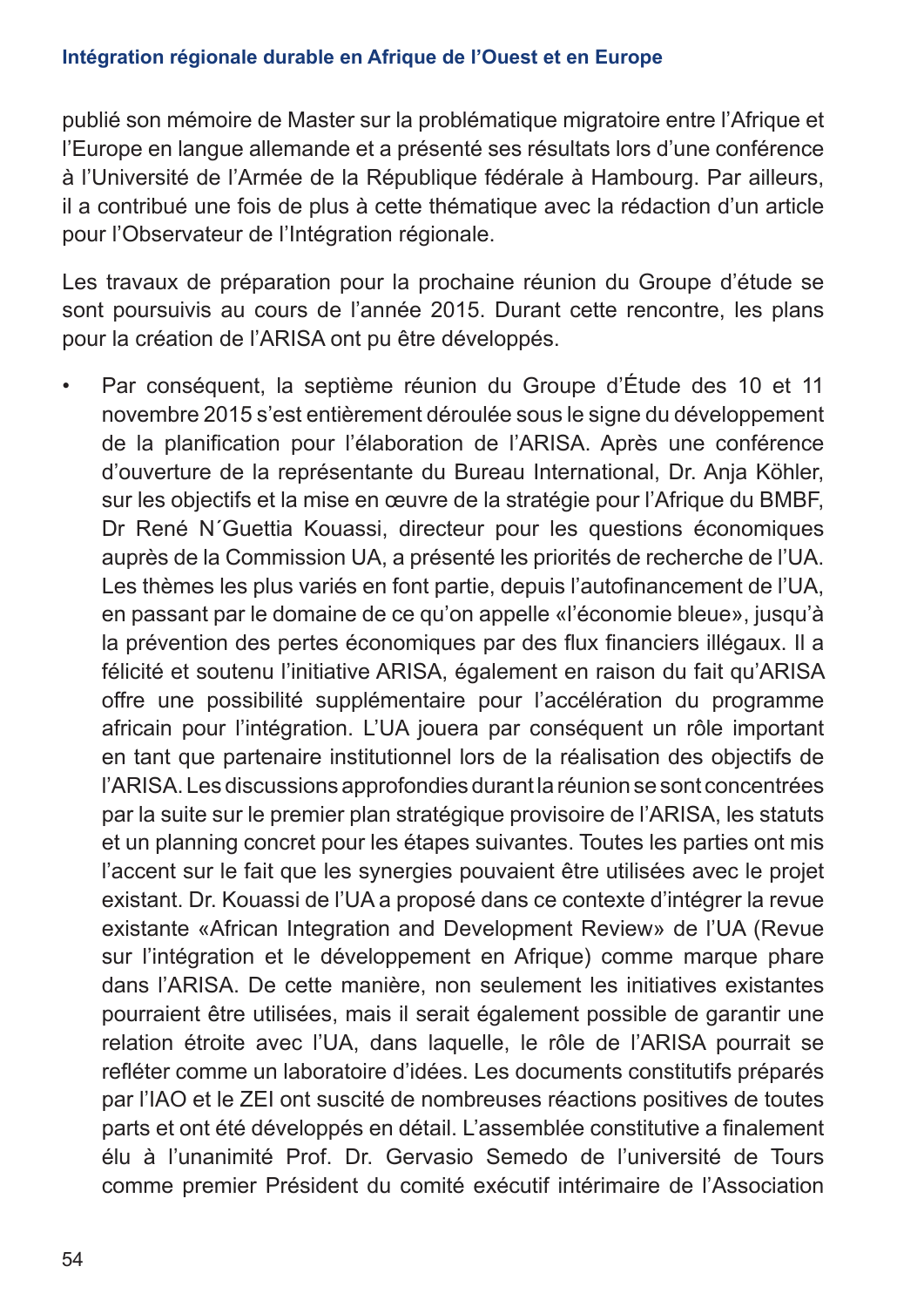pour les Études d'Intégration Régionale Africaine. En tant que membre de la diaspora africaine, Prof. Semedo s'est déclaré pleinement confiant sur l'établissement de l'ARISA afin de soutenir le processus de l'intégration régionale en Afrique, d'éclairer les tendances actuelles et de proposer des solutions aux déficits existants. Les autres participants des différentes CER africaines ont été désignés comme membres supplémentaires du premier comité exécutif intérimaire. Ils forment également en même temps ce qu'on appelle «l'Assemblée inaugurale». Dans un document final signé par toutes les personnes présentes, il a été ensuite décidé de fonder officiellement ARISA en avril 2016 à P, Cabo Verde. Parallèlement, il a été planifié d'ajouter aussi un débat de fond sur le thème «Migration – Le facteur humain» à la partie officielle à Praia dans le cadre de l'ARISA. Les membres du comité exécutif devaient dans ce but rédiger des contributions scientifiques sur les différents aspects de la thématique migratoire dans le contexte africano-européen. Ces contributions seront publiées en 2016 en tant que première édition spéciale liée avec ARISA de la revue «African Integration and Development Review» et / ou comme «ARISA Papier».

• Après la réunion du Groupe d'étude, les coordinateurs ont travaillé durant le premier semestre 2016 de façon continue à l'actualisation de la bibliothèque IAO et du système d'information sur le site internet de l'IAO et à l'achèvement des publications de clôture IAO-ZEI. La huitième et dernière réunion du Groupe d'étude pour la fin du projet a eu lieu les 18 et 19 avril à Praia. À cette occasion, les dirigeants politiques de la République de Cabo Verde ont félicité le travail jusqu'à présent couronné de succès de la coopération IAO-ZEI et remercié le BMBF pour tout le soutien qu'il a apporté de 2012 à 2016. Le premier ministre Neves a souligné à cette occasion, l'importance d'une bonne coopération entre l'Institut de l'Afrique de l'Ouest (IAO) et le Centre de recherche sur l'Intégration Européenne (ZEI). Il a de plus salué l'initiative des deux instituts pour l'établissement officiel du réseau de recherche panafricain «Association pour les Études d'Intégration Régionale Africaine» (ARISA) à Praia.

Avec pour toile de fond la situation migratoire actuelle, la dernière réunion du Groupe d'étude dans le cadre du projet IAO-ZEI était consacrée au débat sur les aspects sociaux, politiques, légaux et économiques de la migration dans et entre chaque région. Comme convenu à Bonn, le comité exécutif ARISA nouvellement élu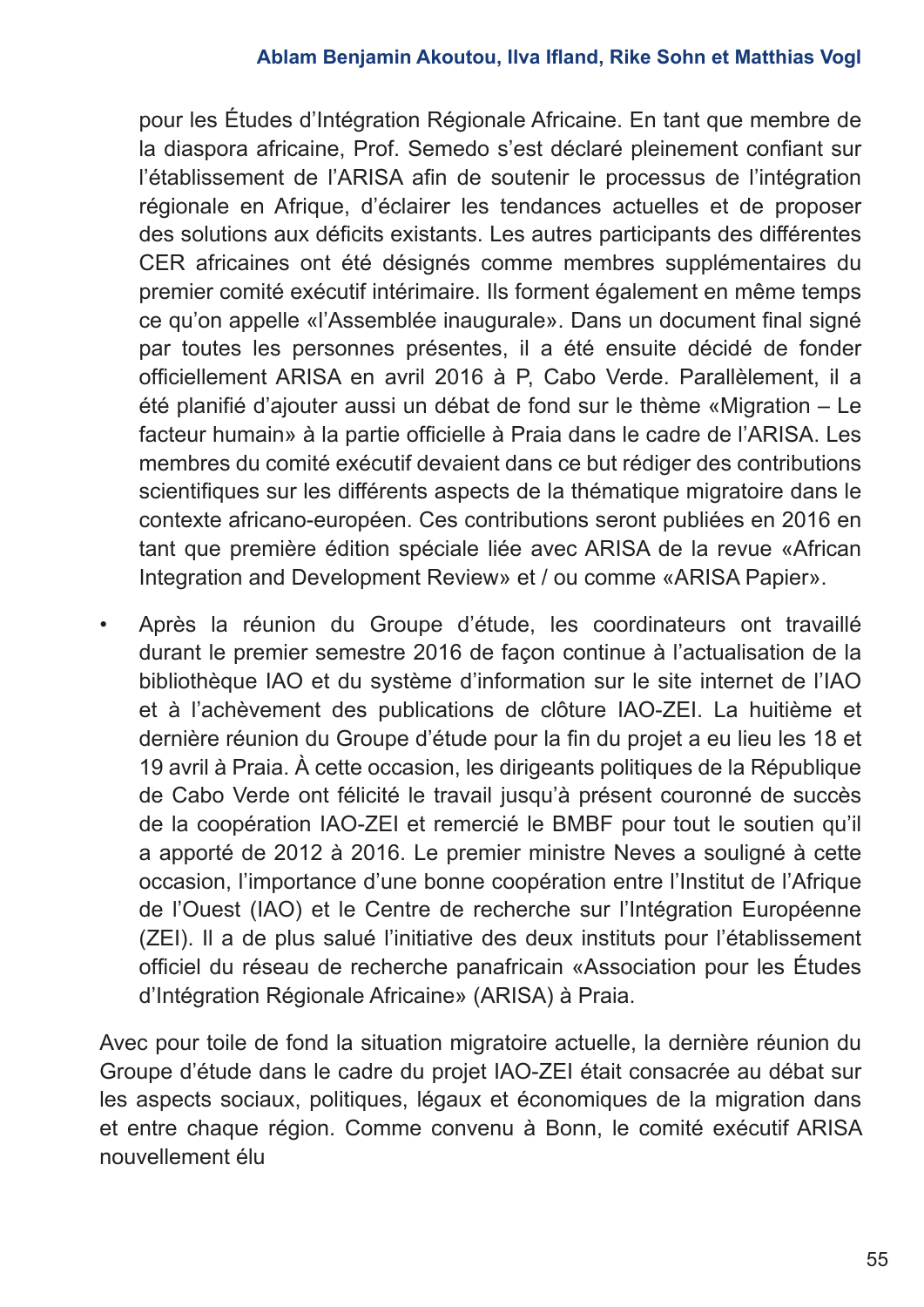#### **Intégration régionale durable en Afrique de l'Ouest et en Europe**

*(Prof. Dr. Kocra Lossina Assoua, Farafina-Institute, Bayreuth; Solomon Gebreyohans Gebru, Mekelle University, Éthiopie; Manuel Guilherme Júnior, CEDIR, Eduardo Mondlane University, Maputo, Mozambique; Prof. Dr. Emmanuel Kam Yogo, Université de Douala, Cameroun; Prof. Dr. Wanyama Masinde, IRID, Catholic University of Eastern Africa, Nairobi, Kenya; Dr. Salomon Nsabimana, Institut de Développement Économique, Burundi; Prof. Dr. Gervasio Semedo, Université de Tours, France; Dr. René N'Guettia Kouassi, Directeur des Affaires économiques, Commission de l'Union africaine ; Prof. Dr. Djénéba Traoré, Directrice de l'IAO; et Prof. Dr. Ludger Kühnhardt, Directeur du ZEI)*

a traité dans ses contributions scientifiques des différents aspects de la migration régionale comme p.ex. de son influence sur le développement régional ; du potentiel de la politique de développement et de la régulation efficace des envois de fonds de la part de la diaspora ; des voies pour intégration efficace à l'exemple du Mali ; des aspects légaux ; ainsi que du contrôle optimal dans le temps de la politique migratoire. Étant donné le nombre élevé de décès tragiques, pas seulement en mer Méditerranée, les participants en ont appelé aux gouvernements africains et européens pour trouver ensemble des solutions politiques viables pour la thématique migratoire. Ceci pourrait être décisif pour la poursuite du chemin de l'intégration régionale des deux continents. La République de Cabo Verde s'est montrée tout particulièrement intéressée par des solutions communes, le pays ayant toujours eu et aura toujours un taux de migrants et d'émigrés supérieur à la moyenne.

En outre, Prof. Dr. Judite Nascimento et madame Sara Spínola, coordinatrice du programme de Master en Intégration Régionale Africaine (MIRA), ont présenté l'avancement actuel du programme. Le grand écho et l'énorme intérêt des participants issus de la science et de la politique sont une preuve supplémentaire de l'intérêt scientifique et de la nécessité politique de tels programmes de formations supérieures sur le continent africain. Il existe de plus une offre de la banque ouest-africaine de développement (BOAD) pour un soutien stratégique et financier du programme de Master et un soutien possible par la banque africaine de développement (African Development Bank - AfDB) est en cours de négociation. Ces soutiens et l'excellente collaboration entre les partenaires locaux, IAO et UNI-CV, ainsi qu'avec les décideurs régionaux et nationaux issus de la politique et de l'économie représentent le fondement idéal pour un départ réussi du programme de Master.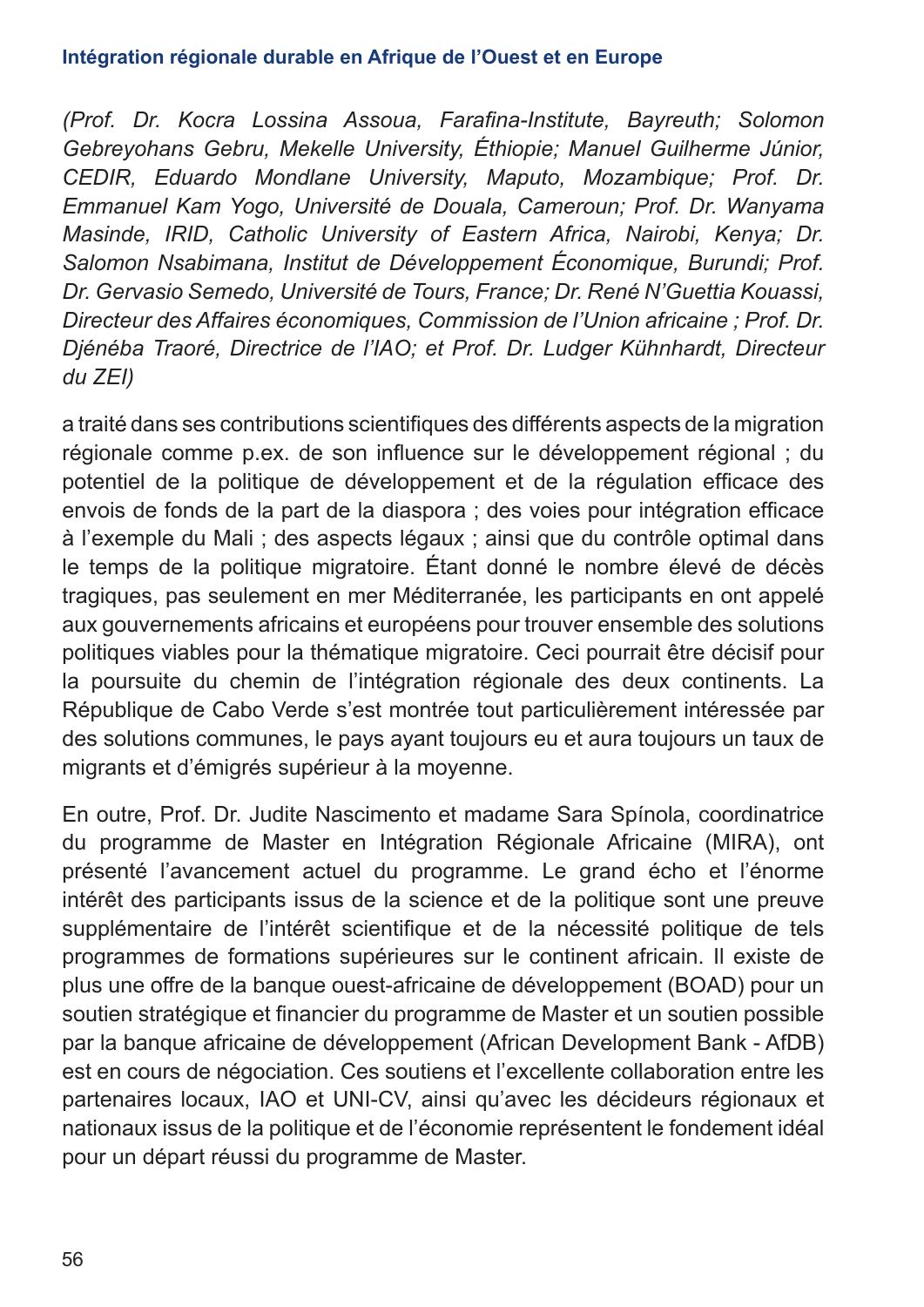Un des aboutissements durables de cette coopération IAO-ZEI de plusieurs années est sans aucun doute le réseau de recherche panafricain «Association pour les Études d'Intégration Régionale Africaine» (ARISA) qui a été officiellement fondé le 19 avril 2016 en tant qu'association professionnelle pour la recherche en intégration régionale en Afrique. S'appuyant sur des réflexions antérieurs dans le cercle des chercheurs régionaux des deux régions du monde, les scientifiques venus de toutes les communautés d'intégration régionales africaines ainsi que les hauts représentants de l'Union Africaine et les deux directeurs de l'IAO et ZEI feront partie de l'ARISA. Dans les années à venir, le réseau novateur ARISA veut combler les lacunes actuelles dans le milieu de la recherche et du savoir en matière d'intégration régionale en Afrique, en connectant la politique, la science et la pratique dans ce domaine. La coopération IAO-ZEI avait non seulement rempli tous les objectifs prévus au début du projet, mais elle avait, en outre, grâce à ARISA, créé un fondement essentiel pour porter les expériences vers l'ensemble du territoire africain et professionnaliser les structures scientifiques pour l'étude du phénomène de l'intégration régionale dans toute sa diversité thématique.

# *Résultats*

### *Liés au projet dans le contexte IAO-ZEI-BMBF*

Dans le cadre de la coopération IAO-ZEI, le processus d'intégration de l'IAO a été accompagné au niveau structurel ainsi qu'au niveau de la conception des contenus et l'institut a été développé pour devenir un «point phare» de l'emploi académique avec le processus d'intégration régionale en Afrique de l'Ouest au-delà des frontières et des lacunes infrastructurelles. Cette combinaison de collaboration au niveau de la recherche et parallèlement de la promotion de la pensée de «l'appropriation» correspondait aux objectifs que s'était fixée la stratégie d'internationalisation de 2008 ainsi que la stratégie pour l'Afrique du BMBF de 2014. L'IAO a été soutenu lors de la gestion du projet de recherche et a pu graduellement renforcer ses propres structures de travail. Il s'agit ici de sa propre série de publications, d'outils de suivi sur le site internet de l'IAO, de sa propre bibliothèque ainsi que de son propre programme d'enseignement en collaboration avec l'université de Cabo Verde (UNI-CV). L'IAO a en outre, sa propre newsletter qui rend compte plusieurs fois par an des nouveaux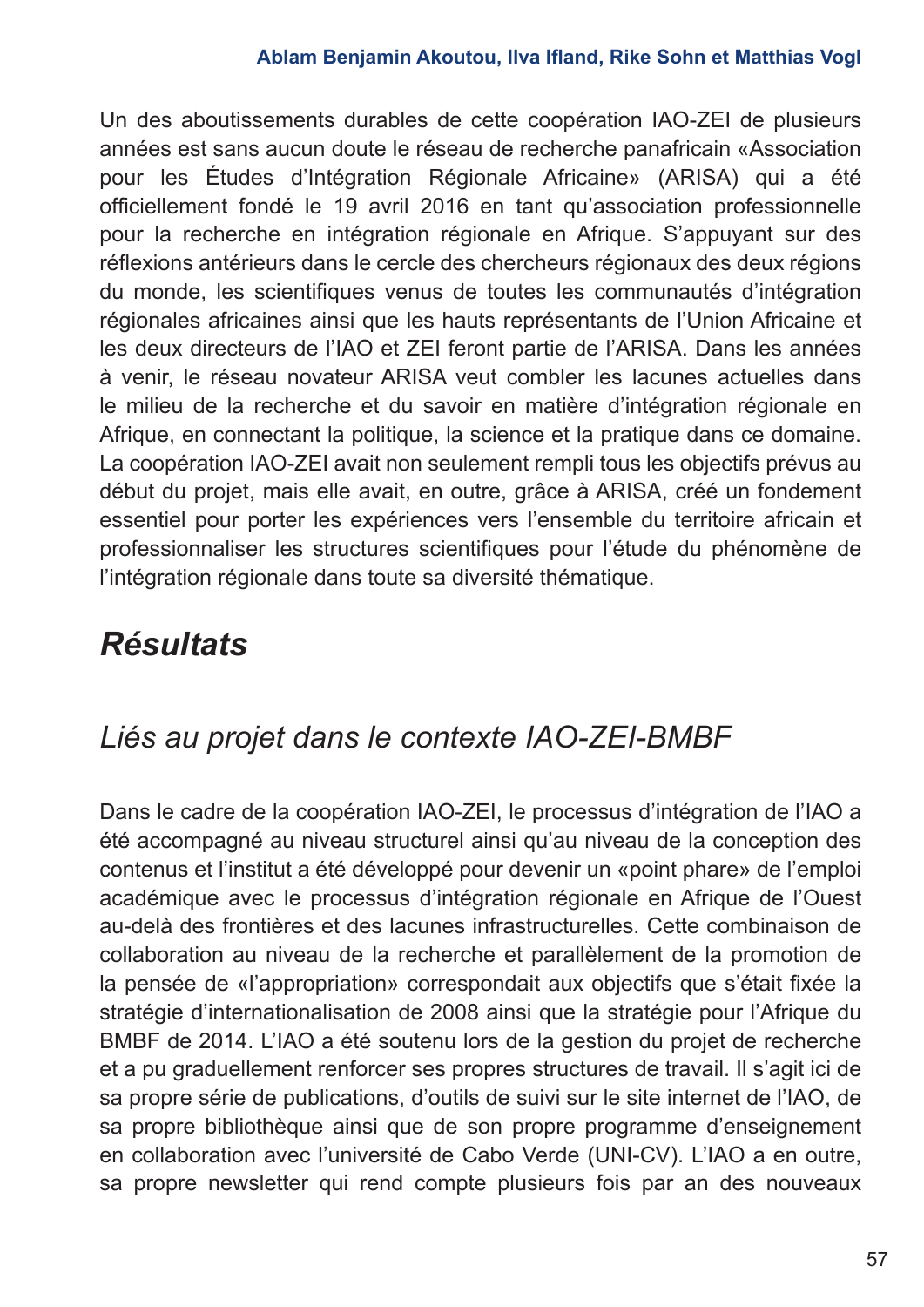#### **Intégration régionale durable en Afrique de l'Ouest et en Europe**

développements dans la région et à l'institut. Elle est envoyée à une structure de plus de mille représentants issus de la politique, de la science, de la société civile et des médias.

Grâce aux manifestations publiques lors des ateliers à Praia et l'établissement de la section spécialisée de l'IAO dans la bibliothèque nationale de Cabo Verde, l'attention s'est accrue pour le processus d'intégration régionale et pour le travail de l'IAO sur place en République de Cabo Verde. Au cours du projet, le nombre de demandes a augmenté de la part d'étudiants et de scientifiques africains ou européens souhaitant effectuer un stage ou un séjour d'études. Ce développement reflète bien l'augmentation de la notoriété de l'institut. Vers la fin du projet, le catalogue de la bibliothèque possédait plus de 700 livres et articles (imprimés et électroniques).

L'IAO a également instauré dans le cadre du projet son propre système de «IAO Fellows» associés. Ces Fellows se tiennent à la disposition de l'IAO avec leur expertise en tant que conseillers et publient des articles dans les séries de publications de l'IAO ou de l'IAO-ZEI. L'IAO a ainsi pu, dans ce contexte, construire aussi de nouveaux partenariats, comme par exemple avec l'université d'Avignon, l'université de Portsmouth, le Centre pour l'énergie renouvelable et l'efficacité énergétique de la CEDEAO (ECREEE) et l'université Eduardo Mondlane de Maputo, Mozambique, desquels sont nées à leur tour de nouvelles approches de projets.

La coopération IAO-ZEI était un pilier essentiel du développement de l'IAO dans les années qui ont suivi sa fondation et représentait un facteur de stabilité, également au regard des relations de l'IAO avec la CEDEAO. Dans le cadre du projet, la détermination d'inclure la CEDEAO dans les manifestations, les publications etc. était constamment présente. Sur cette base et grâce à l'énorme engagement de sa directrice, l'IAO a été en mesure d'engager un processus qui devra, à moyen terme, aboutir à sa transformation en une agence de le CEDEAO. L'IAO sera ainsi plus durable sur le plan structurel et financier, tout en restant, comme jusque-là, étroitement lié aux processus politiques sur le plan régional en Afrique de l'Ouest. L'accord signé entre les deux institutions en 2016 était un grand succès sur cette voie, il a permis d'approfondir encore leur collaboration et garantira pour la prochaine décennie l'efficacité du travail de l'IAO en le rendant plus durable politiquement et financièrement. Le Master en Intégration Régionale Africaine (MIRA) de l'IAO en collaboration avec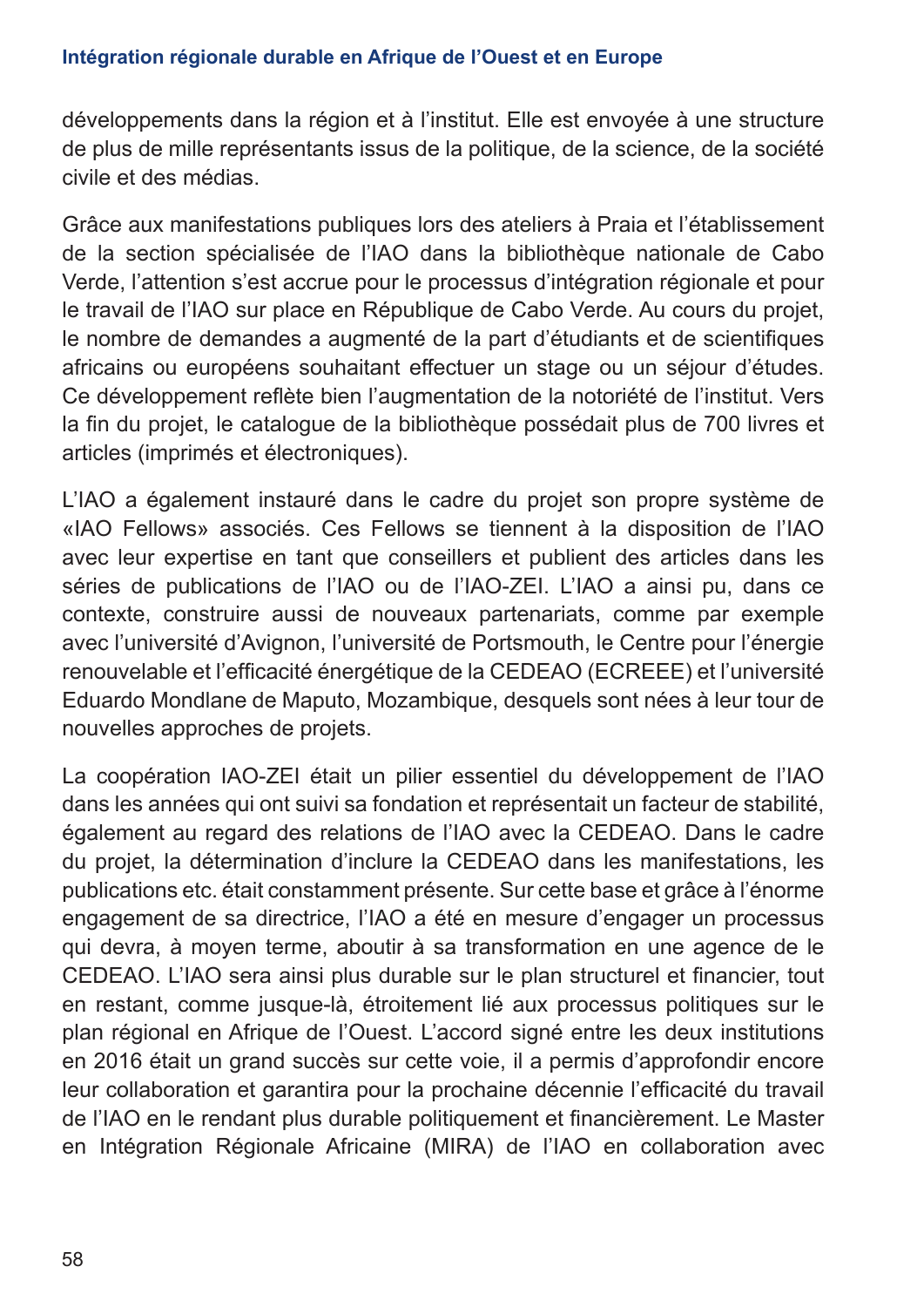l'université de Cabo Verde représente de surcroît un autre élément constitutif de l'avenir de l'IAO.

Au-delà de ces questions formelles, l'IAO et le ZEI ont profité ensemble des interconnexions des communautés de chercheurs européennes et africaines ainsi que des cultures de recherche dans le cadre du projet. L'approche birégionale ou plutôt bicontinentale est plus pertinente que jamais. Lors des rencontres des groupes d'études, des débats substantiels ont été menés entre les scientifiques concernés et de cette manière, les obstacles essentiels à une intégration régionale durable en Afrique de l'Ouest ont pu être définis. Ceux-ci ont pu être consignés dans les publications du projet et mis à disposition d'un large public.

Grâce à sa collaboration avec l'IAO, le ZEI n'a pas seulement développé ses activités dans le domaine de la recherche en intégration régionale, élargi son réseau et publié des articles déterminants, mais il a également apporté une contribution pratique à la construction de structures en science et dans la recherche en Afrique de l'Ouest. Conformément à sa mission sur l'étude de problèmes non-résolus de l'intégration européenne et du rôle de l'Europe dans le monde, l'engagement du ZEI en Afrique de l'Ouest reflétait la pertinence croissante des processus d'intégration régionale en dehors de l'Europe. C'est justement du fait des répercussions des conflits, de la pauvreté, du changement climatique etc. sur l'Afrique de l'Ouest et aussi par la suite sur l'Europe, qu'un renforcement du processus d'intégration en Afrique de l'Ouest et une recherche des causes et des solutions pour les évolutions négatives représentaient une tâche importante. En outre, l'éducation et la recherche continuaient d'être, en raison des crises que l'UE doit traverser ces dernières années, un domaine dans lequel l'Europe pouvait profiter au niveau de sa politique étrangère de ses propres expériences.

### *Politiquement pertinents dans le contexte bicontinental*

Les résultats des huit réunions du Groupe d'étude au total ont été intégrés dans de nombreuses publications dans le cadre de la série IAO-ZEI papier ainsi que dans l'Observateur de l'Intégration régionale (RIO). Les résultats de recherche ont été communiqués aux stakeholders pertinents dans les états membres de la CEDEAO et aussi via le réseau du ZEI. C'est précisément lors des visites des fonctionnaires ou des commissaires de la CEDEAO ou de l'UEMOA à l'IAO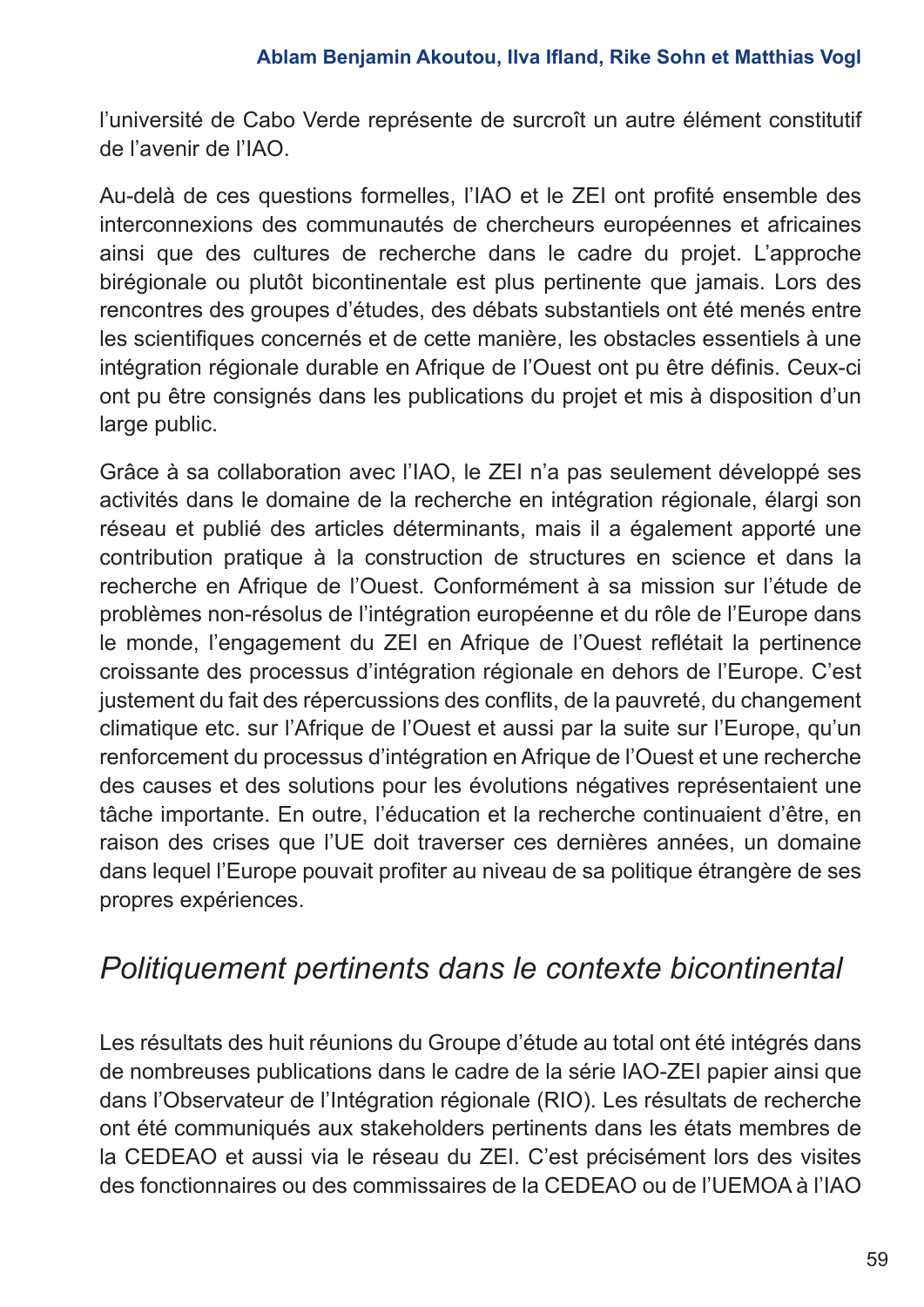#### **Intégration régionale durable en Afrique de l'Ouest et en Europe**

ou pendant les rencontres des groupes d'études que des voies de dialogue ont pu être ouvertes. Des acteurs opérants ont ainsi pu être conseillés pour la conception durable du processus d'intégration régionale en Afrique de l'Ouest. Il en est de même pour les discussions régulières de la directrice de l'IAO et du directeur du ZEI avec des décideurs de leurs régions respectives. Parmi les personnes invitées aux réunions du Groupe d'étude se trouvaient le directeur de l'Unité de Planification Stratégique de la CEDEAO et le directeur général de l'UEMOA en charge des questions de concurrence, monsieur Amadou Dieng. Le Président de la CEDEAO, plusieurs commissaires de la CEDEAO ainsi que des ministres des états membres ont rendu personnellement visite à l'IAO. À ces occasions, le travail de l'IAO ainsi que la coopération IAO-ZEI ont été expliqués à ces personnalités.

Lors de la première moitié du projet, la coopération IAO-ZEI s'était intensément consacrée aux questions économiques et monétaires dans le cadre du processus d'intégration ouest-africain. Les IAO-ZEI papiers publiés dans ce contexte ont trouvé un écho au sein de communauté intéressée. D'autre part, les «IAO Fellows» ont activement collaboré à des processus politiques en Afrique de l'Ouest, comme par exemple à la conception d'un tarif douanier extérieur commun, en vigueur depuis 2015. La valeur ajoutée essentielle de la coopération IAO-ZEI consistait finalement à pointer du doigt les obstacles pour une intégration régionale durable en Afrique de l'Ouest, faire des propositions d'amélioration et de les soumettre le plus possible aux décideurs.

Par ailleurs, le programme de Master organisé à l'IAO en Intégration Régionale Africaine est politiquement pertinent puisqu'il doit former les futurs «acteurs» de l'intégration régionale en Afrique de l'Ouest. Ces cadres supérieurs de demain auront été familiarisés dès leur formation avec les concepts et les méthodes pratiques qui leur permettront, dans leur vie professionnelle future, d'apporter une contribution à une élaboration plus efficace du processus d'intégration régionale en Afrique de l'Ouest.

Il faut souligner ici un autre succès lié non seulement au projet, mais aussi pertinent du point de vue politique, il s'agit de la fondation de «l'Association pour les Études d'Intégration Régionale Africaine» (ARISA) vers la fin du projet IAO-ZEI. L'ARISA souhaite mieux connecter la recherche africaine et internationale en matière d'intégration régionale en Afrique au-delà de 2016. L'association professionnelle comble ainsi non seulement une lacune structurelle et continentale dans la science, mais elle relie également, sur le modèle de la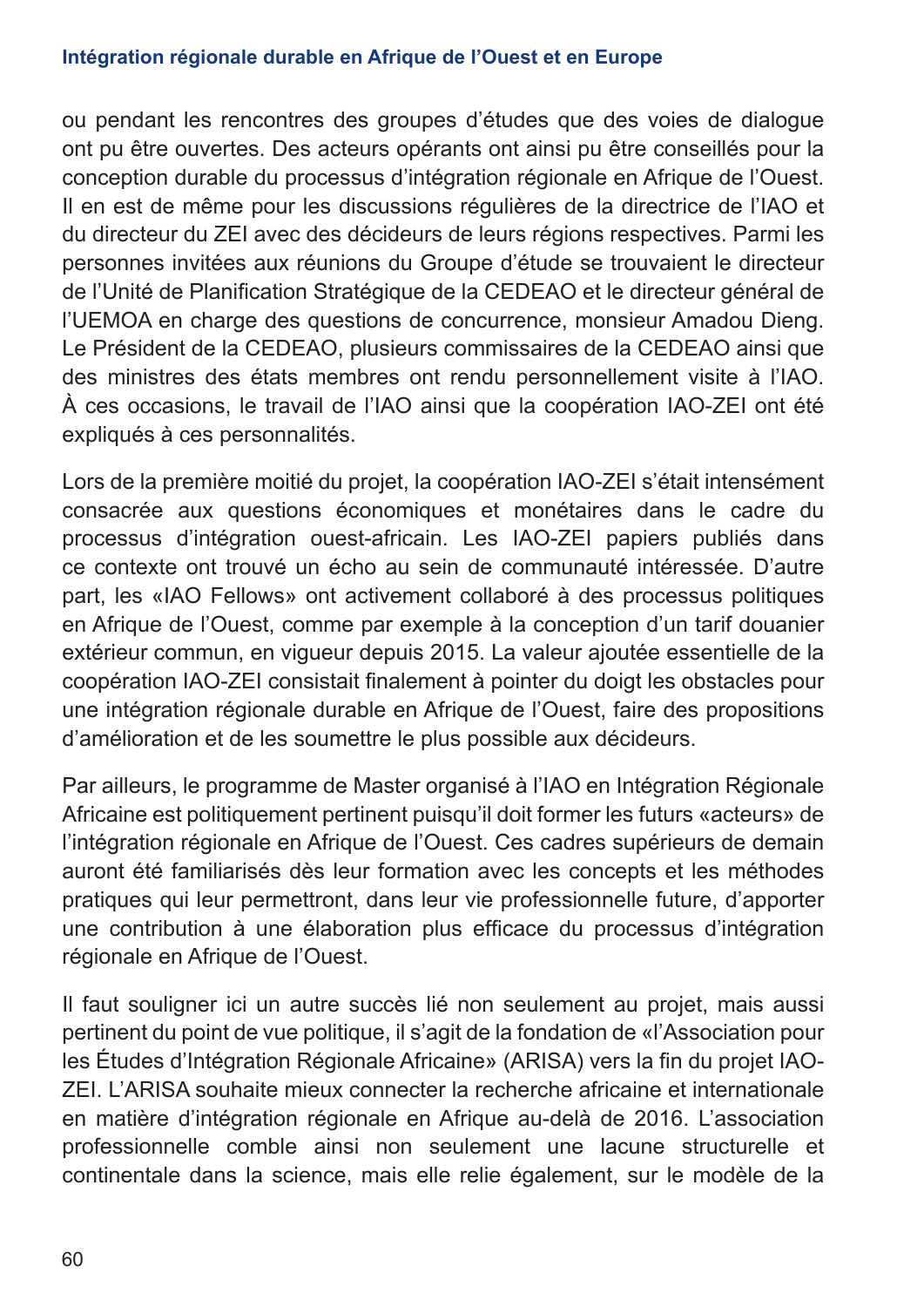coopération IAO-ZEI, la recherche et la politique en collaborant étroitement avec l'UA et les CER. Ces dernières seront, à leur tour, soutenues dans leur travaux par des recherches des membres de l'ARISA. L'ARISA complète des structures existantes comme par exemple l'Université PanAfricaine (PAU) et poursuit le programme pour l'intégration par des méthodes scientifiques dans une forme inclusive et transparente. Par sa page internet interactive, sa newsletter, la publication d'un journal spécialisé et une série de papiers, elle offre aux membres et aux personnes intéressées un large éventail de prestations. Elle est notamment une plate-forme où les membres de l'ARISA peuvent être les initiateurs de nouveaux projet communs en matière de recherche.

# *Chronologie*

Octobre 2012 :

Première réunion du Groupe d'étude à Praia. Participation de 12 scientifiques et experts africains et européens Échange de collaborateur. Séjour de deux semaines du coordinateur scientifique du ZEI, Matthias Vogl à l'IAO pour la préparation, l'exécution et le suivi de la conférence.

Mars 2013:

Deuxième réunion du Groupe d'Étude à Bonn. Participation de 12 scientifiques et experts africains et européens. Échange de collaborateurs. Séjour de deux semaines des coordinatrices scientifiques de l'IAO, Ama Konadu Oppong et Die Maty Fall, au ZEI pour aider à la préparation, à l'exécution et au suivi de la conférence.

Mai/juin 2013 :

Échange de collaborateur. Séjour d'une semaine de l'administrateur Ralf Meyer à l'IAO : transmission des connaissances techniques sur la gestion du projet

Octobre 2013 :

Troisième réunion du Groupe d'Étude, parallèlement conférence intermédiaire IAO-ZEI (La Science face à la pratique) à Praia. Participation de 12 scientifiques africains et européens, de représentants institutionnels de la Commission CEDEAO et du parlement de la CEDEAO. Échange de collaborateurs. Séjour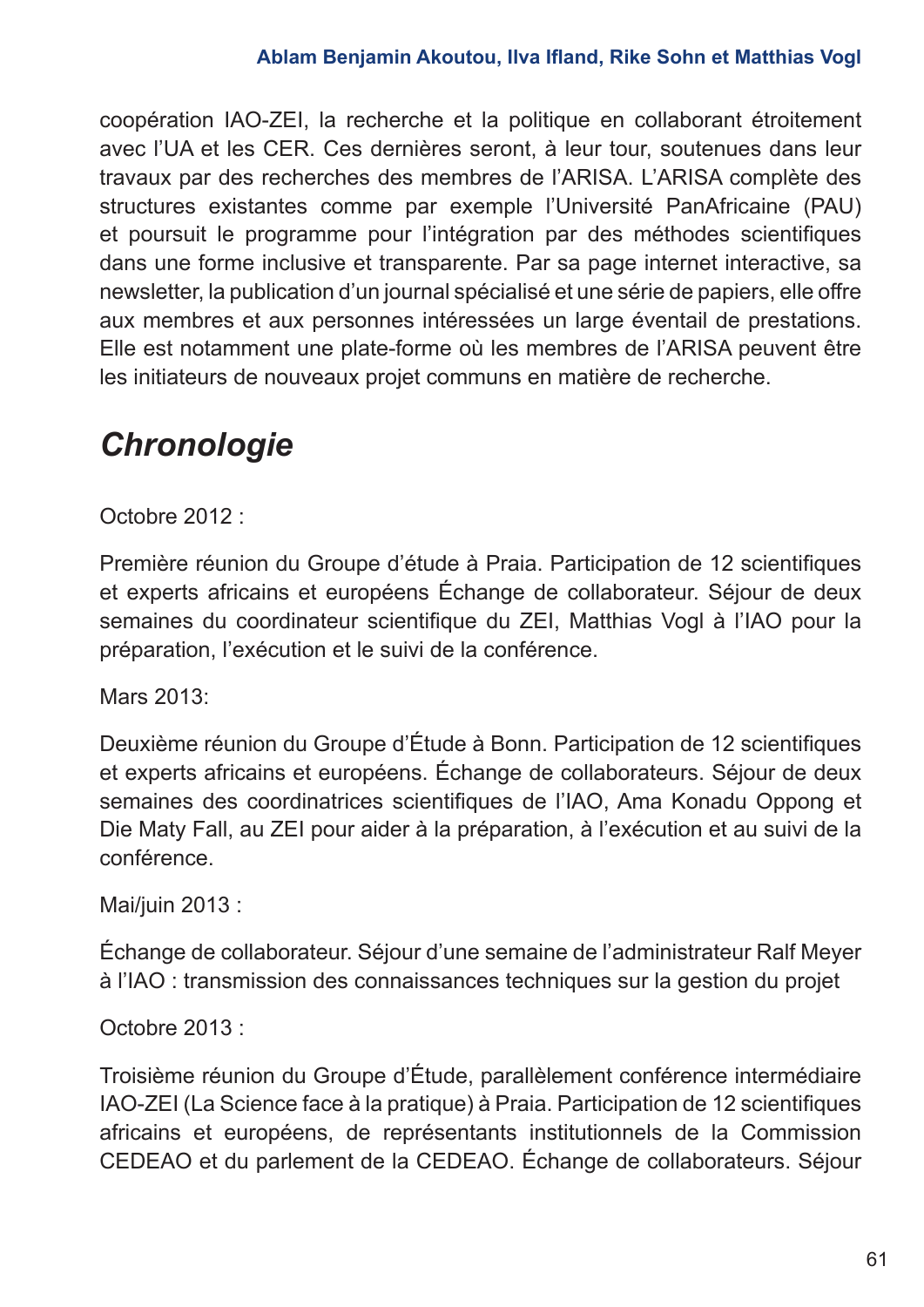de deux semaines des coordinateurs scientifiques du ZEI, Rike Sohn et Matthias Vogl à l'IAO pour la préparation, l'exécution et le suivi de la conférence.

Mars 2014 ·

Quatrième réunion du Groupe d'Étude à Avignon. Réunion organisée conjointement avec des partenaires de l'université d'Avignon. Échange de collaborateurs. Séjour d'une semaine des coordinateurs scientifiques de l'IAO, Daniel Yeboah et Ablam Benjamin Akoutou, ainsi que des coordinateurs scientifiques du ZEI, Rike Sohn et Matthias Vogl à l'université d'Avignon pour aider à la préparation, à l'exécution et au suivi de la conférence.

Juillet 2014 :

UNI-CV et IAO signent un «Protocole de collaboration» comme base formelle pour l'initiation d'un nouveau Master en Intégration Régionale Africaine. Parallèlement, la rectrice d'UNI-CV institue une commission qui devra accompagner l'organisation du cursus de la commission du côté de l'université.

Septembre 2014 :

Cinquième réunion du Groupe d'Étude à Praia. Séjour de deux semaines des coordinateurs à Praia pour la préparation, l'exécution et le suivi de la réunion. Des scientifiques d'Afrique de l'Ouest et d'Europe débattent des défis dans les domaines de la migration et de la société civile.

Novembre 2014 :

Le conseil de l'UNI-CV confirme officiellement la création de la nouvelle filière d'études.

Mars 2015 :

Sixième réunion du Groupe d'Étude à Praia. Début des discussions sur la fondation de l'ARISA. Réception chez le ministre de l'Éducation de Cabo Verde et transmission officielle du concept de Master.

Avril 2015 :

Symposium sur le thème de la Paix et de la Sécurité du ZEI, de l'IAO, l'université de Portsmouth et l'université de Montréal au Centre International Kofi Annan de Formation au Maintien de la Paix (KAIPTC) à Accra, Ghana. Fondation ensuite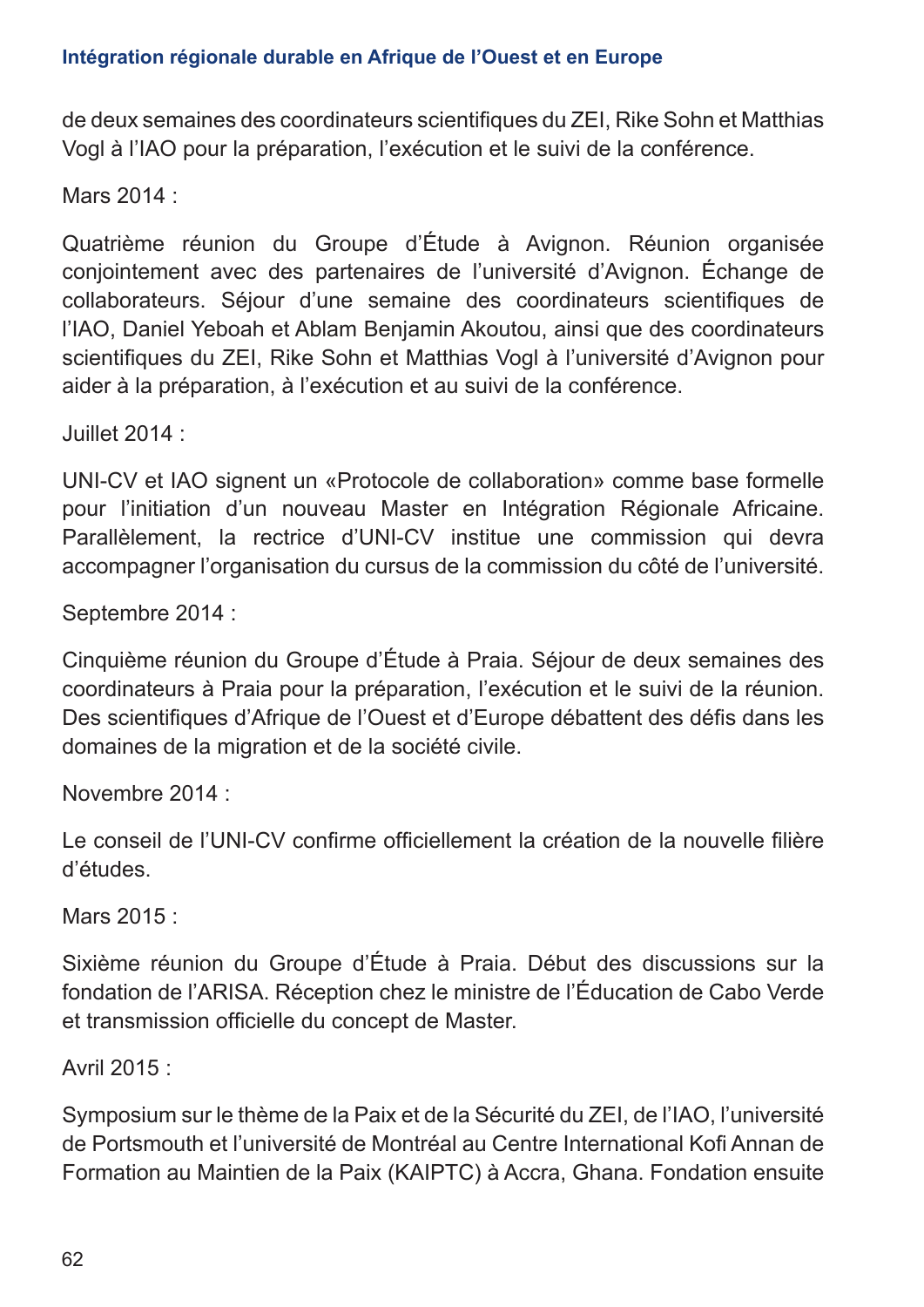du «West Africa Peace and Security Network» (WAPSN – Réseau ouestafricain pour la paix et la sécurité). Séjour des coordinateurs scientifiques de l'IAO, Ablam Benjamin Akoutou, ainsi que du ZEI, Matthias Vogl, à Accra pour la préparation et l'exécution de la conférence.

Avril 2015 :

Sara Spínola prend son poste de coordinatrice pour l'établissement concret du Master en Intégration Régionale Africaine.

Juin 2015 :

Accréditation de la filière de Master en Intégration Régionale Africaine à Cabo Verde. Début de la période de collecte de fonds.

Novembre 2015 :

Septième réunion du Groupe d'Étude à Bonn. Poursuite active des débats sur la fondation de l'ARISA. Formation de l'assemblée constitutive. Séjour du coordinateur scientifique de l'IAO, Ablam Benjamin Akoutou, au ZEI pour soutenir la préparation, l'exécution et le suivi de la conférence.

Avril 2016 :Huitième réunion du Groupe d'Étude à Praia : Fondation de l'ARISA. Séjour des coordinatrices scientifiques du ZEI, Rike Sohn et Ilva Ifland à l'IAO pour soutenir la préparation, l'exécution et le suivi de la conférence.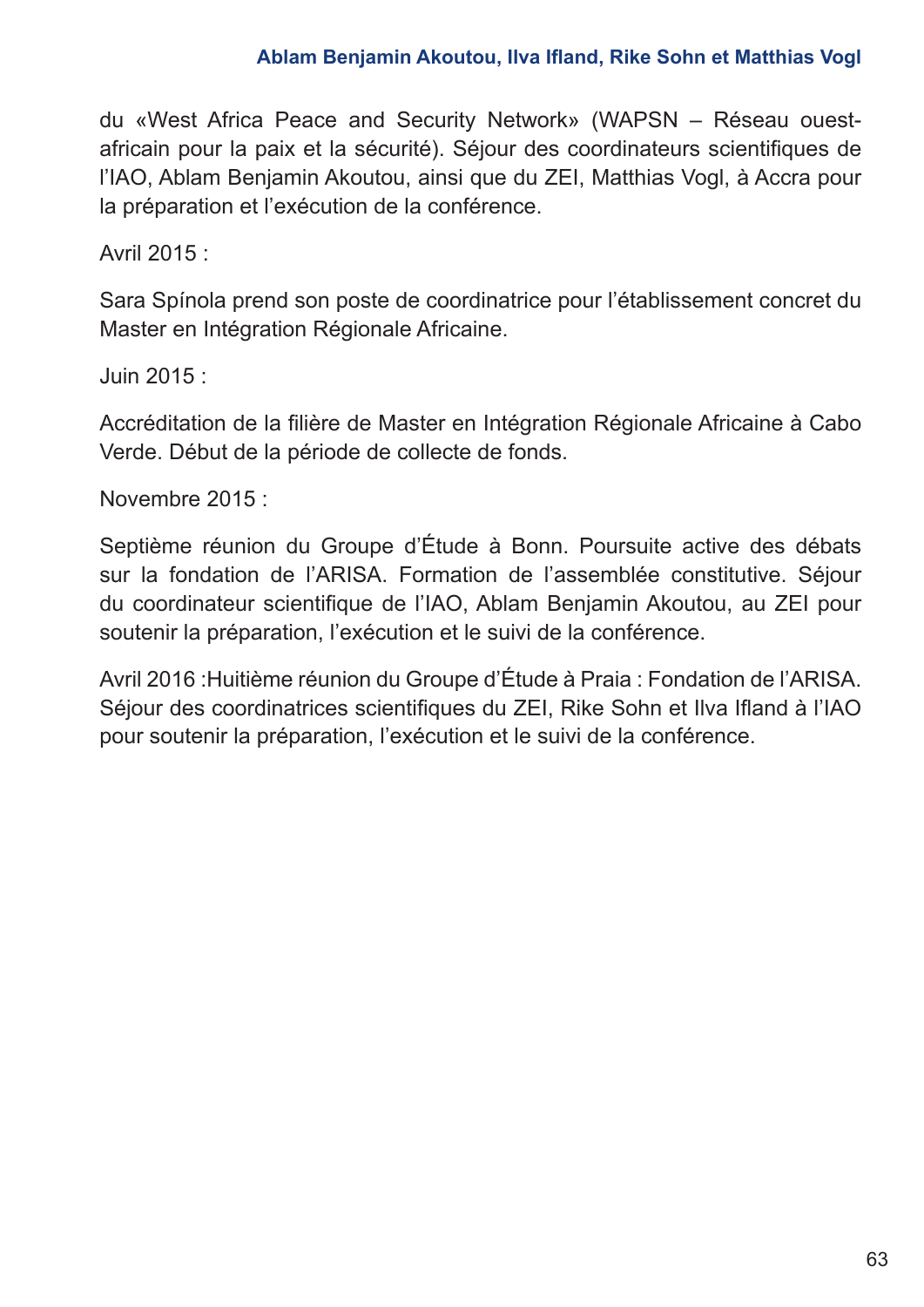Ablam Benjamin Akoutou era coordenador do projeto de cooperação IAO-ZEI no IAO, na Praia, Cabo Verde, de 2013 até 2016.

Ilva Ifland era colaboradora científica no ZEI e coordenadora do projeto de cooperação IAO-ZEI em 2016.

Rike Sohn era colaboradora científica no ZEI e coordenadora do projeto de cooperação IAO-ZEI de 2012 até 2016.

Matthias Vogl era colaborador científico no ZEI e coordenador do projeto de cooperação IAO-ZEI de 2010 até 2015.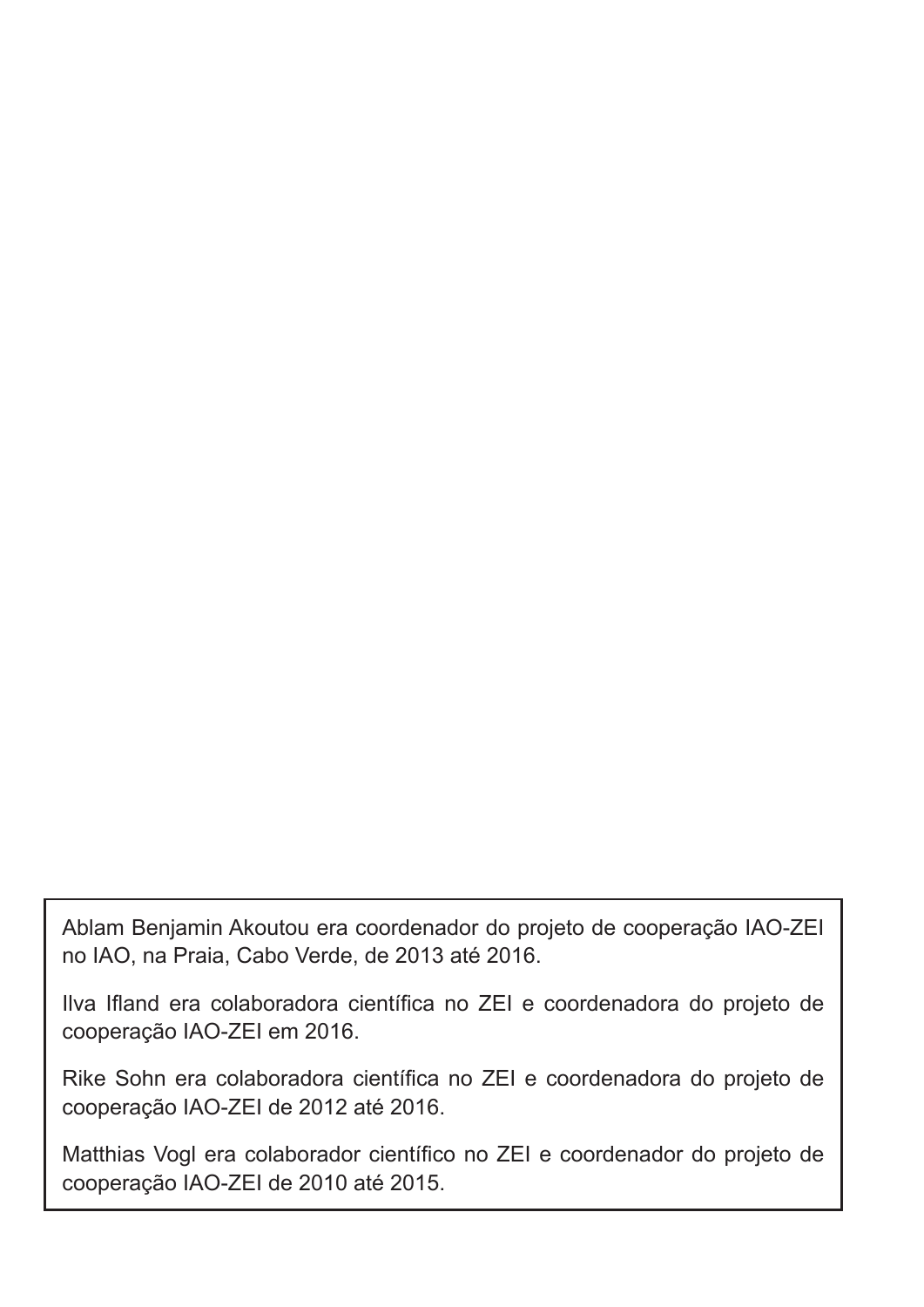*Ablam Benjamin Akoutou, Ilva Ifland, Rike Sohn e Matthias Vogl*

# *Integração Regional Sustentável na África Ocidental e na Europa*

*Relatório do Projeto de Cooperação em Matéria de Investigação entre o Instituto da África Ocidental (IAO) e o Centro de Estudos de Integração Europeia (ZEI)*

*Dezembro de 2012 – Julho de 2016*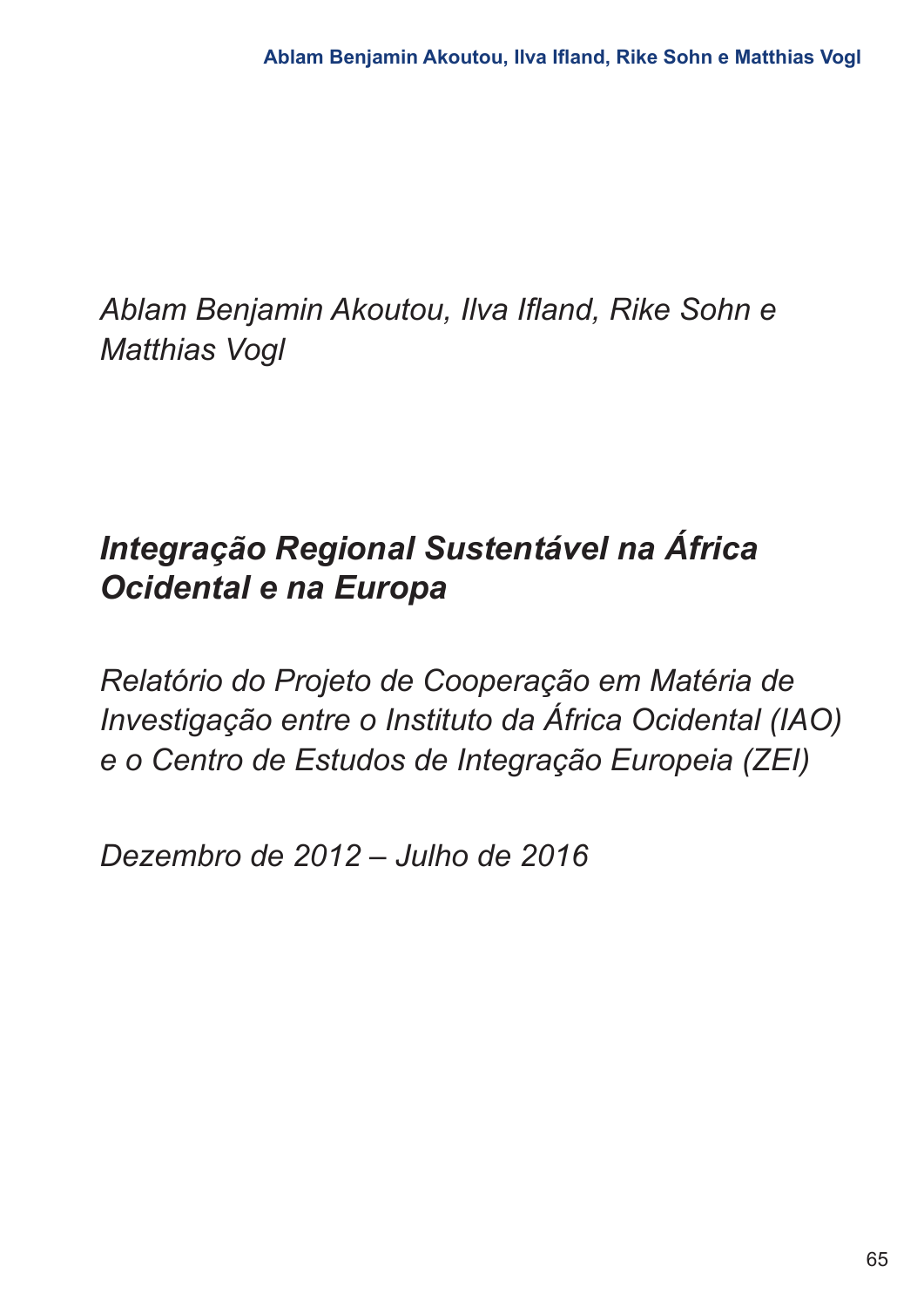# *Fundamentos históricos e políticos da cooperação em matéria de investigação IAO-ZEI*

## *A transformação das relações UE-África*

Após o fim do conflito Leste/Oeste, as relações entre a Europa e África registaram uma evolução gradual profunda. Assim sendo, a África evoluiu sobretudo a partir do início do novo milénio, deixando de ser uma superfície de projeção de necessidades pós-coloniais e um terreno alternativo durante a Guerra Fria, e passando a ser um parceiro político reconhecido da Europa. Este processo de mudança foi influenciado por diversos fatores. Primeiro, do lado da Europa foi-se desenvolvendo progressivamente uma nova consciencialização relativamente ao potencial de África, até então não reconhecido, e à interdependência de ambos os continentes, o que, por sua vez, veio fomentar o interesse em estratégias de resolução comuns. Segundo, a África aumentou em muito a sua autoconfiança, sobretudo devido ao número crescente de parceiros políticos alternativos, designadamente entre as chamadas *emerging powers*, ou potências emergentes. Chavões como *Africa Rising* (A Ascensão de África), *African Renaissance* (O Renascimento de África) ou Pan-Africanismo refletiram explicitamente este fenómeno. Além disso, o processo de aprofundamento da integração regional também se manifestou ao nível institucional. Começando pelo recurso a forças de manutenção da paz da África Ocidental durante os conflitos na Libéria e na Serra Leoa no início da década de 90, ao qual se seguiu a transformação da Organização da Unidade Africana (OUA) em União Africana (UA) no ano 2000, as organizações de integração regional e continental passaram a ter um papel de importância política crescente na resolução de desafios em matéria de política de segurança e socioeconómica. Terceiro, e com base nestes desenvolvimentos, surgiram também novas formas de cooperação birregional e bicontinental entre a Europa e África.

E assim foi decidida, em 2007, uma nova parceria UE-África abrangente, bem como uma estratégia comum UE-África. O objetivo consistia em superar o modelo que vigorava desde há décadas de uma relação entre doador e beneficiário, e substitui-lo por uma "competição de igual para igual". Este processo a longo prazo está a ser conduzido e implementado pelas organizações regionais de ambos os lados, ou seja, a UE e a UA, bem como pelas chamadas Comunidades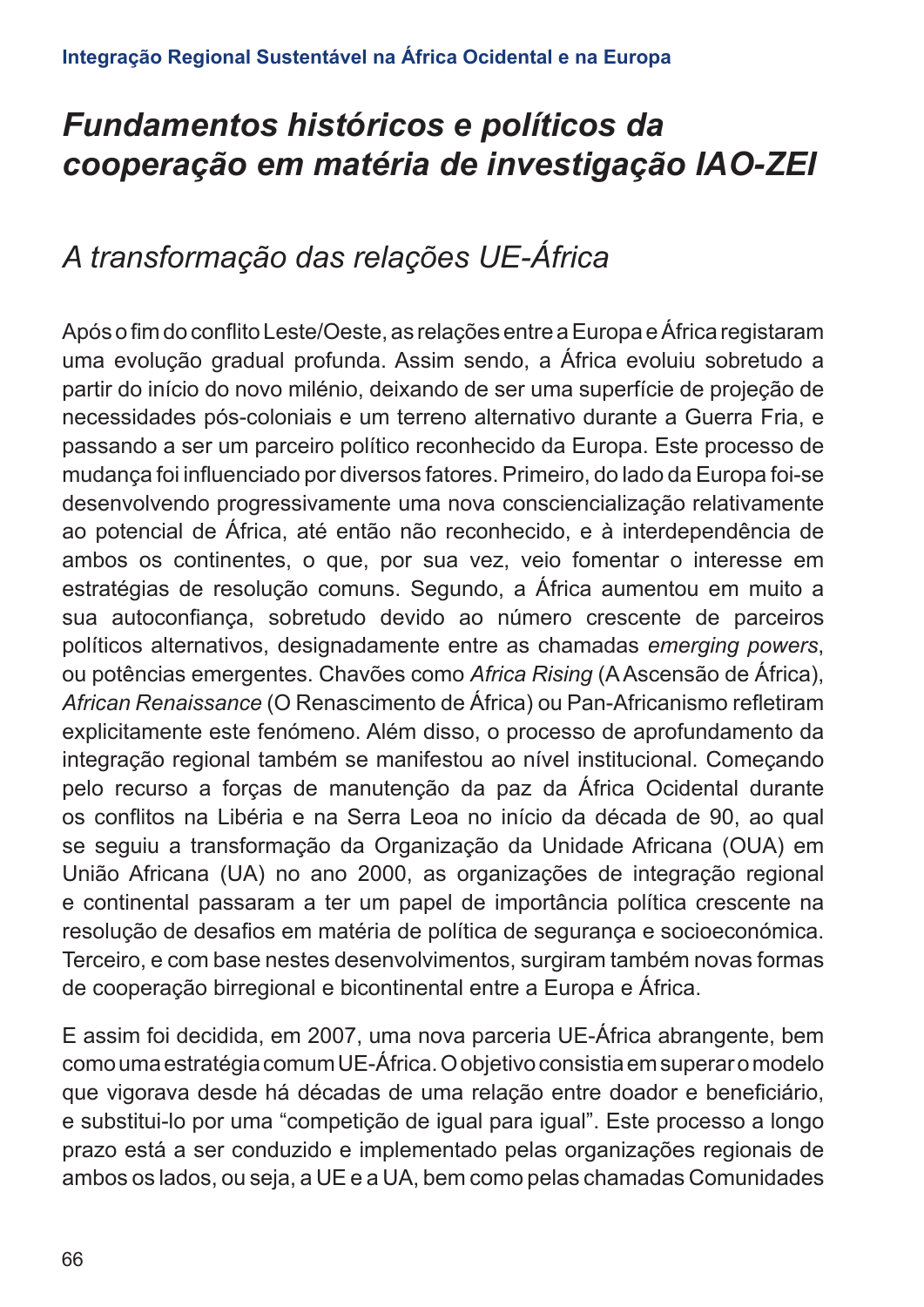Económicas Regionais (CER) em África. Paralelamente, os desenvolvimentos referidos também se refletiram na ciência.

Investigadores de várias disciplinas debruçaram-se de forma crescente sobre o fenómeno da integração regional em África. No entanto, e apesar da sua proximidade geográfica com a Europa, a organização regional de referência para a África Ocidental, a Comunidade Económica dos Estados da África Ocidental (CEDEAO) mereceu uma atenção comparativamente reduzida durante muito tempo. Faltou durante demasiado tempo uma análise sistemática, comparativa e de crítica construtiva sobre o processo de integração regional na África Ocidental e sobre as estruturas de cooperação birregionais daí decorrentes.

Face à importância crescente da integração regional para além da Europa e à luz da missão que lhe incumbe, nomeadamente, a análise de problemas que carecem de solução no que respeita à integração europeia e ao papel da Europa no mundo, o Centro de Estudos de Integração Europeia (ZEI) criou um programa de investigação subordinado ao tema "Integração Regional Comparativa" em 2005. Ao longo dos anos seguintes, a cooperação em matéria de investigação do ZEI com o Instituto da África Ocidental (IAO) desenvolveu-se a partir deste projeto de investigação à escala mundial. E veio suscitar questões relacionadas com a integração regional na África Ocidental. De seguida, são apresentados os antecedentes e o historial desta cooperação em matéria de investigação.

## *A agenda de integração para a África Ocidental e a criação do Instituto da África Ocidental (IAO)*

A CEDEAO, a comunidade de integração da África Ocidental, foi criada a 28 de maio de 1975, tendo comemorado em 2015 o jubileu dos seus quarenta anos de existência. Foi fundada com o objetivo de fomentar a cooperação e a integração tendo em vista a criação de uma comunidade económica na África Ocidental. Além disso, deveria contribuir para a melhoria das condições de vida e de trabalho das populações da região, assegurar o crescimento económico, fortalecer as relações entre os países membros, e ainda contribuir para o progresso e o desenvolvimento do continente africano.

O poder de negociação com intervenientes externos deveria assim ser simultaneamente reforçado. Apesar do impasse prolongado registado nos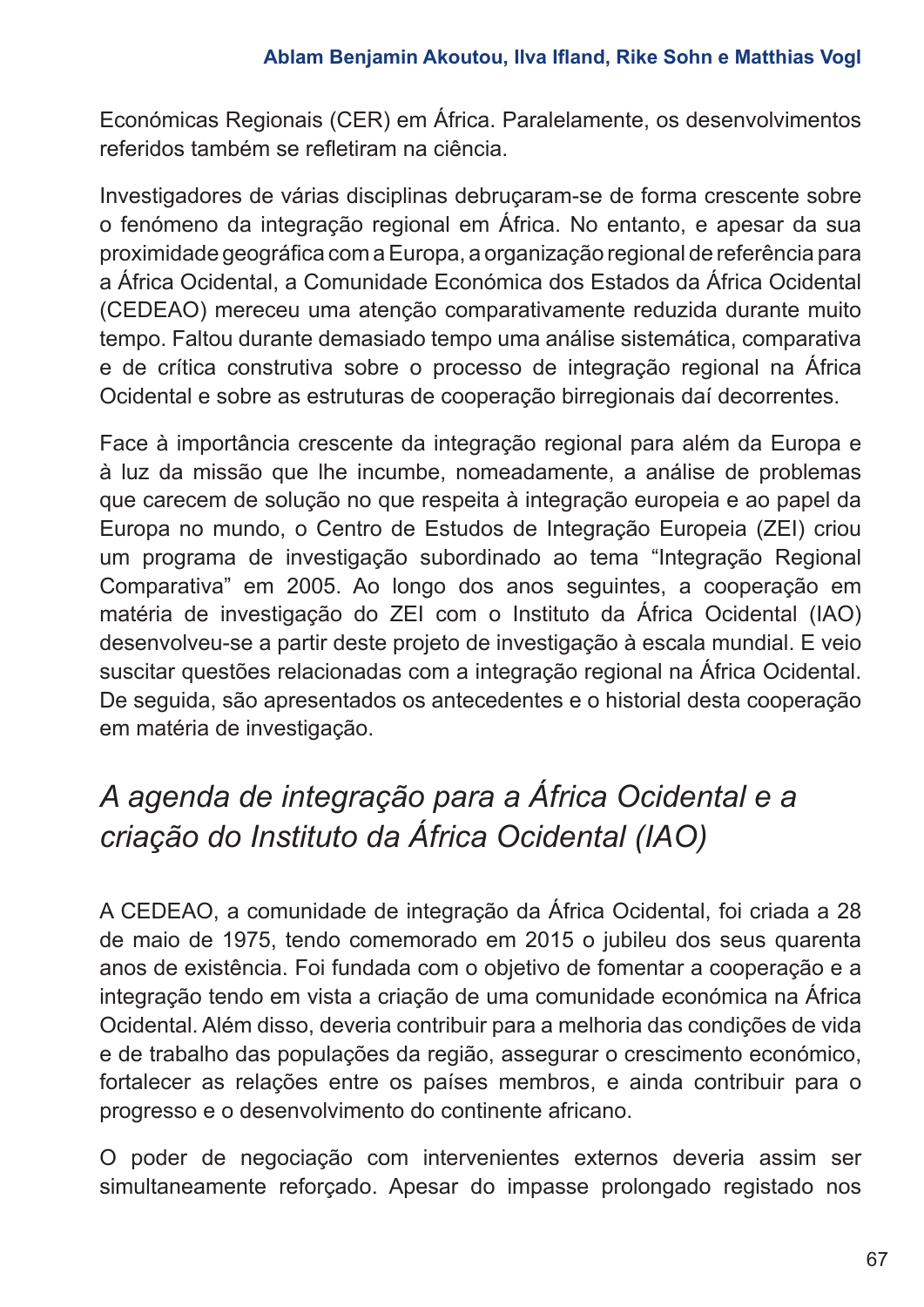#### **Integração Regional Sustentável na África Ocidental e na Europa**

primeiros quinze anos com exceção de algumas declarações de intenções de natureza política, só as guerras civis registadas na Libéria e na Serra Leoa, em 1989, levaram os países membros a agir em conjunto. Foi neste contexto que o ECOMOG (Grupo de Observadores Militares da Comunidade Económica dos Estados da África Ocidental) foi criado. Com base no mesmo, a agenda da integração também foi ganhando ao longo do tempo alguma dinâmica em termos da sua dimensão económica e social, ou seja, relativamente à implementação de uma união aduaneira e de um mercado comum, à facilitação da circulação através de um passaporte comum, à discussão de uma moeda comum e, por último, ao objetivo da "CEDEAO dos Povos" até 2020. Apesar dos progressos conseguidos ao nível da agenda de integração, a África Ocidental continuava ao mesmo tempo a sofrer de uma pobreza crescente, epidemias, carências infraestruturais e conflitos armados. Perante estas circunstâncias, os dirigentes políticos tinham todo o interesse em criar estruturas de análise dos obstáculos a uma integração regional sustentável e dos processos de transformação social, e em desenvolver soluções viáveis.

Já no início da década de 90, e no contexto de acordos de cooperação regional que estavam a surgir em vários locais, tinha havido iniciativas para um trabalho estruturado na área das ciências sociais que abordasse a questão da integração regional na África Ocidental (ver, entre outros, contributos para o "Novo regionalismo"). Em 2005, o Programa "Gestão das transformações sociais" ("*Management of Social Transformations*" - MOST) organizou um seminário no Mindelo, na República de Cabo Verde, intitulado "Estados-Nação frente aos desafios da integração regional" ("*Nation-States in the face of the challenges of regional integration*"), que contou com a participação de inúmeros cientistas e políticos da África Ocidental. Este intercâmbio de ideias veio revelar a falta de um *think-tank*, ou grupo de reflexão, que se dedicasse à investigação científica com o objetivo de orientar as decisões políticas para estudos científicos e, deste modo, acelerasse o processo de integração regional na África Ocidental. Por iniciativa de algumas personalidades da ciência da África Ocidental, do então Presidente da Comissão da CEDEAO, Dr. Mohamed Ibn Chambas, e do Governo da República de Cabo Verde, foi finalmente incluído na agenda política da região um projeto que visava a eliminação desta lacuna. Neste contexto, os chefes de Estado e dos governos da CEDEAO, aquando de uma cimeira realizada em dezembro de 2008 e, subsequentemente, em junho de 2009, também o Conselho de Ministros da União Económica e Monetária da África Ocidental (UEMOA), decidiram criar o "*West Africa Institute*" (Instituto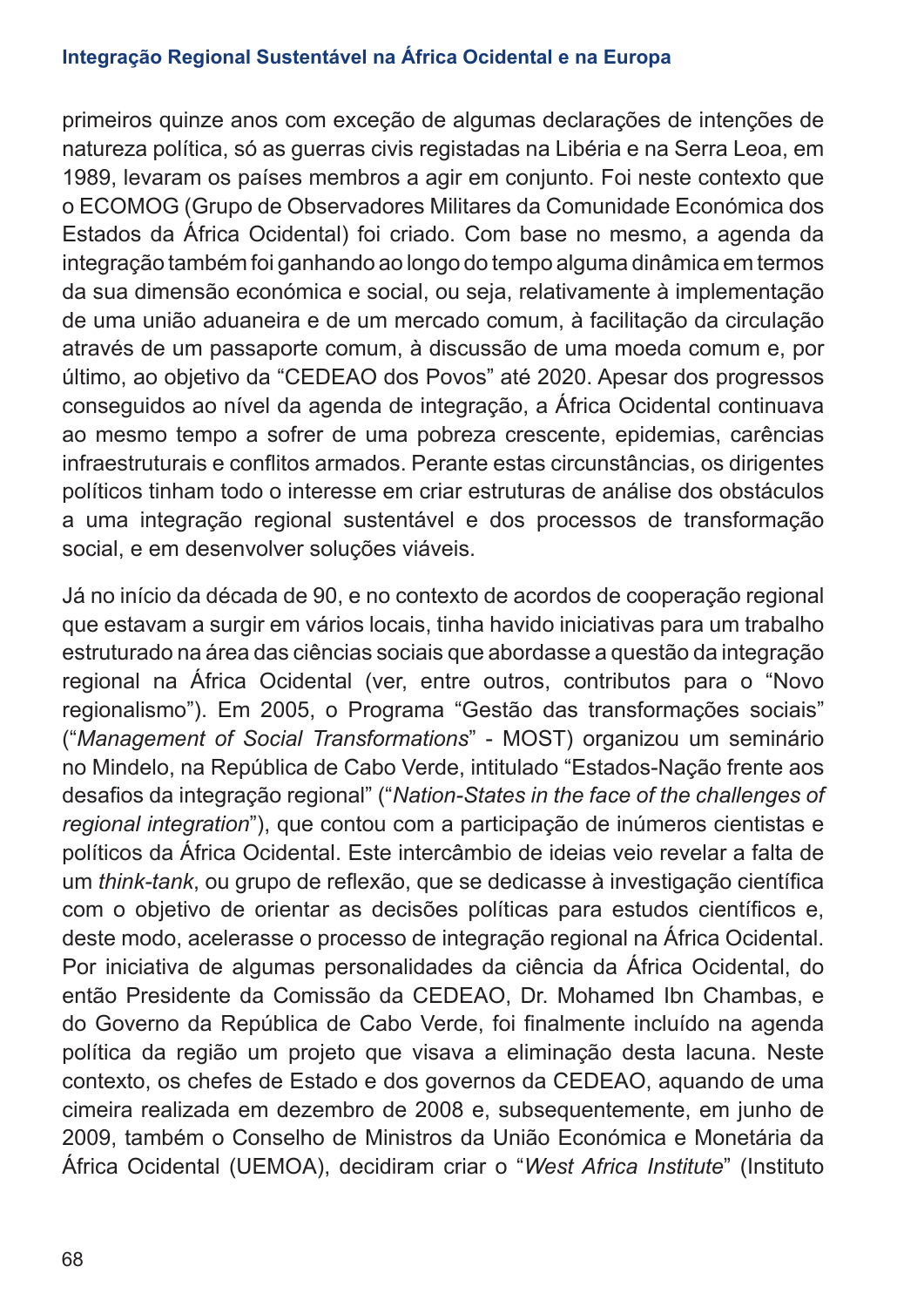da África Ocidental ‒ IAO) como primeiro instituto de investigação regional do seu género no continente africano. O IAO tem por missão o estabelecimento das bases para uma tomada de decisão assente nos conhecimentos ao nível regional, bem como aconselhar os decisores políticos, contribuir para a formação de novos dirigentes com uma perspetiva de integração regional, e fomentar o diálogo entre as forças da investigação, da política e da sociedade civil. Para além da CEDEAO e da UEMOA, o Governo da República de Cabo Verde, país onde o instituto está fisicamente estabelecido, a UNESCO, e ainda o Ecobank, uma entidade privada, são as cinco principais instituições do IAO. Em 2009, a UNESCO realizou um estudo de viabilidade alargado, que considerou positiva a criação do IAO. Em 2010, o estabelecimento de um tal instituto na Cidade da Praia foi viabilizado na prática através de uma lei aprovada pela Assembleia Nacional de Cabo Verde. Por último, em 2011, o IAO iniciou o seu trabalho efetivo tendo em vista a prestação de apoio assente no conhecimento e a conceção eficaz do processo de integração regional da África Ocidental.

## *Desenvolvimento prático da cooperação em matéria de investigação entre o IAO-ZEI de 2012 a 2016*

Com base nestes desenvolvimentos positivos, o Ministério Federal da Educação e Investigação (BMBF) decidiu fomentar uma cooperação IAO-ZEI a longo prazo em matéria de investigação subordinada ao tema: "Integração Regional Sustentável na África Ocidental e na Europa" no período de 2012-2016 com um montante de cerca de 1,5 milhões de euros. A cooperação IAO-ZEI traduziuse, assim, no maior apoio concedido até à data pelo BMBF a África, quer em termos financeiros, quer de duração, no domínio das humanidades e das ciências sociais.

No âmbito da Fase Principal da cooperação em matéria de investigação do IAO-ZEI de 2012 a 2016, foram aprofundadas as atividades conjuntas na área da cooperação e o IAO foi objeto de acompanhamento e aconselhamento no seu processo de desenvolvimento institucional.

A gestão da cooperação académica por parte do IAO estava entregue em 2012 ao Prof. Dr. John Igue, tendo sido confiada, a partir de 2013, à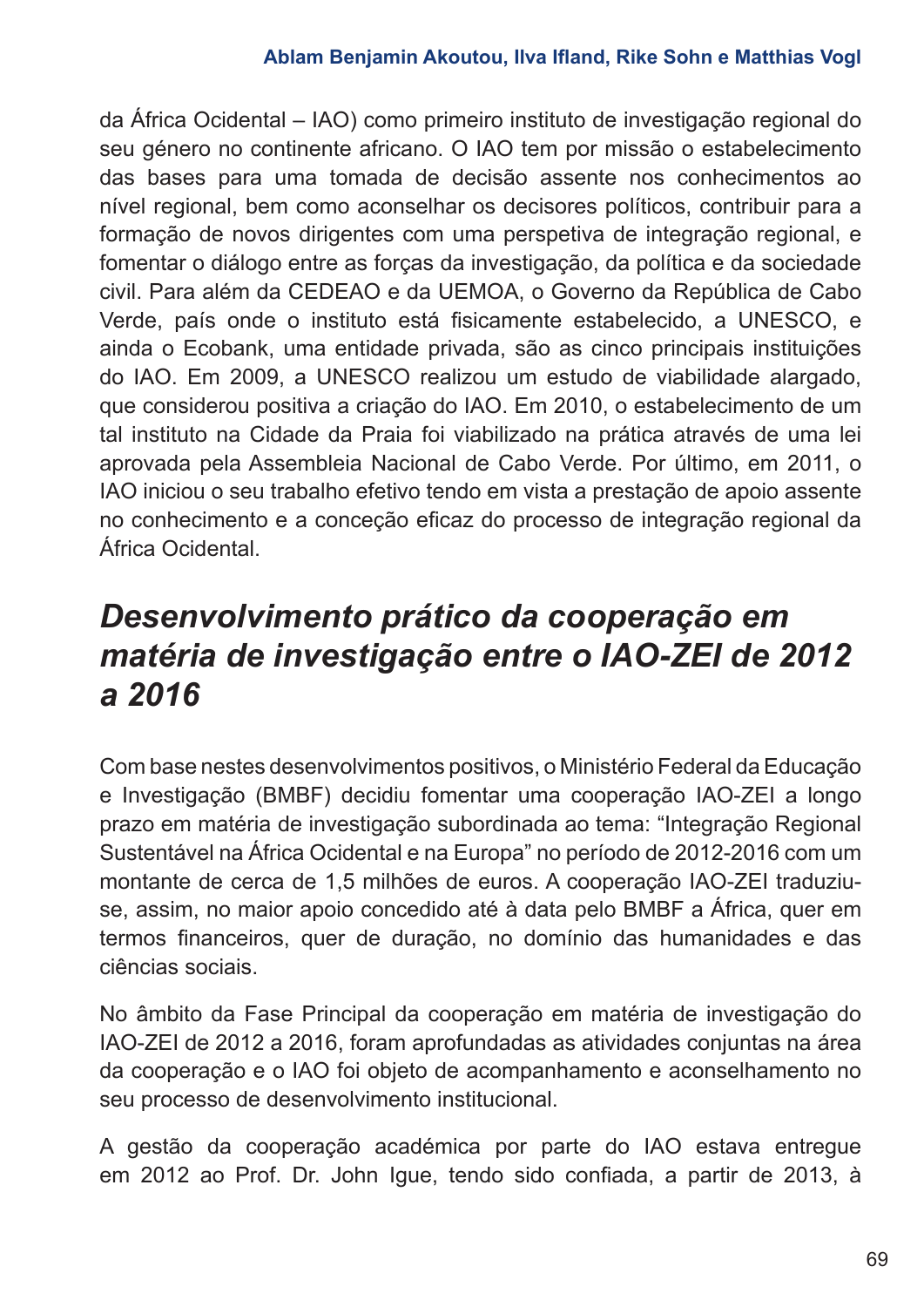recém-empossada Diretora do IAO, Prof. Dr. Djénéba Traoré. A Prof. Traoré desempenhara anteriormente o cargo de Reitora na Universidade de Literatura e Ciências Sociais de Bamako, no Mali. No ZEI, o projeto foi sempre seguido e supervisionado pelo seu Diretor, Prof. Kühnhardt.

Rike Sohn (Alemanha), no ZEI, e Ama Konadu Oppong (Gana), no IAO, foram as coordenadoras científicas para a área de gestão científica da "Integração económica e comércio regional" (*Economic Integration and Regional Trade*). Matthias Vogl (Alemanha), do ZEI, e Die Maty Fall (Senegal), do WAI, coordenaram a área de investigação de ciência política "Integração regional e processo de formulação de políticas" (*Regional Integration and Policy Formulation Processes*). Ama Konadu Oppong e Die Maty Fall deixaram o IAO em agosto de 2012, tendo sido substituídos por Daniel Yeboah (Gana) e Ablam Benjamin Akoutou (Togo). Ablam Benjamin Akoutou já tinha trabalhado enquanto estudante em Bona como assistente no projeto IAO-ZEI no âmbito da fase de criação. Daniel Yeboah participou na Academia de Verão do ZEI em 2010. Os coordenadores científicos foram apoiados por assistentes, quer no IAO, quer no ZEI. Em setembro de 2013, foi possível contratar mais dois coordenadores científicos para a Praia e Bona, conforme acordado. Estes técnicos foram incumbidos de dedicar-se ao tema de investigação "Desenvolvimento da capacidade institucional para o desenvolvimento regional" sob o ponto de vista concetual, técnico e administrativo. Este trabalho incidiu sobretudo na preparação do programa de mestrado em integração regional africana previsto na cooperação com a Universidade de Cabo Verde. Ambas as coordenadoras científicas, Fátima Fortes (Cabo Verde), do IAO, e Sally Brammer, do ZEI, reforçaram o desenvolvimento desta área de trabalho através de uma colaboração estreita entre a direção do IAO e do ZEI e as suas competências científicas.

Um dos objetivos importantes da Fase Principal do projeto de investigação era a elaboração de uma série de publicações científicas que pudessem ser elaboradas em conjunto, com base em discussões aprofundadas entre cientistas africanos e europeus. As reuniões periódicas (duas vezes por ano) dos grupos de trabalho foram um instrumento de cooperação importante, quer para a continuidade do intercâmbio científico, quer como instrumento de reforço da inserção do IAO na África Ocidental e no círculo de parceiros europeus. Nessas reuniões houve debates entre cientistas de renome, oriundos de ambos os continentes, com base no guião de temas específicos acima referido, no contexto dos três domínios de investigação. O programa de publicações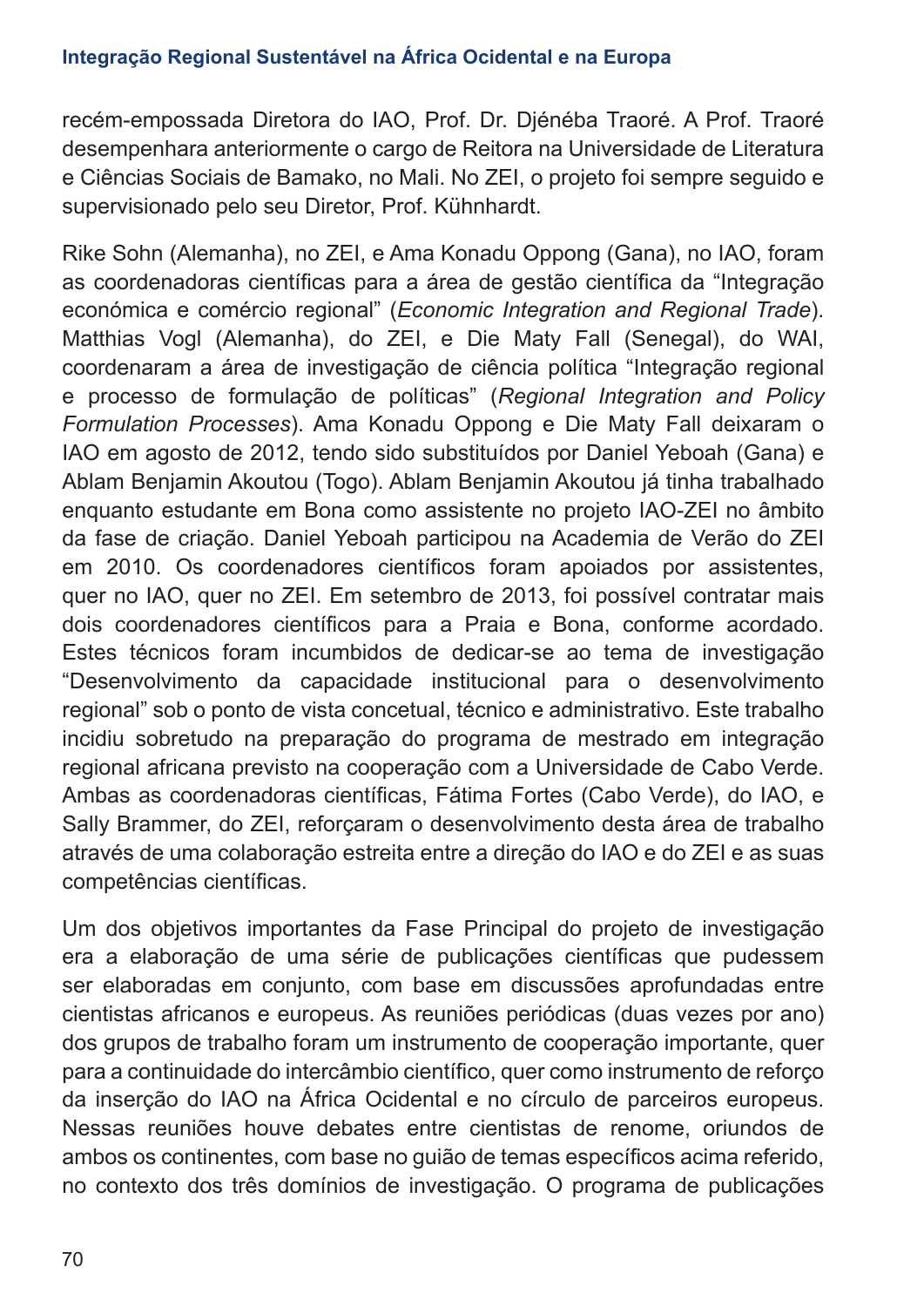#### **Ablam Benjamin Akoutou, Ilva Ifland, Rike Sohn e Matthias Vogl**

conjuntas do projeto foi concebido com base nos documentos de investigação preparados para estes encontros e implementado através de publicações periódicas. Os seminários permitiram igualmente uma discussão aberta e rica, bem como a criação de uma rede entre a comunidade de investigadores e culturas científicas de ambos os continentes que, até então, não tinham qualquer ligação. Outras das componentes da cooperação foram um intercâmbio regular entre coordenadores científicos e funcionários administrativos do IAO e do ZEI, o apoio no âmbito do projeto de criação da biblioteca do IAO, uma base de dados bibliográficos relevante, uma lista de peritos, a elaboração de componentes de monitorização, bem como, por último, a promoção de capacidades na África Ocidental especificamente no domínio da integração regional e a criação de um programa de estudos próprio em integração regional africana com a sua base na Praia. Assim, as prioridades da Fase de Criação foram prosseguidas simultaneamente de forma mais focalizada e alargada.

• A primeira reunião dos grupos de estudo realizou-se nas instalações do IAO na Praia, nos dias 1 e 2 de outubro de 2012. Foi desenvolvido um extenso trabalho de preparação e planeamento por parte dos coordenadores científicos em Bona e na Praia. Este trabalho incluiu a identificação de cientistas de renome europeus e da África Ocidental, a coordenação dos seus contributos para a investigação (que foram apresentados no decurso da reunião), a produção de material de informação e dos perfis dos investigadores, bem como a implementação propriamente dita e a moderação do encontro. Houve ainda que fazer todo o planeamento de logística. Conforme previsto no programa de trabalho, o trabalho de preparação foi feito pelos coordenadores científicos do IAO para os participantes africanos, e pelos coordenadores científicos do ZEI para os participantes europeus. No decurso da reunião, realizaram-se sessões de trabalho intensivas subordinadas aos domínios de investigação "Integração regional e processo de formulação de políticas" (1) e "Integração económica e comércio regional" (2). A tónica incidiu nos seguintes subtemas: (1) "Teoria de formulação de políticas" e "Formulação de políticas das instituições regionais e nacionais – Aspetos comparativos". (2) "Comércio intra-África Ocidental" e "Influência externa na integração económica e comércio regional na África Ocidental". Por um lado, discutiu-se quais as teorias de formulação de políticas que deveriam ser aplicadas de modo a refletir de forma clara e eficaz os problemas e desafios da integração regional na Europa, mas sobretudo na África Ocidental. Por outro, procurou saber-se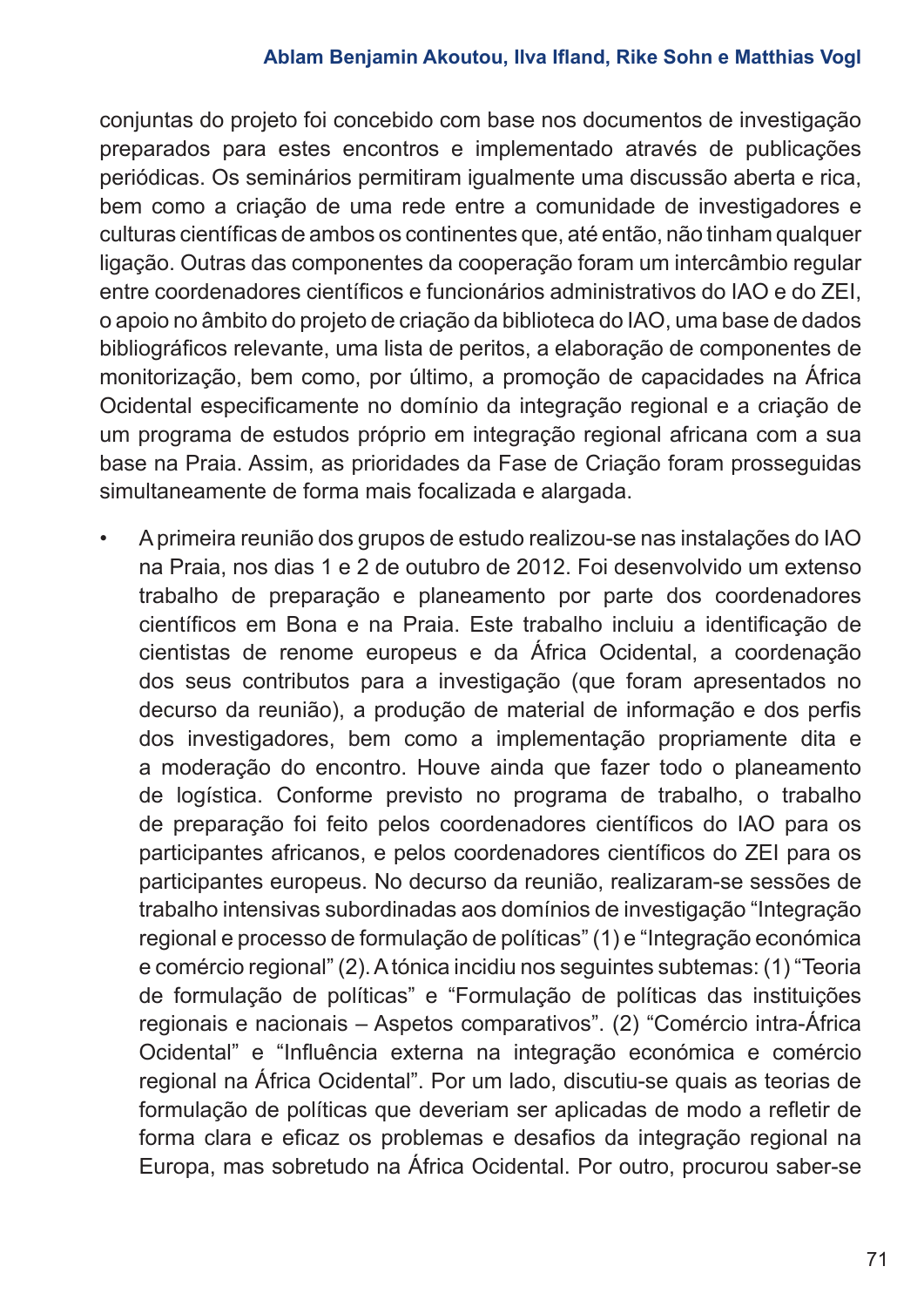quais os défices que existem atualmente na prática. O Secretário de Estado dos Negócios Estrangeiros de Cabo Verde, José Luís Rocha, deu as boasvindas aos participantes no início da reunião. Para além das sessões de trabalho, realizou-se na sessão da tarde um brainstorming subordinado ao tema dos instrumentos de monitorização para a integração regional na África Ocidental, do qual resultou informação interessante sobre a possibilidade e a viabilidade de projetos de monitorização com base nas experiências dos participantes que pudessem ser utilizados na continuação do projeto. A reunião foi encerrada com um painel de discussão na Universidade Jean Piaget, na Praia, sobre o seguinte tema: "A Europa e África face às crises". O painel era constituído pelo Prof. Ludger Kühnhardt, Diretor do ZEI, Prof. Dr. Volker Nitsch da TU Darmstadt, Prof. Watabouna Ouattara da Universidade de Abidjan e Prof. Gervásio Semedo, da Universidade de Tours. A discussão foi moderada por Pierre Sané, membro do Conselho Consultivo Científico do IAO e antigo secretário-geral adjunto da UNESCO.

No seguimento da conferência, os cientistas participantes foram convidados a aceitar o título de "*WAI Fellows*", ou seja, cientistas sem vínculo formal ao IAO no âmbito do projeto, proposta que foi aceite com agrado pela generalidade dos visados. Assim, quer a rede de peritos do IAO, quer também a sua reputação institucional saíram reforçadas. Na sequência da reunião, foi produzida uma larga quantidade de documentação. Para além da preparação, implementação e seguimento propriamente ditos do encontro, a visita de trabalho da delegação do ZEI foi aproveitada para a tomada de decisões de cariz concetual para o período subsequente. Este procedimento foi também repetido nas reuniões seguintes.

Além disso, o IAO recebeu nesta fase do projeto aconselhamento alargado no que respeita à conceção do seu sítio *web*. Foi também proposto que a biblioteca do IAO, por razões práticas, mas também tendo em vista uma melhor integração do Instituto no contexto académico e cultural de Cabo Verde, fosse integrada na Biblioteca Nacional, na Praia. Foi também elaborado um conceito inicial para uma base de dados bibliográficos do IAO, que deverá ficar ligada ao sistema de base de dados existente da Biblioteca Nacional de Cabo Verde. Todas estas medidas foram criadas em colaboração direta e estreita entre os parceiros de ambos os institutos de investigação.

Na sequência da reunião na Praia, procedeu-se à coordenação da revisão e publicação dos documentos de investigação, tendo sido produzida uma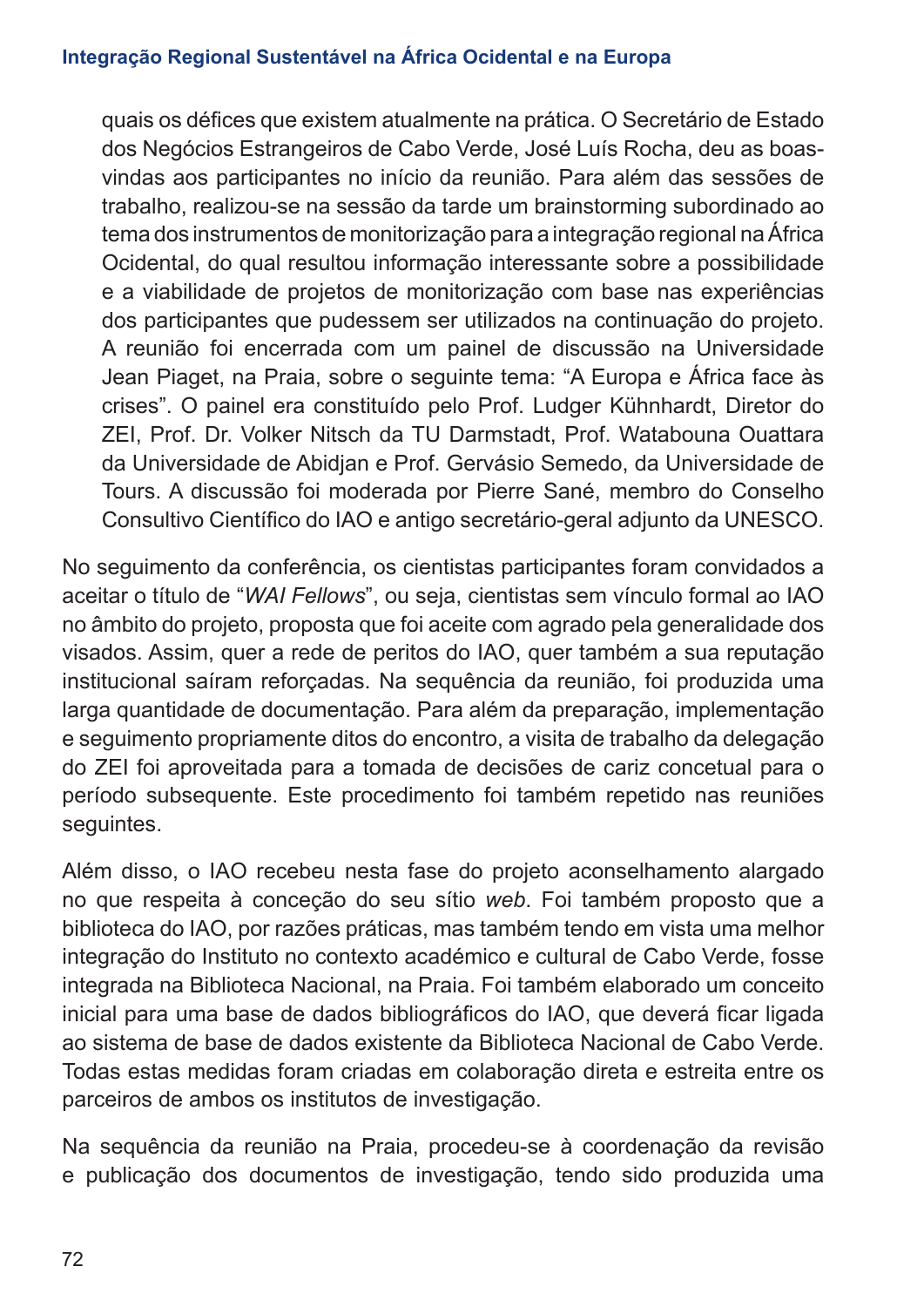nova edição do Observador da Integração Regional (RIO). Com o início da Fase Principal, o RIO foi integrado pelo ZEI no âmbito do projeto e passou a dedicar-se, por um lado, aos desenvolvimentos mais recentes no domínio da integração regional na África Ocidental e na Europa e, por outro, à divulgação de novidades relacionadas com o Projeto.

• De 11 a 13 de abril de 2013, realizou-se no ZEI, em Bona, a segunda reunião dos grupos de estudo, no âmbito da Fase Principal. Nela foram discutidos diversos subtópicos de acordo com o guião de investigação ("*director's script*") no âmbito dos domínios de investigação. Cada grupo de estudo congregou três cientistas europeus e três cientistas da África Ocidental. Anteriormente, tinha sido pedida a estes cientistas a elaboração de artigos académicos, que serviram de base a várias palestras no decurso da reunião. No prosseguimento da cooperação, os programas foram incluídos no programa de publicações do projeto. No primeiro domínio de investigação, "Integração regional e processo de formulação de políticas", foram abordados os temas "Formulação de políticas nas instituições regionais e nacionais – Aspetos comparativos" e "O fenómeno da integração diferenciada ou flexível em contextos de integração regional". Constatouse que não basta melhorar a funcionalidade das instituições ao nível regional ou consolidar os mecanismos de cooperação entre a CEDEAO e a UEMOA. Os obstáculos a uma integração regional sustentável estão sobretudo relacionados com a falta de estabilidade política e de capacidade governativa no seio dos países membros da CEDEAO e da UEMOA, fatores que se repercutem de forma negativa nas trocas económicas. Mesmo assim, argumentou-se de forma convincente que as organizações regionais podem dar um contributo importante em vários aspetos, para intervirem ao nível regional na estabilidade política e na capacidade de governação nos países membros, tanto mais que os problemas já não são apenas de cariz nacional, tendo também, e quase sempre, uma dimensão regional. A integração diferenciada foi identificada como mecanismo de aprofundamento da cooperação entre os países interessados, algo que até aqui tinha desempenhado um papel meramente secundário na investigação sobre o processo de integração na África Ocidental. No segundo domínio de investigação, "*Economic Integration and Regional Trade*" (Integração económica e comércio regional), o debate centrou-se no modelo de uma união monetária para a África Ocidental. *"Monetary integration: the choice of the right policy"* (Integração monetária: A escolha da política certa) e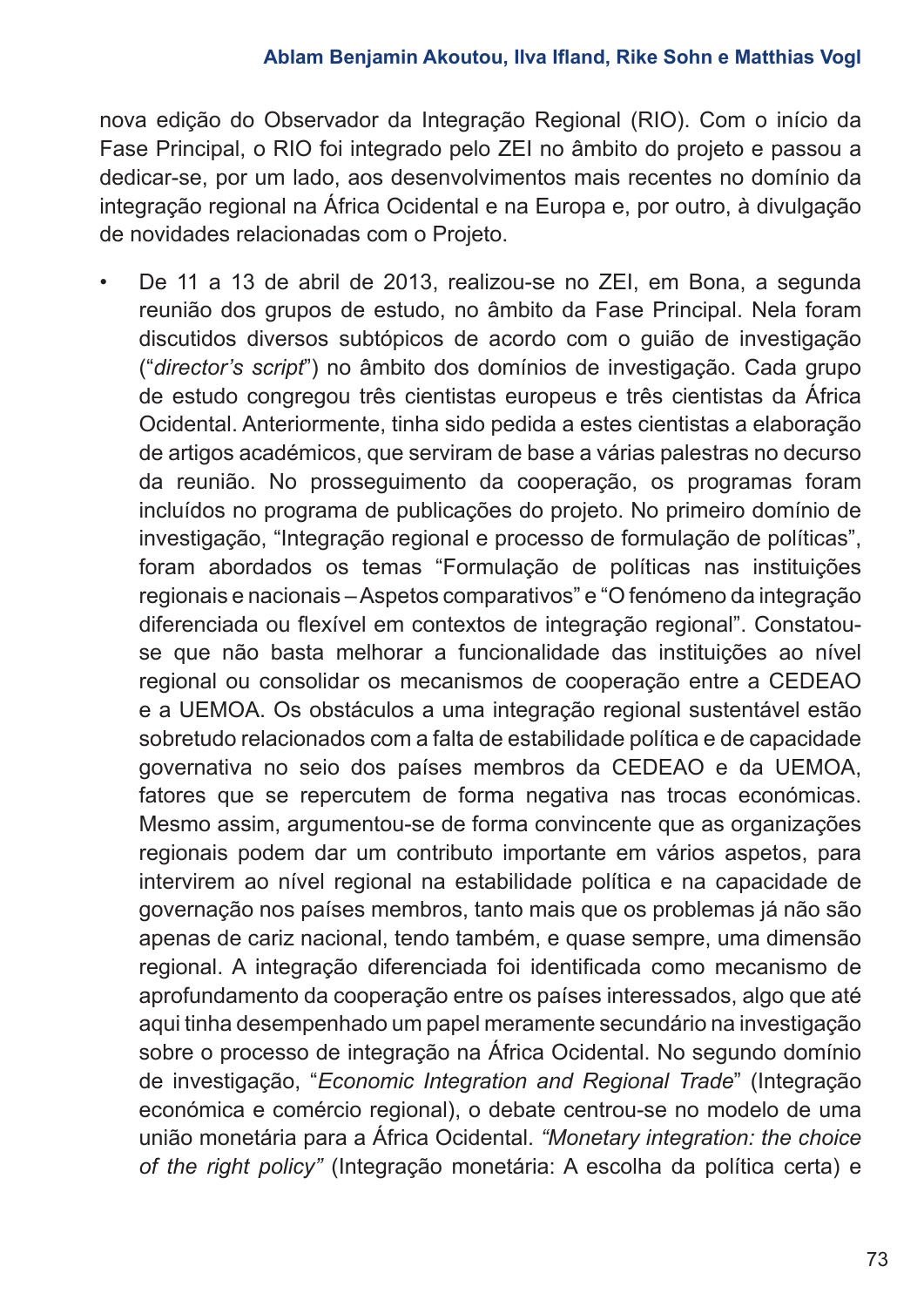*"The European experience of a common currency: lessons learned"* (A experiência europeia de uma moeda comum: ensinamentos colhidos) foram os subtópicos abordados. Neste contexto, as posições oscilam entre a defesa da adaptação dos países anglófonos à Zona do franco CFA, a aproximação gradual de uma zona monetária anglófona e francófona e a união destas sob uma nova moeda designada Eco, e um terceiro modelo, que prevê a criação de uma nova moeda comum para a África Ocidental através de uma espécie de *big bang*. Em termos gerais, na discussão só foi considerada possível uma implementação gradual de uma zona monetária na África Ocidental que, por motivos de estabilidade, também ficaria ligada à Europa. Os resultados das discussões no seio dos grupos de estudo foram apresentados e discutidos entre os diferentes grupos, contando com a participação de todos os cientistas africanos e europeus. Neste sentido, a reunião dos grupos de estudo encerrou com um ciclo de debates subordinado ao tema do Mali, em colaboração com a Deutsche Welle. Os oradores foram a Prof.ª Traoré, Diretora do IAO, nascida no Mali, bem como um representante do exército alemão, que explicou a sua missão no local. A Prof.ª Traoré deu algumas entrevistas à margem da reunião dos grupos de estudo à *Deutsche Welle*, ao *Bonner Generalanzeiger* e ao jornal *Frankfurt Allgemeine* sobre a crise no Mali, o que permitiu aumentar a visibilidade pública do projeto. No contexto da reunião dos grupos de estudo, foi também possível alargar a rede do IAO e do ZEI. Entretanto, foi atribuída a todos os cientistas participantes a designação de "*WAI Fellows*" que, nessa qualidade, passaram a integrar a lista constante do sítio *web* do IAO.

Em maio de 2013, Ralf Meyer, administrador do ZEI, passou uma semana no IAO, com o objetivo de transmitir conhecimentos em matéria administrativa na gestão do projeto no âmbito do intercâmbio de funcionários, bem como de discutir com Renato Frederico, administrador do IAO. Foi uma vez mais confirmada a especial solidez da cooperação em matéria de investigação entre o ZEI e o IAO, que faz com que a mesma decorra continuamente nos diferentes níveis de trabalho de um projeto internacional de investigação através de um diálogo mútuo e de uma troca regular de experiências.

• A Conferência a Meio Percurso sobre Cooperação em Matéria de Investigação IAO-ZEI realizou-se a 21-22 de outubro de 2013 no Ministério das Relações Exteriores (MIREX), na Praia. Esta conferência marcou a conclusão da primeira parte da Fase Principal. Tendo em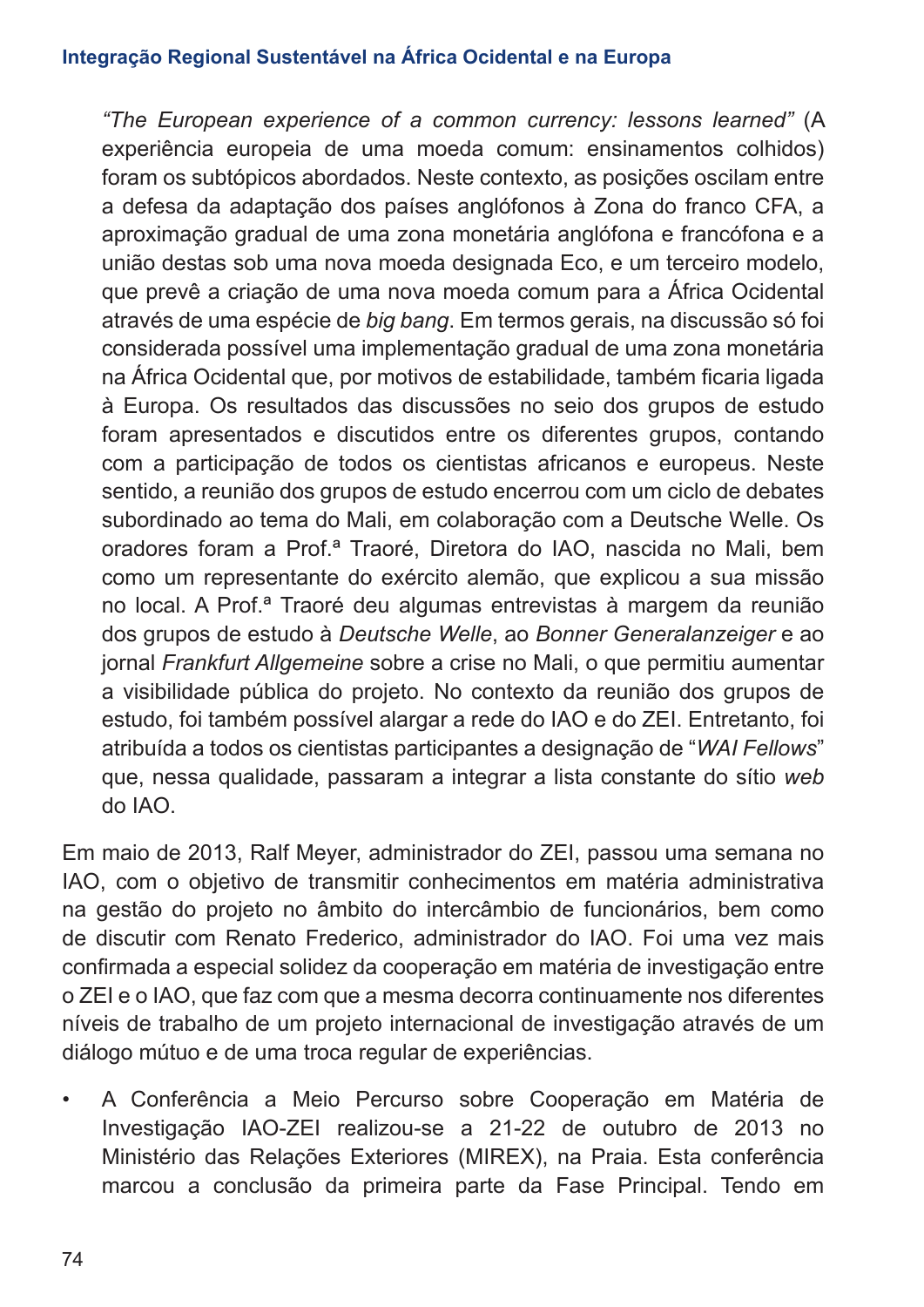vista a preparação direta desta reunião, os coordenadores científicos do projeto do ZEI, Matthias Vogl e Rike Sohn, fizeram uma visita de trabalho ao IAO na Praia, para darem apoio aos seus colegas locais Daniel Yeboah e Ablam Benjamim Akoutou na implementação dos seminários e no estabelecimento da recém-criada biblioteca do IAO. No decurso da Conferência a Meio Percurso, os cientistas e peritos elaboraram um balanço sob o título "Encontro entre a ciência e a prática" sobre os sucessos e desafios da integração regional na África Ocidental e discutiram acerca do futuro das relações UE-África Ocidental. Estes temas foram selecionados sobretudo no contexto de diversos jubileus (20.º aniversário do Tratado CEDEAO revisto em 2013; 20 anos da União Económica e Monetária da África Ocidental (UEMOA) em 2014; 40 anos da CEDEAO em 2015). A Conferência a Meio Percurso foi inaugurada por Essien Abel Essien, Diretor de Planeamento Estratégico da Comissão da CEDEAO em Abuja, Nigéria: "Temos ainda um longo caminho a percorrer até conseguirmos proceder a uma integração regional efetiva na África Ocidental, mas o processo em si é irreversível. Isto é algo que todas as pessoas devem reconhecer." Houve um consenso alargado entre os participantes e os convidados de que há que melhorar as capacidades de aplicação das normas jurídicas regionais e sensibilizar ainda mais as populações da África Ocidental para os seus direitos humanos e económicos. No domínio económico, a "Ofensiva regional para o relançamento sustentável da produção de arroz na África Ocidental" dirigida pela CEDEAO foi também discutida como um exemplo positivo de uma abordagem de política regional que resulta, tendo sido igualmente abordados os problemas associados ao intercâmbio transfronteiriço de mercadorias e pessoas. Os possíveis efeitos de uma pauta aduaneira comum e o seu impacto na negociação de um acordo económico com a UE foram igualmente discutidos. Além disso, o papel da segurança enquanto pré-requisito do desenvolvimento, a mais-valia de uma política agrícola comum e os desafios de uma política energética para a África Ocidental foram outros dos tópicos discutidos. A conferência propriamente dita foi um exemplo de um intercâmbio sincero de opiniões e posições visando uma melhor compreensão mútua. Proporcionou além disso uma oportunidade de troca de pontos de vista sobre outras questões atuais, como as consequências da migração e da fuga de cérebros. No encerramento da conferência, os participantes visitaram a biblioteca do IAO recentemente integrada na Biblioteca Nacional de Cabo Verde.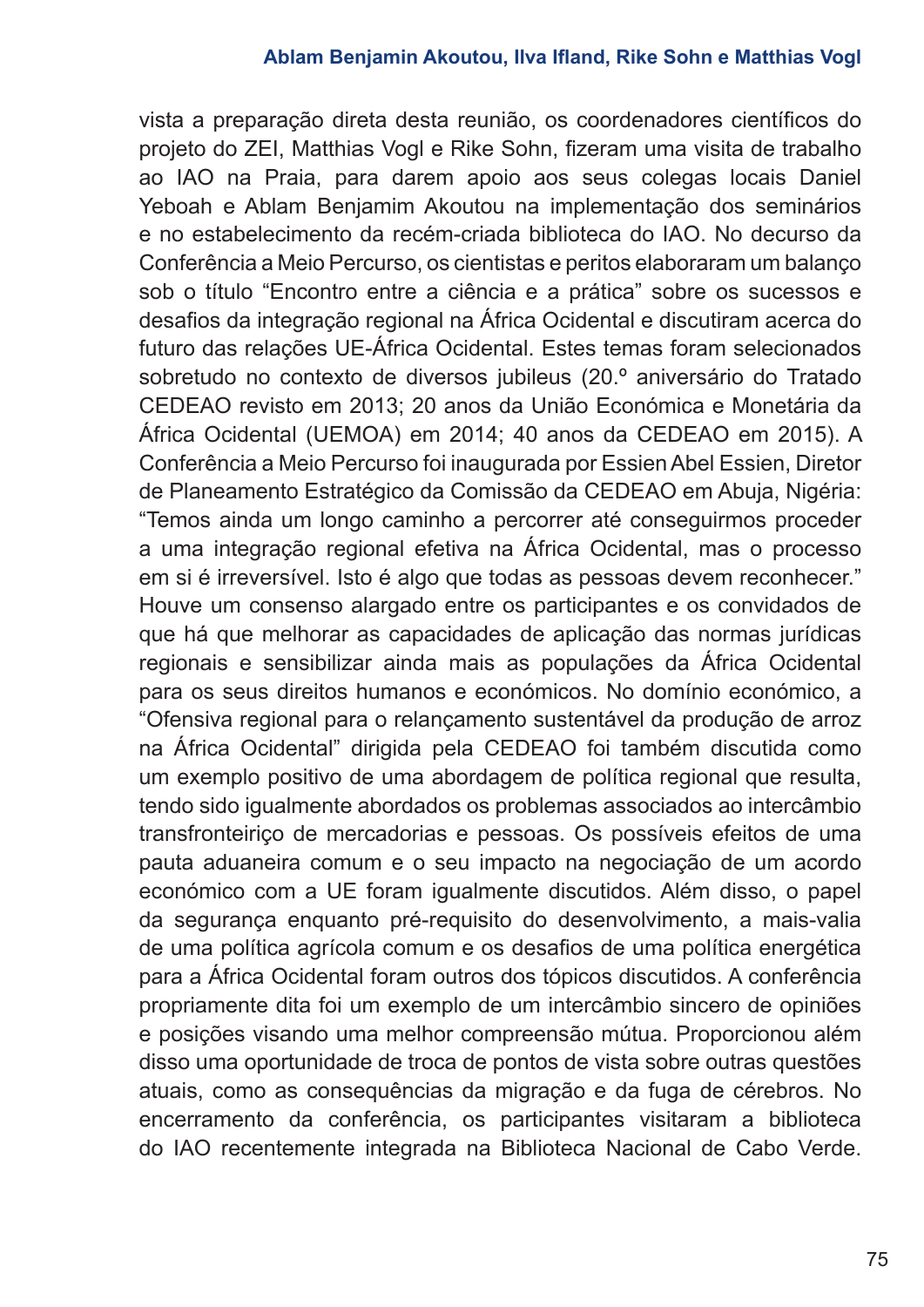No seguimento das reuniões dos grupos de estudo, os documentos de investigação discutidos nas mesmas foram revistos e publicados.

Em junho de 2013, a integração da biblioteca do IAO na Biblioteca Nacional de Cabo Verde na Praia no quadro de um acordo de cooperação com o Diretor da Biblioteca Nacional, Dr. Joaquim Morais, foi objeto de regulamentação vinculativa. Com a ajuda de um especialista informático cabo-verdiano, foi criada a base de dados bibliográficos que tem por base o sistema utilizado na Biblioteca Nacional de Cabo Verde. Após a formação dos coordenadores científicos do IAO, até outubro de 2013 foram integrados na base de dados bibliográficos da Biblioteca Nacional os primeiros mais de 300 livros subordinados ao tema da integração regional em África. A base de dados bibliográficos pode ser livremente acedida através da página *web* do IAO, bem como através da página *web* da Biblioteca Nacional, de modo a que os participantes nos grupos de estudo e os académicos visitantes, mestrandos e cidadãos e estudantes locais interessados que pretendam pesquisar a literatura gerada no âmbito do projeto possam consultá-la por via eletrónica e, subsequentemente, também possam consultar em pessoa essa literatura para leitura na Biblioteca Nacional. A manutenção da base de dados é assegurada pelos coordenadores científicos do IAO e pelos seus assistentes.

No que respeita às bases de dados, o sistema de *WAI-Fellows* continuou a ser alargado, de modo a reforçar a rede de peritos do IAO e do ZEI. Além disso, o ZEI deu apoio ao IAO na criação de uma base de dados de contactos assente no MS Outlook como base para um boletim informativo do IAO. Este foi enviado pela primeira vez em dezembro de 2013 a mais de 1 000 endereços da rede do IAO, devendo de futuro ser publicado duas vezes por ano com informações sobre o trabalho do Instituto.

Em 2013, foram iniciadas as tarefas de natureza concetual, técnica e administrativa da terceira tónica do projeto, *"Institutional Capacity Development for Regional Integration"* (Desenvolvimento da capacidade institucional para a integração regional). A longo prazo, a meta desta vertente consistia no estabelecimento de um programa de mestrado em integração regional africana com a participação do IAO e em cooperação com a Universidade de Cabo Verde (UNI-CV). Para este fim, decorreram reuniões de trabalho durante e após a conclusão da Conferência a Meio Percurso na Praia em outubro de 2013 com o Dr. Manuel Roberto, Assessor do Ministro do Ensino Superior, Ciência e Inovação de Cabo Verde, e com o Prof. Paulino Lima Fortes, então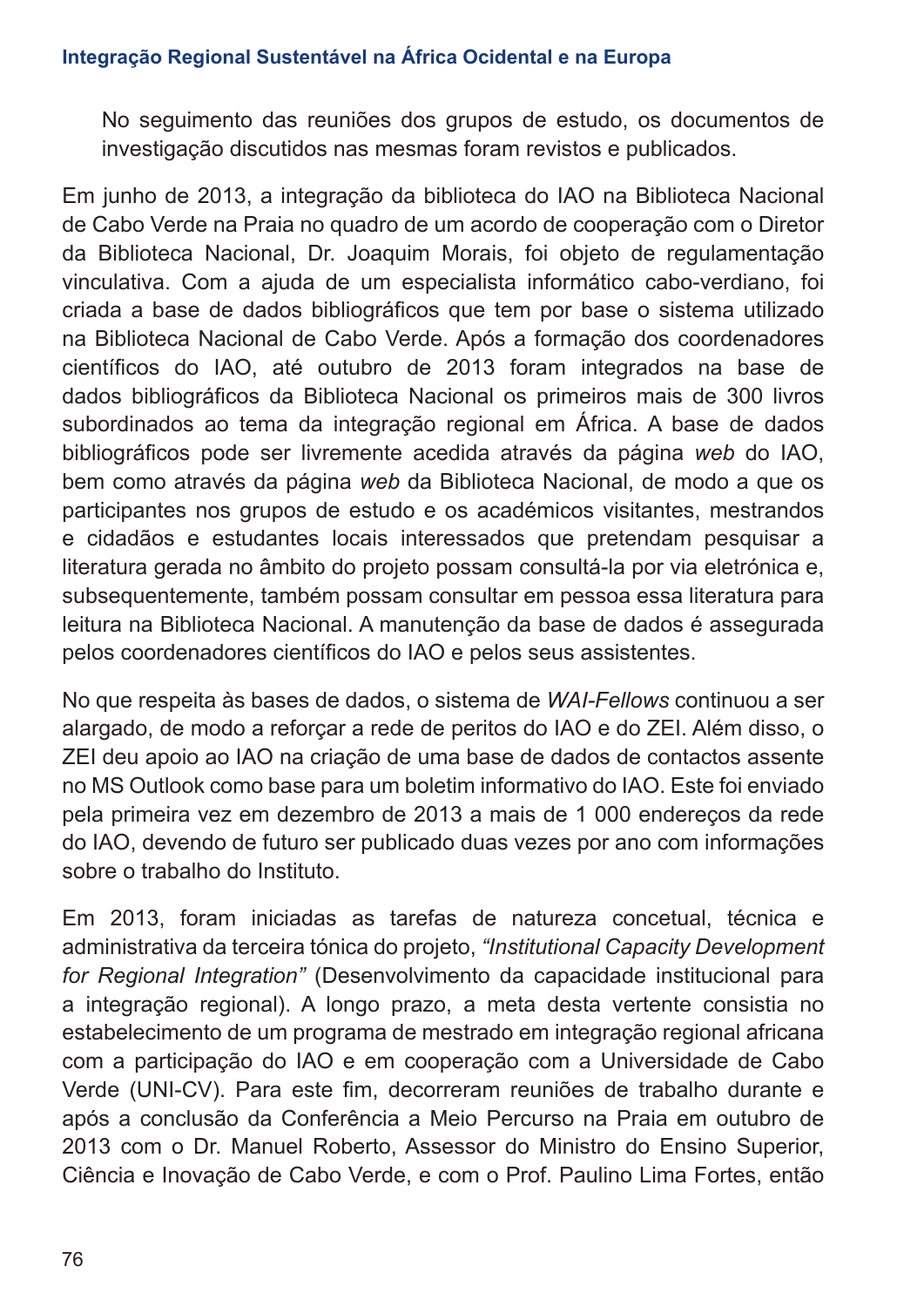reitor da UNI-CV. Ficou acordado em julho de 2014 que seria elaborado um currículo e que, com base no mesmo, seria discutido o plano de trabalho com um calendário administrativo, orçamento e público-alvo tendo em vista a acreditação do programa de mestrado.

No outono de 2013, os primeiros estudantes da África Ocidental iniciaram finalmente o seu programa de mestrado "Estudos Europeus - Governação e Regulação" no ZEI, com o apoio de uma bolsa de estudos. Esta componente de formação, distribuída ao longo de três anos, criou uma dimensão adicional importante da cooperação entre o ZEI e o IAO. Os bolseiros, licenciados altamente qualificados com experiência profissional, deverão, enquanto peritos em matéria de integração regional, dar um contributo pessoal para o reforço das capacidades na África Ocidental neste domínio e nos diferentes contextos.

• Uma das preocupações constantes da cooperação em matéria de investigação IAO-ZEI tem sido fomentar, não apenas a rede africana do IAO e a visibilidade científica e politicamente relevante na África Ocidental, como também alargar o círculo de parceiros de cooperação europeus. No contexto da Conferência a Meio Percurso, foram intensificados os contactos do ZEI com a Universidade de Avinhão, onde viria a realizarse finalmente a quarta reunião dos grupos de estudo a 27-28 de março de 2014. A dimensão europeia do projeto ficou, assim, ainda mais reforçada. Pouco depois da quarta cimeira UE-África em Bruxelas, o seminário de elevado nível e revelador de um forte empenhamento, deu aos cientistas e profissionais de ambas as regiões não só a possibilidade de desenvolverem novas perspetivas e soluções práticas para a parceria, como também lhes permitiu descobrir possibilidades até então nunca aproveitadas de valorização dos seus esforços de integração regional. Os pontos de discussão do grupo de investigação "Integração económica e comércio regional" foram os custos e benefícios da liberalização das trocas comerciais no setor dos serviços (que representam pelo menos 60% do PIB global). Foram discutidas técnicas adequadas e modalidades geográficas (unilateral, bilateral, regional, birregional, multinacional e multilateral) para a sua negociação, bem como a necessidade de harmonização dos dados setoriais para os cientistas e para uma tomada de decisões políticas fundamentada no conhecimento. Entre os participantes (incluindo o responsável do Departamento de Regulamentação da UEMOA, Amadou Dieng, o responsável do Departamento Económico da CEDEAO, Felix N'Zué, bem como o Prof. Dr. Christian Koenig, Diretor do ZEI e perito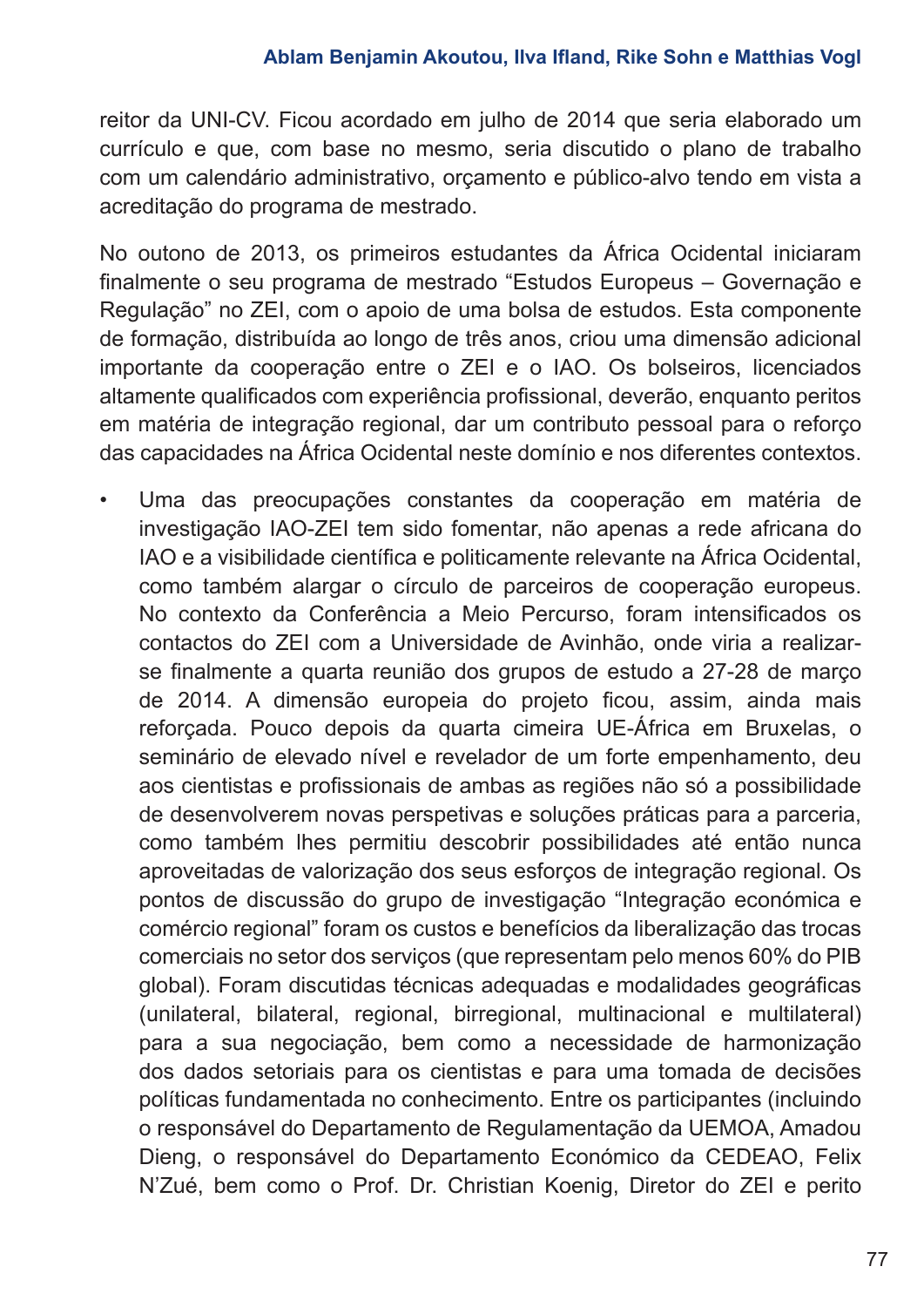em questões de regulamentação europeia) prevaleceu o consenso de que a sequenciação das políticas de regulamentação desempenha um papel importante dado que, de outra forma, a produção interna corre o risco de ser substituída por fornecedores estrangeiros. No domínio de investigação "Integração regional e processo de formulação de políticas", foram discutidos os desafios no domínio da política regional em matéria de energia e da promoção da ciência, investigação e inovação. Outro aspeto importante em discussão foi a aplicação de medidas fiscais. Um dos principais obstáculos identificados foi o desconhecimento por parte dos países membros da CEDEAO relativamente aos documentos já existentes, como por exemplo o "Protocolo de Energia da CEDEAO". A ideia transmitida é a de que não só seriam fomentadas as diferenças entre países, como também aumentariam os custos do transporte transfronteiriço da energia, assustando os investidores. Perante este contexto, foi exigida uma campanha de sensibilização intensiva. Com base nas experiências europeias, foi considerada a aplicação de medidas individuais de auxílio direcionadas para as necessidades locais, por exemplo, para fomentar a tecnologia. No entanto, foi desaconselhada a exportação "tal qual" do modelo europeu de medidas fiscais no domínio da energia. As relações de energia birregionais entre a Europa e a África Ocidental foram apresentadas como uma rede de interdependências. Particularmente no rescaldo da crise da Crimeia, houve um apelo no sentido de uma redefinição das relações birregionais neste domínio da política que, pelo menos a médio prazo, contribuiria para uma diversificação do abastecimento energético europeu. Além disso, foi criticada a falta de coordenação regional na África Ocidental no domínio da ciência, investigação e inovação. Como noutras áreas das políticas, e apesar de existirem planos abrangentes, falta uma implementação adequada dos objetivos. Perante este cenário, foi exigida uma abordagem que faça a integração da ciência, investigação e inovação como elementos em pé de igualdade na política económica dos países africanos. O seminário terminou com um painel em que se discutiu o futuro da "Parceria UE-África" em antecipação da cimeira que iria realizar-se em Bruxelas uma semana mais tarde. Os participantes no painel destacaram a transformação de África num continente de oportunidades tendo, contudo, definido de ambos os lados falhas na definição daquilo que são os interesses próprios e os interesses comuns. Foi feito um apelo para que a parceria fosse vista como uma "comunidade de aprendizagem".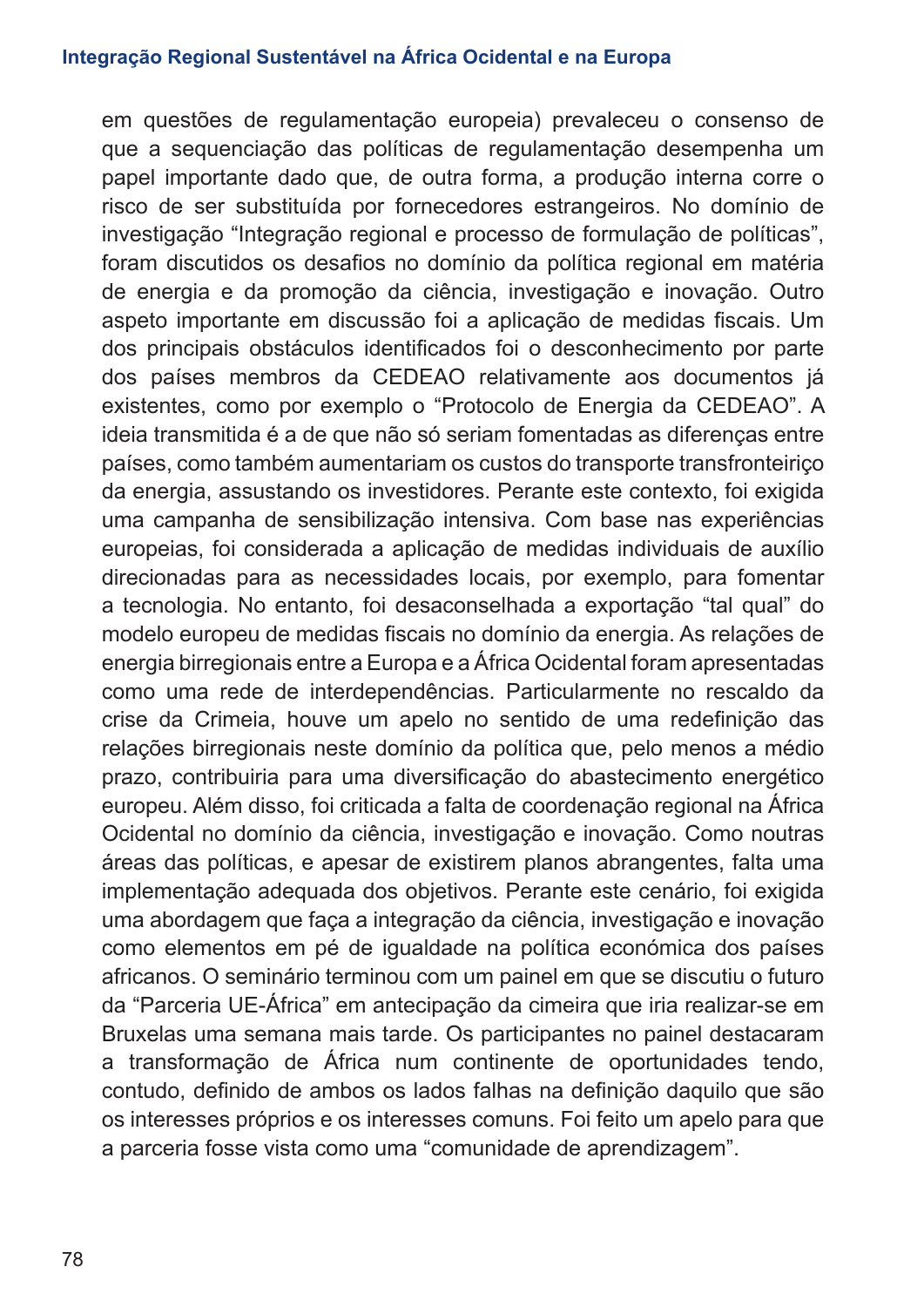Com base nos contributos de qualidade sempre elevada por parte dos participantes da reunião dos grupos de estudo nesta fase, o programa de publicações conjunto do projeto continuou a desenvolver-se de forma dinâmica.

No quadro da série *"WAI-ZEI Paper"* (Documento IAO-ZEI), foram publicados até meados de 2014 dez documentos de investigação, incluindo uma coleção abrangente subordinada ao tema do comércio regional e da integração monetária, que está disponível em inglês, francês e português. Outros tópicos dos documentos incluíram, entre outros, a análise das instituições regionais e do processo de formulação de políticas, uma visão comparativa dos esforços de integração regional na Ásia, Europa e África Ocidental, o desenvolvimento das relações Europa-África, o comércio intrarregional e a relação entre estabilidade política e sustentabilidade monetária na África Ocidental. Os diretores do IAO e do ZEI também deram um contributo científico neste contexto. O *"WAI-ZEI Paper"* n.º 10, que foi elaborado em conjunto pelos quatro coordenadores científicos do projeto, abordou explicitamente – com base nas discussões havidas no decurso da Conferência a Meio Percurso em outubro de 2013, na Praia ‒ o futuro da estratégia comum UE-África a partir de 2007 e continha recomendações práticas relativamente a projetos concretos com uma tónica numa melhoria das estruturas de ensino e investigação. Os *"WAI-ZEI Paper"* foram enviados periodicamente ao círculo crescente de partes interessadas em ambas as regiões através da rede de contactos do UAO com a ajuda do recémcriado boletim informativo do IAO, bem como através do boletim informativo do ZEI. Foi elaborado um grafismo próprio para os *"WAI-ZEI Paper"*. Todas as publicações, tal como as páginas *web* de ambos os institutos e a biblioteca do IAO na Biblioteca Nacional de Cabo Verde, ostentam o logótipo do BMBF enquanto instituição financiadora.

Através da investigação do Prof. Kühnhardt no terreno, a cooperação inovadora do ZEI com o Instituto da África Ocidental concitou a atenção de outras regiões de África. Para além de outras instituições universitárias, o "Centro de Estudos sobre o Direito da Integração Regional da SADC" (CEDIR) da Universidade Eduardo Mondlane no Maputo (Moçambique) estabeleceu uma ligação com o ZEI. Após discussões iniciais por parte do Diretor do ZEI, Prof. Kühnhardt, no Maputo, a delegação do CEDIR visitou o ZEI em maio de 2014. Na ocasião, foram discutidas as possibilidades de o CEDIR ser autorizado a participar no trabalho inovador do Instituto da África Ocidental.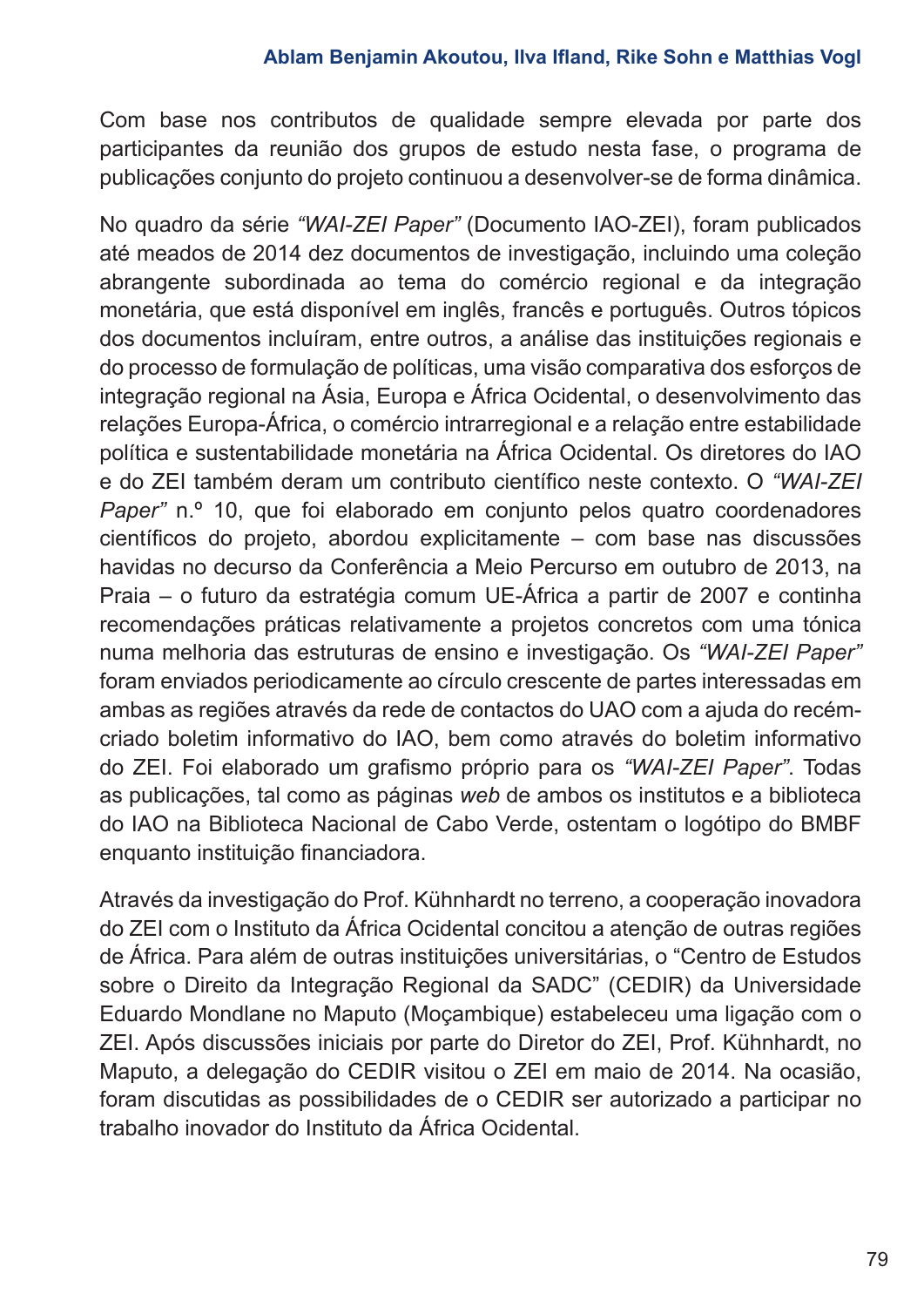• Os parceiros do CEDIR foram finalmente integrados nas outras medidas no quadro do Projeto IAO-ZEI para 2014. Assim, dois cientistas do CEDIR participaram na quinta reunião dos grupos de estudo realizada em setembro de 2014, na Praia. As temáticas dominantes deste seminário foram a migração e a sociedade civil enquanto fatores de desenvolvimento no contexto regional. Sob o signo da crise do Ébola que levou a que alguns participantes não pudessem estar presentes na conferência devido ao encerramento de algumas fronteiras, o potencial e os problemas na área da migração e do envolvimento da sociedade civil foram apresentados por cientistas e profissionais de renome de ambas as regiões. Pela primeira vez, foi feita uma ligação com os investigadores através de *video link.* Foram deste modo igualmente demonstradas as possibilidades da utilização de métodos de comunicação modernos no domínio da educação e da investigação na África Ocidental, através dos quais é possível superar as deficiências existentes ao nível das infraestruturas. As apresentações dos seminários IAO-ZEI sobre investigação económica incidiram nos efeitos da migração intrarregional nos mercados de trabalho regionais na África Ocidental. Devido à falta de dados, foi recomendada a introdução de um sistema de informação sobre migrações. Os peritos referiram igualmente que é necessário superar barreiras linguísticas através de uma educação infantil precoce específica. Além disso, a opinião geral foi a de que os responsáveis deveriam encarar a gestão das fronteiras na África Ocidental não como controlos, mas acima de tudo como um serviço de segurança para os cidadãos no contexto da livre circulação de pessoas na zona da CEDEAO. Para tal, é contudo necessária uma mudança profunda das mentalidades. No contexto de uma outra unidade de trabalho, discutiuse o potencial e os efeitos das remessas internacionais dos migrantes e dos membros da diáspora para os seus países de origem. Para melhor aproveitamento do potencial destas remessas como meio de redução da pobreza e de investimento, a União Africana criou recentemente o *African Institute for Remittances* (Instituto Africano de Remessas – AIR), cujas experiências até à data foram igualmente apresentadas na conferência. O Prof. Dr. Matthias, do *Kieler Institut für Weltwirtschaft* (Instituto de Kiel para a Economia Mundial), sublinhou na sua apresentação a importância de facilitar a migração de uma forma direcionada, e de compatibilizar os sistemas de educação, pensões e de saúde para que a migração ilegal e a fuga de cérebros possam ser evitadas. Para facilitar o regresso dos migrantes aos seus países de origem (migração circular), há também que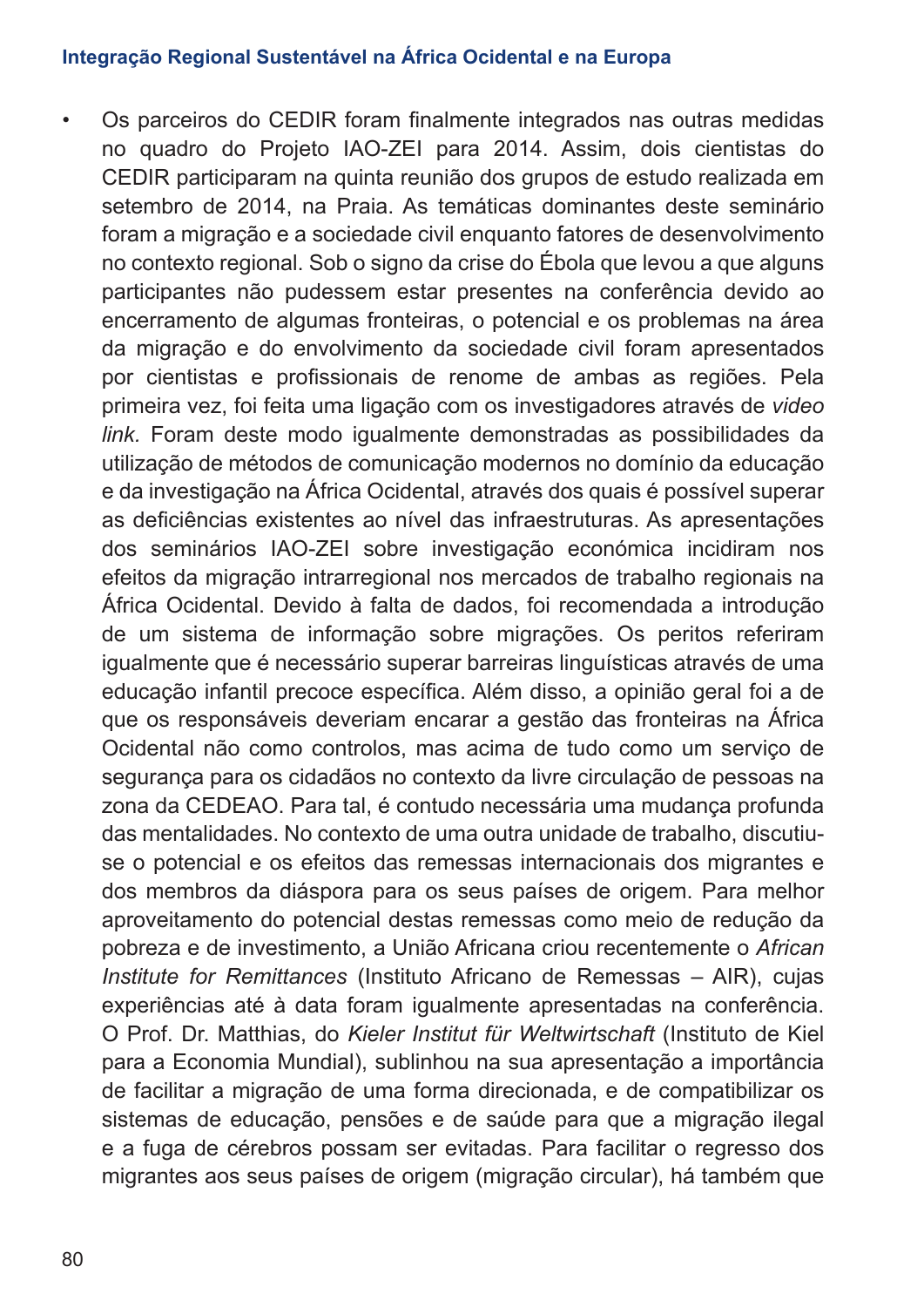melhorar as condições locais. No domínio da investigação em ciências políticas, o Prof. Ludger Kühnhardt, diretor do ZEI, fez uma retrospetiva histórica sobre os 100 anos após o final da 1.ª Guerra Mundial, referindo os ensinamentos colhidos desta catástrofe gigantesca e os efeitos da mesma no desenvolvimento de uma consciência regional. Ao mesmo tempo, sublinhou que, relativamente aos conflitos à escala global, estes ensinamentos estão sujeitos a pressão constante, obrigando portanto a um empenhamento firme em prol da ideia regional num quadro de princípios democráticos. O facto de, nesse contexto, a sociedade civil e também os fatores culturais poderem desempenhar um papel importante tornou-se claro nos contributos que se seguiram. Nana Afadzinu, do *West African Civil Society Institute* (Instituto da Sociedade Civil da África Ocidental – WACSI), do Gana, sublinhou que os intervenientes da sociedade civil, desde os agrupamentos de estudantes aos sindicatos, sempre foram importantes fatores impulsionadores do processo de integração da África Ocidental. Isto aplica-se em particular também ao envolvimento das ONG e das organizações de mulheres no domínio da paz e da segurança. Ao mesmo tempo referiu, em tom de autocrítica, que a verdadeira influência política destes intervenientes transnacionais é, em última análise, limitada devido a lacunas ao nível organizativo e das capacidades, pelo que há um grande potencial que continua a ser desaproveitado. O Prof. Dr. Stefan Fröhlich, da Universidade de Erlangen-Nürnberg, referiu na sua apresentação que o papel da sociedade civil só assumiu um maior protagonismo depois da viragem do período de 1989/90. A atitude desta sociedade civil, frequentemente crítica, ou até negativa, relativamente à integração europeia, também se deve à perceção de que existe uma grande distância entre as instituições da UE e a sociedade civil europeia. Este facto refletiu-se, por exemplo, na rejeição de uma constituição europeia. Segundo os peritos, e perante este cenário, também a Europa devia aprender com o desenvolvimento ascendente dos compromissos assumidos pela sociedade civil na África Ocidental desde os anos 90. O Prof. Dr. Abderrahmane Ngaidé, da Universidade Cheick Anta Diop, em Dacar, no Senegal, discutiu ainda a importância da diversidade cultural para a integração regional na África Ocidental. Do seu ponto de vista, as experiências históricas da região com os seus reinos e múltiplas formas de governação provam que a perceção que há relativamente às linhas de fratura étnicas não representam qualquer obstáculo ao processo de integração regional, mas podem ser utilizadas de forma positiva no sentido de uma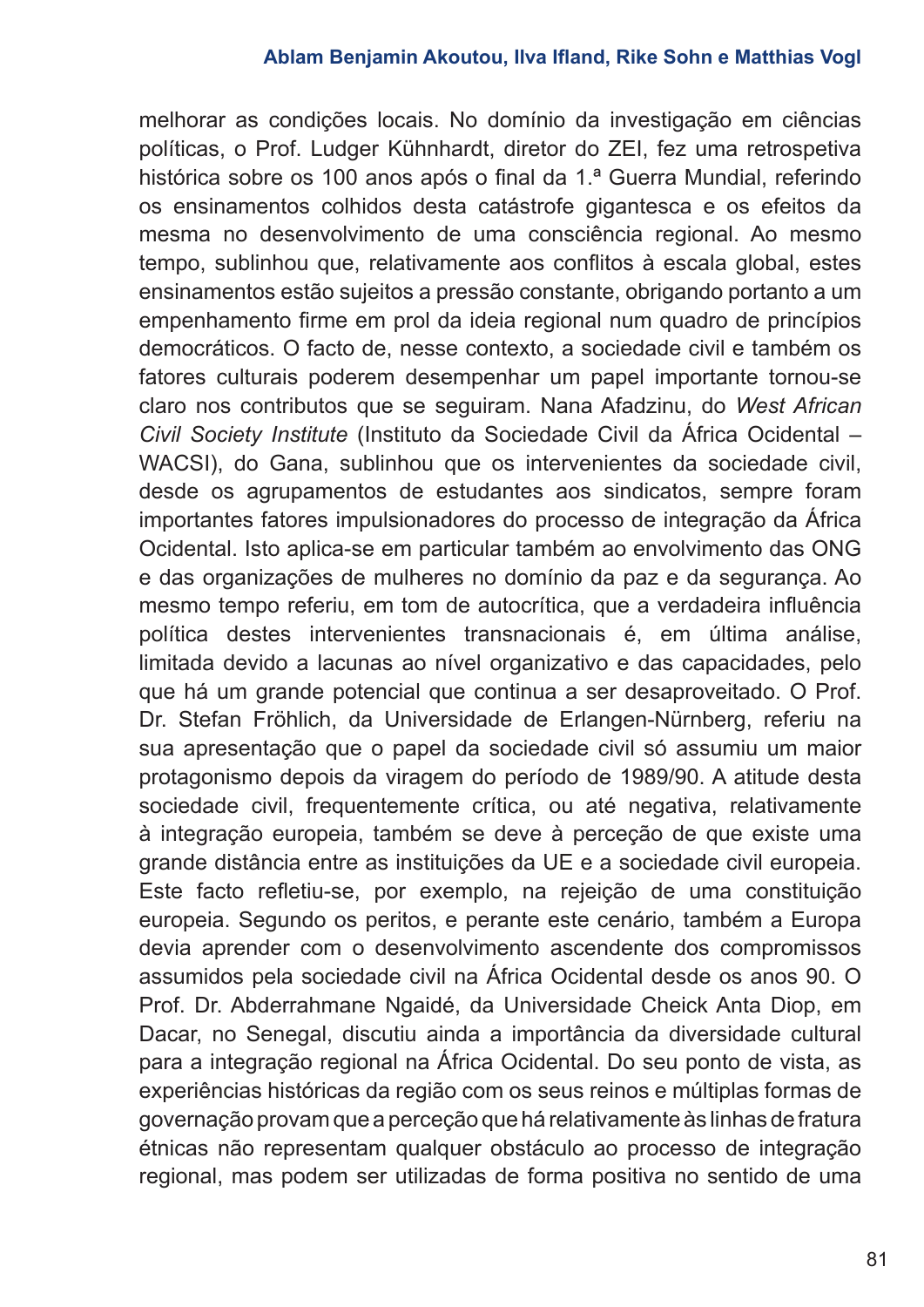"CEDEAO dos Povos". Por último, o Prof. Manuel Guilherme Júnior, diretor do Centro de Estudos sobre o Direito da Integração Regional da SADC, no Maputo, Moçambique, apresentou uma perspetiva comparativa. Na sua apresentação sobre os desafios da integração na África Austral ficou claro que, apesar de o agrupamento da CEDEAO ser uma união aduaneira desde 2015, esta falhou até agora na região da Comunidade de Desenvolvimento da África Austral (SADC), sobretudo devido à multiplicidade de filiações dos seus países membros. Perante este contexto, pretende-se agora criar um acordo de comércio livre trilateral, que deverá abranger não só a SADC, mas também os membros do Mercado Comum da África Ocidental e Austral (COMESA) e a Comunidade da África Oriental (EAC).

Para além da reunião dos grupos de estudo, o IAO e a UNI-CV já tinham definido em conjunto com o ZEI em julho de 2014 as condições para a criação de um programa de mestrado sobre integração regional na Praia através da assinatura de um acordo de cooperação entre as duas instituições promotoras. A Reitora da UNI-CV instituiu, além disso, uma comissão com a missão de acompanhar o processo de desenvolvimento subsequente do programa. Em novembro de 2014, o Conselho da Universidade de Cabo Verde deu finalmente o seu acordo à criação oficial do programa através de uma deliberação, tendo subsequentemente dado início ao processo de acreditação junto do Ministério do Ensino Superior de Cabo Verde.

No decurso de 2014, foi acrescentada uma outra componente ao âmbito do projeto com as *fellowships* IAO-ZEI. Estas estadias de três meses para investigação deveriam criar a oportunidade de o IAO explorar novas possibilidades de cooperação ao nível institucional e das temáticas. E assim se concretizou a primeira fellowship em colaboração com o "Centro para a Energia Renovável e da Eficiência Energética" *(ECOWAS Centre for Renewable Energy and Energy Efficiency - ECREEE), na Praia. Em termos de* conteúdo, abordou os obstáculos legais e económicos que se colocam a uma política sustentável de energias renováveis e eficiência energética no contexto de uma política em matéria do clima para a África Ocidental. Os resultados dos seminários de peritos competentes e da análise científica de John Yeboah, um dos parceiros das *fellowships*, foram publicados no final de 2014 no contexto da série de publicações do IAO e anteriormente apresentados no decurso da quinta reunião dos grupos de estudo. A segunda *fellowship* foi dedicada ao significado da educação e do ensino superior para o processo de integração regional na África Ocidental, e vice-versa. Neste contexto, realizou-se, em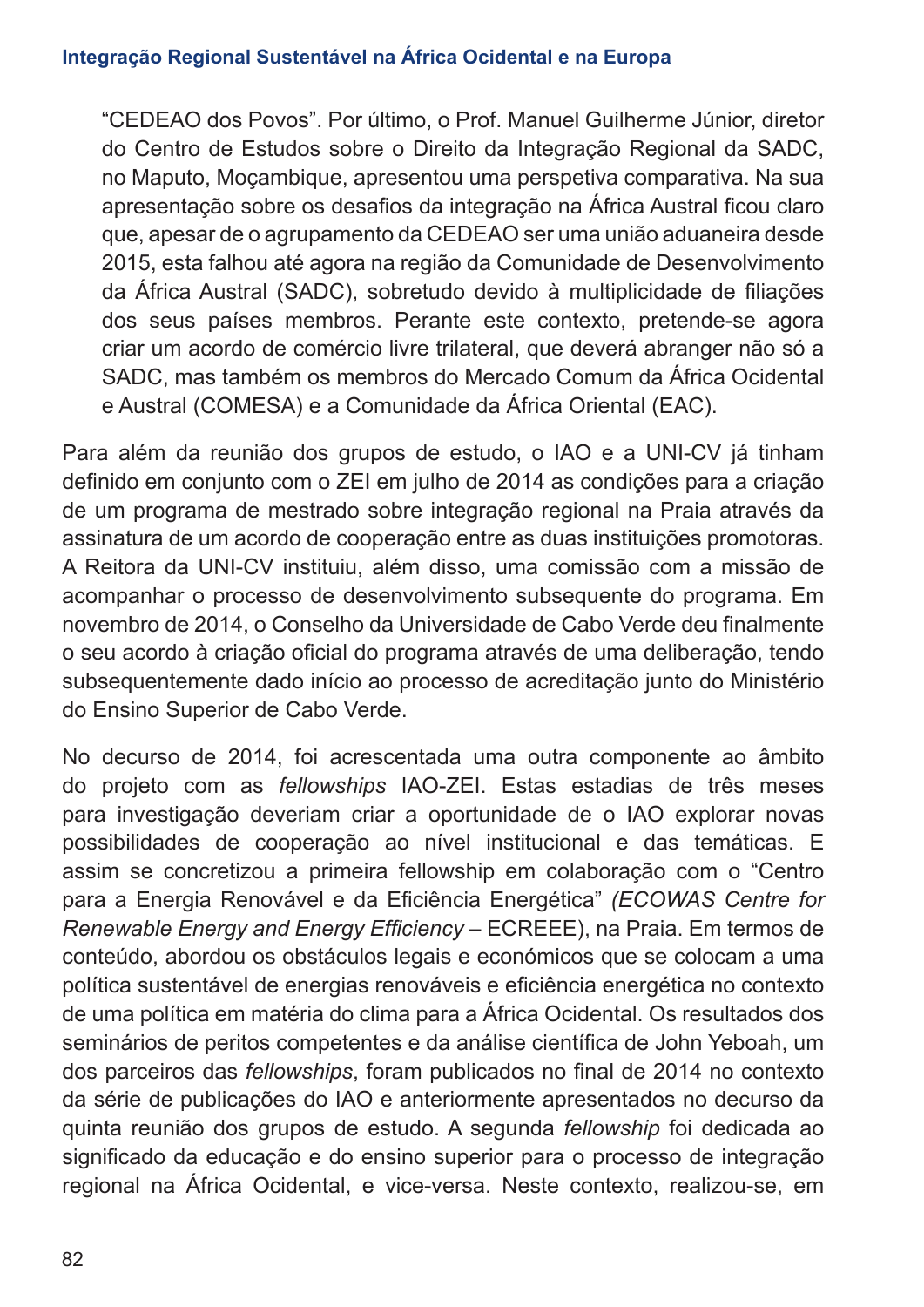setembro de 2014, um seminário na Praia com peritos selecionados. Charles Edward Minega, um dos parceiros das *fellowships* pertencente ao CEDIR, do Maputo, apresentou os ensinamentos resultantes do seu trabalho ao longo de três meses num artigo para a série dos *"WAI-ZEI Paper".* As *fellowships* serviram de base a uma cooperação institucional continuada, designadamente entre o IAO e o ECREEE, e entre o IAO e o CEDIR.

Através de um diálogo intenso no contexto das reuniões dos grupos de estudo, foram apresentadas outras ideias relacionadas com a cooperação. Perante este cenário, foi possível garantir, no final de 2014, o financiamento de um simpósio subordinado ao tema *"The Regional Dynamics of Peace and Security in West Africa"* (A dinâmica regional de paz e segurança na África Ocidental), organizado pelo IAO e pelo ZEI em conjunto com parceiros de Inglaterra (*Centre for European and International Studies Research*, da Universidade de Portsmouth) e do Canadá (*Centre for Peace and Humanitarian Missions Studies*, Universidade do Quebeque, Montreal).

Após uma discussão preliminar no decurso da primeira reunião de grupos de estudo, realizada na Praia em 2012, sobre as oportunidades e problemas relacionados com os instrumentos de monitorização para a integração regional da África Ocidental, decidiu-se desenvolver primeiro um questionário sobre os desafios, ensinamentos e propostas de melhoramento do processo de integração regional na África Ocidental. Foi discutida uma proposta deste questionário entre os participantes da reunião de grupos de estudo em Bona em março de 2013. As sugestões de melhoramentos foram posteriormente integradas. O questionário foi então enviado aos responsáveis das chamadas "Unidades Nacionais CEDEAO" (equivalentes ao Departamento Europeu num ministério de um Estado-Membro da UE) nos ministérios competentes dos 15 países membros da CEDEAO. A recolha de dados, designadamente ao nível político, revela-se muitas vezes difícil em África. Portanto, há que considerar que o facto de terem sido recebidos dez questionários respondidos entre quinze representa um sucesso. A avaliação global concluiu que os principais desafios considerados pelos responsáveis nos ministérios nacionais e a maior necessidade de apoio ao nível regional se colocam em três domínios: primeiro, no aperfeiçoamento de diferentes tipos de infraestruturas transfronteiriças na região; segundo, na intensificação do comércio intrarregional; e, terceiro, na resolução efetiva dos conflitos que persistem e na prevenção de futuros conflitos. A maioria dos respondentes apelou a um maior aprofundamento do processo de integração regional. A Europa é, assim, vista como fonte de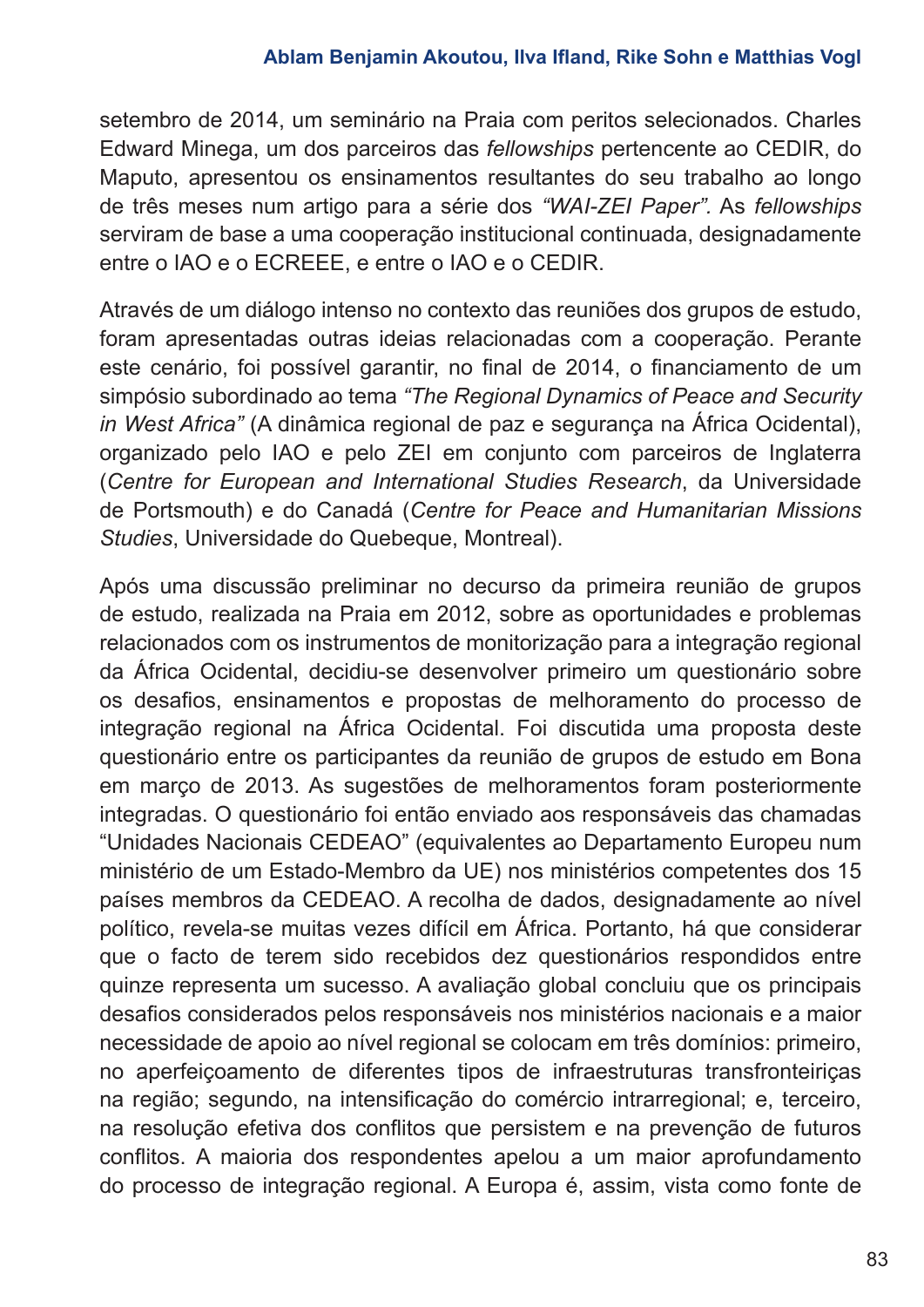inspiração, mas não como um modelo ideal. Foram sublinhadas, a título de autocrítica, falhas na implementação a nível nacional das decisões regionais na África Ocidental. Foi pedida uma melhor coordenação dos intervenientes nacionais e regionais, bem como uma maior integração dos representantes da sociedade civil.

No decorrer do projeto em 2014, a componente da monitorização voltou a ser abordada. Em especial, no decurso da reunião dos grupos de estudo em Avinhão, tornou-se claro nas discussões que deveria haver uma preocupação fundamental de reunir num local as diferentes informações sobre o processo de integração na África Ocidental e de as colocar à disposição do público. Assim, foi disponibilizada no sítio *web* do IAO uma oferta abrangente de informações, desde o acesso aos documentos oficiais da CEDEAO, a ligações úteis relativas ao tema da integração regional, a uma panorâmica geral sobre as constituições dos membros da CEDEAO, até uma lista de 28 índices de monitorização diferentes, em especial para os dados agregados relativos aos países da CEDEAO. O sítio *web* do IAO tornou-se, assim, num interface de conhecimento importante para todos os interessados.

Foi neste contexto que o BMBF e o seu promotor, o Gabinete Internacional, encorajaram o ZEI a abrir-se no futuro a outros projetos de investigação que possam contribuir para promover a transformação em África, com base na cooperação bem-sucedida com o Instituto da África Ocidental. A partir desta base, depois da última reunião dos grupos de trabalho em 2014, foi feita uma reflexão sobre as formas de prosseguir o alargamento, designadamente das atividades bem-sucedidas da rede no quadro do projeto IAO-ZEI ao nível dos conteúdos e dos aspetos geográficos. Como resultado destas reflexões, surgiu a ideia de estabelecer uma associação académica profissional pan-africana para o domínio da investigação em matéria de integração regional. Estas associações profissionais existem à escala mundial em diversos domínios. No entanto, até aqui não havia uma associação deste tipo no domínio da investigação em matéria de integração regional em geral, nem com a tónica especial em África. Foi neste contexto que se realizou na Praia a sexta reunião de grupos de estudo em março de 2015 com investigadores desta especialidade de todas as regiões africanas.

• No decurso da sexta reunião de grupos de estudo a 25-26 de março de 2015 na UNI-CV, os representantes das diferentes regiões discutiram as vantagens, metas, prioridades e instrumentos que uma associação desse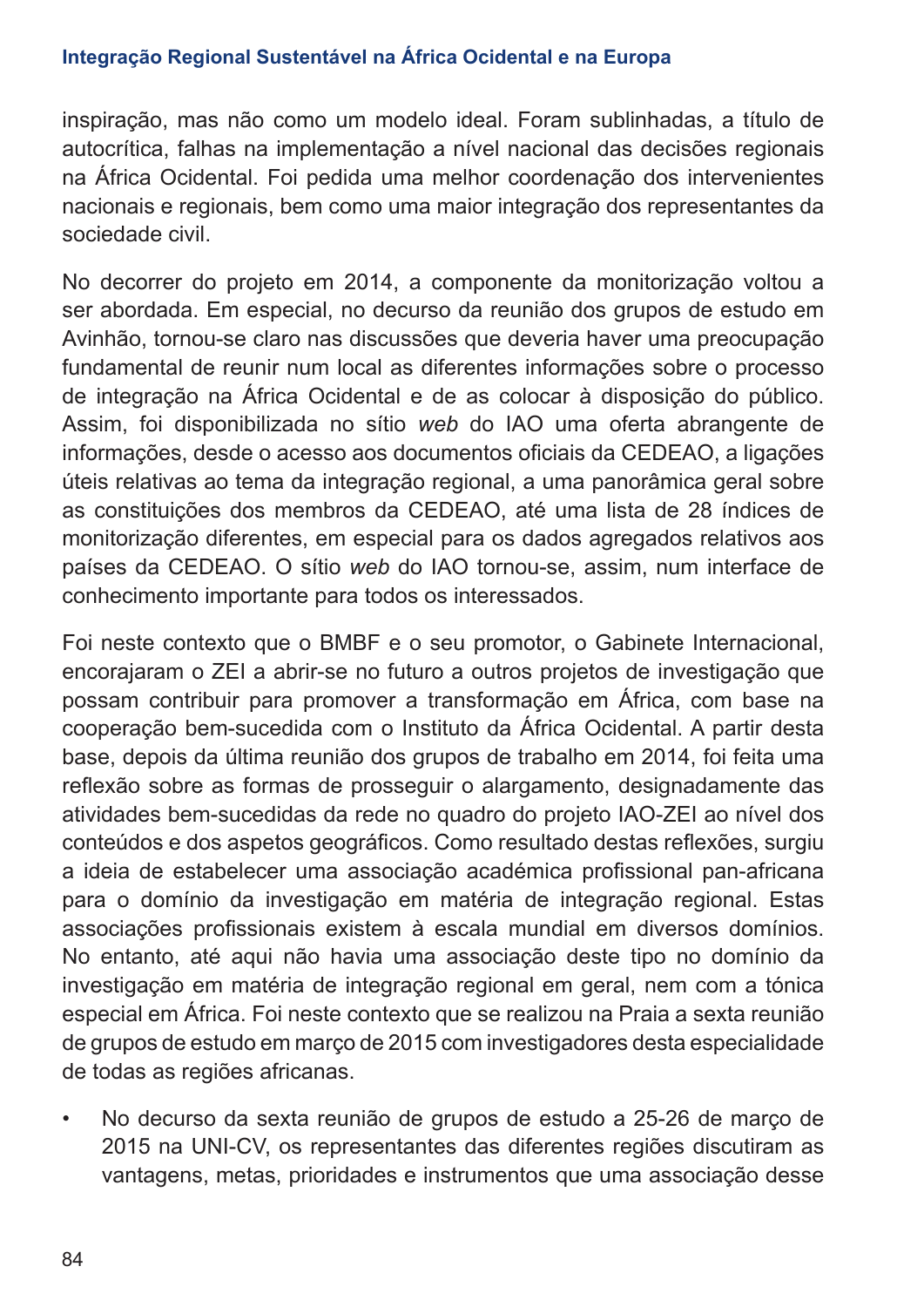tipo pode utilizar para articular a investigação em matéria de integração regional no continente de uma forma estruturada. Na conclusão da reunião, todos os participantes concordaram que este processo de discussão profícuo deveria ser prosseguido ativamente. Nesse sentido, foi adotado o "*Praia Call for Action*" (Apelo da Praia), e assinado por todas as partes. Neste documento, foi solicitado ao IAO e ao ZEI que elaborassem a base formal para o estabelecimento de uma Associação de Estudos de Integração Regional Africana (African Regional Integration Studies Association – ARISA) e que a mesma fosse apresentada numa reunião de seguimento em Bona, em novembro de 2015, para discussão. Estes atos constitutivos incluem, em especial, uns estatutos provisórios, assim como um plano de ação, que deverá conter em simultâneo um roteiro com definição de datas e etapas. Na sequência da reunião dos grupos de estudo, os coordenadores começaram a preparar estes documentos. A reunião também representou outra etapa importante com vista à sustentabilidade da cooperação do ZEI com o Instituto da África Ocidental (IAO) devido aos progressos na criação do programa de mestrado. O IAO e o ZEI tinham entretanto elaborado em conjunto um currículo e uma estratégia de implementação no âmbito de um *"WAI-ZEI Paper"*. Os diretores do ZEI e do IAO, Prof. Dr. Ludger Kühnhardt e Prof.ª Dr.ª Djeneba Traoré, bem como a Reitora da UNI-CV, Prof.ª Judite Nascimento, apresentaram este documento ao Dr. António Leão de Aguiar Correia e Silva, Ministro do Ensino Superior, Ciência e Inovação de Cabo Verde, numa reunião oficial a 25 de março de 2015. Assim, o projeto ficou nas mãos do IAO e da UNI-CV para prosseguimento da implementação. A Universidade de Cabo Verde enviou o programa de mestrado a todos os comités académicos ainda durante o primeiro semestre de 2015 com vista a obter a confirmação do mesmo. O Ministro do Ensino Superior, Dr. Correia e Silva, afiançou que o Ministério utilizaria todos os meios disponíveis para assegurar o arranque do programa de mestrado no ano letivo de 2016/2017 de acordo com os planos. Segundo ele, o programa de formação deve ser um elemento chave da estratégia de internacionalização do seu país. Para o IAO, a cooperação com a UNI-CV representa um pilar adicional de inserção no país anfitrião e na sua atividade enquanto instituto de investigação focado na integração regional em África. Até junho de 2015, a acreditação do mestrado foi concluída pelo Ministério do Ensino Superior de Cabo Verde, tendo sido iniciado o período de angariação de verbas para bolsas por parte do IAO e da UNI-CV.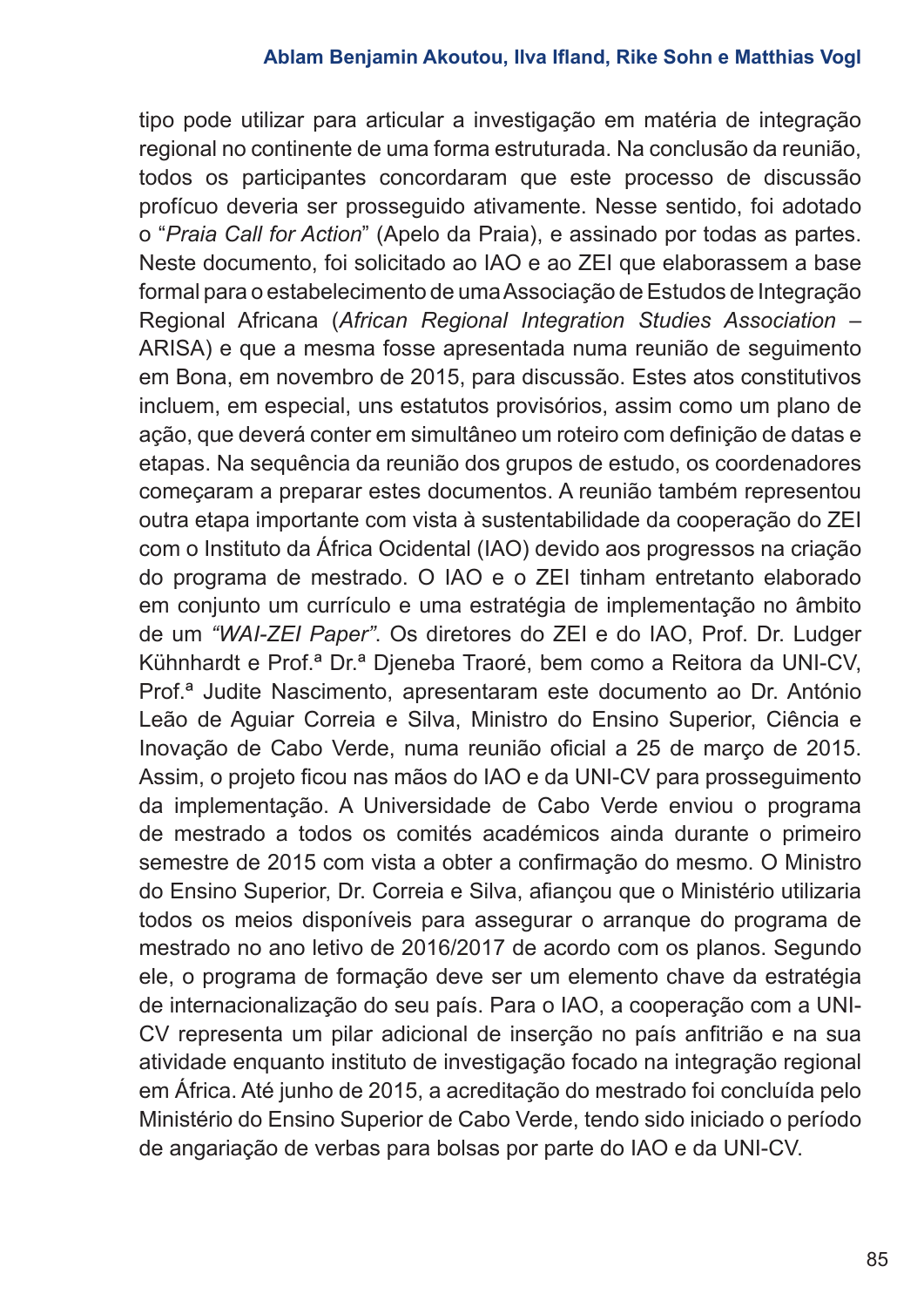Em paralelo, o IAO e o ZEI prosseguiram com os outros projetos que tinham resultado da cooperação.

• Por último, teve lugar o simpósio referido e subordinado ao tema *"The Regional Dynamics of Peace and Security in West Africa"* (Dinâmica Regional de Paz e Segurança na África Ocidental) no *Kofi Annan International Peacekeeping Training Centre* (Centro Kofi Annan de Formação em Manutenção da Paz - KAIPTC) em Acra, no Gana. O simpósio congregou estudiosos e profissionais oriundos de África, Europa e América do Norte, para discutirem a situação atual de segurança na África Ocidental. Entre os presentes, contavam-se o Vice-Presidente da Comissão da CEDEAO, Dr. Toga McIntosh Gayewea, o Diretor Político da Comissão da CEDEAO, Aderemi Adjibewa, e representantes da ONU. O debate incidiu, entre outros, na situação no Mali, nos problemas na implementação da missão MINUSMA (ONU), na segurança marítima no Golfo da Guiné, no papel da França na África Ocidental e na interação das diferentes organizações africanas na resolução de conflitos. Tornou-se claro que o conhecimento especializado sobre a origem e a dinâmica dos conflitos, bem como sobre o comportamento das partes envolvidas, pode contribuir para uma gestão eficaz das crises. Neste contexto, foi também discutida no âmbito do simpósio a ideia de uma nova rede de investigação, que deveria disponibilizar estes conhecimentos especializados a decisores e cientistas. Estes conhecimentos seriam trabalhados e disponibilizados no decurso de eventos de formato especial. Para permitir a visualização dos resultados do simpósio, foi sugerida a criação de um sítio *web*, que seria criado até ao final de 2015 pela Universidade de Portsmouth enquanto parceira do projeto. Após o simpósio, a rede foi criada inicialmente através de uma distribuição utilizando uma lista de correio eletrónico. Foi possível ainda incluir na segunda edição do RIO em 2015 alguns dos resultados da reunião.

Trabalhos de investigação de base adicionais iniciados e concluídos por colaboradores do projeto IAO-ZEI: o Diretor do ZEI, Prof. Kühnhardt, iniciou na primavera de 2015 os trabalhos de uma publicação abrangente relativamente ao futuro da parceria ACP-UE. O Acordo de Cotonu, que constitui a base jurídica atual das relações, expirará em 2020. Em termos de relações comerciais, mas também ao nível das relações políticas, coloca-se entre outras a questão da divisão ou coesão do grupo ACP que é constituído por quase 80 países. As decisões importantes que vão ser tomadas proximamente são acompanhadas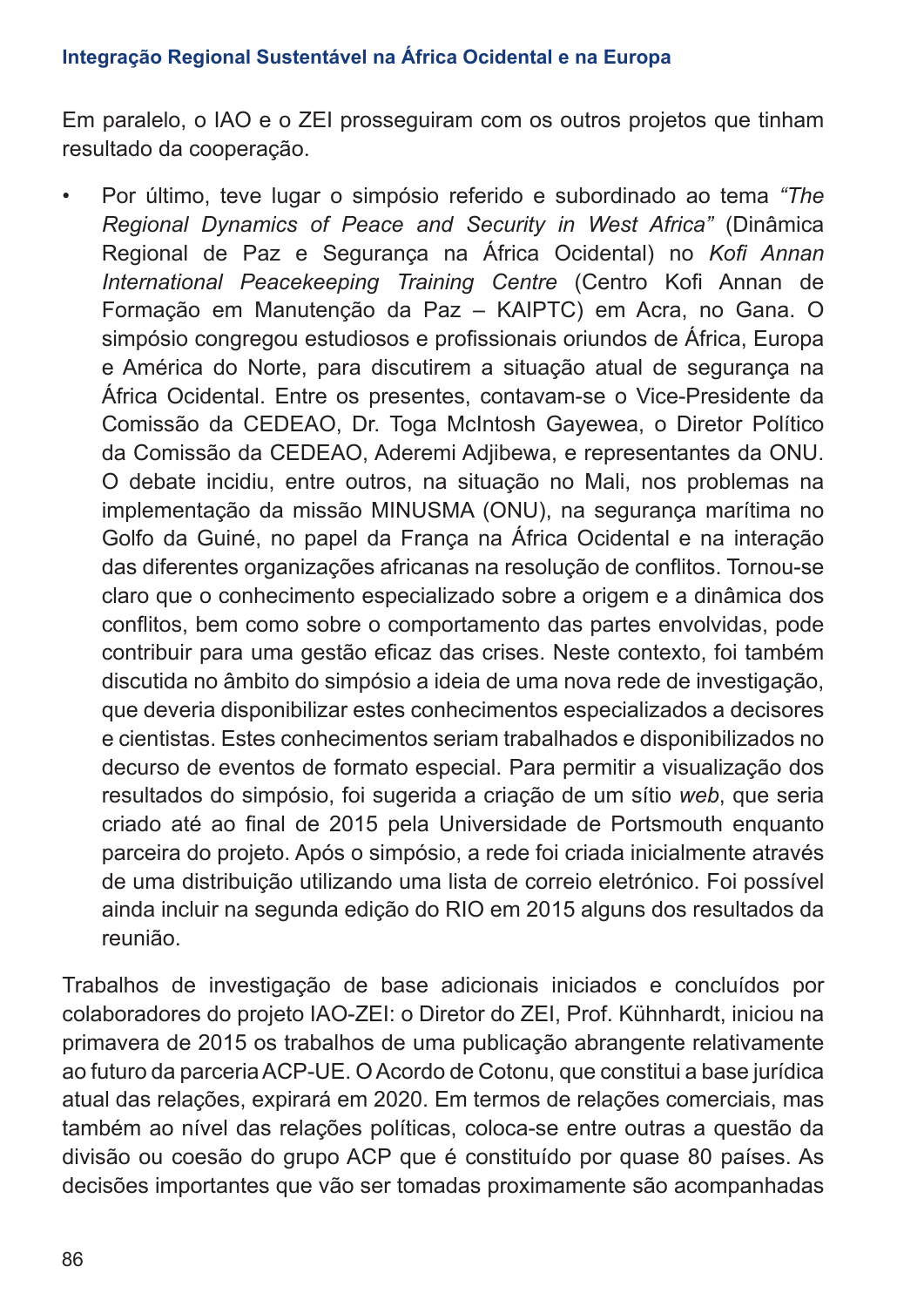do ponto de vista científico pela análise da investigação e pelas recomendações de política que estão a ser processadas pelo Prof. Kühnhardt.

O Coordenador do IAO-ZEI, Matthias Vogl, publicou no verão de 2015 a sua tese sobre a política de segurança em África (Matthias Vogl: *"Europäische Sicherheitspolitik in Afrika im Wandel ‒ Von Machtpolitik zum "aufgeklärten Eigeninteresse?* (A política europeia de segurança em África em transição ‒ Da política do poder ao "interesse próprio esclarecido"?), Baden-Baden, Nomos 2015). A avaliação dos desenvolvimentos ocorridos neste domínio desde o fim da Guerra Fria não deve esconder os problemas que envolvem a definição das prioridades comuns, o âmbito do compromisso dos países membros e a coerência institucional ao nível de Bruxelas: é este o teor da obra. Assim, foi feita uma recomendação no sentido de se debater de uma forma mais aprofundada e de se criar o conceito de uma política do "interesse próprio esclarecido", de modo a dominar melhor a linha estreita que existe entre política de interesses e política de valores. A coordenadora do IAO-ZEI, Rike Sohn, completou, além disso, em outubro de 2015 uma estadia de investigação no Sahel Club da OCDE em Paris, tendo aí trabalhado numa publicação sobre as posições dos países da África Ocidental, em antecipação da Conferência Mundial sobre o Clima em 2015.

Durante a sua estadia em Bona por ocasião da sétima reunião de grupos de estudo, a Diretora do IAO, Prof.ª Dr.ª Djeneba Traoré deslocou-se a Hamburgo a convite do Prof. Dr. Michael Staack, Diretor do Instituto de Relações Internacionais da Universidade das Forças Armadas Federais. Aí deu uma palestra no Instituto de Teologia e Paz subordinada ao tema "A Crise do Mali". Ablam Benjamin Akoutou, coordenador do IAO, publicou entretanto a sua tese de mestrado sobre a problemática da migração entre África e a Europa, em língua alemã, e apresentou as suas conclusões numa palestra na Universidade das Forças Armadas em Hamburgo. Além disso, contribuiu com mais um artigo para o "Observador da Integração Regional" sobre esta questão.

Ao longo de 2015, prosseguiram os trabalhos de preparação para a próxima reunião dos grupos de estudo a realizar em novembro deste ano. No decurso desta reunião, foi possível fazer avançar os planos para o estabelecimento da ARISA.

• A sétima reunião dos grupos de estudos realizada a 10 e 11 de novembro de 2015 foi assim dedicada na íntegra à continuação da elaboração dos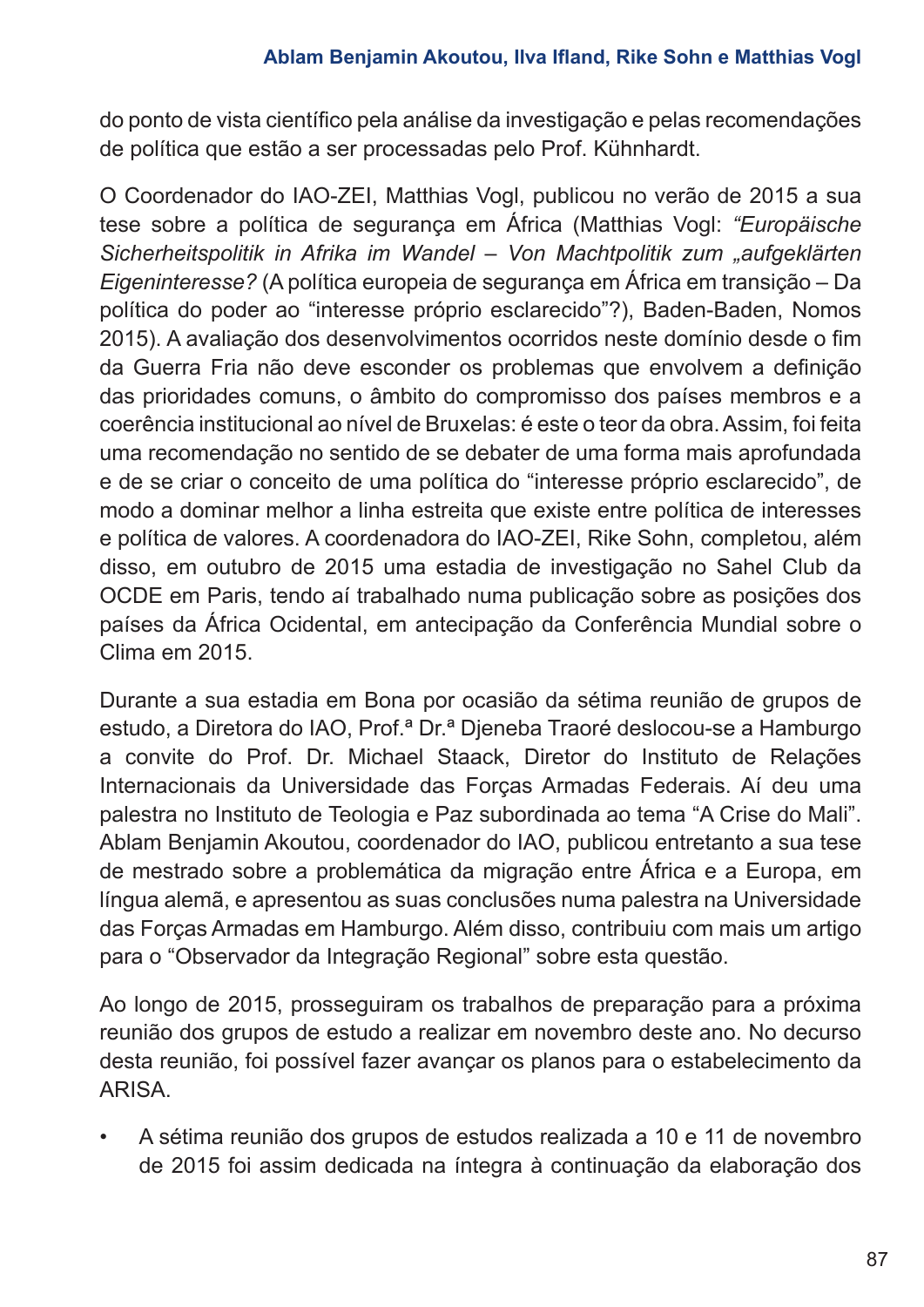planos relativos ao estabelecimento da ARISA. Após uma apresentação introdutória pela representante do Gabinete Internacional, Dr.ª Anja Köhler, sobre as metas e a implementação da Estratégia do BMBF para África, o Dr. René Kouassi N'Guettia, Diretor dos Assuntos Africanos da Comissão da UA, apresentou as prioridades da UA em matéria de investigação. Nelas se incluem diversos tópicos, desde o autofinanciamento da UA, ao domínio da chamada *"Blue Economy"* (economia azul) até à prevenção de prejuízos económicos através de fluxos financeiros ilícitos. Louvou e apoiou a iniciativa ARISA, também devido ao facto de a ARISA proporcionar uma oportunidade adicional de acelerar a implementação da agenda de integração em África. A UA tem, pois, enquanto parceiro institucional, um papel importante a desempenhar na concretização das metas da ARISA. As discussões intensas durante a reunião concentraram-se no resultado do primeiro plano estratégico da ARISA, nos estatutos e num roteiro concreto para as etapas seguintes. Todas as partes sublinharam que era possível beneficiar de sinergias com os projetos existentes. Neste contexto, o Dr. Kouassi, da UA, propôs a integração da *"African Integration and Development Review"* (Avaliação da integração e desenvolvimento em África) como a marca principal da ARISA. Deste modo, não só as iniciativas existentes seriam utilizadas, como também seria assegurada uma ligação estreita com a UA, que poderia repercutir o papel da ARISA enquanto *think-tank*. Os atos constitutivos preparados pelo IAO e pelo ZEI tiveram uma reação positiva de todas as partes e foram trabalhados pormenorizadamente. A assembleia constitutiva elegeu por último e unanimemente o Prof. Dr. Gervásio Semedo, da Universidade de Tours, como primeiro presidente da Comissão Executiva Provisória da Associação de Estudos de Integração Regional Africana. Na qualidade de membro da diáspora africana, o Prof. Semedo expressou uma confiança profunda no estabelecimento da ARISA para apoiar o processo de integração regional em África, explicar as tendências atuais e propor soluções às lacunas existentes. Os restantes participantes das várias comunidades económicas regionais de África foram confirmados enquanto membros de uma primeira comissão executiva provisória. Foi assim criada em simultâneo a primeira chamada *"Inaugural Assembly"* (Assembleia Inaugural). Num documento final assinado por todos os presentes, foi finalmente decidido o estabelecimento oficial da ARISA em abril de 2016 na Praia, em Cabo Verde. Além disso, em paralelo, foi planeado, na Praia, no contexto da ARISA, um debate de fundo "Migração – O Fator Humano" enquadrado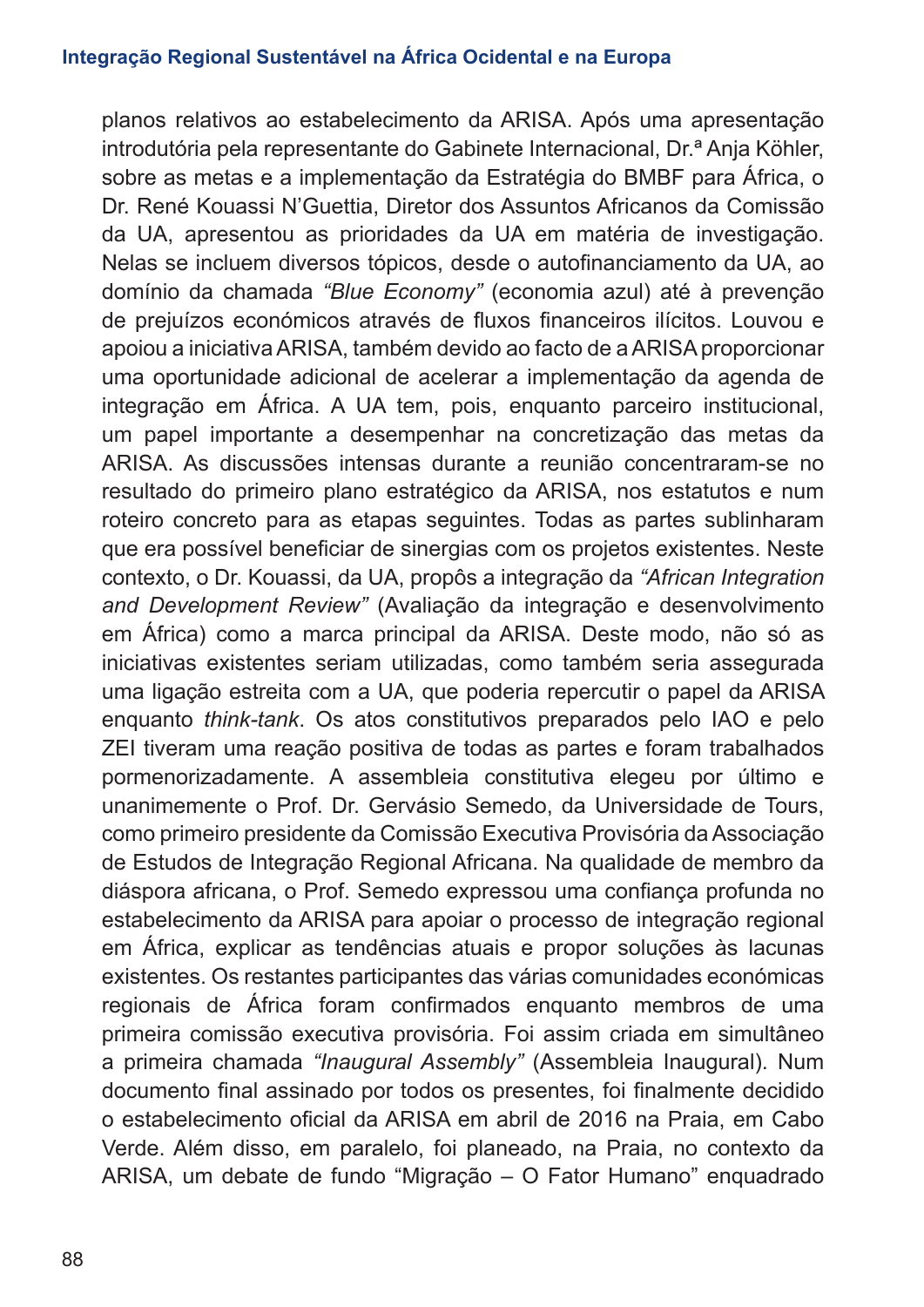na parte oficial. Para tal, os membros da Comissão Executiva deverão apresentar documentos científicos sobre os vários aspetos da temática da migração no contexto africano-europeu. Estes contributos serão publicados em 2016, integrados na primeira edição especial relacionada com a ARISA da *"African Integration and Development Review"* (Avaliação da integração e desenvolvimento em África) e/ou sob a forma de um *"ARISA Paper"*.

• No seguimento da reunião dos grupos de estudo, os coordenadores trabalharam durante o primeiro semestre de 2016 de forma contínua na atualização da Biblioteca do IAO e do sistema de informação do sítio *web* do IAO, bem como na conclusão das publicações finais IAO-ZEI. A oitava e última reunião dos grupos de estudo no final do projeto realizou-se a 18-19 de abril de 2016 na Praia. Nesta ocasião, o trabalho até aqui bemsucedido da cooperação IAO-ZEI foi apreciado pelos dirigentes políticos da República de Cabo Verde, tendo sido manifestados agradecimentos ao BMBF por todo o apoio dado entre 2012-2016. O Primeiro-Ministro José Maria Neves sublinhou na ocasião a importância da boa cooperação existente entre o Instituto da África Ocidental (IAO) e o Centro de Estudos de Integração Europeia (ZEI). Saudou igualmente a iniciativa de ambos os institutos, no sentido do estabelecimento da *"African Regional Integration Studies Association"*, ou rede de investigação pan-africana (ARISA), na Praia. (ver adiante).

À luz da situação atual da migração, a última reunião dos grupos de estudo no contexto do projeto do IAO-ZEI foi dedicada à discussão dos aspetos sociais, políticos, jurídicos e económicos das migrações em cada região, e entre regiões. Conforme acordado em Bona, as contribuições científicas da comissão executiva recém-eleita da ARISA

*(Prof. Dr. Kocra Lossina Assoua, Farafina-Institute, Bayreuth; Solomon Gebreyohans Gebru, Universidade Mekelle, Etiópia; Manuel Guilherme Júnior, CEDIR, Universidade Eduardo Mondlane, Maputo, Moçambique; Prof. Dr. Emmanuel Kam Yogo, Universidade de Douala, Camarões; Prof. Dr. Wanyama Masinde, IRID, Universidade Católica da África Oriental, Nairóbi, Quénia; Dr. Salomon Nsabimana, Instituto de Desenvolvimento Económico, Burundi; Prof. Dr. Gervásio Semedo, Universidade de Tours, França; Dr. René N'Guettia Kouassi, Diretor dos Assuntos Económicos, Comissão da União Africana; Prof.ª Dr.ª Djénéba Traoré, Diretora do IAO; e Prof. Dr. Ludger Kühnhardt, Diretor do ZEI)*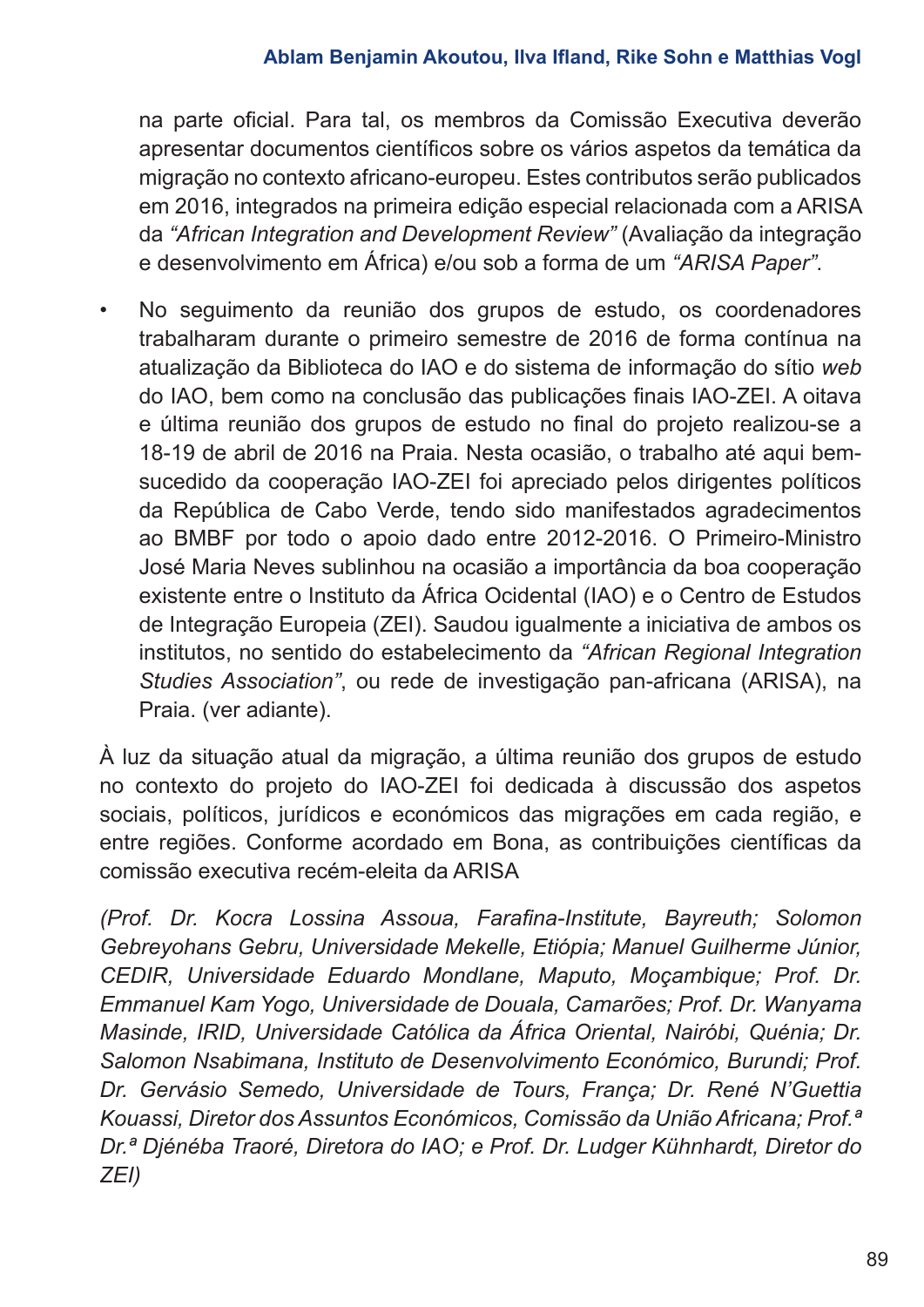foram dedicadas a diferentes aspetos das migrações birregionais como, por exemplo, a sua influência no desenvolvimento regional; o potencial de desenvolvimento e a regulamentação eficiente das remessas da diáspora; vias para uma integração eficiente com o exemplo do Mali; aspetos legais; e ainda a gestão otimizada e atempada da política de migração. Perante o número elevado e trágico de mortes, não só no Mediterrâneo, os participantes apelaram aos governos africanos e europeus no sentido de encontrarem soluções políticas sustentáveis em conjunto para a problemática da migração. Este aspeto poderia ser decisivo para o futuro desenrolar da integração regional em ambos os continentes. A República de Cabo Verde mostrou-se particularmente interessada em soluções conjuntas, dado que este país tem, e continuará a ter, uma percentagem anormalmente elevada de migrados e migrantes.

Além disso, a Prof.ª Dr.ª Judite Nascimento e a coordenadora do programa de mestrado em integração regional em África, (MARI), Sara Spínola, apresentaram a situação atual do programa. O forte impacto e o enorme interesse dos participantes da área da ciência e da política são outro sinal da relevância científica e importância política de tais programas de formação contínua no continente africano. Há ainda uma oferta de apoio estratégico e financeiro ao programa de mestrado por parte do Banco de Desenvolvimento da África Ocidental (*Banque ouest-africaine de développement* ‒ BOAD), e está em negociação um possível apoio por parte do Banco Africano de Desenvolvimento (*African Development Bank* ‒ AfDB). Este apoio e a excelente cooperação entre os parceiros locais, o IAO e a UNI-CV, assim como com os decisores de política nacional e regional da área política e económica, constituem a base ideal para o arranque bem-sucedido do programa de mestrado.

Um dos resultados sustentáveis da cooperação desde há vários anos entre o IAO e o ZEI foi o da possibilidade do estabelecimento oficial da Associação de Estudos de Integração Regional Africana (*African Regional Integration Studies Association* - ARISA) a 19 de abril de 2016 como uma associação profissional de investigação em matéria de integração regional em África. Aproveitando anteriores reflexões do círculo dos investigadores regionais de ambas as regiões do mundo, cientistas de todas as comunidades de integração regional africanas, bem como um representante de alto nível da União Africana e ambos os diretores do IAO e do ZEI irão integrar a ARISA. A rede inovadora da ARISA vai colmatar, nos próximos anos, as lacunas existentes ao nível da investigação e do conhecimento na investigação em matéria de integração regional em África, para tal ligando em rede política, conhecimento e prática neste domínio.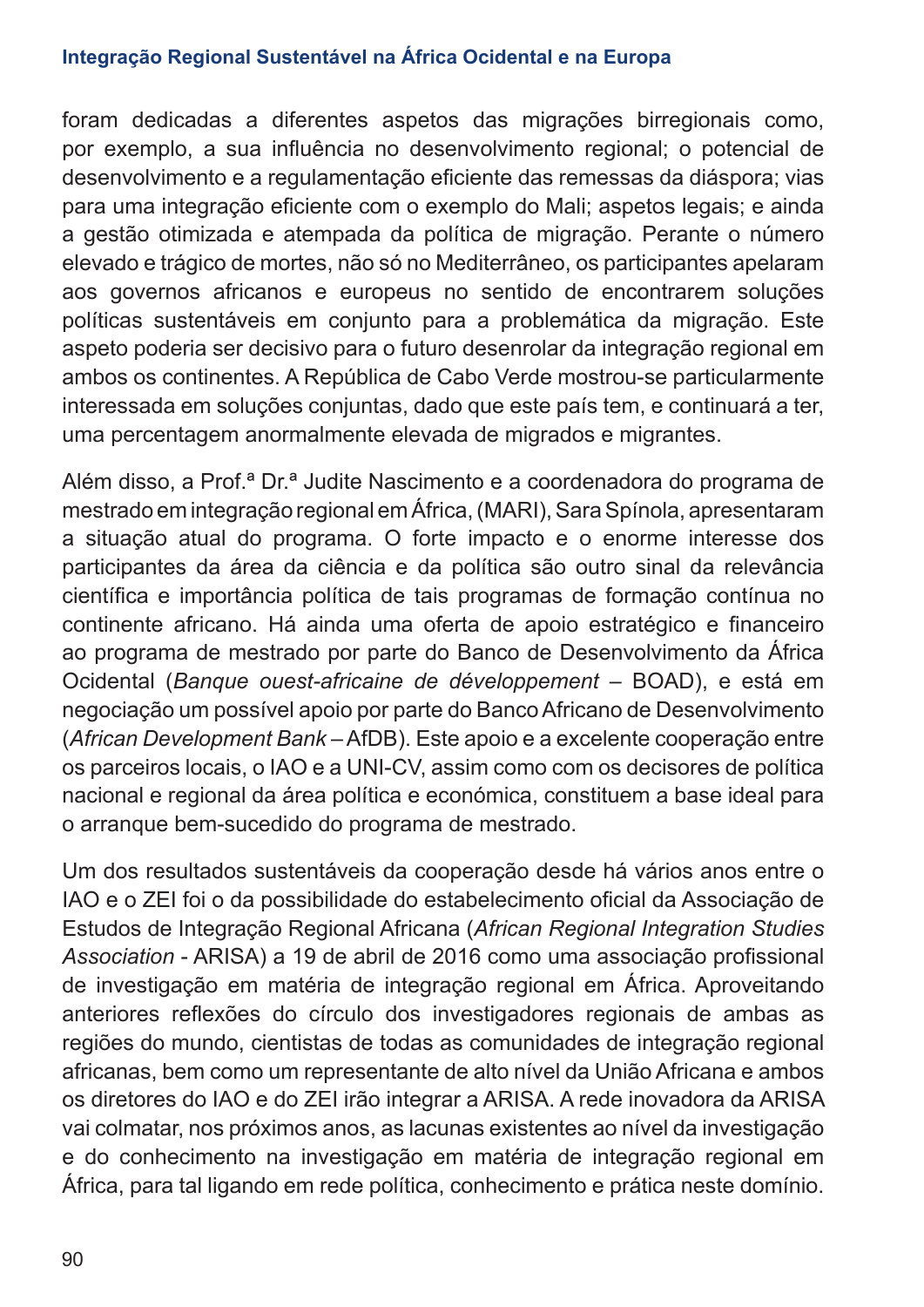A cooperação IAO-ZEI tinha não só cumprido todos os objetivos que faziam parte do projeto, como também tinha criado uma base importante em conjunto com a ARISA para congregar as experiências da cooperação IAO-ZEI ao nível de África em geral e profissionalizar estruturas científicas para o estudo do fenómeno da integração regional na sua grande diversidade temática.

# *Resultados*

# *Relacionados com o projeto no contexto IAO-ZEI-BMBF*

No contexto da cooperação IAO-ZEI, o processo de desenvolvimento estrutural e de conceção de conteúdos do IAO foi objeto de acompanhamento, tendo o instituto crescido para além das fronteiras e superado lacunas ao nível das infraestruturas para se tornar num "farol" da atividade académica. Esta combinação entre cooperação em matéria de investigação e promoção em simultâneo da consciência de apropriação ("*ownership*") cumpriu as metas da estratégia de internacionalização de 2008, bem como a Estratégia de 2014 do BMBF para África. O IAO foi apoiado pela gestão do projeto de investigação e pôde gradualmente criar as suas próprias estruturas de trabalho. Nelas se incluem uma série de publicações próprias, ferramentas de monitorização no sítio *web* do IAO, uma biblioteca própria, bem como um programa de formação em colaboração com a Universidade de Cabo Verde (UNI-CV). Além disso, o IAO tem o seu próprio boletim informativo que, várias vezes ao ano, dá conta dos últimos desenvolvimentos na região e no Instituto, e é distribuído a mais de um milhar de representantes da política, ciência, sociedade civil e comunicação social.

Através de acontecimentos públicos no decurso dos seminários na Praia e do estabelecimento da secção especializada sobre o IAO na Biblioteca Nacional de Cabo Verde, foi também chamada a atenção para o processo de integração regional e para o trabalho do IAO no local, em Cabo Verde. Ao longo do projeto, houve um número crescente de pedidos de estudantes e de cientistas africanos ou europeus, que pretendiam fazer um estágio ou visitar o IAO na qualidade de convidados. Este desenvolvimento reflete a notoriedade crescente do Instituto. No final do projeto, o número de livros e artigos (eletrónicos e impressos) registados no catálogo da biblioteca ultrapassou os 700.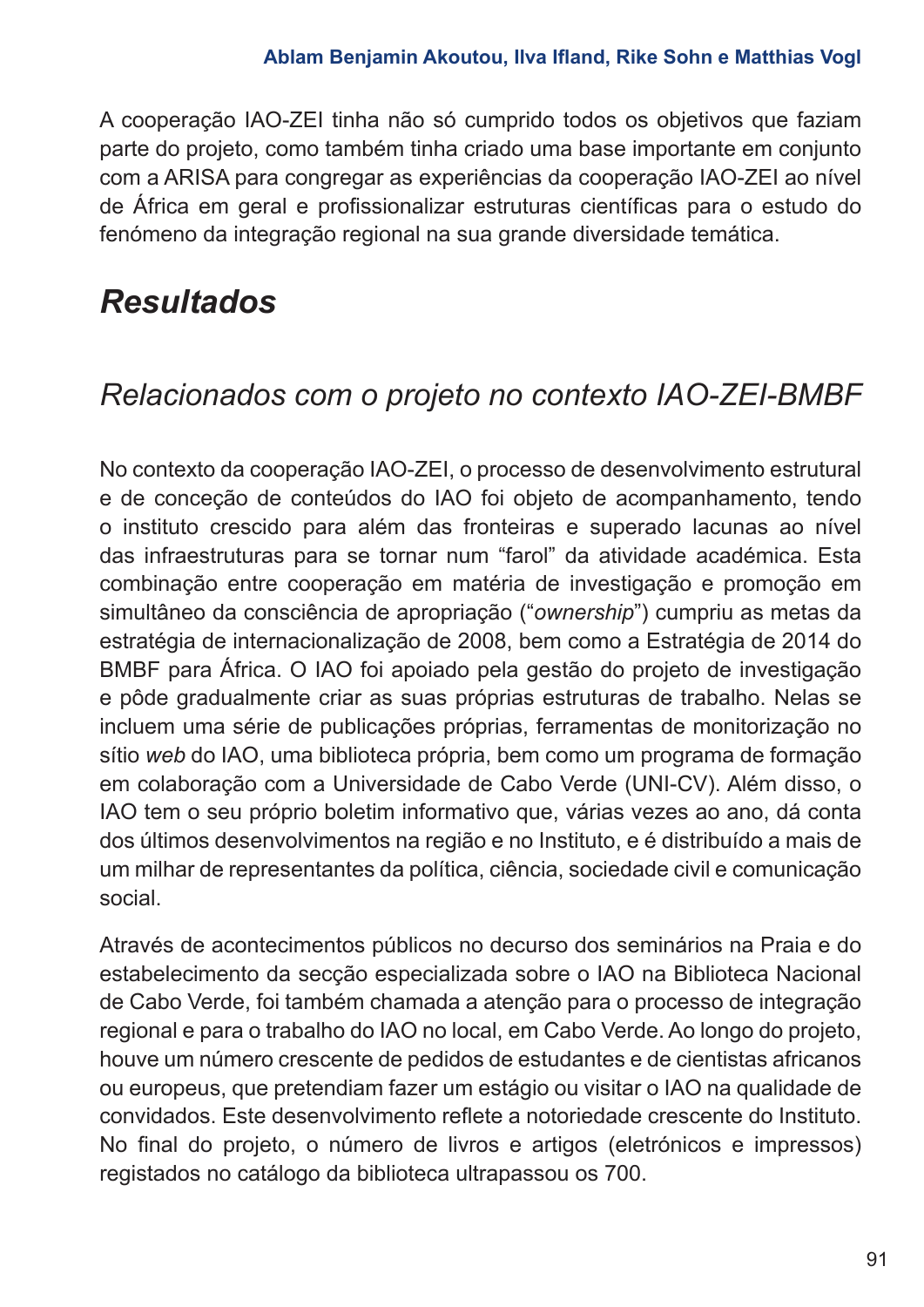No âmbito do projeto, o IAO também criou o seu próprio sistema de *"WAI-Fellows"* associados. Estes *fellows* estão à disposição do IAO como consultores com os seus conhecimentos especializados, e publicam nas séries de publicação do IAO ou do IAO-ZEI. Neste contexto, foi possível ao IAO criar novas parcerias, como foi o caso com a Universidade de Avinhão, a Universidade de Plymouth, o Centro para a Energia Renovável e Eficiência Energética da CEDEAO (ECREEE) e a Universidade Eduardo Mondlane no Maputo, Moçambique, das quais por sua vez resultaram novas abordagens relativamente ao projeto.

A cooperação IAO-ZEI foi um pilar essencial do desenvolvimento do IAO nos anos que se seguiram à sua fundação, e serviu de âncora de estabilidade no que respeita às relações do IAO com a CEDEAO. No âmbito do projeto, procurouse sempre incluir a CEDEAO nos eventos, publicações, etc. Nesta base, e através do enorme empenho da Diretora do IAO, foi possível a esta instituição iniciar o processo que, a médio prazo, deverá conduzir à sua transformação numa agência da CEDEAO. Assim, o IAO torna-se sustentável em termos estruturais e financeiros e mantém-se, como até aqui, estreitamente associado aos processos políticos ao nível regional na África Ocidental. Um aspeto que representou um grande sucesso neste sentido foi o acordo concluído em 2016 entre ambas as instituições, que aprofunda ainda mais a colaboração e vai garantir de forma ainda mais sustentável a eficácia do trabalho do IAO nos próximos dez anos, quer em termos políticos, quer também em termos financeiros. Com o Mestrado em Integração Regional em África (MARI) em colaboração com a Universidade de Cabo Verde, foi dado um novo passo para o futuro do IAO.

Para além destas questões formais, o IAO e o ZEI beneficiaram em conjunto da ligação entre os círculos e culturas de investigação de cientistas europeus e africanos no âmbito do projeto. A abordagem birregional ou bicontinental continua mais relevante do que nunca. Durante a reunião dos grupos de estudo, houve discussões aprofundadas entre os cientistas envolvidos, tendo sido possível identificar obstáculos importantes a uma integração regional sustentável na África Ocidental. As discussões foram incluídas nas publicações do projeto e disponibilizadas a um público vasto.

Através da colaboração com o IAO, o ZEI não só alargou as suas atividades no domínio da investigação regional em matéria de integração, expandiu a sua rede e contribuiu com publicações importantes, como também deu um contributo prático para a criação de estruturas científicas e de investigação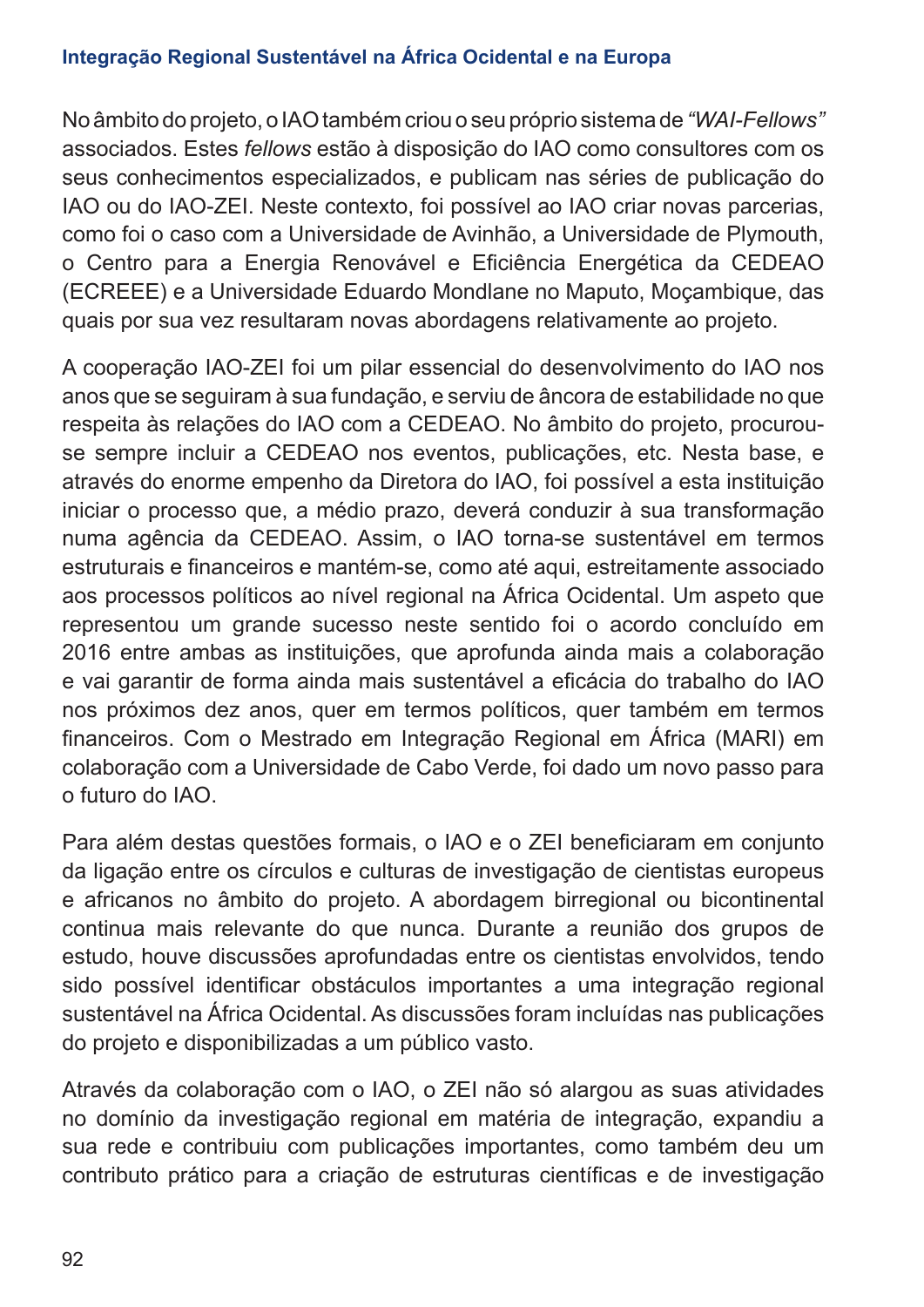na África Ocidental. De acordo com a sua missão de solucionar problemas não resolvidos na questão da integração europeia e do papel da Europa no mundo, o empenho do ZEI na África Ocidental refletiu a importância crescente dos processos de integração regional fora da Europa. O reforço do processo de integração na África Ocidental e a procura das causas e soluções para as deficiências são tarefas importantes no que respeita aos efeitos dos conflitos, pobreza, alterações climáticas, etc., na África Ocidental e, posteriormente, também na Europa. Além disso, e devido às crises que a UE tem tido de ultrapassar nos últimos anos, os domínios da educação e investigação foram precisamente aqueles em que a Europa poderia beneficiar das suas próprias experiências na sua política externa.

# *Politicamente relevantes no contexto bicontinental*

Os resultados das oito reuniões de grupos de estudo refletiram-se em inúmeras publicações no âmbito da série dos *"WAI-ZEI Paper"*, bem como do Observador da Integração Regional (RIO). Os resultados da investigação foram comunicados às partes interessadas competentes nos países da CEDEAO, bem como através da rede do ZEI. Neste contexto, as visitas de altos funcionários ou comissários da CEDEAO ou da WAEMU ao IAO e durante as reuniões dos grupos de estudo abriram a possibilidade de diálogo. Assim, foi possível aconselhar os intervenientes ativos sobre a conceção sustentável do processo de integração regional na África Ocidental. O mesmo se aplica às conversas regulares entre a Diretora do IAO e o Diretor do ZEI com os decisores das respetivas regiões. Entre outros, o Diretor da Unidade de Planeamento Estratégico da CEDEAO e o Diretor-Geral da UEMOA para assuntos da concorrência, Amadou Dieng, participaram como convidados nas reuniões dos grupos de estudo. O Presidente da CEDEAO, vários comissários da CEDEAO, bem como ministros dos países membros também visitaram pessoalmente o IAO. Nestas ocasiões, as personalidades familiarizaram-se mais de perto com o trabalho do IAO e a cooperação IAO-ZEI.

Na primeira metade do projeto, a cooperação IAO-ZEI dedicou-se de forma aprofundada às questões económicas e monetárias no contexto do processo de integração da África Ocidental. Os *"WAI-ZEI Paper"* publicados neste contexto foram objeto de amplo apoio por parte da comunidade visada. Além disso, os *"WAI-Fellows"* colaboraram ativamente nos processos políticos na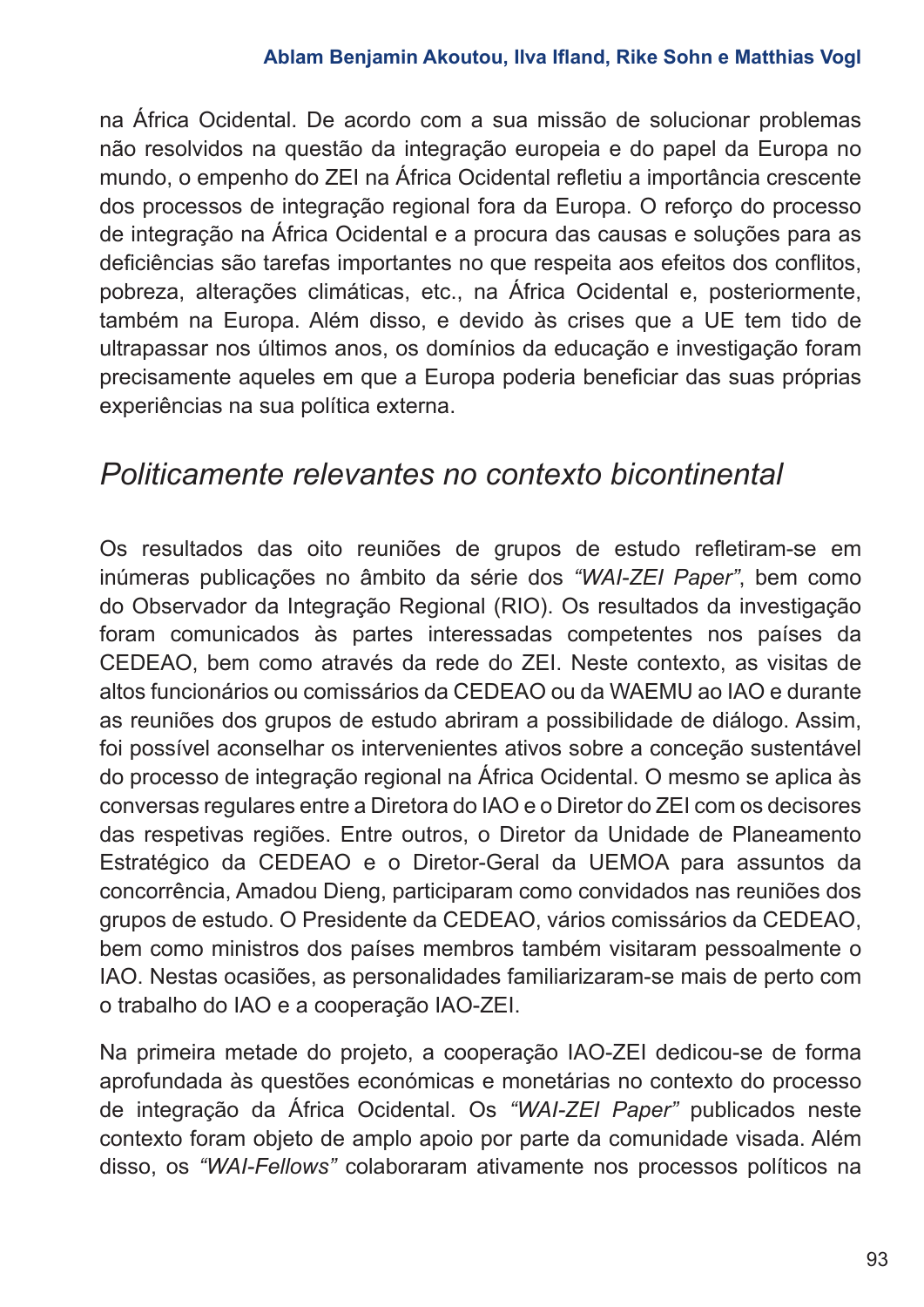África Ocidental, como sucedeu no caso da conceção da pauta externa comum que vigora desde 2015. A mais-valia principal da cooperação IAO-ZEI consistiu sobretudo na identificação de obstáculos a uma integração regional sustentável na África Ocidental, na apresentação de propostas de melhoramento e na tentativa de as fazer chegar tão próximo quanto possível dos decisores.

Além disso, o programa de mestrado de integração regional africana que foi organizado no IAO é politicamente relevante, uma vez que pode formar os futuros "obreiros" da integração regional na África Ocidental. Estes dirigentes do futuro estão tão familiarizados na sua formação com conceitos e métodos práticos, que tal deverá possibilitar-lhes na sua vida profissional futura darem um contributo para uma conceção mais eficaz do processo de integração regional na África Ocidental.

O estabelecimento da Associação de Estudos de Integração Regional Africana (ARISA) pode ser considerado como outro sucesso no final do projeto IAO-ZEI já que tem a sua base no projeto e é relevante em termos políticos. Em 2016, a ARISA pretende fortalecer a rede de investigação africana e internacional sobre o tema da integração regional em África. A associação profissional colmata assim não só uma lacuna de cariz estrutural e continental na ciência, como também liga a investigação e a política segundo o modelo da cooperação IAO-ZEI, trabalhando em colaboração estreita com a UA e as CER. Por sua vez, estes também são apoiados no seu trabalho através da investigação dos membros da ARISA. A ARISA complementa as estruturas existentes como, por exemplo, a Universidade Pan-Africana (*Pan-African University* ‒ PAU) e impulsiona a agenda da integração através de métodos científicos de uma forma inclusiva e transparente. Com um sítio *web* interativo, um boletim informativo, a publicação de um jornal especializado e uma série de "*Papers*", oferece gradualmente a partir de 2016 uma gama abrangente de serviços aos membros e interessados. É sobretudo uma plataforma de iniciação de novos projetos conjuntos de investigação entre os membros da ARISA.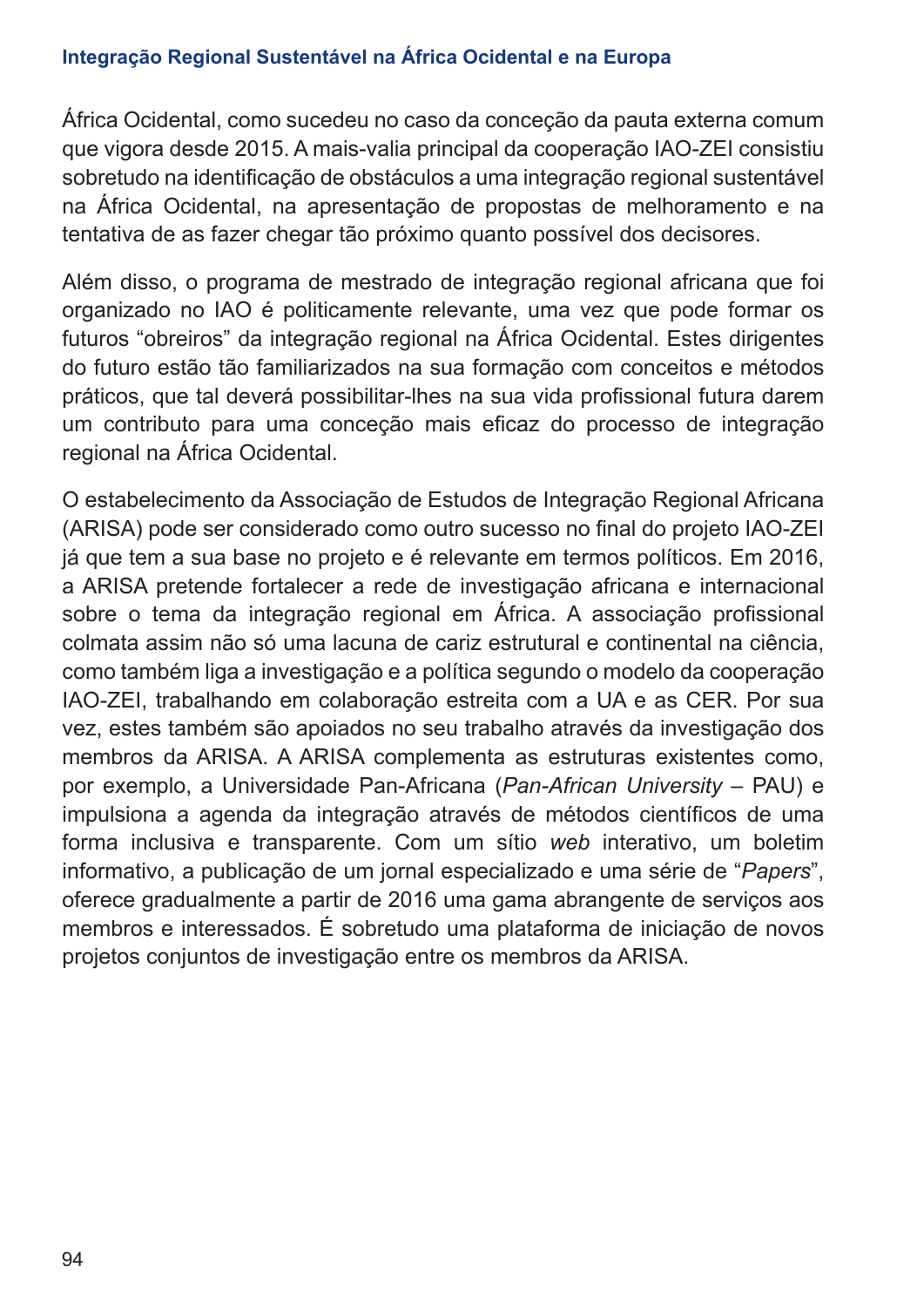# *Cronologia*

Outubro de 2012:

Primeira reunião de grupos de estudo na Praia. Estadia de 12 cientistas e peritos africanos e europeus. Intercâmbio de colaboradores. Estadia de duas semanas do coordenador científico do ZEI, Matthias Vogl, no IAO, para preparação, implementação e acompanhamento da conferência.

Marco de 2013:

Segunda reunião dos grupos de estudo em Bona. Estadia de duas semanas dos coordenadores científicos do IAO, Ama Konadu Oppong e Die Maty Fall, no ZEI, para prestarem apoio na preparação, implementação e acompanhamento da conferência.

Maio / Junho de 2013:

Intercâmbio de colaboradores. Estadia de uma semana do Administrador do ZEI, Ralf Meyer, no IAO: Partilha de conhecimentos administrativos para elaboração do projeto.

Outubro de 2013:

Terceira reunião dos grupos de estudo, em simultâneo com a Conferência a Meio Percurso IAO-ZEI "*Science meets Practice*" (Encontro entre a Ciência e a Prática), na Praia. Participação de 12 cientistas e peritos africanos e europeus, representantes institucionais da Comissão da CEDEAO e do Parlamento da CEDEAO. Intercâmbio de colaboradores. Estadia de duas semanas dos coordenadores científicos do ZEI, Rike Sohn e Matthias Vogl, no IAO, para preparação, implementação e acompanhamento da conferência.

Março de 2014:

Quarta reunião dos grupos de estudo em Avinhão. Encontro organizado conjuntamente com parceiros da Universidade de Avinhão. Intercâmbio de colaboradores. Estadia de uma semana dos coordenadores científicos do IAO, Daniel Yeboah e Ablam Benjamin Akoutou, bem como dos coordenadores científicos do ZEI, Rike Sohn e Matthias Vogl, na Universidade de Avinhão para apoio à preparação, implementação e acompanhamento da conferência.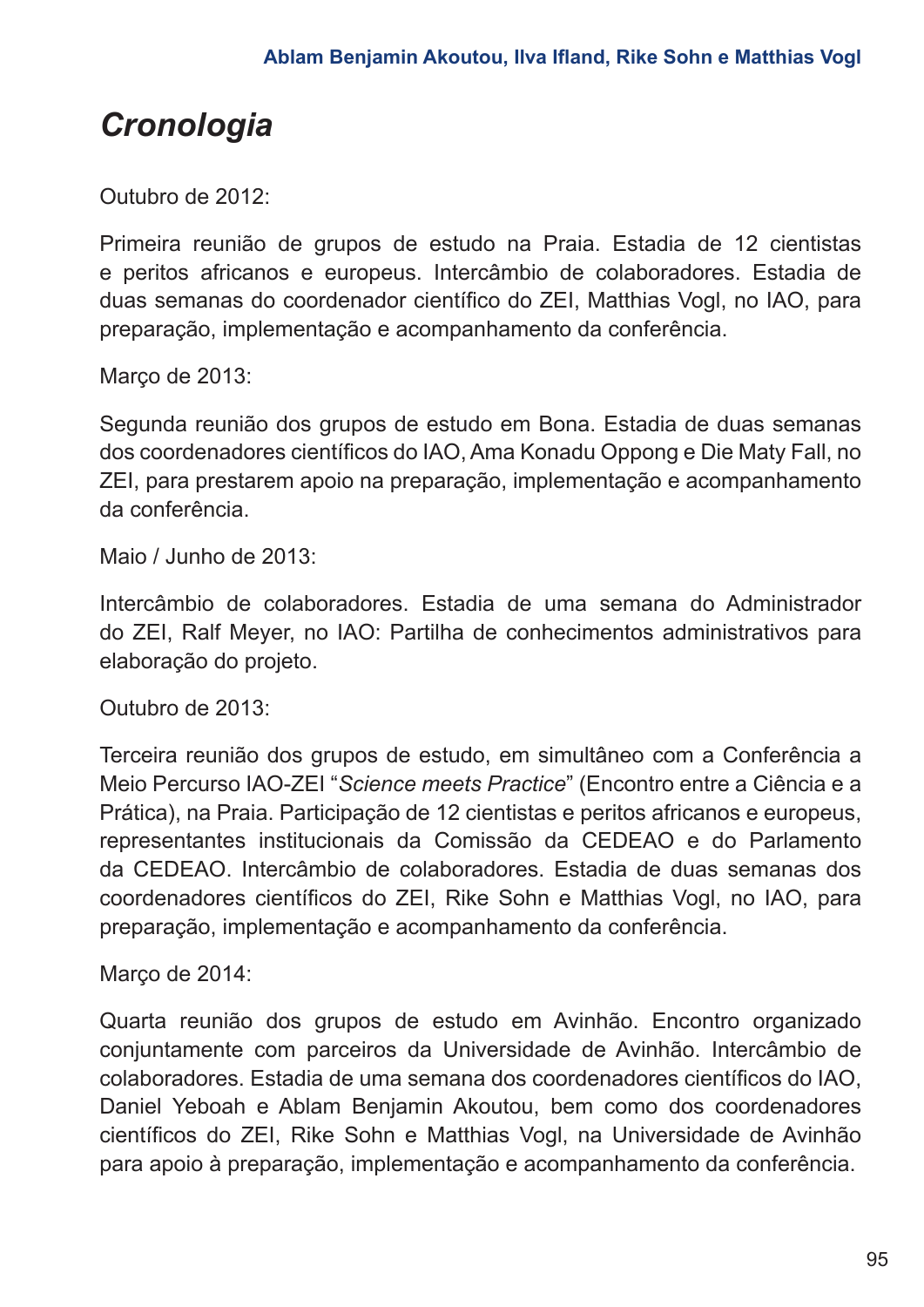Julho de 2014:

A UNI-CV e o IAO assinam um Protocolo de Colaboração como base formal para o lançamento de um novo mestrado em Integração Regional Africana. Em simultâneo, a Reitora da UNI-CV cria uma comissão que tem por missão a criação do programa de estudos por parte da Universidade.

Setembro de 2014:

Quinta reunião dos grupos de estudo na Praia. Estadia de duas semanas dos coordenadores na Praia para preparação, implementação e acompanhamento da reunião. Cientistas da África Ocidental e da Europa discutem os desafios no domínio da migração e da sociedade civil.

Novembro de 2014:

O Conselho Universitário da UNI-CV confirma oficialmente a criação do novo programa de estudos.

Março de 2015:

Sexta reunião dos grupos de estudo na Praia. Início da discussão relativa à criação da ARISA. Receção por parte do Ministro do Ensino Superior de Cabo Verde e apresentação oficial do conceito do mestrado.

Abril de 2015:

Simpósio sobre o tema da paz e da segurança, do ZEI, IAO, Universidade de Portsmouth e Universidade de Montreal no Centro Internacional Kofi Annan de Formação em Manutenção da Paz (KAIPTC) em Acra, Gana. Criação subsequente da "*West Africa Peace and Security Network*" (Rede de Paz e Segurança da África Ocidental – WAPSN). Estadia do coordenador científico do IAO, Ablam Benjamin Akoutou, e do ZEI, Matthias Vogl, em Acra para preparação e implementação da conferência.

Abril de 2015:

Sara Spínola inicia o seu trabalho como coordenadora do estabelecimento formal do programa de mestrado em integração regional em África.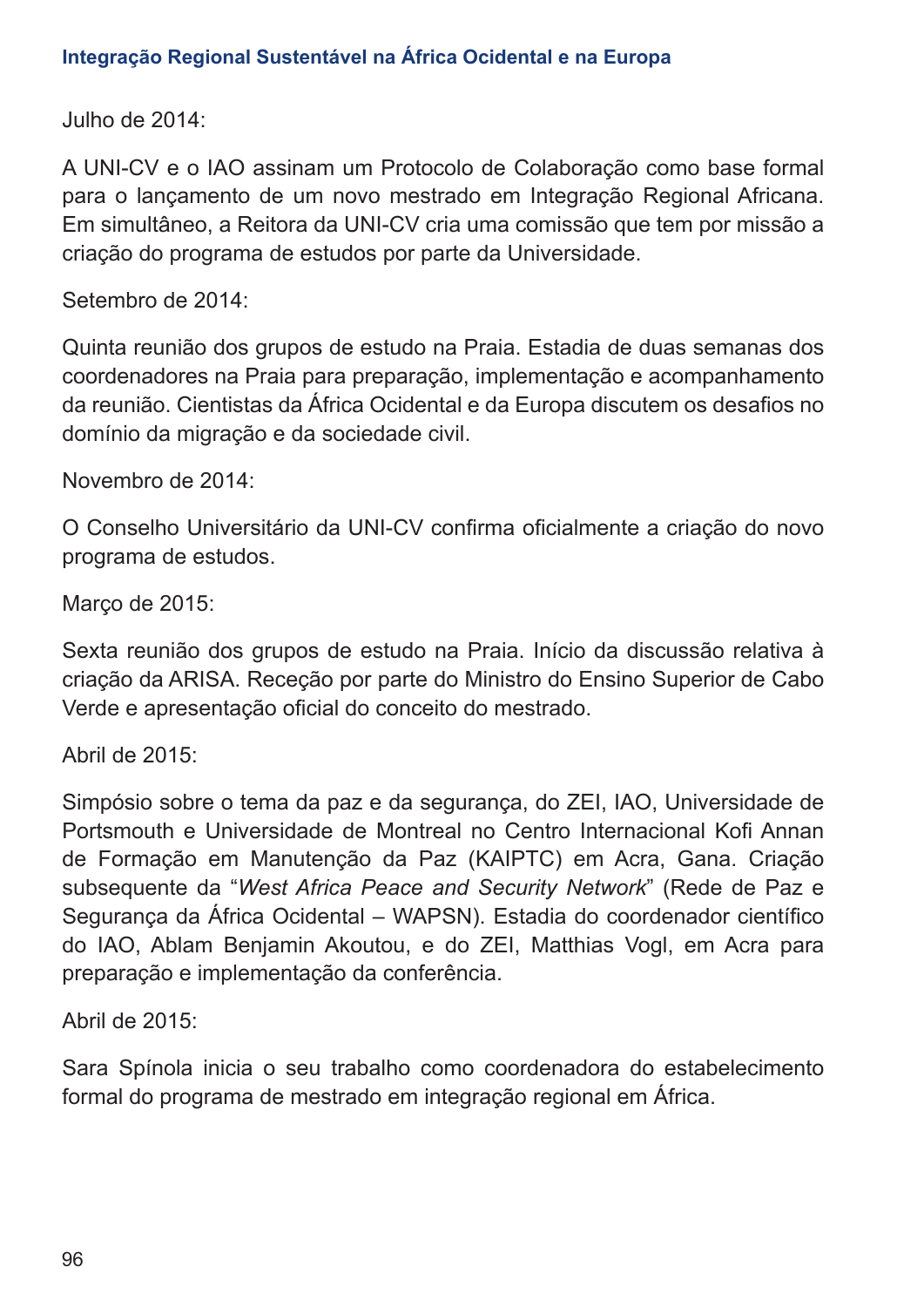Junho de 2015:

Acreditação do programa de mestrado em integração regional em África, em Cabo Verde. Arranque do período de angariação de fundos.

Novembro de 2015:

Sétima reunião dos grupos de estudo em Bona. Prosseguimento intensivo da discussão relativamente ao estabelecimento da ARISA. Constituição da assembleia constitutiva. Estadia do coordenador científico do IAO, Ablam Benjamin Akoutou, no ZEI para apoio na preparação, implementação e acompanhamento da conferência.

Abril de 2016:

Oitava reunião de grupos de estudo na Praia: Fundação da ARISA. Estadia das coordenadoras científicas do ZEI, Rike Sohn e Ilva Ifland, no IAO para apoio na preparação, implementação e acompanhamento da conferência.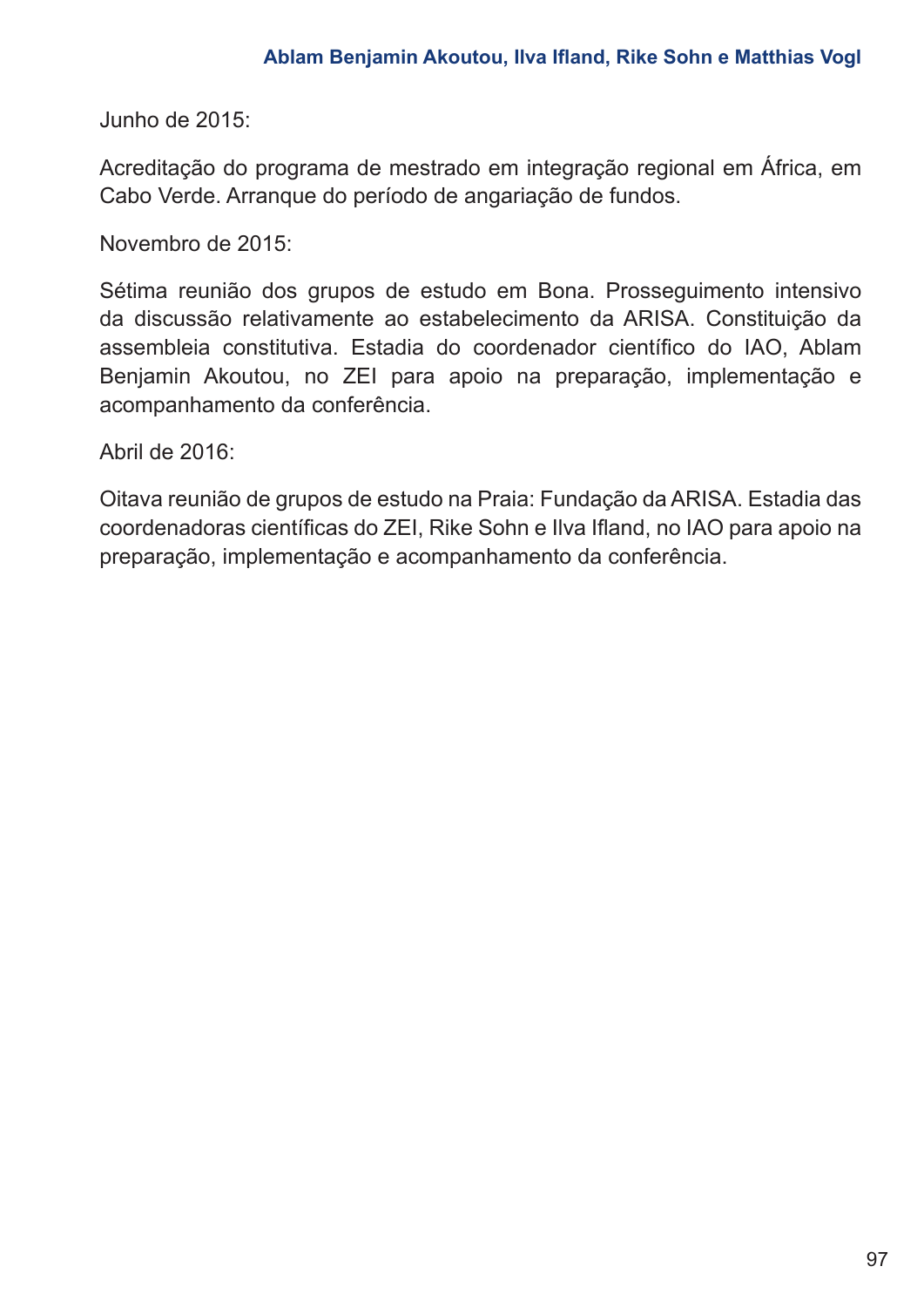The **West Africa Institute (WAI)** is a research center offering research, capacity development and social dialogue on regional integration in West Africa. WAI is promoted by the Economic Community of West African States (ECOWAS), the West African Economic and Monetary Union (WAEMU), ECOBANK and the Government of Cape Verde. WAI is based in Praia Cape Verde.

The **Center for European Integration Studies (ZEI)** is an interdisciplinary research and further education institute at the University of Bonn.

WAI-ZEI Papers are published in the framework of the research cooperation both institutes conduct on "Sustainable regional integration in West Africa and Europe" in the years 2013-2016. They are intended to stimulate discussion about regional integration processes in West Africa and Europe from a comparative perspective and about the development of European-West African relations in the political and economic sector. Papers express the personal opinions of the authors.

# **WAI-ZEI Paper**

#### **No. 20 2015**

Sally Brammer/Maria de Fátima Fortes: Master in African Regional Integration. Praia/Bonn 2015.

# **No. 21 2015**

Ludger Kühnhardt: World War I: Lessons Learned and Lessons Threatened. Praia/Bonn 2015.

# **No. 22 2015**

Manuel Guilherme Júnior: Comparison of Regional Economic Communities in Africa – The Case of SADC. Praia/Bonn 2015.

# **No. 23 2015**

Ablam Benjamin Akoutou,Rike Sohn, Matthias Vogl, Daniel Yeboah (eds.): Migration and Civil Society as Development Drivers - a Regional Perspective. Praia/Bonn 2015 (also available in French and Portuguese).

# **No. 24 2015**

Ludger Kühnhardt/Djénéba Traoré (eds.): Brainstorming for a Pan-African Network in Regional Integration Studies. Praia/Bonn 2015.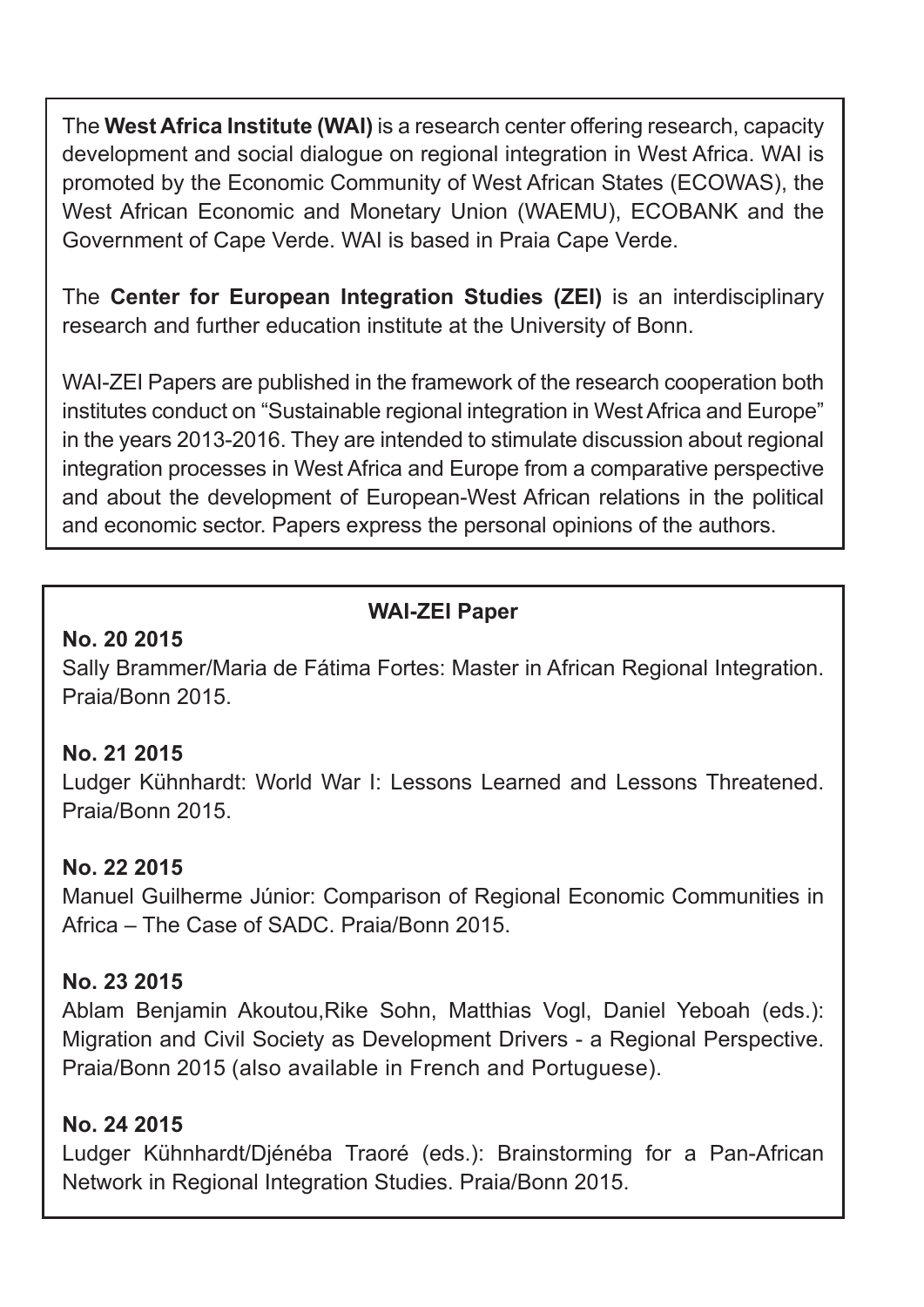# **WAI-ZEI Paper**

# **No. 25 2015**

Charles Edward Minega/Djénéba Traoré: Higher Education and Research Policy for Regional Integration in West Africa and Beyond. Praia/Bonn 2015.

# **No. 26 2016**

René N'Guettia Kouassi: Plus de 50 Ans d'Intégration Africaine : Quel Bilan ?/ More than 50 Years of African Integration: The State of Play. Praia/Bonn 2016.

# **No. 27 2016**

Emmanuel Kam Yogo: Le Processus d'Intégration Regionale en Afrique Centrale : État des Lieux et Défis. Praia/Bonn 2016.

#### **No. 28 2016**

Kocra L. Assoua: Unpacking the Relationship between Decentralization and Regional Economic Integration in Sub-Sahara Africa. Towards an analytical framework for regional governance. Praia/Bonn 2016.

# **No. 29 2016**

Manuel Guilherme Júnior: The COMESA-EAC-SADC Tripartite Free Trade Area – New Regionalism and Lessons from the EU. Praia/Bonn 2016.

# **No. 30 2016**

Wanyama Masinde / Chris Omolo: Key Factors of Capacity Development for Regional Integration in Africa. Praia/Bonn 2016.

# **No. 31 2016**

Solomon Gebreyohans Gebru: Regional Integration in the Horn of Africa: State of Affairs and Challenges. Praia/Bonn 2016.

# **No. 32 2016**

Michael Amoah Awuah: The ECOWAS Area without Internal Borders: Lessons from EU Cross-Border Mobility. Praia/Bonn 2016.